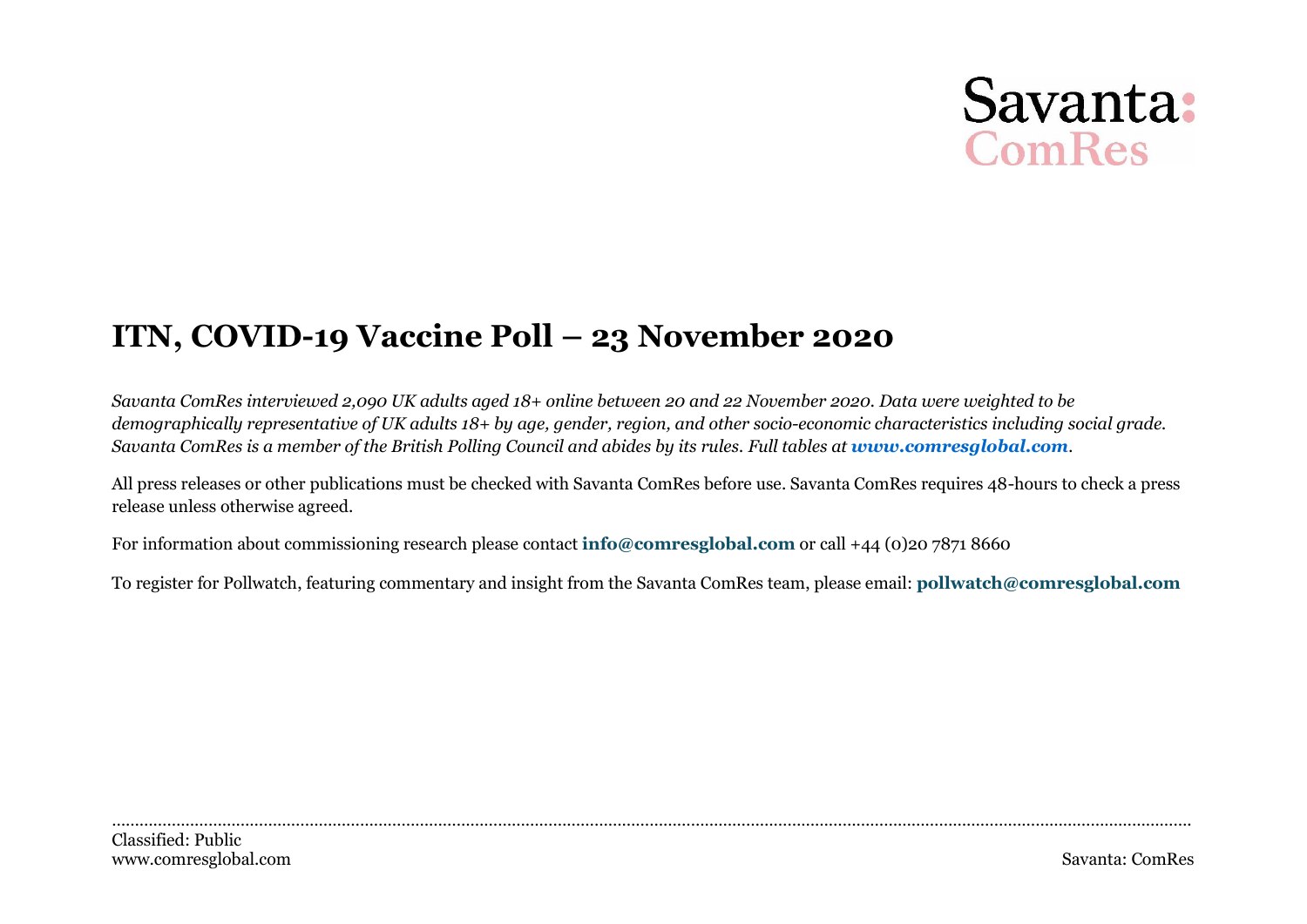#### **Page: i Table of Contents**

| <b>BASE: All respondents</b>                                                                                                                                                                                                                                   |  |
|----------------------------------------------------------------------------------------------------------------------------------------------------------------------------------------------------------------------------------------------------------------|--|
| Q2. Summary: Once a COVID-19 vaccine has been approved in the UK by the appropriate requlatory bodies, how likely do you think you would be to receive the vaccine in each of the following circumstances?<br><b>BASE: All respondents</b>                     |  |
| Q2 1. If it is voluntary to receive the vaccine: Once a COVID-19 vaccine has been approved in the UK by the appropriate requlatory bodies, how likely do you think you would be to receive the vaccine in each of the followin<br><b>BASE: All respondents</b> |  |
| Q2_2. If it is mandatory to receive the vaccine, with no legal penalty: Once a COVID-19 vaccine has been approved in the UK by the appropriate regulatory bodies, how likely do you think you would be to receive the vaccine<br><b>BASE: All respondents</b>  |  |
| Q2_3. If it is mandatory to receive the vaccine, with legal penalty: Once a COVID-19 vaccine has been approved in the UK by the appropriate regulatory bodies, how likely do you think you would be to receive the vaccine in<br><b>BASE: All respondents</b>  |  |
| BASE: All respondents reluctant for vaccine                                                                                                                                                                                                                    |  |
| <b>BASE: All respondents</b>                                                                                                                                                                                                                                   |  |
| <b>BASE: All respondents</b>                                                                                                                                                                                                                                   |  |
| <b>BASE: All respondents</b>                                                                                                                                                                                                                                   |  |
| <b>BASE: All respondents</b>                                                                                                                                                                                                                                   |  |
| <b>BASE: All respondents</b>                                                                                                                                                                                                                                   |  |
| <b>BASE: All respondents</b>                                                                                                                                                                                                                                   |  |
| <b>BASE: All respondents</b>                                                                                                                                                                                                                                   |  |
| <b>BASE: All respondents</b>                                                                                                                                                                                                                                   |  |
| <b>BASE: All respondents</b>                                                                                                                                                                                                                                   |  |
| <b>BASE: All respondents</b>                                                                                                                                                                                                                                   |  |
| <b>BASE: All respondents</b>                                                                                                                                                                                                                                   |  |
| <b>BASE: All respondents</b>                                                                                                                                                                                                                                   |  |
| <b>BASE: All respondents</b>                                                                                                                                                                                                                                   |  |
| <b>BASE: All respondents</b>                                                                                                                                                                                                                                   |  |
| Q7. Due to the urgency of the COVID-19 pandemic, developing the COVID-19 vaccine has been a priority for the healthcare sector. Despite still passing through all the regular checks and approvals, it is likely to be develop<br><b>BASE: All respondents</b> |  |

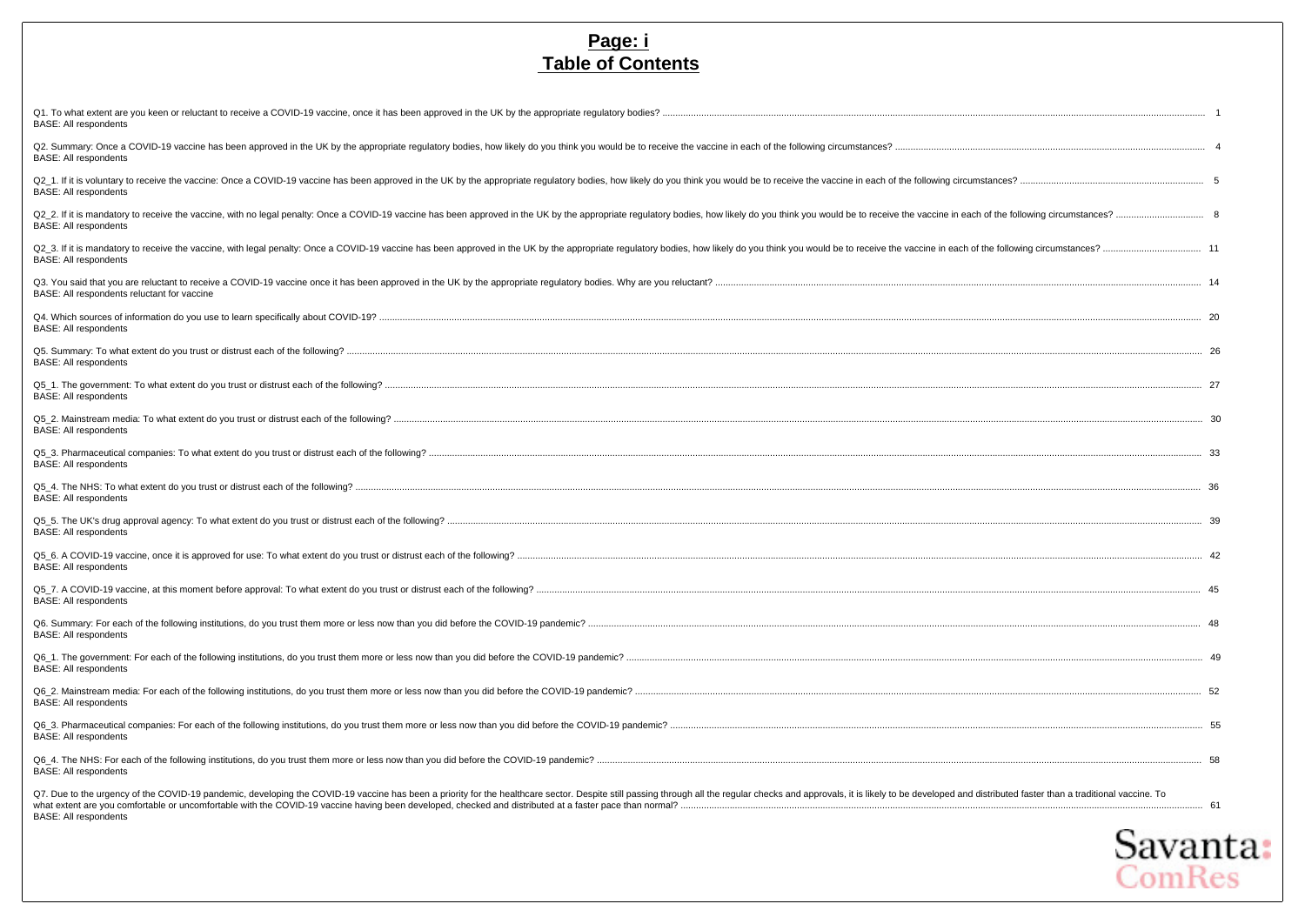#### **Page: ii Table of Contents**

[Q8. Why are you uncomfortable with the COVID-19 vaccine having been developed, checked and distributed at a faster pace than normal?](#page-66-0) ...................................................................................................................................................................................................................................... [64](#page-66-0) [BASE: All respondents uncomfortable](#page-66-0)

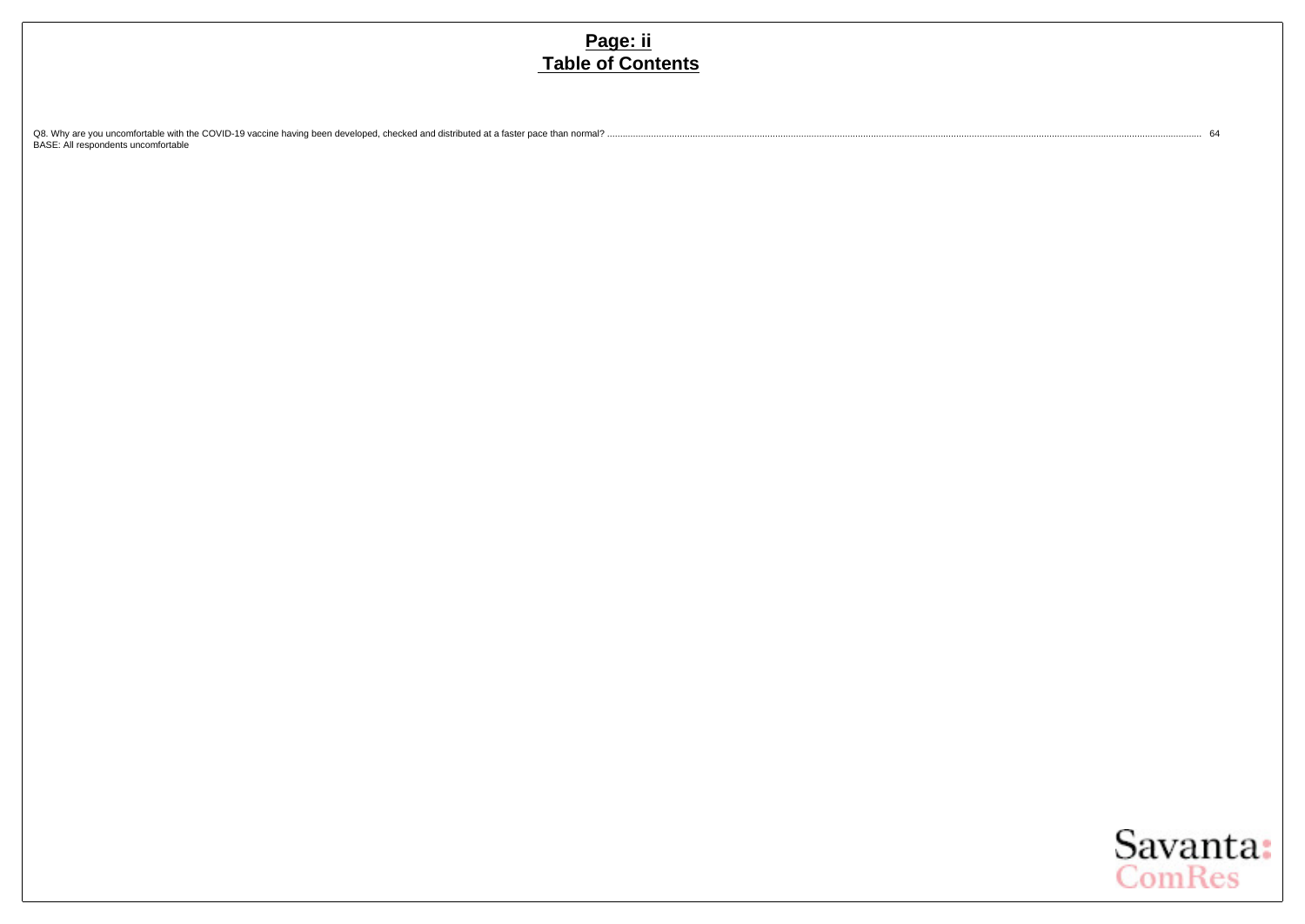<span id="page-3-0"></span>Q1. To what extent are you keen or reluctant to receive a COVID-19 vaccine, once it has been approved in the UK by the appropriate regulatory bodies?<br><sup>BASE: All respondents</sup>

|                         |       | Gender |        |           |       |              |              | Age          |          |            |            |                 |
|-------------------------|-------|--------|--------|-----------|-------|--------------|--------------|--------------|----------|------------|------------|-----------------|
|                         | Total | Male   | Female | $18 - 24$ | 25-34 | 35-44        | 45-54        | $55 - 64$    | $65+$    | NET: 18-34 | NET: 35-54 | <b>NET: 55+</b> |
| Significance Level: 95% |       | a      | b      | a         | b     | $\mathbf{C}$ | d            | $\mathbf{e}$ |          | g          | h          |                 |
| Unweighted Total        | 2090  | 973    | 1117   | 371       | 460   | 366          | 340          | 317          | 236      | 831        | 706        | 553             |
| Total                   | 2090  | 1020   | 1070   | 232       | 362   | 334          | 370          | 309          | 483      | 594        | 704        | 792             |
|                         | 100%  | 100%   | 100%   | 100%      | 100%  | 100%         | 100%         | 100%         | 100%     | 100%       | 100%       | 100%            |
| Very keen               | 666   | 346    | 320    | 39        | 72    | 68           | 109          | 125          | 253      | 111        | 177        | 378             |
|                         | 32%   | 34%    | 30%    | 17%       | 20%   | 20%          | 29%          | 41%          | 52%      | 19%        | 25%        | 48%             |
|                         |       | h      |        |           |       |              | abcg         | abcdgh       | abcdegh  |            | abg        | abcdegh         |
| Somewhat keen           | 430   | 212    | 217    | 54        | 84    | 78           | 72           | 39           | 103      | 138        | 149        | 142             |
|                         | 21%   | 21%    | 20%    | 23%       | 23%   | 23%          | 19%          | 13%          | 21%      | 23%        | 21%        | 18%             |
|                         |       |        |        | e         | ei    | e            | $\mathbf{e}$ |              | e        | ei         | e          | e               |
| Somewhere in the middle | 534   | 244    | 289    | 74        | 115   | 101          | 109          | 75           | 60       | 189        | 210        | 135             |
|                         | 26%   | 24%    | 27%    | 32%       | 32%   | 30%          | 29%          | 24%          | 12%      | 32%        | 30%        | 17%             |
|                         |       |        |        | efi       | efi   | fi           | fi           | fi           |          | efi        | fi         |                 |
| Somewhat reluctant      | 195   | 96     | 99     | 35        | 41    | 42           | 22           | 26           | 29       | 76         | 64         | 56              |
|                         | 9%    | $9\%$  | 9%     | 15%       | 11%   | 12%          | 6%           | 9%           | 6%       | 13%        | 9%         | $7\%$           |
|                         |       |        |        | defhi     | dfi   | dfi          |              |              |          | defhi      |            |                 |
| Very reluctant          | 164   | 77     | 87     | 16        | 24    | 30           | 38           | 28           | 28       | 40         | 68         | 57              |
|                         | 8%    | 8%     | 8%     | 7%        | 7%    | 9%           | 10%          | 9%           | $6\%$    | 7%         | 10%        | $7\%$           |
|                         |       |        |        |           |       |              | g            |              |          |            | g          |                 |
| Don't know              | 101   | 43     | 58     | 14        | 26    | 16           | 20           | 15           | 10       | 40         | 36         | 25              |
|                         | 5%    | 4%     | 5%     | 6%        | 7%    | 5%           | 5%           | 5%           | 2%       | 7%         | 5%         | 3%              |
|                         |       |        |        | fi        | fi    |              |              |              |          | fi         |            |                 |
| Sum: Keen               | 1096  | 559    | 537    | 93        | 156   | 145          | 181          | 165          | 356      | 249        | 326        | 521             |
|                         | 52%   | 55%    | 50%    | 40%       | 43%   | 43%          | 49%          | 53%          | 74%      | 42%        | 46%        | 66%             |
|                         |       | b      |        |           |       |              | ag           | abcgh        | abcdeghi |            | a          | abcdegh         |
| Sum: Reluctant          | 359   | 173    | 186    | 50        | 65    | 71           | 60           | 55           | 58       | 115        | 132        | 112             |
|                         | 17%   | 17%    | 17%    | 22%       | 18%   | 21%          | 16%          | 18%          | 12%      | 19%        | 19%        | 14%             |
|                         |       |        |        | fi        |       | fi           |              |              |          | fi         | fi         |                 |

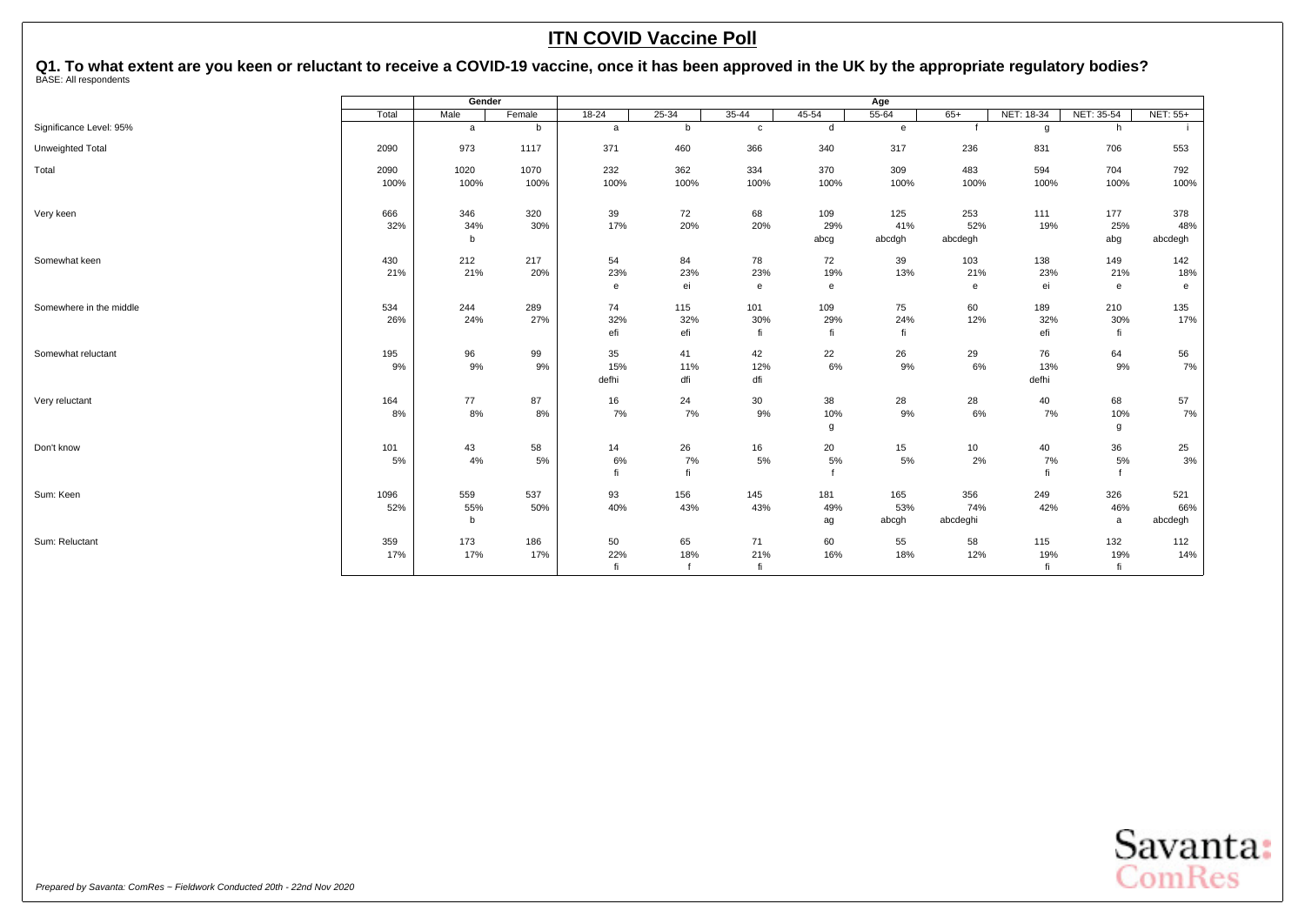Q1. To what extent are you keen or reluctant to receive a COVID-19 vaccine, once it has been approved in the UK by the appropriate regulatory bodies?<br><sup>BASE: All respondents</sup>

|                         | <b>Regions</b> |                |                 |                            |                 |                      |              |                    |                |                   |            | Social grade       |           | Ethnicity          |           |                        |             |                  |
|-------------------------|----------------|----------------|-----------------|----------------------------|-----------------|----------------------|--------------|--------------------|----------------|-------------------|------------|--------------------|-----------|--------------------|-----------|------------------------|-------------|------------------|
|                         |                | Northern       |                 |                            |                 | Yorkshire<br>and the |              | West               | East           |                   |            |                    |           | NET:               |           |                        |             |                  |
| Significance Level: 95% | Total          | Ireland<br>a   | Scotland<br>b   | North-West<br>$\mathbf{C}$ | North-East<br>d | Humber<br>e          | Wales        | Midlands<br>g      | Midlands<br>h  | South-West        | South-East | Eastern<br>k       | London    | England<br>m       | ABC1<br>a | C <sub>2</sub> DE<br>b | White<br>a  | <b>BAME</b><br>b |
|                         |                |                |                 |                            |                 |                      |              |                    |                |                   |            |                    |           |                    |           |                        |             |                  |
| Unweighted Total        | 2090           | 39             | 139             | 229                        | 100             | 184                  | 109          | 237                | 157            | 185               | 273        | 132                | 306       | 1803               | 1138      | 952                    | 1674        | 365              |
| Total                   | 2090           | 63             | 176             | 233                        | 85              | 170                  | 101          | 180                | 148            | 180               | 284        | 195                | 274       | 1750               | 1158      | 932                    | 1750        | 301              |
|                         | 100%           | 100%           | 100%            | 100%                       | 100%            | 100%                 | 100%         | 100%               | 100%           | 100%              | 100%       | 100%               | 100%      | 100%               | 100%      | 100%                   | 100%        | 100%             |
| Very keen               | 666            | 25             | 79              | 63                         | 31              | 38                   | 37           | 51                 | 58             | 60                | 83         | 58                 | 82        | 525                | 357       | 309                    | 608         | 54               |
|                         | 32%            | 40%<br>e       | 45%<br>cegijklm | 27%                        | 37%<br>e        | 22%                  | 37%<br>e     | 28%                | 39%<br>cegjlm  | 33%<br>$\epsilon$ | 29%        | 30%                | 30%       | 30%<br>e           | 31%       | 33%                    | 35%<br>b    | 18%              |
|                         |                |                |                 |                            |                 |                      |              |                    |                |                   |            |                    |           |                    |           |                        |             |                  |
| Somewhat keen           | 430            | 9              | 19              | 42                         | 17              | 53                   | 22           | 34                 | 29             | 37                | 59         | 39                 | 71        | 380                | 253       | 176                    | 348         | 77               |
|                         | 21%            | 14%            | 11%             | 18%                        | 20%             | 31%<br>abcdghijkm    | 21%<br>b     | 19%<br>$\mathbf b$ | 19%<br>b       | 20%<br>b          | 21%<br>b   | 20%<br>$\mathsf b$ | 26%<br>bc | 22%<br>$\mathbf b$ | 22%       | 19%                    | 20%         | 25%<br>a         |
|                         |                |                |                 |                            |                 |                      |              |                    |                |                   |            |                    |           |                    |           |                        |             |                  |
| Somewhere in the middle | 534<br>26%     | 16             | 42              | 66                         | 20              | 43                   | 28           | 49                 | 36             | 49                | 80         | 39                 | 65        | 447                | 310       | 224                    | 433         | 93               |
|                         |                | 25%            | 24%             | 28%                        | 24%             | 25%                  | 28%          | 27%                | 24%            | 27%               | 28%        | 20%                | 24%       | 26%                | 27%       | 24%                    | 25%         | 31%<br>a         |
| Somewhat reluctant      | 195            | $\overline{1}$ | 16              | 22                         | $5\phantom{.0}$ | 15                   | 6            | 23                 | 11             | 14                | 39         | 24                 | 19        | 172                | 113       | 82                     | 157         | 36               |
|                         | 9%             | 2%             | 9%              | 9%                         | 6%              | 9%                   | 5%           | 13%                | 8%             | 8%                | 14%        | 13%                | 7%        | 10%                | 10%       | 9%                     | 9%          | 12%              |
|                         |                |                |                 |                            |                 |                      |              | fl                 |                |                   | adfhilm    |                    |           |                    |           |                        |             |                  |
| Very reluctant          | 164            | 9              | 14              | 26                         | $\overline{7}$  | 10                   | 6            | 16                 | $\overline{7}$ | 13                | 13         | 24                 | 20        | 136                | 79        | 85                     | 136         | 20               |
|                         | 8%             | 14%            | 8%              | 11%                        | 8%              | 6%                   | 6%           | 9%                 | 4%             | 7%                | 5%         | 12%                | 7%        | 8%                 | 7%        | 9%                     | 8%          | 7%               |
|                         |                | hj             |                 | hj                         |                 |                      |              |                    |                |                   |            | hj                 |           |                    |           |                        |             |                  |
| Don't know              | 101            | 3              | 6               | 15                         | 4               | 11                   | 3            | 8                  | $\overline{7}$ | 9                 | 10         | 9                  | 16        | 90                 | 45        | 56                     | 68          | 22               |
|                         | 5%             | 4%             | 3%              | 6%                         | 5%              | 7%                   | 3%           | 4%                 | 5%             | 5%                | 4%         | 5%                 | 6%        | 5%                 | 4%        | 6%<br>a                | 4%          | 7%<br>a          |
| Sum: Keen               | 1096           | 34             | 98              | 105                        | 48              | 91                   | 59           | 85                 | 87             | 97                | 141        | 97                 | 153       | 905                | 610       | 486                    | 956         | 131              |
|                         | 52%            | 54%            | 56%             | 45%                        | 57%             | 53%                  | 58%          | 47%                | 59%            | 54%               | 50%        | 50%                | 56%       | 52%                | 53%       | 52%                    | 55%         | 43%              |
|                         |                |                | c               |                            | $\mathbf{C}$    |                      | $\mathbf{C}$ |                    | cg             |                   |            |                    | cg        |                    |           |                        | $\mathbf b$ |                  |
| Sum: Reluctant          | 359            | 10             | 30              | 48                         | 13              | 25                   | 11           | 39                 | 18             | 26                | 52         | 48                 | 39        | 308                | 193       | 167                    | 292         | 56               |
|                         | 17%            | 16%            | 17%             | 20%                        | 15%             | 15%                  | 11%          | 21%                | 12%            | 15%               | 18%        | 25%                | 14%       | 18%                | 17%       | 18%                    | 17%         | 19%              |
|                         |                |                |                 | fh                         |                 |                      |              | fhl                |                |                   |            | efhilm             |           |                    |           |                        |             |                  |

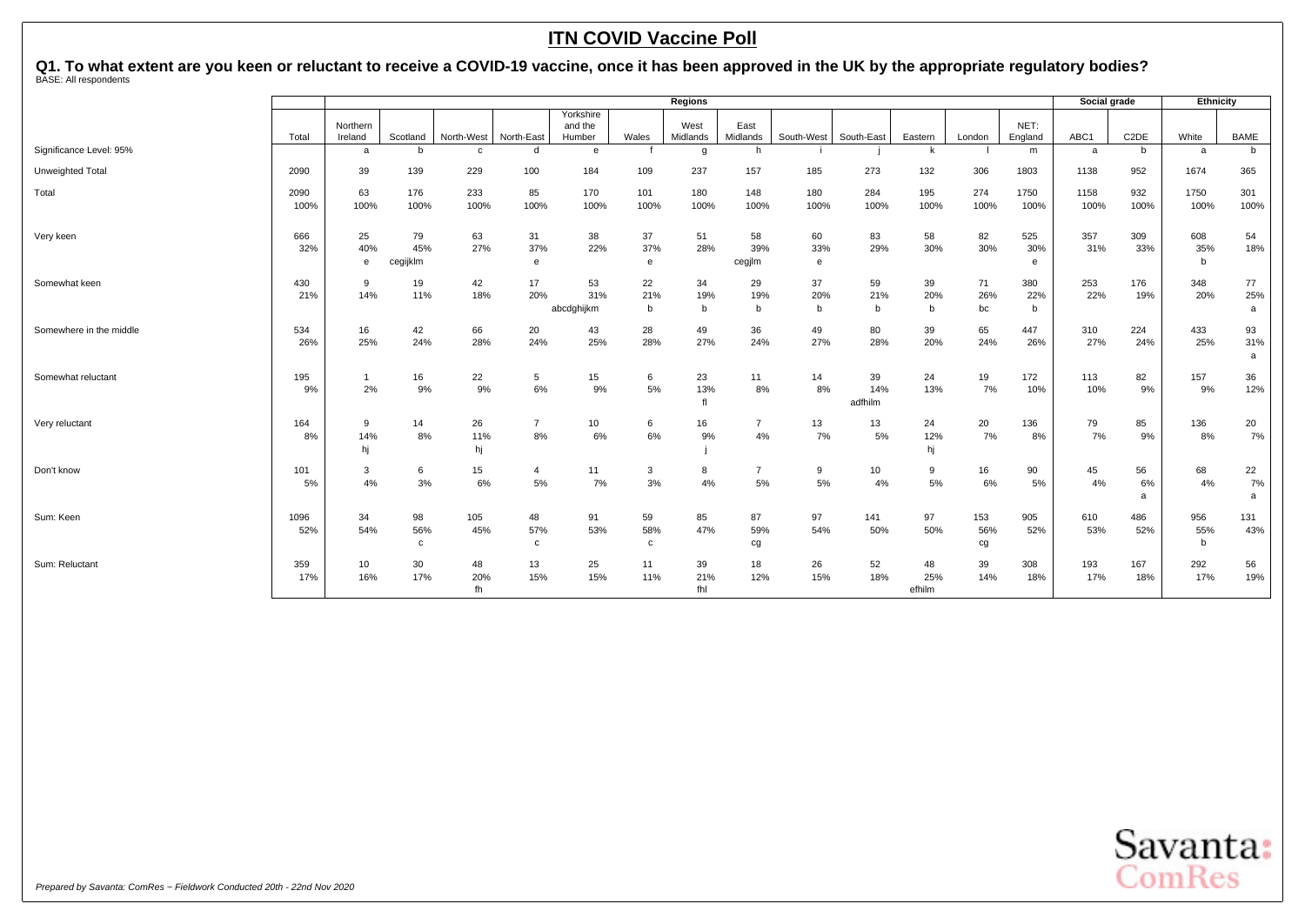Q1. To what extent are you keen or reluctant to receive a COVID-19 vaccine, once it has been approved in the UK by the appropriate regulatory bodies?<br><sup>BASE: All respondents</sup>

|                         |       |          |         |             | <b>COVID info sources</b> |               |            |                |         |
|-------------------------|-------|----------|---------|-------------|---------------------------|---------------|------------|----------------|---------|
|                         | Total | Facebook | Twitter | YouTube     | Social media              | Online forums | <b>MSM</b> | Alt news       | None    |
| Significance Level: 95% |       | a        | b       | $\mathbf c$ | d                         | e             |            | g              | h       |
| Unweighted Total        | 2090  | 280      | 172     | 231         | 613                       | 123           | 1498       | 246            | 119     |
| Total                   | 2090  | 234      | 150     | 191         | 516                       | 93            | 1557       | 238            | 112     |
|                         | 100%  | 100%     | 100%    | 100%        | 100%                      | 100%          | 100%       | 100%           | 100%    |
| Very keen               | 666   | 64       | 47      | 39          | 125                       | 26            | 577        | 68             | 11      |
|                         | 32%   | 27%      | 31%     | 20%         | 24%                       | 28%           | 37%        | 29%            | 10%     |
|                         |       | h        | ch      | h           | h                         | h             | acdegh     | ch             |         |
| Somewhat keen           | 430   | 46       | 43      | 47          | 116                       | 20            | 351        | 56             | 6       |
|                         | 21%   | 20%      | 29%     | 25%         | 23%                       | 21%           | 23%        | 24%            | 5%      |
|                         |       | h        | ah      | h           | h                         | h             | h          | h              |         |
| Somewhere in the middle | 534   | 82       | 33      | 63          | 163                       | 23            | 358        | 65             | 34      |
|                         | 26%   | 35%      | 22%     | 33%         | 32%                       | 24%           | 23%        | 27%            | 30%     |
|                         |       | bef      |         | bf          | bf                        |               |            |                |         |
| Somewhat reluctant      | 195   | 23       | 16      | 21          | 58                        | 9             | 121        | 27             | 13      |
|                         | 9%    | 10%      | 10%     | 11%         | 11%<br>f                  | 10%           | 8%         | 11%            | 12%     |
| Very reluctant          | 164   | 13       | 4       | 15          | 32                        | 12            | 96         | 20             | 24      |
|                         | 8%    | $5\%$    | $2\%$   | 8%          | 6%                        | 13%           | $6\%$      | 8%             | 21%     |
|                         |       |          |         | b           | b                         | abdf          | b          | b              | abcdfg  |
| Don't know              | 101   | 6        | 8       | 6           | 21                        | 3             | 53         | $\overline{2}$ | 24      |
|                         | 5%    | 3%       | $6\%$   | 3%          | 4%                        | 3%            | 3%         | 1%             | 22%     |
|                         |       |          | g       | g           | g                         |               | g          |                | abcdefg |
| Sum: Keen               | 1096  | 110      | 90      | 86          | 241                       | 46            | 928        | 124            | 17      |
|                         | 52%   | 47%      | 60%     | 45%         | 47%                       | 49%           | 60%        | 52%            | 15%     |
|                         |       | h        | acdh    | h           | h                         | h             | acdegh     | h              |         |
| Sum: Reluctant          | 359   | 36       | 19      | 36          | 90                        | 22            | 217        | 47             | 37      |
|                         | 17%   | 15%      | 13%     | 19%         | 17%                       | 23%           | 14%        | 20%            | 33%     |
|                         |       |          |         |             | $\ddot{\mathbf{f}}$       | bf            |            |                | abcdfg  |

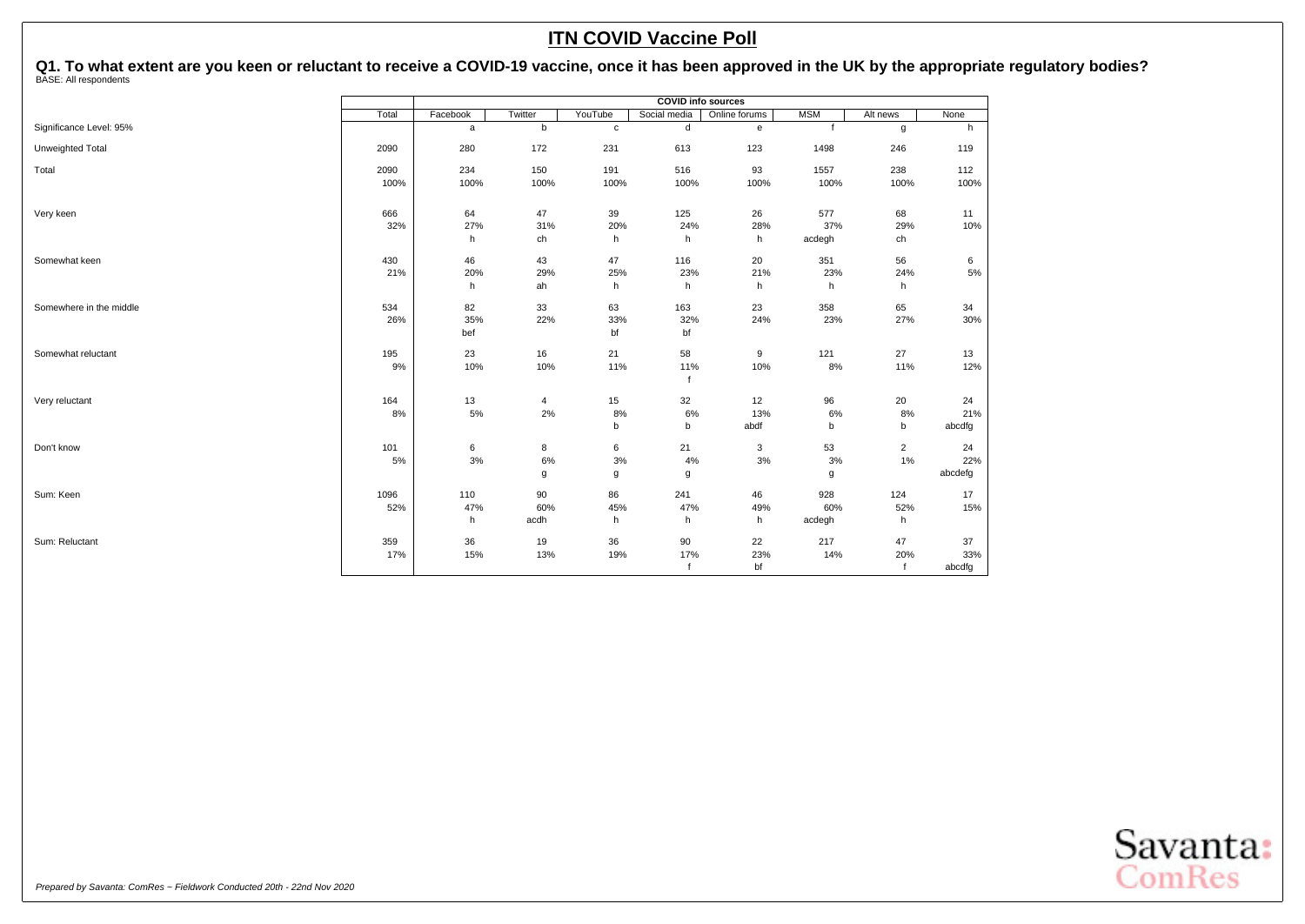<span id="page-6-0"></span>**Q2. Summary: Once a COVID-19 vaccine has been approved in the UK by the appropriate regulatory bodies, how likely do you think you would be to receive the vaccine in each of the following circumstances?**

BASE: All respondents

|                                                                  | Total | Not at all likely | Not very likely | Quite likely | Very likely | Don't know | Sum: Likely | Sum: Not<br>likely |
|------------------------------------------------------------------|-------|-------------------|-----------------|--------------|-------------|------------|-------------|--------------------|
| Significance Level: 95%                                          |       | *b                | $^{\ast}$ c     | *d           | *e          |            | *g          | *h                 |
| If it is voluntary to receive the vaccine                        | 2090  | 206               | 278             | 516          | 889         | 201        | 1405        | 484                |
|                                                                  | 100%  | 10%               | 13%             | 25%          | 43%         | 10%        | 67%         | 23%                |
| If it is mandatory to receive the vaccine, with no legal penalty | 2090  | 191               | 304             | 512          | 841         | 241        | 1353        | 495                |
|                                                                  | 100%  | 9%                | 15%             | 25%          | 40%         | 12%        | 65%         | 24%                |
| If it is mandatory to receive the vaccine, with legal penalty    | 2090  | 199               | 313             | 481          | 873         | 224        | 1353        | 512                |
|                                                                  | 100%  | 10%               | 15%             | 23%          | 42%         | 11%        | 65%         | 25%                |

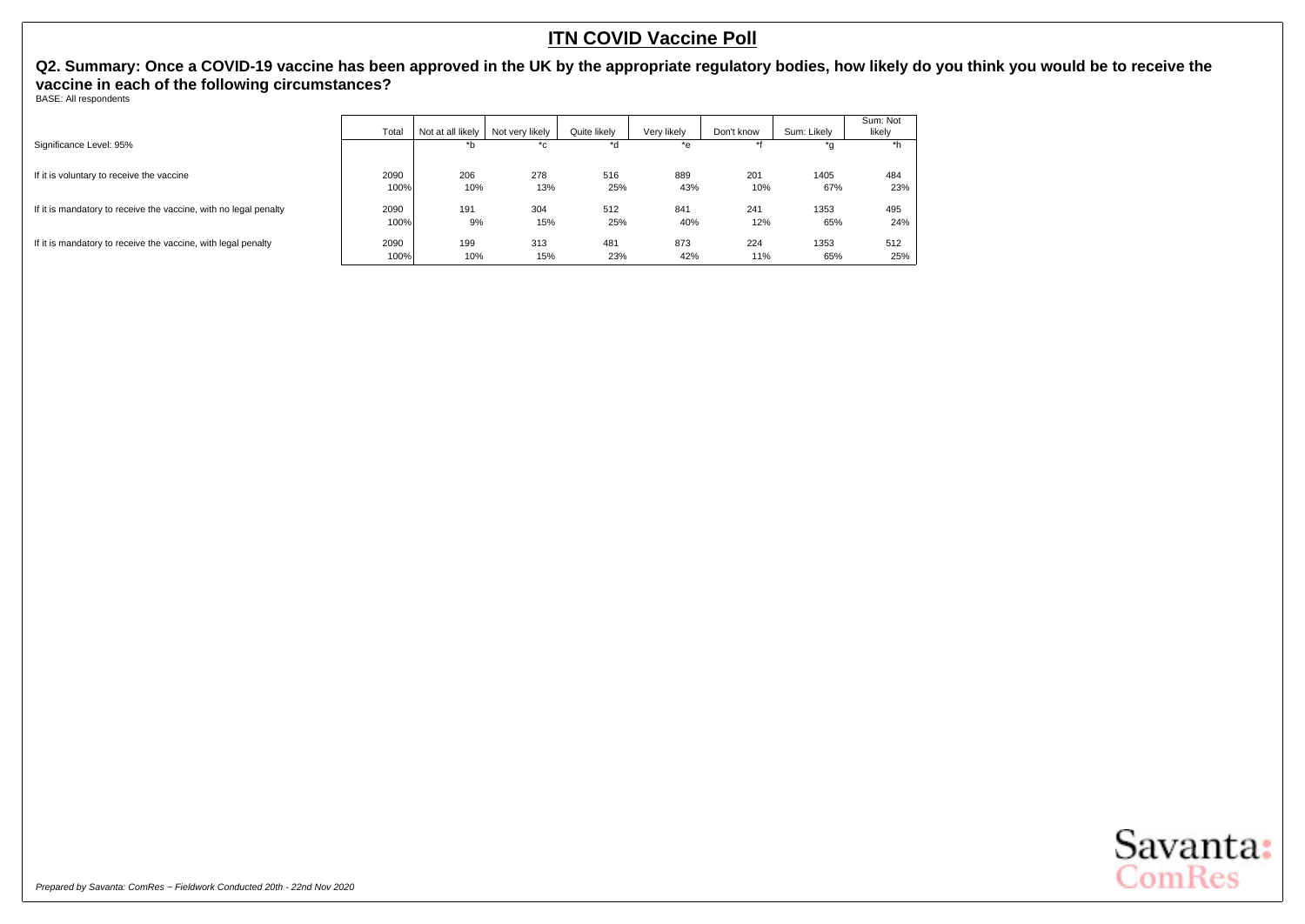<span id="page-7-0"></span>**Q2\_1. If it is voluntary to receive the vaccine: Once a COVID-19 vaccine has been approved in the UK by the appropriate regulatory bodies, how likely do you think you would be to receive the vaccine in each of the following circumstances?** BASE: All respondents

|                         | Gender       |                            |                 |                    |                    |                     | Age                 |                      |                       |                     |                    |                       |
|-------------------------|--------------|----------------------------|-----------------|--------------------|--------------------|---------------------|---------------------|----------------------|-----------------------|---------------------|--------------------|-----------------------|
|                         | Total        | Male                       | Female          | $18-24$            | $25 - 34$          | $35 - 44$           | $45 - 54$           | $55 - 64$            | $65+$                 | NET: 18-34          | NET: 35-54         | <b>NET: 55+</b>       |
| Significance Level: 95% |              | a                          | b               | a                  | b                  | $\mathtt{C}$        | d                   | e                    |                       | g                   | h                  |                       |
| Unweighted Total        | 2090         | 973                        | 1117            | 371                | 460                | 366                 | 340                 | 317                  | 236                   | 831                 | 706                | 553                   |
| Total                   | 2090<br>100% | 1020<br>100%               | 1070<br>100%    | 232<br>100%        | 362<br>100%        | 334<br>100%         | 370<br>100%         | 309<br>100%          | 483<br>100%           | 594<br>100%         | 704<br>100%        | 792<br>100%           |
| Not at all likely       | 206<br>10%   | 100<br>10%                 | 107<br>10%      | 24<br>10%          | 43<br>12%<br>fi    | 38<br>11%<br>fi     | 47<br>13%<br>fi     | 30<br>10%            | 24<br>$5\%$           | 67<br>11%           | 85<br>12%<br>fi    | 54<br>$7\%$           |
| Not very likely         | 278<br>13%   | 158<br>16%<br>b            | 119<br>11%      | 44<br>19%<br>defi  | 72<br>20%<br>defhi | 59<br>18%<br>efi    | 48<br>13%<br>fi     | 28<br>9%             | 26<br>$5\%$           | 116<br>20%<br>defhi | 107<br>15%<br>efi  | 54<br>7%              |
| Quite likely            | 516<br>25%   | 225<br>22%                 | 291<br>27%<br>a | 77<br>33%<br>defhi | 111<br>31%<br>defi | 109<br>33%<br>defhi | 76<br>21%           | 56<br>18%            | 87<br>18%             | 188<br>32%<br>defhi | 185<br>26%<br>defi | 143<br>18%            |
| Very likely             | 889<br>43%   | 469<br>46%<br>b            | 420<br>39%      | 64<br>28%          | 101<br>28%         | 85<br>25%           | 159<br>43%<br>abcgh | 160<br>52%<br>abcdgh | 320<br>66%<br>abcdegh | 166<br>28%          | 244<br>35%<br>abcg | 479<br>61%<br>abcdegh |
| Don't know              | 201<br>10%   | 68<br>7%                   | 133<br>12%<br>a | 22<br>10%          | 35<br>10%          | 44<br>13%<br>fi     | 39<br>10%           | 36<br>12%            | 26<br>$5\%$           | 57<br>10%           | 82<br>12%<br>fi    | 61<br>8%              |
| Sum: Likely             | 1405<br>67%  | 694<br>68%                 | 711<br>66%      | 141<br>61%         | 212<br>59%         | 194<br>58%          | 235<br>64%          | 215<br>70%<br>abcgh  | 407<br>84%<br>abcdegh | 353<br>60%          | 430<br>61%         | 622<br>79%<br>abcdegh |
| Sum: Not likely         | 484<br>23%   | 258<br>25%<br>$\mathsf{b}$ | 226<br>21%      | 68<br>29%<br>efi   | 115<br>32%<br>efi  | 97<br>29%<br>efi    | 96<br>26%<br>efi    | 58<br>19%<br>fi      | 50<br>10%             | 183<br>31%<br>efi   | 193<br>27%<br>efi  | 109<br>14%            |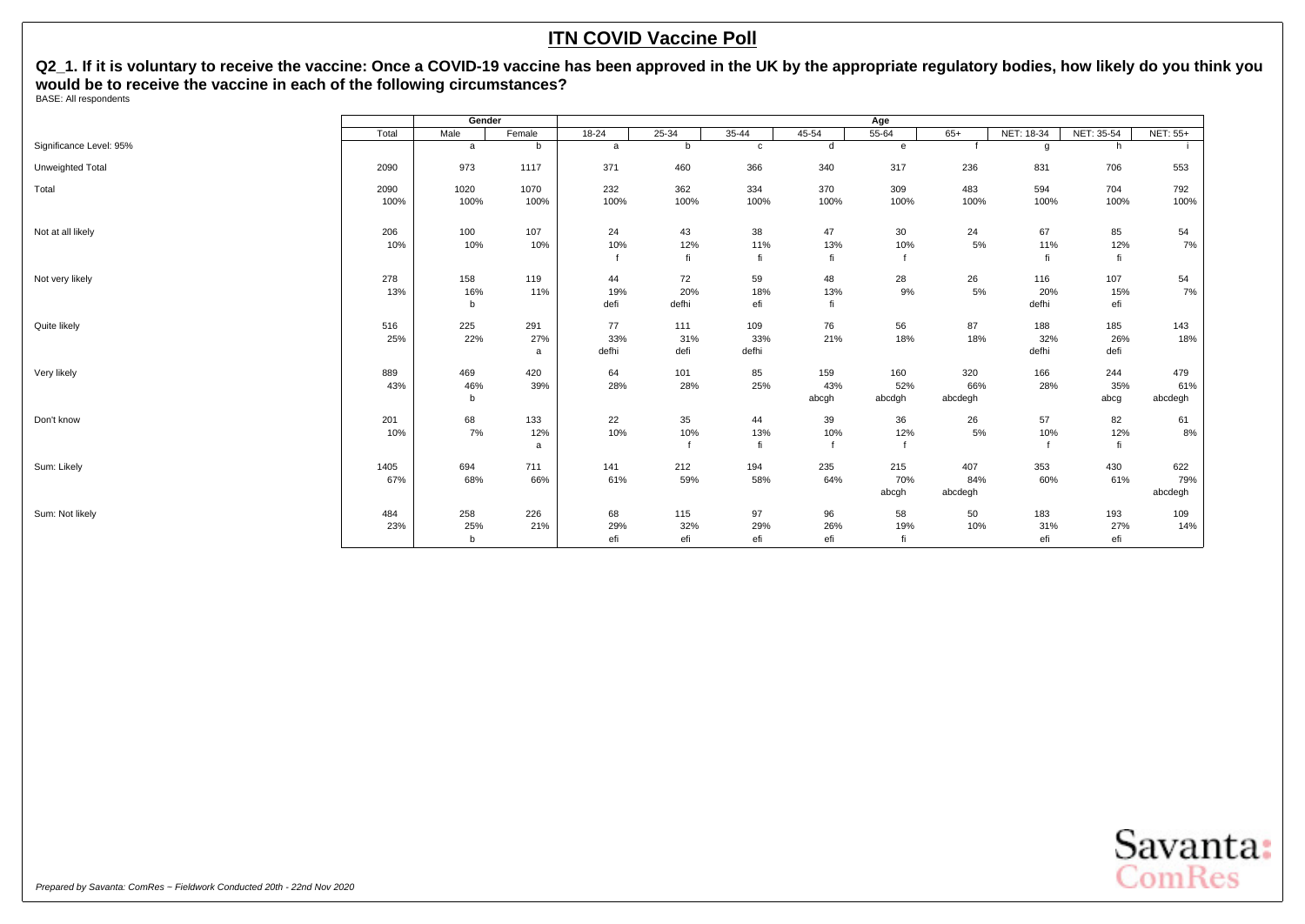**Q2\_1. If it is voluntary to receive the vaccine: Once a COVID-19 vaccine has been approved in the UK by the appropriate regulatory bodies, how likely do you think you would be to receive the vaccine in each of the following circumstances?** BASE: All respondents

|                         |              | <b>Regions</b>       |                    |                  |                           |                                |             |                  |                   |                |                |             |                             | Social grade    |              | Ethnicity         |                  |                |
|-------------------------|--------------|----------------------|--------------------|------------------|---------------------------|--------------------------------|-------------|------------------|-------------------|----------------|----------------|-------------|-----------------------------|-----------------|--------------|-------------------|------------------|----------------|
|                         | Total        | Northern<br>Ireland  | Scotland           | North-West       | North-East                | Yorkshire<br>and the<br>Humber | Wales       | West<br>Midlands | East<br>Midlands  | South-West     | South-East     | Eastern     | London                      | NET:<br>England | ABC1         | C <sub>2</sub> DE | White            | <b>BAME</b>    |
| Significance Level: 95% |              | a                    | <sub>b</sub>       | C.               | d                         | e                              |             | g                | h                 |                |                | k           |                             | m               | a            | b                 | a                | b              |
| Unweighted Total        | 2090         | 39                   | 139                | 229              | 100                       | 184                            | 109         | 237              | 157               | 185            | 273            | 132         | 306                         | 1803            | 1138         | 952               | 1674             | 365            |
| Total                   | 2090<br>100% | 63<br>100%           | 176<br>100%        | 233<br>100%      | 85<br>100%                | 170<br>100%                    | 101<br>100% | 180<br>100%      | 148<br>100%       | 180<br>100%    | 284<br>100%    | 195<br>100% | 274<br>100%                 | 1750<br>100%    | 1158<br>100% | 932<br>100%       | 1750<br>100%     | 301<br>100%    |
| Not at all likely       | 206<br>10%   | 5<br>8%              | 11<br>6%           | 33<br>14%<br>bjl | 10<br>12%                 | 22<br>13%                      | 8<br>8%     | 21<br>12%        | 12<br>8%          | 16<br>9%       | 22<br>8%       | 24<br>12%   | 22<br>8%                    | 182<br>10%      | 111<br>10%   | 96<br>10%         | 165<br>9%        | 34<br>11%      |
| Not very likely         | 278<br>13%   | 2%                   | 22<br>12%          | 33<br>14%<br>a   | 8<br>9%                   | 17<br>10%                      | 10<br>10%   | 29<br>16%<br>a   | 19<br>13%<br>a    | 30<br>17%<br>a | 40<br>14%<br>a | 21<br>11%   | 47<br>17%<br>ade            | 245<br>14%<br>a | 163<br>14%   | 114<br>12%        | 214<br>12%       | 58<br>19%<br>a |
| Quite likely            | 516<br>25%   | 17<br>27%            | 44<br>25%          | 50<br>22%        | 25<br>30%                 | 39<br>23%                      | 28<br>28%   | 47<br>26%        | 27<br>18%         | 42<br>23%      | 78<br>28%<br>h | 42<br>22%   | 76<br>28%                   | 426<br>24%      | 287<br>25%   | 229<br>25%        | 410<br>23%       | 97<br>32%<br>a |
| Very likely             | 889<br>43%   | 35<br>56%<br>cgj     | 88<br>50%<br>cgjm  | 88<br>38%        | 36<br>43%                 | 70<br>41%                      | 43<br>42%   | 67<br>37%        | 75<br>51%<br>cgjm | 78<br>43%      | 110<br>39%     | 84<br>43%   | 114<br>42%                  | 723<br>41%      | 492<br>42%   | 397<br>43%        | 799<br>46%<br>b  | 88<br>29%      |
| Don't know              | 201<br>10%   | $\overline{4}$<br>6% | 11<br>6%           | 29<br>12%        | 6<br>7%                   | 22<br>13%<br>bl                | 12<br>12%   | 16<br>9%         | 14<br>10%         | 14<br>8%       | 33<br>11%      | 24<br>12%   | 15<br>5%                    | 173<br>10%      | 105<br>9%    | 96<br>10%         | 161<br>9%        | 23<br>8%       |
| Sum: Likely             | 1405<br>67%  | 52<br>84%<br>cegijkm | 132<br>75%<br>cegm | 138<br>59%       | 62<br>73%<br>$\mathbf{C}$ | 109<br>64%                     | 71<br>70%   | 114<br>63%       | 102<br>69%<br>c   | 120<br>66%     | 189<br>66%     | 126<br>65%  | 190<br>69%<br>C             | 1149<br>66%     | 779<br>67%   | 626<br>67%        | 1209<br>69%<br>b | 186<br>62%     |
| Sum: Not likely         | 484<br>23%   | 6<br>10%             | 33<br>19%          | 66<br>28%<br>abf | 17<br>21%                 | 39<br>23%                      | 18<br>18%   | 50<br>28%<br>abf | 32<br>21%         | 46<br>26%<br>a | 63<br>22%      | 45<br>23%   | 69<br>25%<br>$\overline{a}$ | 427<br>24%<br>a | 274<br>24%   | 210<br>23%        | 380<br>22%       | 93<br>31%<br>a |

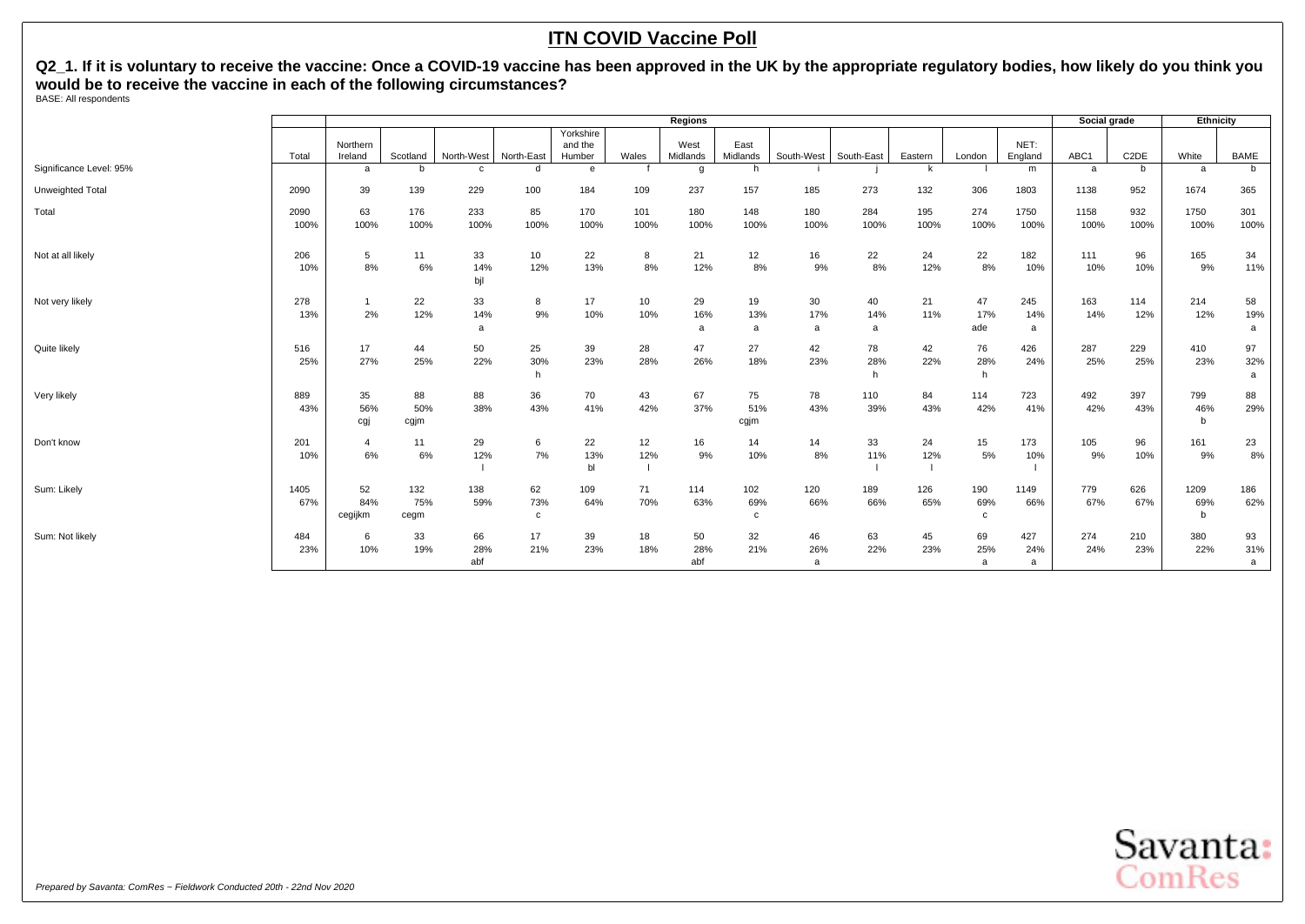**Q2\_1. If it is voluntary to receive the vaccine: Once a COVID-19 vaccine has been approved in the UK by the appropriate regulatory bodies, how likely do you think you would be to receive the vaccine in each of the following circumstances?** BASE: All respondents

|                         | <b>COVID info sources</b> |                 |                   |                 |                   |                     |                       |                  |                      |  |  |  |
|-------------------------|---------------------------|-----------------|-------------------|-----------------|-------------------|---------------------|-----------------------|------------------|----------------------|--|--|--|
|                         | Total                     | Facebook        | Twitter           | YouTube         | Social media      | Online forums       | <b>MSM</b>            | Alt news         | None                 |  |  |  |
| Significance Level: 95% |                           | a               | b                 | $\mathbf c$     | d                 | e                   |                       | g                | h                    |  |  |  |
| Unweighted Total        | 2090                      | 280             | 172               | 231             | 613               | 123                 | 1498                  | 246              | 119                  |  |  |  |
| Total                   | 2090<br>100%              | 234<br>100%     | 150<br>100%       | 191<br>100%     | 516<br>100%       | 93<br>100%          | 1557<br>100%          | 238<br>100%      | 112<br>100%          |  |  |  |
| Not at all likely       | 206<br>10%                | 22<br>9%        | 15<br>10%         | 20<br>11%       | 46<br>9%          | 20<br>21%<br>abcdfg | 115<br>7%             | 26<br>11%        | 25<br>22%<br>abcdfg  |  |  |  |
| Not very likely         | 278<br>13%                | 52<br>22%<br>fh | 24<br>16%         | 42<br>22%<br>fh | 107<br>21%<br>fh  | 19<br>20%<br>fh     | 180<br>12%            | 42<br>18%<br>fh  | 9<br>$8\%$           |  |  |  |
| Quite likely            | 516<br>25%                | 72<br>31%<br>fh | 43<br>28%         | 61<br>32%<br>fh | 166<br>32%<br>efh | 21<br>22%           | 371<br>24%            | 70<br>29%<br>h   | 21<br>19%            |  |  |  |
| Very likely             | 889<br>43%                | 70<br>30%<br>h  | 62<br>41%<br>acdh | 56<br>29%<br>h  | 156<br>30%<br>h   | 28<br>30%<br>h      | 770<br>49%<br>abcdegh | 86<br>36%<br>h   | 19<br>17%            |  |  |  |
| Don't know              | 201<br>10%                | 18<br>7%        | 6<br>4%           | 13<br>7%        | 40<br>8%          | 6<br>$6\%$          | 121<br>8%             | 14<br>6%         | 37<br>33%<br>abcdefg |  |  |  |
| Sum: Likely             | 1405<br>67%               | 142<br>61%<br>h | 104<br>70%<br>eh  | 117<br>61%<br>h | 322<br>62%<br>eh  | 49<br>53%<br>h      | 1141<br>73%<br>acdegh | 155<br>65%<br>eh | 40<br>36%            |  |  |  |
| Sum: Not likely         | 484<br>23%                | 74<br>32%       | 40<br>26%         | 62<br>32%       | 154<br>30%        | 38<br>41%<br>bdfg   | 295<br>19%            | 68<br>29%        | 34<br>30%            |  |  |  |

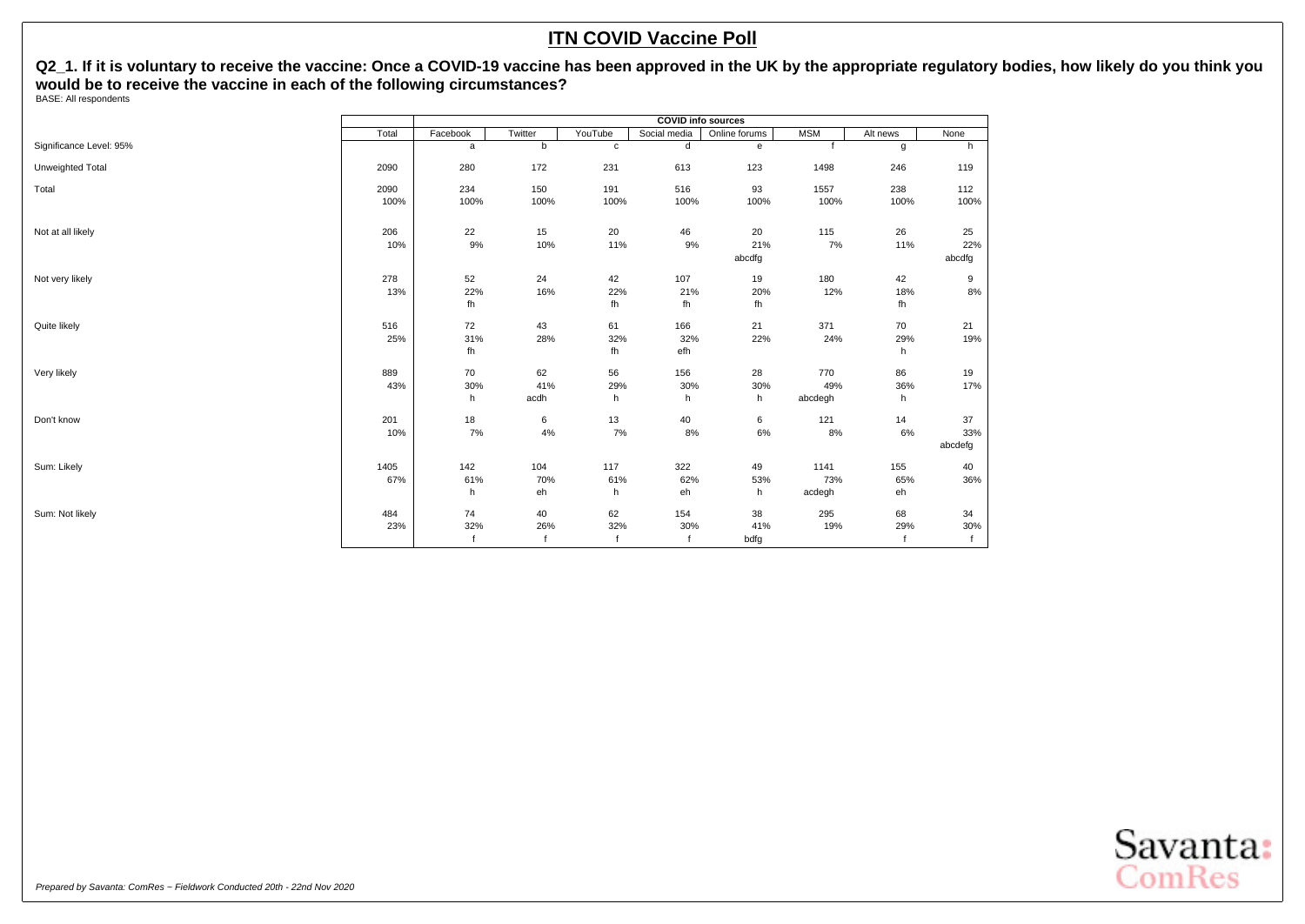<span id="page-10-0"></span>Q2\_2. If it is mandatory to receive the vaccine, with no legal penalty: Once a COVID-19 vaccine has been approved in the UK by the appropriate regulatory bodies, how **likely do you think you would be to receive the vaccine in each of the following circumstances?** BASE: All respondents

|                         |              | Gender          |                 |                    |                    |                     |                   | Age                  |                      |                     |                   |                      |
|-------------------------|--------------|-----------------|-----------------|--------------------|--------------------|---------------------|-------------------|----------------------|----------------------|---------------------|-------------------|----------------------|
|                         | Total        | Male            | Female          | $18 - 24$          | $25 - 34$          | $35 - 44$           | $45 - 54$         | $55 - 64$            | $65+$                | NET: 18-34          | NET: 35-54        | <b>NET: 55+</b>      |
| Significance Level: 95% |              | a               | b               | a                  | b                  | $\mathtt{C}$        | d                 | $\mathbf{e}$         |                      | g                   | h                 |                      |
| Unweighted Total        | 2090         | 973             | 1117            | 371                | 460                | 366                 | 340               | 317                  | 236                  | 831                 | 706               | 553                  |
| Total                   | 2090<br>100% | 1020<br>100%    | 1070<br>100%    | 232<br>100%        | 362<br>100%        | 334<br>100%         | 370<br>100%       | 309<br>100%          | 483<br>100%          | 594<br>100%         | 704<br>100%       | 792<br>100%          |
| Not at all likely       | 191<br>9%    | 89<br>9%        | 102<br>10%      | 25<br>11%          | 30<br>$8%$         | 29<br>9%            | 48<br>13%<br>bfi  | 34<br>11%            | 24<br>5%             | 56<br>9%            | 77<br>11%<br>fi   | 59<br>7%             |
| Not very likely         | 304<br>15%   | 177<br>17%<br>b | 127<br>12%      | 46<br>20%<br>defhi | 69<br>19%<br>defi  | 54<br>16%<br>ei     | 51<br>14%         | 28<br>9%             | 56<br>12%            | 115<br>19%<br>defhi | 105<br>15%<br>ei  | 84<br>11%            |
| Quite likely            | 512<br>25%   | 243<br>24%      | 270<br>25%      | 75<br>32%<br>defhi | 105<br>29%<br>defi | 108<br>32%<br>defhi | 79<br>21%         | 58<br>19%            | 86<br>18%            | 180<br>30%<br>defi  | 187<br>27%<br>efi | 145<br>18%           |
| Very likely             | 841<br>40%   | 427<br>42%      | 414<br>39%      | 56<br>24%          | 119<br>33%<br>a    | 93<br>28%           | 143<br>39%<br>acg | 154<br>50%<br>abcdgh | 276<br>57%<br>abcdgh | 176<br>30%          | 236<br>34%<br>a   | 429<br>54%<br>abcdgh |
| Don't know              | 241<br>12%   | 85<br>8%        | 157<br>15%<br>a | 29<br>13%          | 38<br>10%          | 50<br>15%<br>fi     | 49<br>13%         | 35<br>11%            | 41<br>8%             | 67<br>11%           | 99<br>14%         | 76<br>10%            |
| Sum: Likely             | 1353<br>65%  | 669<br>66%      | 684<br>64%      | 132<br>57%         | 224<br>62%         | 201<br>60%          | 223<br>60%        | 212<br>69%<br>acdgh  | 362<br>75%<br>abcdgh | 356<br>60%          | 424<br>60%        | 574<br>72%<br>abcdgh |
| Sum: Not likely         | 495<br>24%   | 266<br>26%<br>b | 229<br>21%      | 71<br>31%<br>efi   | 100<br>28%<br>efi  | 84<br>25%<br>fi     | 99<br>27%<br>fi   | 62<br>20%            | 80<br>17%            | 171<br>29%<br>efi   | 182<br>26%<br>efi | 142<br>18%           |

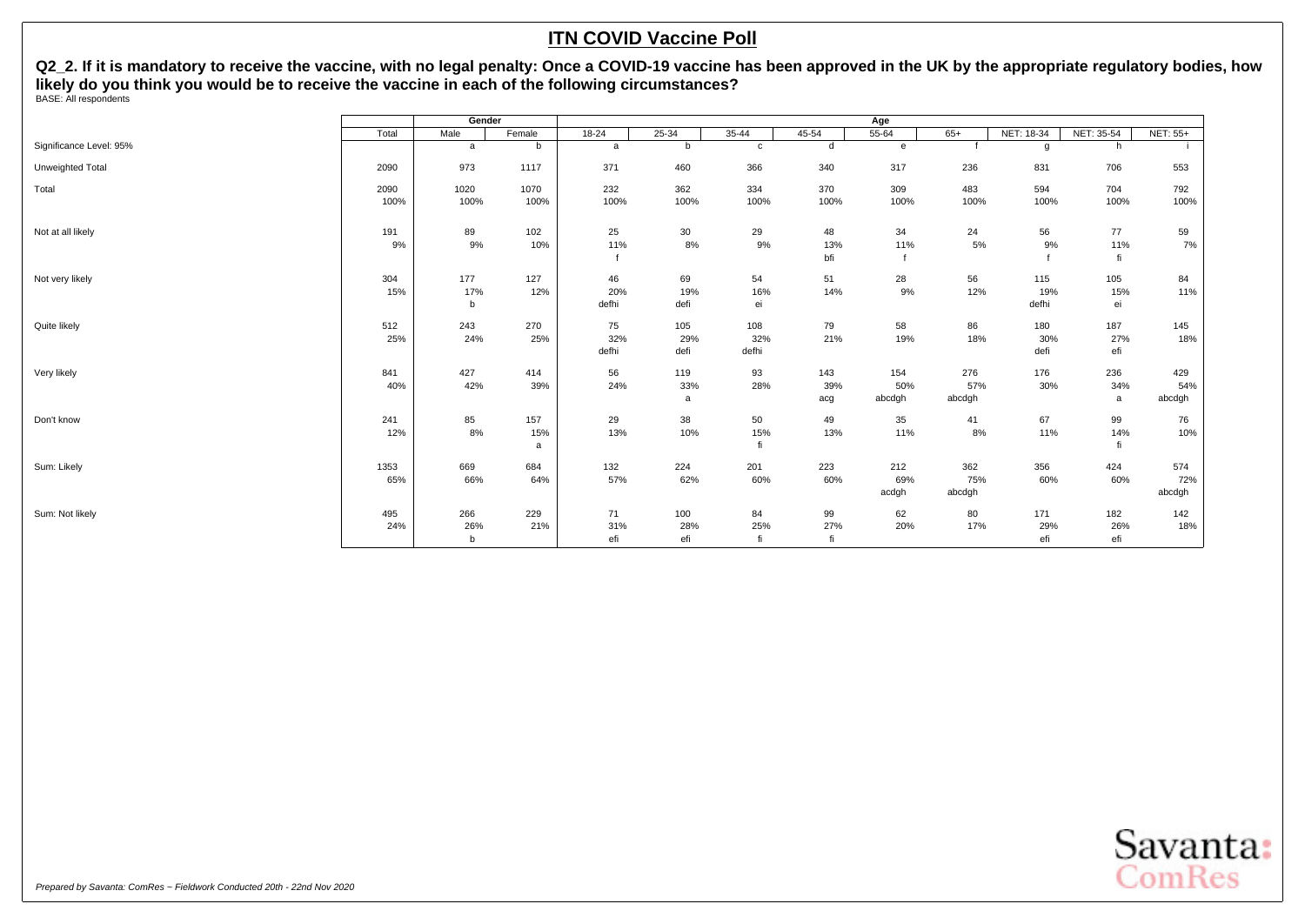Q2\_2. If it is mandatory to receive the vaccine, with no legal penalty: Once a COVID-19 vaccine has been approved in the UK by the appropriate regulatory bodies, how **likely do you think you would be to receive the vaccine in each of the following circumstances?** BASE: All respondents

|                         |              | Regions              |                     |                 |                      |                                |             |                  |                   |                 |                   |                          |                | Social grade    |              | Ethnicity         |                           |                |
|-------------------------|--------------|----------------------|---------------------|-----------------|----------------------|--------------------------------|-------------|------------------|-------------------|-----------------|-------------------|--------------------------|----------------|-----------------|--------------|-------------------|---------------------------|----------------|
|                         | Total        | Northern<br>Ireland  | Scotland            | North-West      | North-East           | Yorkshire<br>and the<br>Humber | Wales       | West<br>Midlands | East<br>Midlands  | South-West      | South-East        | Eastern                  | London         | NET:<br>England | ABC1         | C <sub>2</sub> DE | White                     | BAME           |
| Significance Level: 95% |              | a                    | h                   |                 | d                    | e                              |             | g                | <b>h</b>          |                 |                   |                          |                | m               | a            | b                 | a                         | b              |
| Unweighted Total        | 2090         | 39                   | 139                 | 229             | 100                  | 184                            | 109         | 237              | 157               | 185             | 273               | 132                      | 306            | 1803            | 1138         | 952               | 1674                      | 365            |
| Total                   | 2090<br>100% | 63<br>100%           | 176<br>100%         | 233<br>100%     | 85<br>100%           | 170<br>100%                    | 101<br>100% | 180<br>100%      | 148<br>100%       | 180<br>100%     | 284<br>100%       | 195<br>100%              | 274<br>100%    | 1750<br>100%    | 1158<br>100% | 932<br>100%       | 1750<br>100%              | 301<br>100%    |
| Not at all likely       | 191<br>9%    | 6<br>9%              | 14<br>8%            | 30<br>13%       | $\overline{7}$<br>8% | 16<br>10%                      | 6<br>6%     | 17<br>9%         | 14<br>9%          | 19<br>10%       | 18<br>6%          | 22<br>11%                | 23<br>9%       | 165<br>9%       | 101<br>9%    | 90<br>10%         | 154<br>9%                 | 32<br>10%      |
| Not very likely         | 304<br>15%   | 9<br>15%             | 23<br>13%           | 36<br>16%       | 8<br>10%             | 20<br>12%                      | 17<br>17%   | 31<br>17%        | 18<br>12%         | 34<br>19%<br>d  | 36<br>13%         | 21<br>11%                | 50<br>18%<br>d | 255<br>15%      | 182<br>16%   | 122<br>13%        | 239<br>14%                | 63<br>21%<br>a |
| Quite likely            | 512<br>25%   | 13<br>21%            | 41<br>23%           | 61<br>26%       | 23<br>27%            | 41<br>24%                      | 25<br>25%   | 45<br>25%        | 32<br>22%         | 37<br>20%       | 81<br>29%         | 39<br>20%                | 75<br>27%      | 433<br>25%      | 276<br>24%   | 236<br>25%        | 409<br>23%                | 97<br>32%<br>a |
| Very likely             | 841<br>40%   | 30<br>48%            | 88<br>50%<br>cgjlm  | 83<br>36%       | 41<br>48%<br>cjl     | 68<br>40%                      | 41<br>41%   | 66<br>37%        | 69<br>47%<br>cgjl | 72<br>40%       | 103<br>36%        | 83<br>43%                | 97<br>35%      | 681<br>39%      | 476<br>41%   | 365<br>39%        | 755<br>43%<br>$\mathbf b$ | 81<br>27%      |
| Don't know              | 241<br>12%   | $\overline{4}$<br>6% | 11<br>6%            | 23<br>10%       | $\overline{7}$<br>8% | 25<br>15%<br>b                 | 12<br>12%   | 22<br>12%        | 14<br>10%         | 19<br>11%       | 46<br>16%<br>bcdl | 30<br>15%<br>$\mathbf b$ | 29<br>10%      | 214<br>12%<br>b | 122<br>11%   | 119<br>13%        | 193<br>11%                | 28<br>9%       |
| Sum: Likely             | 1353<br>65%  | 43<br>69%            | 129<br>73%<br>cgilm | 144<br>62%      | 63<br>75%<br>cgilm   | 109<br>64%                     | 66<br>66%   | 111<br>61%       | 102<br>69%        | 108<br>60%      | 184<br>65%        | 122<br>63%               | 172<br>63%     | 1115<br>64%     | 752<br>65%   | 601<br>64%        | 1164<br>67%<br>b          | 178<br>59%     |
| Sum: Not likely         | 495<br>24%   | 15<br>24%            | 36<br>21%           | 67<br>29%<br>di | 15<br>18%            | 36<br>21%                      | 23<br>23%   | 48<br>26%        | 32<br>22%         | 53<br>29%<br>dj | 54<br>19%         | 43<br>22%                | 73<br>27%      | 421<br>24%      | 283<br>24%   | 212<br>23%        | 393<br>22%                | 95<br>32%<br>a |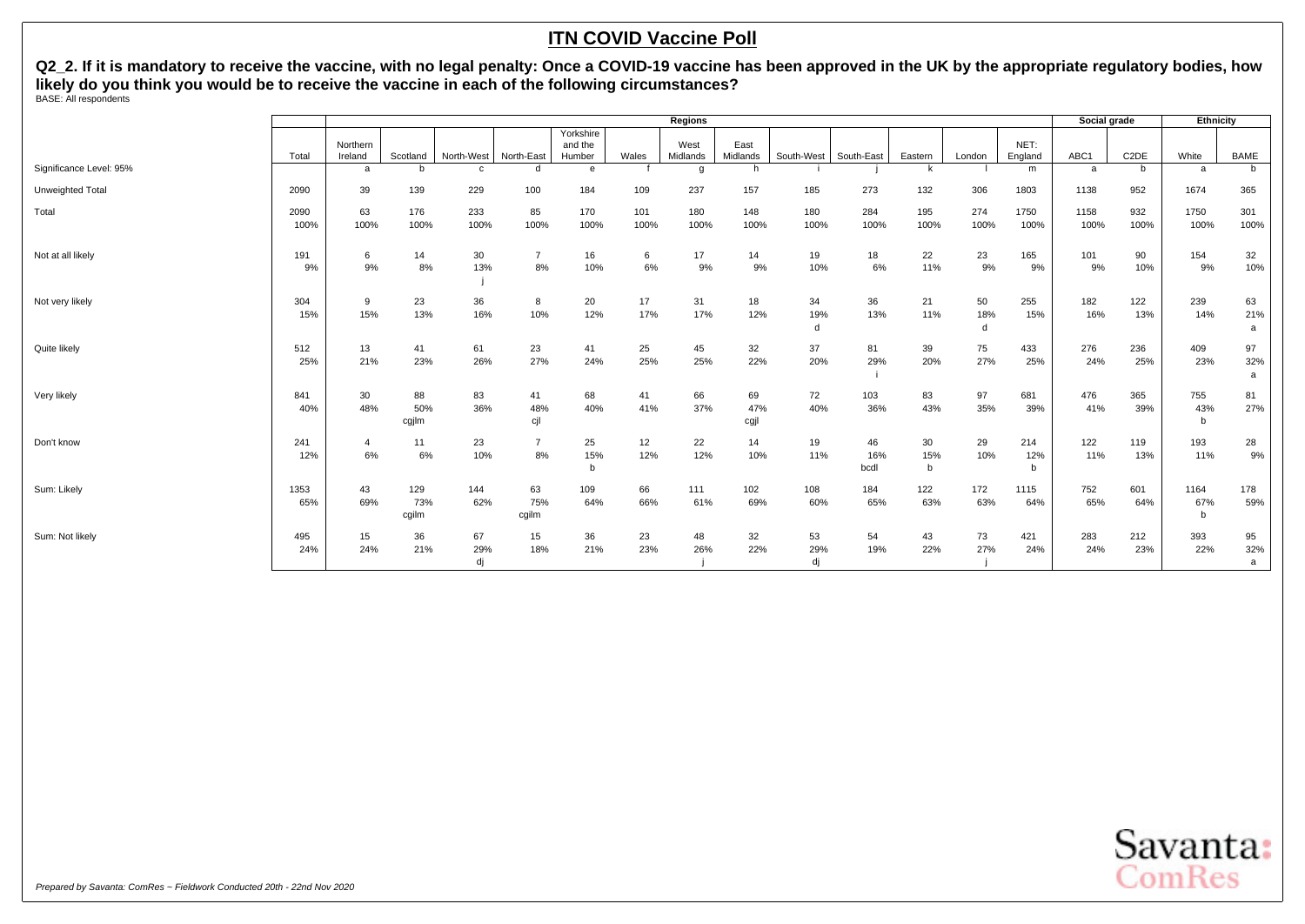Q2\_2. If it is mandatory to receive the vaccine, with no legal penalty: Once a COVID-19 vaccine has been approved in the UK by the appropriate regulatory bodies, how **likely do you think you would be to receive the vaccine in each of the following circumstances?** BASE: All respondents

|                         |              | <b>COVID info sources</b> |                    |                 |                           |                         |                      |                   |                      |  |  |  |  |
|-------------------------|--------------|---------------------------|--------------------|-----------------|---------------------------|-------------------------|----------------------|-------------------|----------------------|--|--|--|--|
|                         | Total        | Facebook                  | Twitter            | YouTube         | Social media              | Online forums           | <b>MSM</b>           | Alt news          | None                 |  |  |  |  |
| Significance Level: 95% |              | $\mathsf{a}$              | b                  | $\mathbf c$     | d                         | e                       |                      | g                 | h                    |  |  |  |  |
| Unweighted Total        | 2090         | 280                       | 172                | 231             | 613                       | 123                     | 1498                 | 246               | 119                  |  |  |  |  |
| Total                   | 2090<br>100% | 234<br>100%               | 150<br>100%        | 191<br>100%     | 516<br>100%               | 93<br>100%              | 1557<br>100%         | 238<br>100%       | 112<br>100%          |  |  |  |  |
| Not at all likely       | 191<br>9%    | 24<br>10%                 | 14<br>10%          | 22<br>11%       | 47<br>$9\%$               | 13<br>14%               | 118<br>$8\%$         | 28<br>12%         | 17<br>15%            |  |  |  |  |
| Not very likely         | 304<br>15%   | 45<br>19%                 | 21<br>14%          | 37<br>19%       | 90<br>17%                 | 22<br>24%<br>bfg        | 208<br>13%           | 36<br>15%         | 20<br>18%            |  |  |  |  |
| Quite likely            | 512<br>25%   | 79<br>34%<br>efgh         | 41<br>27%          | 63<br>33%<br>fh | 177<br>34%<br>efgh        | 22<br>24%               | 355<br>23%           | 59<br>25%         | 20<br>18%            |  |  |  |  |
| Very likely             | 841<br>40%   | 68<br>29%<br>h            | 63<br>42%<br>acdeh | 50<br>26%<br>h  | 149<br>29%<br>h           | 29<br>31%<br>h          | 732<br>47%<br>acdegh | 94<br>40%<br>acdh | 15<br>14%            |  |  |  |  |
| Don't know              | 241<br>12%   | 18<br>8%                  | 11<br>7%           | 20<br>10%       | 52<br>10%                 | $\overline{7}$<br>$7\%$ | 144<br>9%            | 21<br>9%          | 40<br>36%<br>abcdefg |  |  |  |  |
| Sum: Likely             | 1353<br>65%  | 147<br>63%<br>h           | 104<br>69%<br>ceh  | 113<br>59%<br>h | 326<br>63%<br>h           | 51<br>55%<br>h          | 1087<br>70%<br>acdeh | 154<br>65%<br>h   | 35<br>32%            |  |  |  |  |
| Sum: Not likely         | 495<br>24%   | 69<br>29%                 | 35<br>23%          | 59<br>31%       | 137<br>27%<br>$\mathbf f$ | 35<br>38%<br>bdfg       | 326<br>21%           | 63<br>27%         | 37<br>33%            |  |  |  |  |

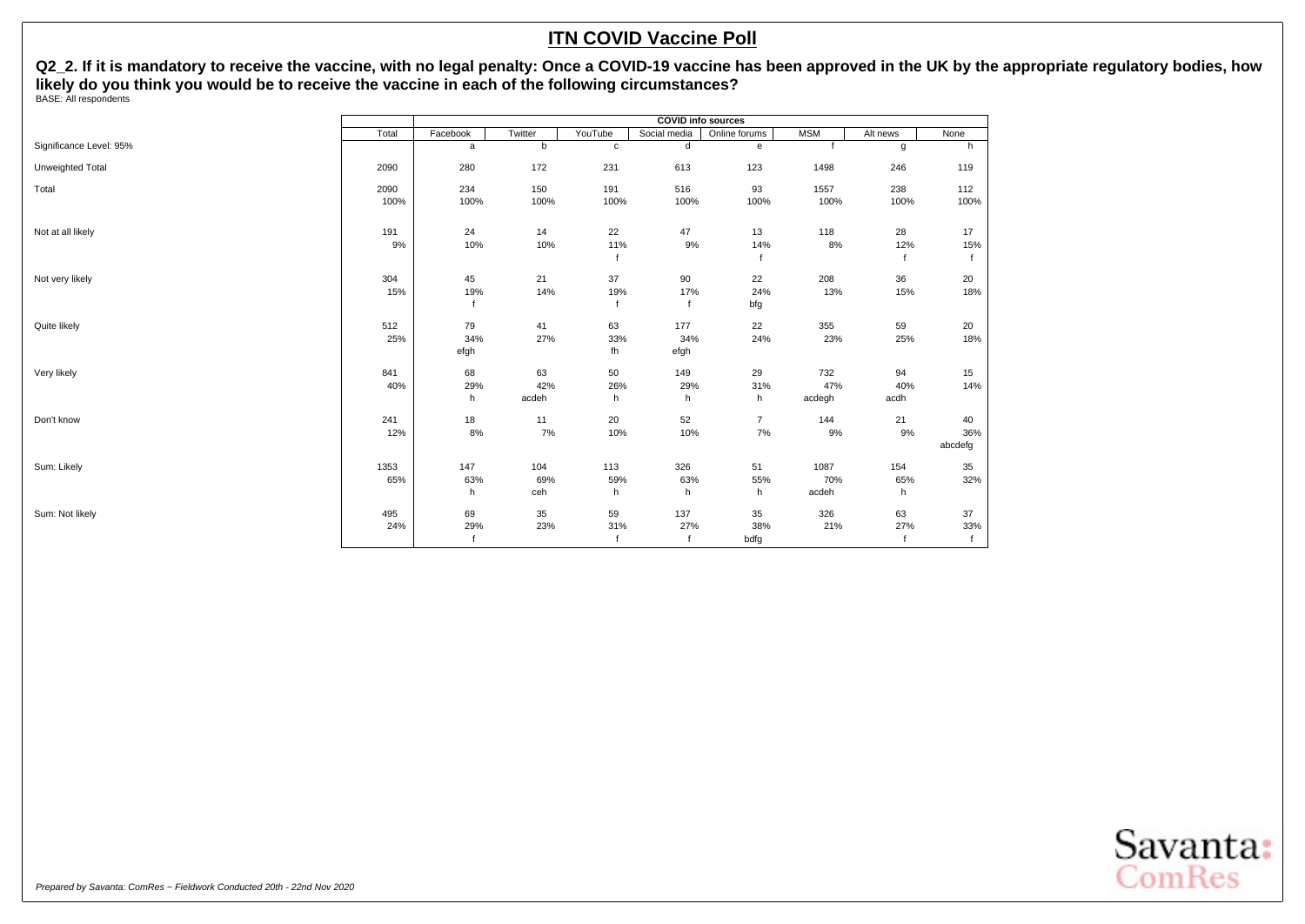<span id="page-13-0"></span>**Q2\_3. If it is mandatory to receive the vaccine, with legal penalty: Once a COVID-19 vaccine has been approved in the UK by the appropriate regulatory bodies, how likely do you think you would be to receive the vaccine in each of the following circumstances?** BASE: All respondents

|                         |       | Gender   |          |              |              |              |           | Age          |        |              |            |                 |
|-------------------------|-------|----------|----------|--------------|--------------|--------------|-----------|--------------|--------|--------------|------------|-----------------|
|                         | Total | Male     | Female   | $18 - 24$    | $25 - 34$    | $35 - 44$    | $45 - 54$ | 55-64        | $65+$  | NET: 18-34   | NET: 35-54 | <b>NET: 55+</b> |
| Significance Level: 95% |       | a        | b        | $\mathsf{a}$ | b            | $\mathtt{C}$ | d         | $\mathbf{e}$ |        | g            | h          |                 |
| Unweighted Total        | 2090  | 973      | 1117     | 371          | 460          | 366          | 340       | 317          | 236    | 831          | 706        | 553             |
| Total                   | 2090  | 1020     | 1070     | 232          | 362          | 334          | 370       | 309          | 483    | 594          | 704        | 792             |
|                         | 100%  | 100%     | 100%     | 100%         | 100%         | 100%         | 100%      | 100%         | 100%   | 100%         | 100%       | 100%            |
| Not at all likely       | 199   | 107      | 92       | 20           | 35           | 39           | 37        | 35           | 33     | 55           | 76         | 68              |
|                         | 10%   | 11%      | 9%       | 9%           | 10%          | 12%          | 10%       | 11%          | 7%     | 9%           | 11%        | 9%              |
| Not very likely         | 313   | 174      | 139      | 51           | 75           | 58           | 52        | 32           | 46     | 126          | 110        | 78              |
|                         | 15%   | 17%<br>b | 13%      | 22%<br>defhi | 21%<br>defhi | 17%<br>efi   | 14%       | 10%          | 10%    | 21%<br>defhi | 16%<br>efi | 10%             |
| Quite likely            | 481   | 227      | 253      | 71           | 109          | 95           | 80        | 48           | 78     | 181          | 175        | 125             |
|                         | 23%   | 22%      | 24%      | 31%          | 30%          | 28%          | 22%       | 15%          | 16%    | 30%          | 25%        | 16%             |
|                         |       |          |          | defhi        | defhi        | defi         | ei        |              |        | defhi        | efi        |                 |
| Very likely             | 873   | 429      | 443      | 69           | 105          | 101          | 161       | 159          | 278    | 173          | 262        | 437             |
|                         | 42%   | 42%      | 41%      | 30%          | 29%          | 30%          | 44%       | 51%          | 58%    | 29%          | 37%        | 55%             |
|                         |       |          |          |              |              |              | abcgh     | abcdgh       | abcdgh |              | abcg       | abcdgh          |
| Don't know              | 224   | 82       | 142      | 21           | 38           | 42           | 40        | 36           | 47     | 59           | 82         | 83              |
|                         | 11%   | 8%       | 13%<br>a | 9%           | 10%          | 13%          | 11%       | 12%          | 10%    | 10%          | 12%        | 10%             |
| Sum: Likely             | 1353  | 657      | 697      | 140          | 214          | 195          | 241       | 207          | 356    | 354          | 436        | 563             |
|                         | 65%   | 64%      | 65%      | 60%          | 59%          | 58%          | 65%       | 67%          | 74%    | 60%          | 62%        | 71%             |
|                         |       |          |          |              |              |              |           | bcg          | abcdgh |              |            | abcgh           |
| Sum: Not likely         | 512   | 281      | 231      | 71           | 110          | 97           | 89        | 67           | 80     | 181          | 185        | 146             |
|                         | 25%   | 28%      | 22%      | 31%          | 30%          | 29%          | 24%       | 22%          | 16%    | 30%          | 26%        | 18%             |
|                         |       | b        |          | efi          | defi         | efi          | fi        |              |        | defi         | fi         |                 |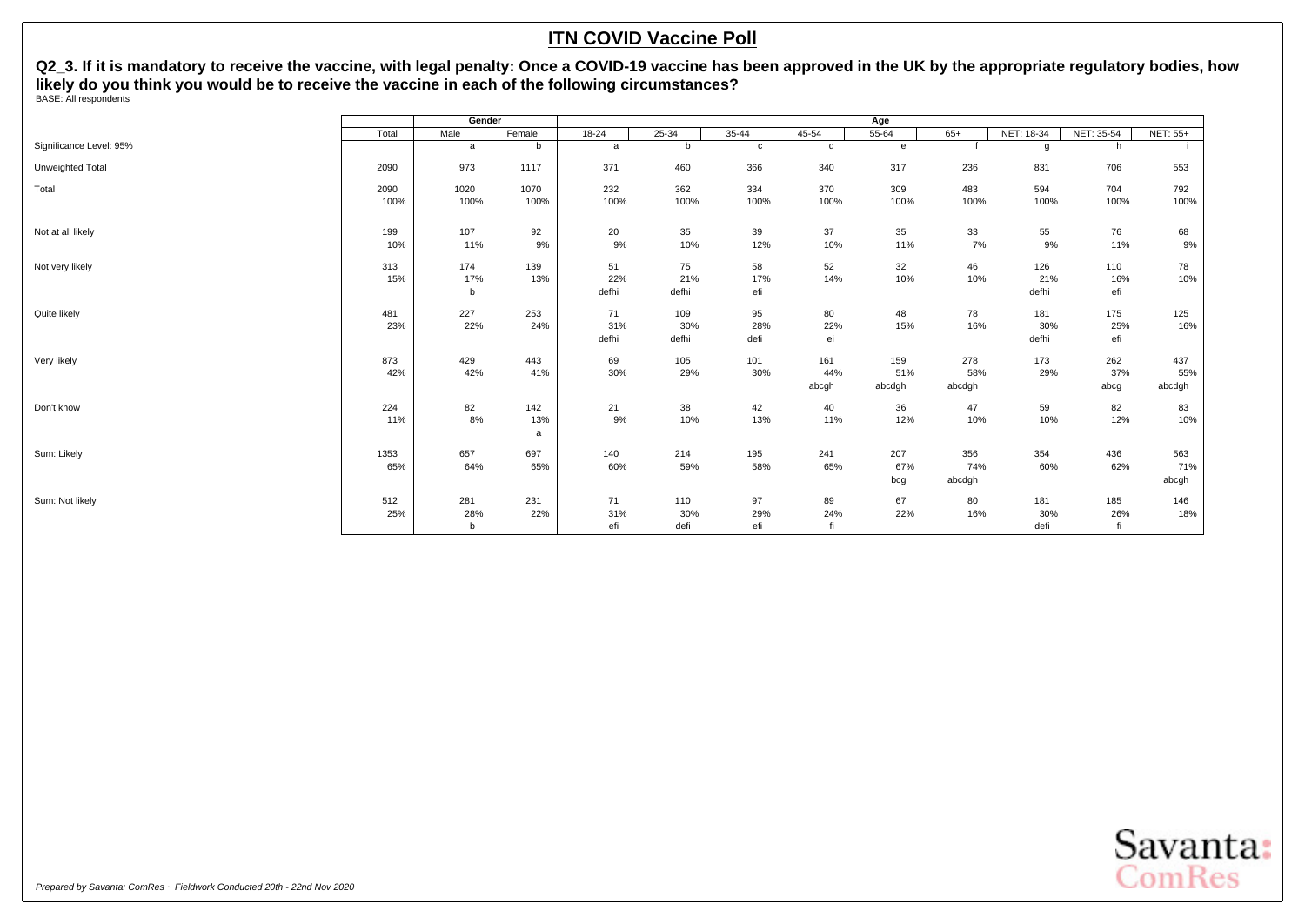**Q2\_3. If it is mandatory to receive the vaccine, with legal penalty: Once a COVID-19 vaccine has been approved in the UK by the appropriate regulatory bodies, how likely do you think you would be to receive the vaccine in each of the following circumstances?** BASE: All respondents

|                         |              |                       |                      |                 |                      |                                |                 | Regions           |                    |                 |                  |                          |                  |                  | Social grade |                   | Ethnicity        |                |
|-------------------------|--------------|-----------------------|----------------------|-----------------|----------------------|--------------------------------|-----------------|-------------------|--------------------|-----------------|------------------|--------------------------|------------------|------------------|--------------|-------------------|------------------|----------------|
|                         | Total        | Northern<br>Ireland   | Scotland             | North-West      | North-East           | Yorkshire<br>and the<br>Humber | Wales           | West<br>Midlands  | East<br>Midlands   | South-West      | South-East       | Eastern                  | London           | NET:<br>England  | ABC1         | C <sub>2</sub> DE | White            | <b>BAME</b>    |
| Significance Level: 95% |              | a                     | h                    |                 | d                    | e                              |                 | g                 | h                  |                 |                  | k                        |                  | m                | a            | b                 | a                | b              |
| Unweighted Total        | 2090         | 39                    | 139                  | 229             | 100                  | 184                            | 109             | 237               | 157                | 185             | 273              | 132                      | 306              | 1803             | 1138         | 952               | 1674             | 365            |
| Total                   | 2090<br>100% | 63<br>100%            | 176<br>100%          | 233<br>100%     | 85<br>100%           | 170<br>100%                    | 101<br>100%     | 180<br>100%       | 148<br>100%        | 180<br>100%     | 284<br>100%      | 195<br>100%              | 274<br>100%      | 1750<br>100%     | 1158<br>100% | 932<br>100%       | 1750<br>100%     | 301<br>100%    |
| Not at all likely       | 199<br>10%   | $\overline{7}$<br>11% | 10<br>6%             | 31<br>13%<br>bg | 13<br>15%<br>bgj     | 14<br>8%                       | 10<br>9%        | 13<br>7%          | 16<br>11%          | 22<br>12%       | 22<br>8%         | 15<br>8%                 | 26<br>10%        | 172<br>10%       | 111<br>10%   | 88<br>9%          | 166<br>9%        | 28<br>9%       |
| Not very likely         | 313<br>15%   | 6<br>9%               | 36<br>20%<br>dk      | 39<br>17%       | $\overline{7}$<br>9% | 24<br>14%                      | 14<br>13%       | 29<br>16%         | 18<br>12%          | 32<br>18%<br>dk | 44<br>15%        | 19<br>10%                | 46<br>17%<br>dk  | 259<br>15%       | 181<br>16%   | 133<br>14%        | 246<br>14%       | 62<br>21%<br>a |
| Quite likely            | 481<br>23%   | 16<br>26%             | 25<br>14%            | 57<br>25%<br>bi | 20<br>23%            | 38<br>22%                      | 27<br>27%<br>bi | 54<br>30%<br>bhim | 26<br>18%          | 30<br>16%       | 75<br>26%<br>bhi | 42<br>22%                | 71<br>26%<br>bhi | 413<br>24%<br>bi | 269<br>23%   | 212<br>23%        | 381<br>22%       | 93<br>31%<br>a |
| Very likely             | 873<br>42%   | 30<br>48%             | 98<br>55%<br>cefgjlm | 82<br>35%       | 39<br>46%            | 73<br>43%                      | 35<br>35%       | 63<br>35%         | 72<br>49%<br>cfgjl | 81<br>45%<br>g  | 102<br>36%       | 95<br>49%<br>cfgjl       | 104<br>38%       | 710<br>41%       | 490<br>42%   | 383<br>41%        | 778<br>44%<br>b  | 89<br>29%      |
| Don't know              | 224<br>11%   | $\overline{4}$<br>7%  | 8<br>5%              | 24<br>10%       | 6<br>7%              | 21<br>12%<br>b                 | 16<br>15%<br>b  | 21<br>11%<br>$b$  | 17<br>11%<br>b     | 16<br>9%        | 42<br>15%<br>b   | 24<br>12%<br>$\mathbf b$ | 26<br>10%        | 196<br>11%<br>b  | 108<br>9%    | 117<br>13%<br>a   | 178<br>10%       | 30<br>10%      |
| Sum: Likely             | 1353<br>65%  | 46<br>73%             | 122<br>69%           | 139<br>60%      | 58<br>69%            | 111<br>65%                     | 63<br>62%       | 117<br>65%        | 98<br>66%          | 110<br>61%      | 176<br>62%       | 137<br>70%<br>c          | 175<br>64%       | 1122<br>64%      | 759<br>66%   | 595<br>64%        | 1160<br>66%<br>b | 182<br>60%     |
| Sum: Not likely         | 512<br>25%   | 12<br>20%             | 46<br>26%            | 70<br>30%       | 21<br>24%            | 39<br>23%                      | 23<br>23%       | 43<br>24%         | 33<br>23%          | 54<br>30%       | 66<br>23%        | 34<br>17%                | 72<br>26%        | 431<br>25%       | 292<br>25%   | 221<br>24%        | 412<br>24%       | 90<br>30%<br>a |

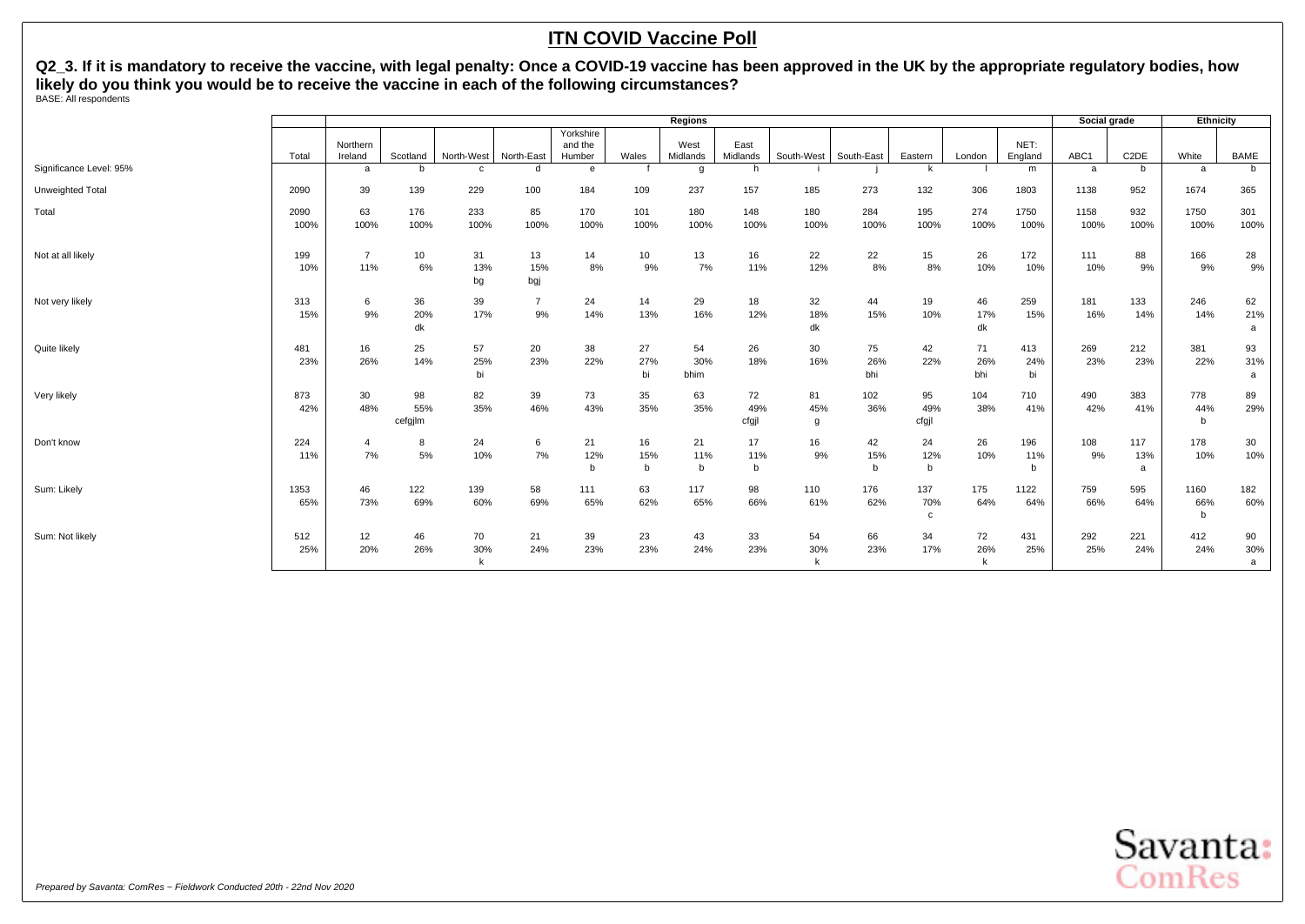**Q2\_3. If it is mandatory to receive the vaccine, with legal penalty: Once a COVID-19 vaccine has been approved in the UK by the appropriate regulatory bodies, how likely do you think you would be to receive the vaccine in each of the following circumstances?** BASE: All respondents

|                         |              |                   |                  |                    | <b>COVID</b> info sources |                          |                       |                   |                      |
|-------------------------|--------------|-------------------|------------------|--------------------|---------------------------|--------------------------|-----------------------|-------------------|----------------------|
|                         | Total        | Facebook          | Twitter          | YouTube            | Social media              | Online forums            | <b>MSM</b>            | Alt news          | None                 |
| Significance Level: 95% |              | a                 | b                | $\mathbf c$        | d                         | $\mathbf{e}$             |                       | g                 | h                    |
| Unweighted Total        | 2090         | 280               | 172              | 231                | 613                       | 123                      | 1498                  | 246               | 119                  |
| Total                   | 2090<br>100% | 234<br>100%       | 150<br>100%      | 191<br>100%        | 516<br>100%               | 93<br>100%               | 1557<br>100%          | 238<br>100%       | 112<br>100%          |
| Not at all likely       | 199<br>10%   | 25<br>11%         | 20<br>13%        | 30<br>16%<br>df    | 54<br>11%                 | 20<br>21%<br>adfg        | 128<br>8%             | 27<br>11%         | 16<br>15%            |
| Not very likely         | 313<br>15%   | 34<br>14%         | 31<br>21%<br>fh  | 44<br>23%<br>afgh  | 100<br>19%<br>fh          | 19<br>20%<br>h           | 223<br>14%            | 33<br>14%         | 11<br>10%            |
| Quite likely            | 481<br>23%   | 87<br>37%<br>befh | 33<br>22%        | 58<br>31%          | 161<br>31%<br>bf          | 23<br>25%                | 327<br>21%            | 71<br>30%         | 29<br>26%            |
| Very likely             | 873<br>42%   | 71<br>30%<br>ch   | 56<br>37%<br>ch  | 39<br>21%          | 153<br>30%<br>ch          | 26<br>28%                | 741<br>48%<br>abcdegh | 87<br>36%<br>ch   | 20<br>18%            |
| Don't know              | 224<br>11%   | 18<br>8%          | $10$<br>7%       | 19<br>10%          | 49<br>9%                  | $5\phantom{.0}$<br>$5\%$ | 138<br>9%             | 20<br>9%          | 36<br>32%<br>abcdefg |
| Sum: Likely             | 1353<br>65%  | 157<br>67%<br>ceh | 89<br>59%<br>h   | 98<br>51%          | 313<br>61%<br>ch          | 50<br>53%                | 1068<br>69%<br>bcdeh  | 157<br>66%<br>ceh | 49<br>43%            |
| Sum: Not likely         | 512<br>25%   | 59<br>25%         | 51<br>34%<br>afg | 74<br>39%<br>adfgh | 154<br>30%                | 39<br>41%<br>adfgh       | 351<br>23%            | 60<br>25%         | 27<br>25%            |

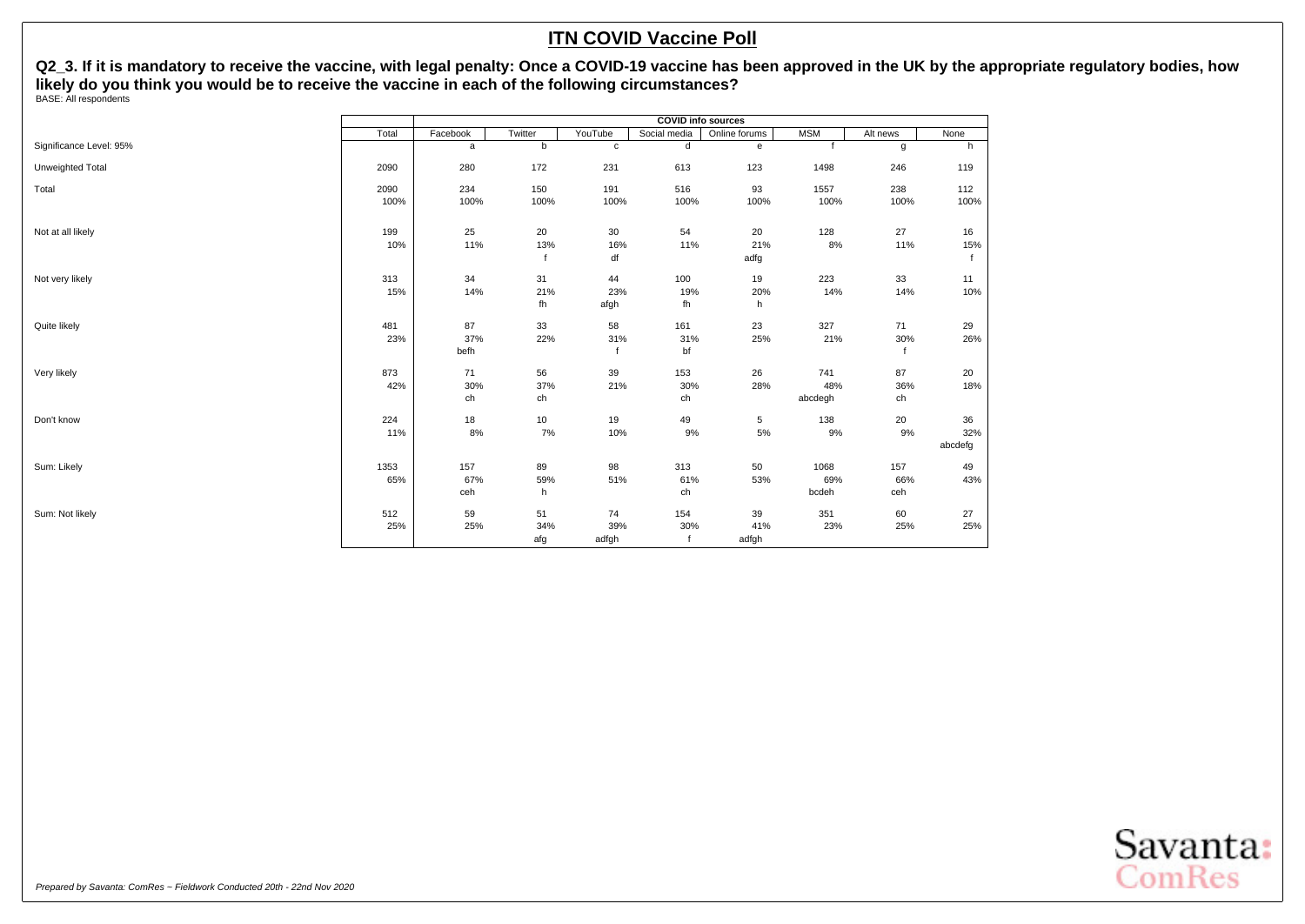<span id="page-16-0"></span>

|                                                          |           | Gender         |                |                       |                |                |                       | Age                  |                          |                |                |                          |
|----------------------------------------------------------|-----------|----------------|----------------|-----------------------|----------------|----------------|-----------------------|----------------------|--------------------------|----------------|----------------|--------------------------|
|                                                          | Total     | Male           | Female         | 18-24                 | 25-34          | 35-44          | 45-54                 | 55-64                | $65+$                    | NET: 18-34     | NET: 35-54     | NET: 55+                 |
| Significance Level: 95%                                  |           | a              | b              | a                     | b              | $\mathtt{C}$   | d                     | ${\bf e}$            | $\star_{\mathsf{f}}$     | g              | h              |                          |
| Unweighted Total                                         | 396       | 182            | 214            | 74                    | 92             | 81             | 61                    | 61                   | 27                       | 166            | 142            | 88                       |
| Total                                                    | 359       | 173            | 186            | 50                    | 65             | 71             | 60                    | 55                   | 58                       | 115            | 132            | 112                      |
|                                                          | 100%      | 100%           | 100%           | 100%                  | 100%           | 100%           | 100%                  | 100%                 | 100%                     | 100%           | 100%           | 100%                     |
|                                                          |           |                |                |                       |                |                |                       |                      |                          |                |                |                          |
| Scared of potential side-effects                         | 158       | 61             | 98             | 14                    | 19             | 22             | 39                    | 32                   | 32                       | 33             | 61             | 64                       |
|                                                          | 44%       | 35%            | 53%            | 27%                   | 30%            | 31%            | 64%                   | 58%                  | 56%                      | 29%            | 46%            | 57%                      |
|                                                          |           |                | a              |                       |                |                | abcgh                 | abcg                 |                          |                | abcg           | abcg                     |
| Don't trust pharmaceutical companies                     | 111       | 55             | 56             | 9                     | 13             | 24             | 19                    | 23                   | 22                       | 23             | 44             | 45                       |
|                                                          | 31%       | 32%            | 30%            | 19%                   | 21%            | 34%            | 32%                   | 42%                  | 38%                      | 20%            | 33%            | 40%                      |
|                                                          |           |                |                |                       |                | abg            |                       | abg                  |                          |                | abg            | abg                      |
| Don't trust government                                   | 107       | 50             | 57             | 9                     | 17             | 22             | 25                    | 20                   | 14                       | 26             | 47             | 34                       |
|                                                          | 30%       | 29%            | 31%            | 18%                   | 26%            | 31%            | 41%                   | 37%                  | 24%                      | 23%            | 35%            | 30%                      |
|                                                          |           |                |                |                       |                |                | ag                    | ag                   |                          |                | ag             |                          |
| Don't trust regulatory bodies                            | 80        | 40             | 40             | 10                    | 8              | 19             | 13                    | 12                   | 18                       | 18             | 33             | 30                       |
|                                                          | 22%       | 23%            | 21%            | 19%                   | 13%            | 27%            | 22%                   | 22%                  | 31%                      | 15%            | 25%            | 26%                      |
|                                                          |           |                |                |                       |                | bg             |                       |                      |                          |                | bg             | bg                       |
| Avoid vaccinations altogether                            | 68        | 31             | 37             | $\overline{2}$        | 12             | 12             | 15                    | 5                    | 22                       | 15             | 26             | 28                       |
|                                                          | 19%       | 18%            | 20%            | $4\%$                 | 19%            | 16%            | 24%                   | 9%                   | 39%                      | 13%            | 20%            | 25%                      |
|                                                          |           |                |                |                       | a              | a              | aeg                   |                      |                          | a              | a              | aeg                      |
| Scared of needles                                        | 59        | 27             | 32             | 9                     | 12             | 11             | 6                     | 6                    | 14                       | 21             | 18             | 21                       |
|                                                          | 17%       | 16%            | 17%            | 17%                   | 19%            | 16%            | 10%                   | 12%                  | 25%                      | 18%            | 13%            | 19%                      |
| Personal beliefs                                         | 50        | 27             | 23             | 9                     | 8              | 17             | $\overline{7}$        | 6                    | 3                        | 17             | 24             | 9                        |
|                                                          | 14%       | 15%            | 13%            | 19%                   | 12%            | 24%            | 12%                   | 11%                  | 6%                       | 15%            | 18%            | 8%                       |
|                                                          |           |                |                |                       |                | bi             |                       |                      |                          |                | ÷i             |                          |
|                                                          |           |                |                |                       |                |                |                       |                      |                          |                |                |                          |
| Believe vaccinations contain microchips or other devices | 43<br>12% | 22<br>12%      | 22<br>12%      | $\overline{7}$<br>14% | 11<br>18%      | 11<br>15%      | $\overline{7}$<br>12% | $\overline{2}$<br>3% | $\overline{4}$<br>8%     | 18<br>16%      | 18<br>14%      | 6<br>$6\%$               |
|                                                          |           |                |                | e                     | ei             | ei             |                       |                      |                          | ei             | ei             |                          |
|                                                          |           |                |                |                       |                |                |                       |                      |                          |                |                |                          |
| Believe COVID-19 is a hoax                               | 38<br>10% | 24             | 14             | 9<br>18%              | 4              | 15             | 3<br>5%               | 6                    | $\mathbf{1}$             | 13             | 18             | $\overline{7}$<br>$6\%$  |
|                                                          |           | 14%<br>b       | 7%             | bdi                   | 7%             | 20%<br>bdi     |                       | 11%                  | 2%                       | 11%            | 13%            |                          |
|                                                          |           |                |                |                       |                |                |                       |                      |                          |                |                |                          |
| Religious beliefs                                        | 21        | 17             | $\overline{4}$ | $\overline{7}$        | 6              | 6              | $\overline{2}$        | $\mathbf{1}$         | $\blacksquare$           | 12             | $\overline{7}$ | $\overline{1}$           |
|                                                          | 6%        | 10%            | 2%             | 14%                   | 9%<br>j        | 8%<br>-i-      | 3%                    | 2%                   | $\blacksquare$           | 11%<br>ei      | 6%             | 1%                       |
|                                                          |           | b              |                | dehi                  |                |                |                       |                      |                          |                |                |                          |
| Medical exemptions                                       | 18        | 10             | 9              | $\overline{4}$        | $\overline{7}$ | 3              | 3                     | $\mathbf{1}$         | $\mathbf{1}$             | 11             | 6              | $\overline{2}$           |
|                                                          | 5%        | 6%             | 5%             | 7%                    | 11%            | 4%             | $5\%$                 | 2%                   | 2%                       | 9%             | 4%             | 2%                       |
|                                                          |           |                |                |                       | ehi            |                |                       |                      |                          | ÷i             |                |                          |
| Other                                                    | 24        | 9              | 14             | $\overline{1}$        | $\mathbf{1}$   | 1              | 5                     | 10                   | $5\phantom{.0}$          | $\overline{2}$ | $\overline{7}$ | 15                       |
|                                                          | 7%        | 5%             | 8%             | 1%                    | 2%             | 2%             | 9%                    | 18%                  | 9%                       | 2%             | 5%             | 13%                      |
|                                                          |           |                |                |                       |                |                | abcg                  | abcgh                |                          |                |                | abcgh                    |
| Don't know                                               | 6         | $\overline{2}$ | $\overline{4}$ | $\overline{1}$        | $\mathbf{1}$   | $\overline{2}$ | 3                     |                      | $\overline{\phantom{a}}$ | $\overline{2}$ | $\overline{4}$ | $\overline{\phantom{a}}$ |
|                                                          | 2%        | 1%             | 2%             | 1%                    | 2%             | 2%             | 5%                    | $\sim$               | $\sim$                   | 2%             | 3%             | $\sim$                   |
|                                                          |           |                |                |                       |                |                | -i.                   |                      |                          |                |                |                          |

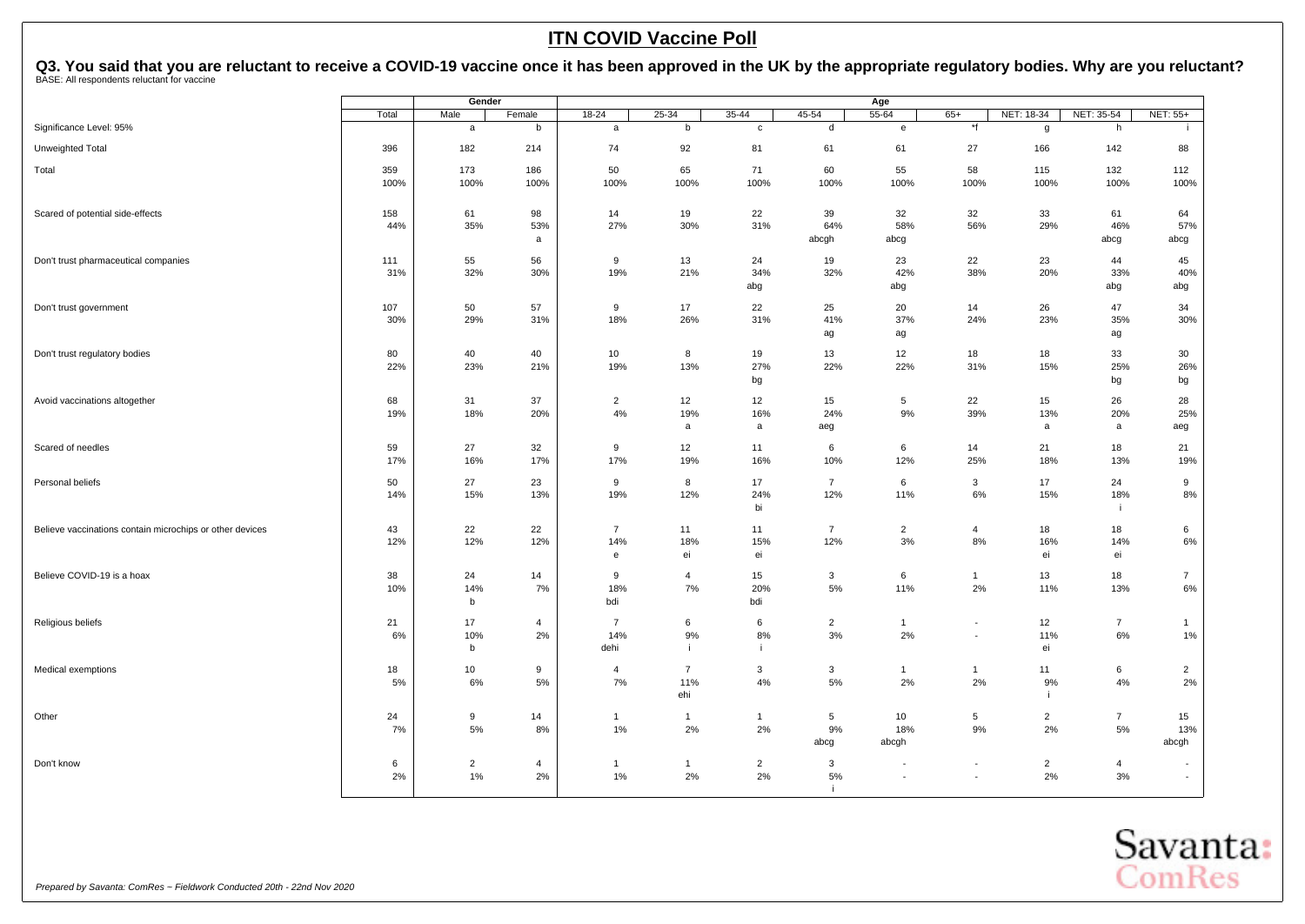|                         |             | Gender      |                                |              |            |            |              | Age          |               |             |              |             |
|-------------------------|-------------|-------------|--------------------------------|--------------|------------|------------|--------------|--------------|---------------|-------------|--------------|-------------|
|                         | Total       | Male        | Female                         | 18-24        | 25-34      | 35-44      | 45-54        | 55-64        | $65+$         | NET: 18-34  | NET: 35-54   | NET: 55+    |
| Significance Level: 95% |             |             | b                              |              |            |            |              | е            |               |             |              |             |
| Unweighted Total        | 396         | 182         | 214                            | 74           | 92         | 81         | 61           | 61           | 27            | 166         | 142          | 88          |
| Total                   | 359<br>100% | 173<br>100% | 186<br>100%                    | 50<br>100%   | 65<br>100% | 71<br>100% | 60<br>100%   | 55<br>100%   | 58<br>100%    | 115<br>100% | 132<br>100%  | 112<br>100% |
| None of these           | 14<br>4%    | 4%          | $\overline{\phantom{0}}$<br>4% | $\sim$<br>4% | 2%         | $\sim$     | 5%<br>$\sim$ | $\sim$<br>3% | $\sim$<br>10% | 3%          | $\sim$<br>2% | 7%          |

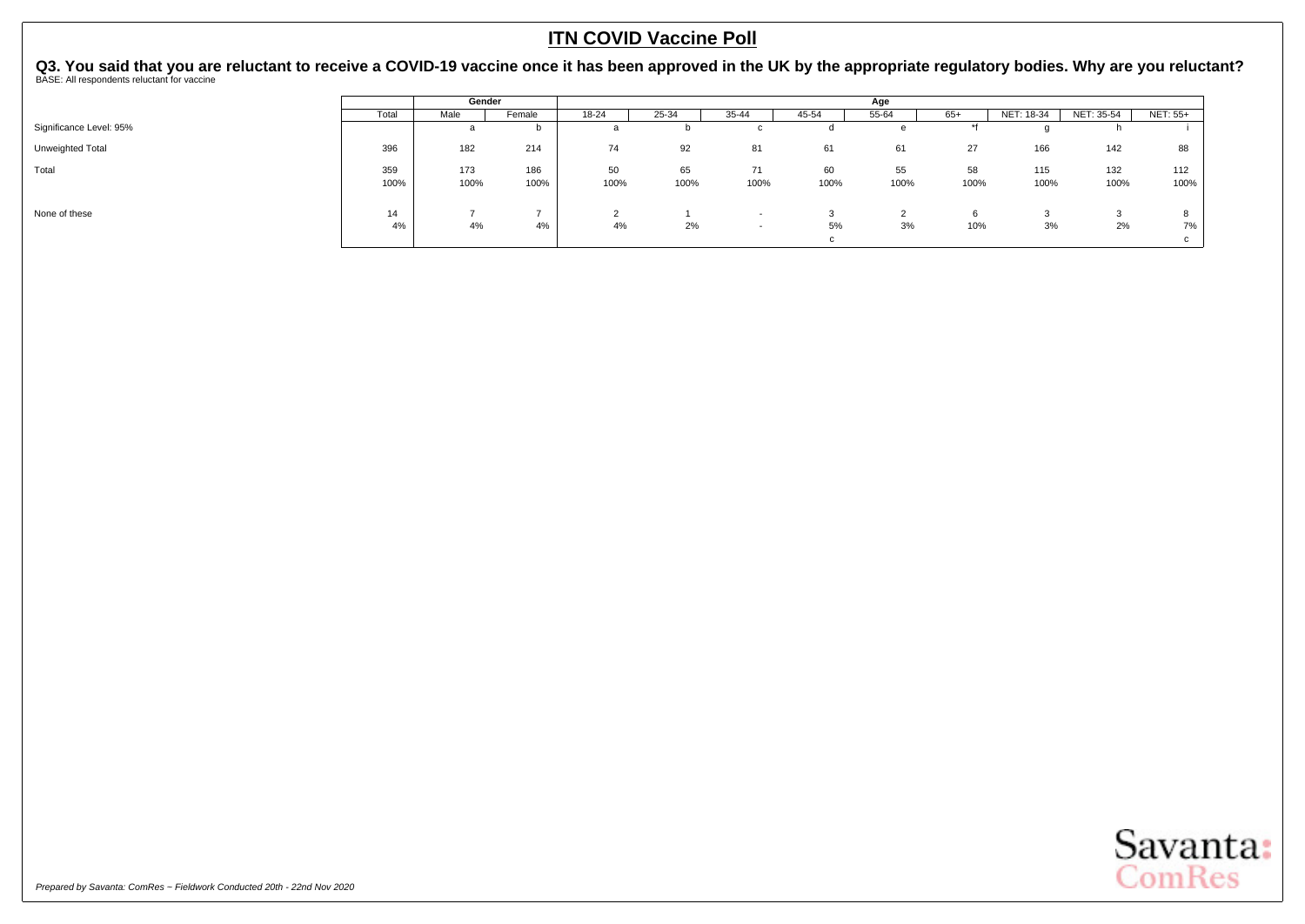|                                                          |             |                                            |                       |                |                                          |                                |                       | <b>Regions</b>      |                       |                          |                      |                       |                    |                 | Social grade |                   | Ethnicity   |                       |
|----------------------------------------------------------|-------------|--------------------------------------------|-----------------------|----------------|------------------------------------------|--------------------------------|-----------------------|---------------------|-----------------------|--------------------------|----------------------|-----------------------|--------------------|-----------------|--------------|-------------------|-------------|-----------------------|
|                                                          | Total       | Northern<br>Ireland                        | Scotland              | North-West     | North-East                               | Yorkshire<br>and the<br>Humber | Wales                 | West<br>Midlands    | East<br>Midlands      | South-West               | South-East           | Eastern               | London             | NET:<br>England | ABC1         | C <sub>2</sub> DE | White       | <b>BAME</b>           |
| Significance Level: 95%                                  |             | $*_{a}$                                    | h                     | $\mathbf{C}$   | *d                                       | *e                             | *f                    | $\mathbf{g}$        | *h                    | .*i                      |                      | k                     |                    | m               | a            | b                 | a           | b                     |
| Unweighted Total                                         | 396         | 8                                          | 30                    | 53             | 21                                       | 28                             | 16                    | 59                  | 25                    | 25                       | 47                   | 31                    | 53                 | 342             | 208          | 188               | 310         | 72                    |
| Total                                                    | 359<br>100% | 10<br>100%                                 | 30<br>100%            | 48<br>100%     | 13                                       | 25<br>100%                     | 11<br>100%            | 39                  | 18<br>100%            | 26<br>100%               | 52<br>100%           | 48                    | 39                 | 308             | 193          | 167<br>100%       | 292         | 56<br>100%            |
|                                                          |             |                                            |                       |                | 100%                                     |                                |                       | 100%                |                       |                          |                      | 100%                  | 100%               | 100%            | 100%         |                   | 100%        |                       |
| Scared of potential side-effects                         | 158<br>44%  | $\overline{4}$<br>38%                      | 14<br>48%             | 23<br>49%      | $\overline{7}$<br>54%                    | 11<br>44%                      | $\overline{4}$<br>38% | 17<br>45%           | 6<br>34%              | 15<br>59%                | 23<br>44%            | 22<br>46%             | 11<br>27%          | 136<br>44%      | 83<br>43%    | 75<br>45%         | 138<br>47%  | 16<br>29%             |
|                                                          |             |                                            |                       | -1             |                                          |                                |                       |                     |                       |                          |                      |                       |                    |                 |              |                   | b           |                       |
| Don't trust pharmaceutical companies                     | 111<br>31%  | $\mathbf{3}$<br>27%                        | 10<br>35%             | 15<br>32%      | 4<br>33%                                 | $\overline{7}$<br>27%          | $\overline{2}$<br>18% | 8<br>21%            | 3<br>18%              | 11<br>43%                | 25<br>47%            | 16<br>34%             | 6<br>16%           | 96<br>31%       | 61<br>32%    | 50<br>30%         | 99<br>34%   | 11<br>20%             |
|                                                          |             |                                            |                       |                |                                          |                                |                       |                     |                       |                          | glm                  |                       |                    | -1              |              |                   | $\mathbf b$ |                       |
| Don't trust government                                   | 107         | $\overline{2}$<br>19%                      | 6                     | 22<br>46%      | $\overline{4}$                           | 10<br>40%                      | 3<br>29%              | 13                  | 8<br>44%              | 13                       | 12                   | 6                     | 8<br>20%           | 96              | 43           | 64                | 95          | 9<br>16%              |
|                                                          | 30%         |                                            | 19%                   | bjklm          | 31%                                      |                                |                       | 34%<br>$\mathsf{k}$ |                       | 49%                      | 24%                  | 12%                   |                    | 31%<br>k        | 22%          | 39%<br>a          | 33%<br>b    |                       |
| Don't trust regulatory bodies                            | 80<br>22%   | 3<br>25%                                   | $\mathbf{3}$<br>11%   | 9<br>20%       | $\mathbf{3}$<br>26%                      | 9<br>34%                       | 3<br>30%              | 11<br>28%           | 3<br>14%              | $\overline{7}$           | 13<br>25%            | 9<br>19%              | $\overline{7}$     | 71              | 41           | 39<br>24%         | 73<br>25%   | $\overline{7}$<br>12% |
|                                                          |             |                                            |                       |                |                                          |                                |                       |                     |                       | 26%                      |                      |                       | 18%                | 23%             | 21%          |                   | b           |                       |
| Avoid vaccinations altogether                            | 68<br>19%   | $\sim$                                     | $\overline{4}$<br>13% | 6<br>13%       | $\mathbf{1}$<br>12%                      | 5<br>19%                       | $\overline{2}$<br>19% | 9<br>23%            | $\overline{4}$<br>24% | 9<br>33%                 | $\overline{4}$<br>8% | 18<br>38%             | 5<br>13%           | 62<br>20%       | 32<br>17%    | 37<br>22%         | 60<br>21%   | $\overline{7}$<br>13% |
|                                                          |             |                                            |                       |                |                                          |                                |                       |                     |                       |                          |                      | bcjlm                 |                    |                 |              |                   |             |                       |
| Scared of needles                                        | 59<br>17%   | $\overline{2}$<br>20%                      | $\overline{7}$<br>25% | 3<br>7%        | 5%                                       | $\overline{7}$<br>26%          | $\mathbf{1}$<br>11%   | 5<br>14%            | 3<br>20%              | 8<br>32%                 | $\overline{4}$<br>8% | $\overline{7}$<br>15% | 10<br>26%          | 49<br>16%       | 29<br>15%    | 30<br>18%         | 48<br>16%   | 11<br>20%             |
|                                                          |             |                                            | cj                    |                |                                          |                                |                       |                     |                       |                          |                      |                       | cj                 |                 |              |                   |             |                       |
| Personal beliefs                                         | 50<br>14%   | 3<br>27%                                   | $\overline{7}$<br>23% | 6<br>12%       | $\overline{2}$<br>17%                    | $\overline{4}$<br>17%          | $\overline{1}$<br>7%  | 5<br>12%            | 3<br>17%              | $\overline{4}$<br>16%    | 6<br>11%             | 5<br>10%              | 5<br>12%           | 40<br>13%       | 29<br>15%    | 21<br>13%         | 44<br>15%   | 5<br>9%               |
| Believe vaccinations contain microchips or other devices | 43          | $\mathbf{3}$                               | $\overline{2}$        | 9              | $\overline{2}$                           | 5                              | $\mathbf{1}$          | 9                   | $\overline{1}$        | $\overline{1}$           | 5                    | $\overline{2}$        | 5                  | 38              | 19           | 24                | 34          | 8                     |
|                                                          | 12%         | 25%                                        | 7%                    | 18%<br>k       | 13%                                      | 21%                            | 9%                    | 22%<br>km           | 5%                    | 4%                       | 9%                   | 3%                    | 12%                | 12%             | 10%          | 15%               | 11%         | 14%                   |
| Believe COVID-19 is a hoax                               | 38          | $\overline{\phantom{a}}$                   | $\overline{4}$        | 6              | $\overline{2}$                           | $\mathbf{3}$                   | 2                     | $\overline{7}$      | $\overline{1}$        | 3                        | 5                    |                       | $\overline{4}$     | 32              | 16           | 22                | 28          | 9                     |
|                                                          | 10%         | $\overline{\phantom{a}}$                   | 12%                   | 14%<br>k       | 14%                                      | 14%                            | 14%                   | 19%<br>k            | 7%                    | 11%                      | 10%                  |                       | 11%                | 11%             | 8%           | 13%               | 10%         | 16%                   |
| Religious beliefs                                        | 21          | $\overline{1}$                             |                       | $\overline{2}$ | $\mathbf{1}$                             | $\overline{1}$                 |                       | 5                   | $\overline{1}$        | $\overline{1}$           | 3                    | $\mathbf{3}$          | $\mathbf{3}$       | 19              | 12           | 9                 | 13          | $\overline{7}$        |
|                                                          | 6%          | 13%                                        | $\sim$                | 4%             | 10%                                      | 3%                             |                       | 13%<br>b            | 5%                    | 5%                       | 5%                   | 5%                    | 8%                 | 6%              | 6%           | 5%                | 4%          | 13%<br>a              |
| Medical exemptions                                       | 18<br>5%    | $\blacksquare$<br>$\overline{\phantom{a}}$ | $\overline{2}$<br>8%  | 3<br>6%        | $\overline{\phantom{a}}$<br>$\centerdot$ | 1<br>3%                        | 4%                    | 3<br>9%             | $\overline{2}$<br>11% | $\mathbf{1}$<br>3%       | $\overline{2}$<br>3% | $\mathbf{1}$<br>2%    | $\mathbf{3}$<br>7% | 16<br>5%        | 9<br>5%      | 9<br>6%           | 14<br>5%    | 4<br>$7\%$            |
| Other                                                    | 24          |                                            | 4                     | 6              | $\overline{1}$                           | $\overline{2}$                 |                       |                     | $\overline{1}$        |                          | $\overline{2}$       | 6                     | $\mathbf{1}$       | 20              | 14           | 9                 | 22          | $\mathbf{1}$          |
|                                                          | 7%          | $\blacksquare$                             | 13%<br>al             | 13%<br>ql      | 6%                                       | 7%                             |                       |                     | 8%                    | $\overline{\phantom{a}}$ | 5%                   | 13%<br>$\mathfrak{g}$ | 2%                 | 6%<br>q         | 7%           | 5%                | 8%          | $2\%$                 |

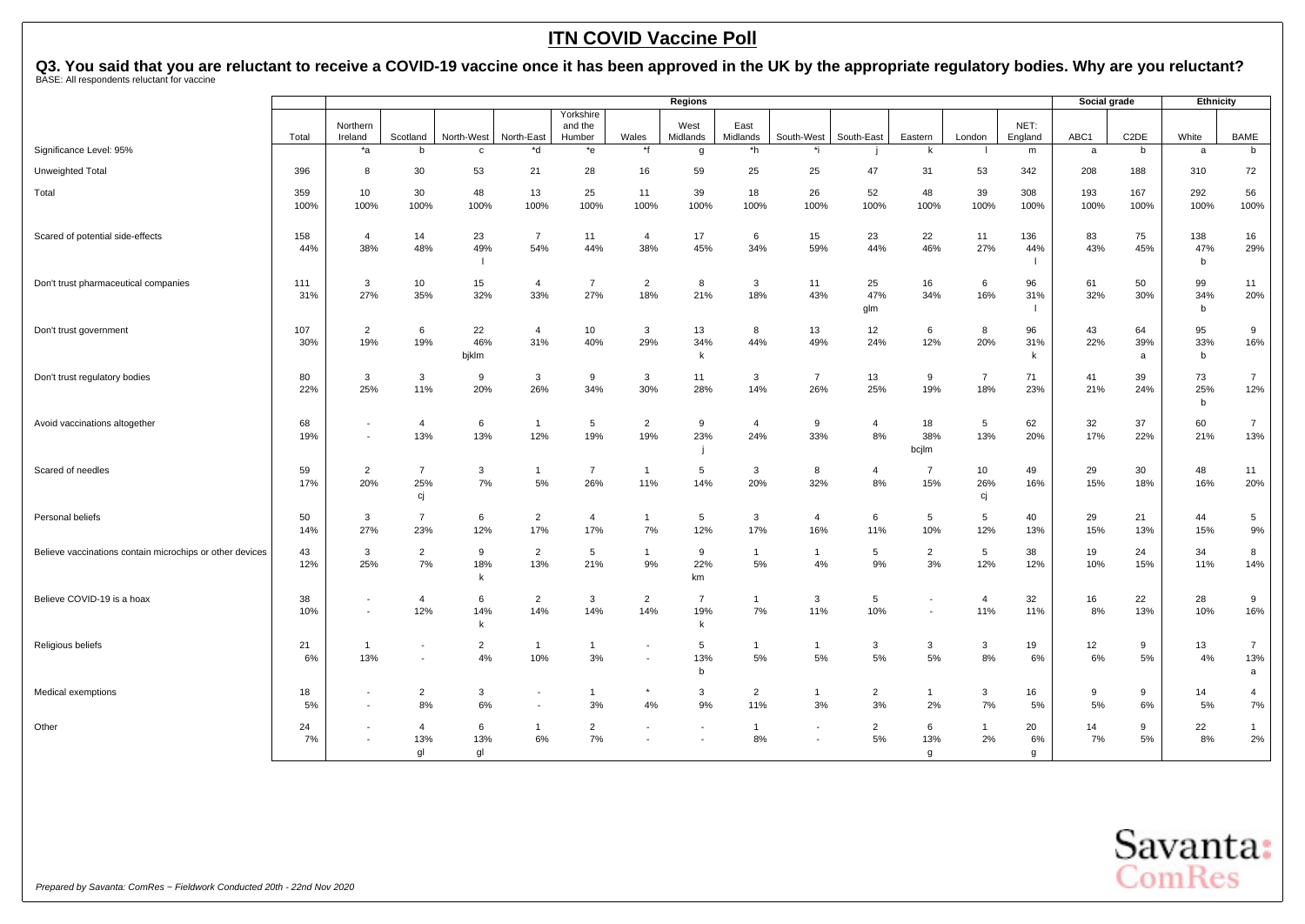|                         |             |                                                      |                          |                         |            |                                |            | Regions          |                          |            |                          |              |                                                      |                 | Social grade |                   | Ethnicity          |            |
|-------------------------|-------------|------------------------------------------------------|--------------------------|-------------------------|------------|--------------------------------|------------|------------------|--------------------------|------------|--------------------------|--------------|------------------------------------------------------|-----------------|--------------|-------------------|--------------------|------------|
|                         | Total       | Northern<br>Ireland                                  | Scotland                 | North-West   North-East |            | Yorkshire<br>and the<br>Humber | Wales      | West<br>Midlands | East<br>Midlands         | South-West | South-East               | Eastern      | London                                               | NET:<br>England | ABC1         | C <sub>2</sub> DE | White              | BAME       |
| Significance Level: 95% |             |                                                      |                          |                         | *d         | *e                             |            |                  |                          |            |                          |              |                                                      | m               |              |                   |                    | D          |
| Unweighted Total        | 396         |                                                      | 30                       | 53                      | 21         | 28                             | 16         | 59               | 25                       | 25         | 47                       | 31           | 53                                                   | 342             | 208          | 188               | 310                | 72         |
| Total                   | 359<br>100% | 10<br>100%                                           | 30<br>100%               | 48<br>100%              | 13<br>100% | 25<br>100%                     | 11<br>100% | 39<br>100%       | 18<br>100%               | 26<br>100% | 52<br>100%               | 48<br>100%   | 39<br>100%                                           | 308<br>100%     | 193<br>100%  | 167<br>100%       | 292<br>100%        | 56<br>100% |
| Don't know              | 2%          | $\overline{\phantom{0}}$                             | $\overline{\phantom{a}}$ | 6%                      | 8%         |                                |            | 2%               | $\overline{\phantom{0}}$ |            |                          | $\sim$<br>4% | $\overline{\phantom{a}}$<br>$\overline{\phantom{a}}$ | 2%              | 3%           | 1%                | <sub>5</sub><br>2% | 2%         |
| None of these           | 14<br>4%    | $\overline{\phantom{a}}$<br>$\overline{\phantom{a}}$ | 5%                       | 5%                      | . .        | 4%                             | $\sim$     | 1%               | $\overline{\phantom{0}}$ | 2%         | $\overline{\phantom{a}}$ | 3<br>6%      | 13%<br>gjm                                           | 12<br>4%        | 2%           | 11<br>7%          | 13<br>4%           | 2%         |

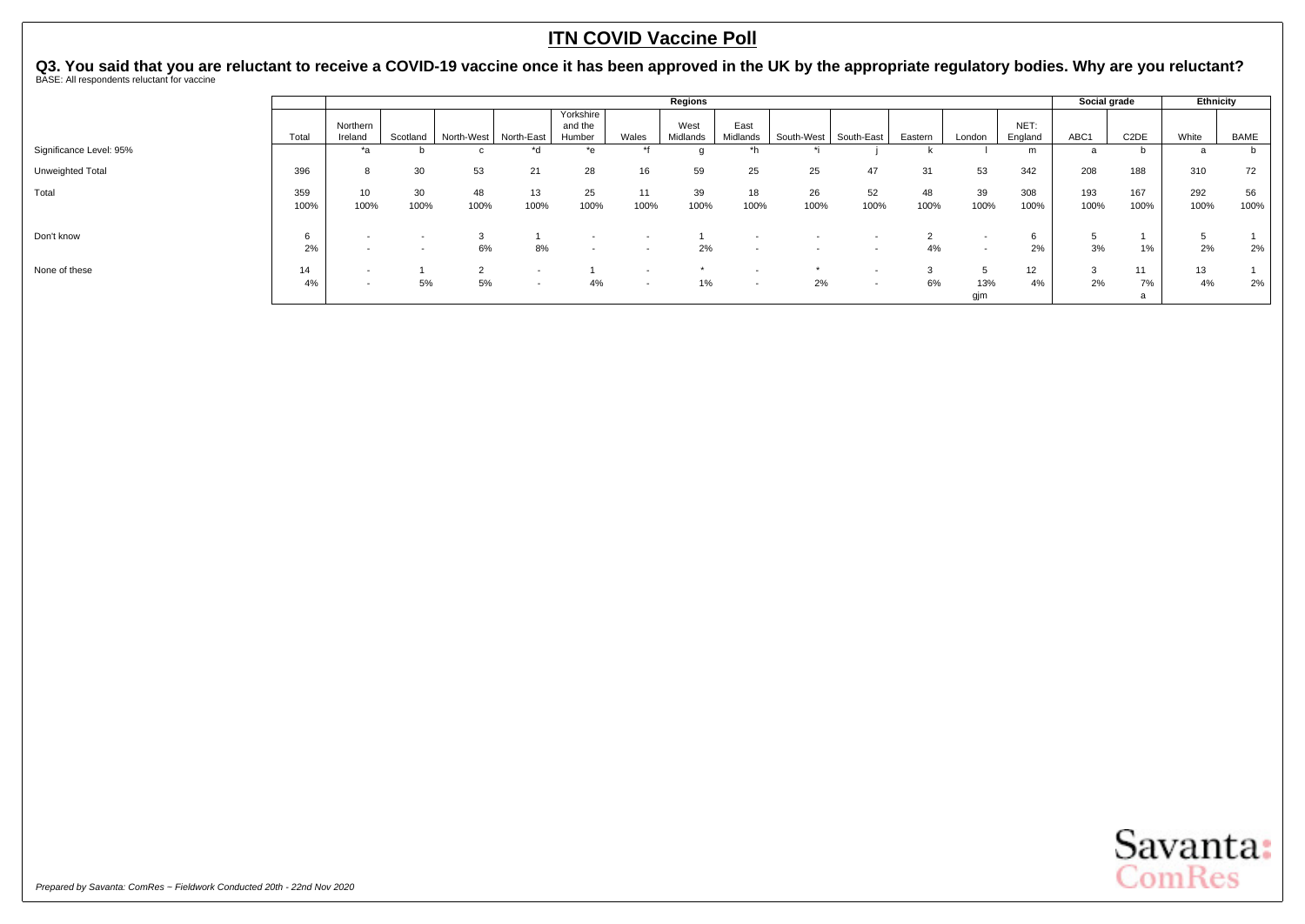|                                                          |           |                          |                    |                          | <b>COVID info sources</b> |                          |              |                          |                          |
|----------------------------------------------------------|-----------|--------------------------|--------------------|--------------------------|---------------------------|--------------------------|--------------|--------------------------|--------------------------|
|                                                          | Total     | Facebook                 | Twitter            | YouTube                  | Social media              | Online forums            | <b>MSM</b>   | Alt news                 | None                     |
| Significance Level: 95%                                  |           | $\mathsf{a}$             | $^\star\texttt{b}$ | $\mathbf c$              | d                         | *e                       | $\mathbf{f}$ | g                        | h                        |
| Unweighted Total                                         | 396       | 48                       | 24                 | 41                       | 115                       | 26                       | 243          | 51                       | 36                       |
| Total                                                    | 359       | 36                       | 19                 | 36                       | 90                        | 22                       | 217          | 47                       | 37                       |
|                                                          | 100%      | 100%                     | 100%               | 100%                     | 100%                      | 100%                     | 100%         | 100%                     | 100%                     |
| Scared of potential side-effects                         | 158       | 14                       | 8                  | 16                       | 32                        | 4                        | 105          | 22                       | 14                       |
|                                                          | 44%       | 40%                      | 42%                | 45%                      | 36%                       | 20%                      | 48%<br>d     | 46%                      | 38%                      |
| Don't trust pharmaceutical companies                     | 111       | 14                       | 3                  | 14                       | 28                        | 13                       | 64           | 22                       | 11                       |
|                                                          | 31%       | 38%                      | 16%                | 38%                      | 31%                       | 58%                      | 30%          | 47%<br>f                 | 30%                      |
| Don't trust government                                   | 107       | 11                       | 3                  | 10                       | 23                        | $\overline{7}$           | 58           | 13                       | 14                       |
|                                                          | 30%       | 31%                      | 15%                | 29%                      | 26%                       | 35%                      | 27%          | 28%                      | 38%                      |
| Don't trust regulatory bodies                            | 80        | 10                       | 5                  | 9                        | 23                        | 5                        | 35           | 17                       | 11                       |
|                                                          | 22%       | 28%<br>$\mathsf{f}$      | 27%                | 27%                      | 26%<br>$\mathsf{f}$       | 24%                      | 16%          | 36%<br>f                 | 30%<br>f                 |
| Avoid vaccinations altogether                            | 68        | 6                        | $\overline{7}$     | 10                       | 21                        | 4                        | 40           | 6                        | 12                       |
|                                                          | 19%       | 18%                      | 38%                | 28%                      | 24%                       | 20%                      | 18%          | 14%                      | 32%<br>g                 |
| Scared of needles                                        | 59        | 9                        | 6                  | 8                        | 22                        | $\mathbf{1}$             | 36           | $\overline{4}$           | 8                        |
|                                                          | 17%       | 25%<br>g                 | 33%                | 23%                      | 24%<br>g                  | 5%                       | 17%          | 9%                       | 22%                      |
|                                                          |           |                          |                    |                          |                           |                          |              |                          |                          |
| Personal beliefs                                         | 50<br>14% | 6<br>17%                 | $\mathbf{1}$<br>7% | 8<br>22%                 | 15<br>17%                 | 5<br>25%                 | 29<br>13%    | 8<br>17%                 | $\overline{4}$<br>12%    |
|                                                          |           |                          |                    |                          |                           |                          |              |                          |                          |
| Believe vaccinations contain microchips or other devices | 43<br>12% | 8<br>22%                 | 3<br>17%           | $\overline{4}$<br>12%    | 18<br>21%                 | 5<br>24%                 | 25<br>12%    | 10<br>20%                | 3<br>8%                  |
|                                                          |           |                          |                    |                          | $\mathbf{f}$              |                          |              |                          |                          |
| Believe COVID-19 is a hoax                               | 38        | $\overline{4}$           | $\overline{2}$     | $\overline{4}$           | 12                        | 4                        | 15           | $\overline{4}$           | 6                        |
|                                                          | 10%       | 11%                      | 13%                | 10%                      | 14%<br>f                  | 18%                      | 7%           | 10%                      | 17%<br>f                 |
| Religious beliefs                                        | 21        | 8                        | $\mathbf{1}$       | 6                        | 14                        | 3                        | 12           | $\overline{2}$           | $\overline{\phantom{a}}$ |
|                                                          | 6%        | 22%<br>fgh               | 6%                 | 15%<br>fgh               | 16%<br>fgh                | 13%                      | 5%           | 4%                       | $\overline{\phantom{a}}$ |
| Medical exemptions                                       | 18        | $\mathbf{1}$             | 3                  | $\overline{2}$           | 6                         | $\overline{c}$           | 8            | 3                        | 3                        |
|                                                          | 5%        | 4%                       | 17%                | $5%$                     | 7%                        | 11%                      | 3%           | 5%                       | 7%                       |
| Other                                                    | 24        | $\blacksquare$           | $\mathbf{1}$       | $\mathbf{1}$             | $\overline{2}$            | $\star$                  | 16           |                          | $\overline{2}$           |
|                                                          | 7%        | $\overline{\phantom{a}}$ | 6%                 | $4\%$                    | 3%                        | 2%                       | 7%<br>g      | $\overline{\phantom{a}}$ | 6%                       |
| Don't know                                               | 6         | $\mathbf{1}$             | $\mathbf{1}$       |                          | $\overline{c}$            | $\overline{\phantom{a}}$ | 4            |                          | $\overline{2}$           |
|                                                          | 2%        | 4%                       | 4%                 | $\overline{\phantom{a}}$ | 2%                        | ٠                        | 2%           |                          | 5%                       |

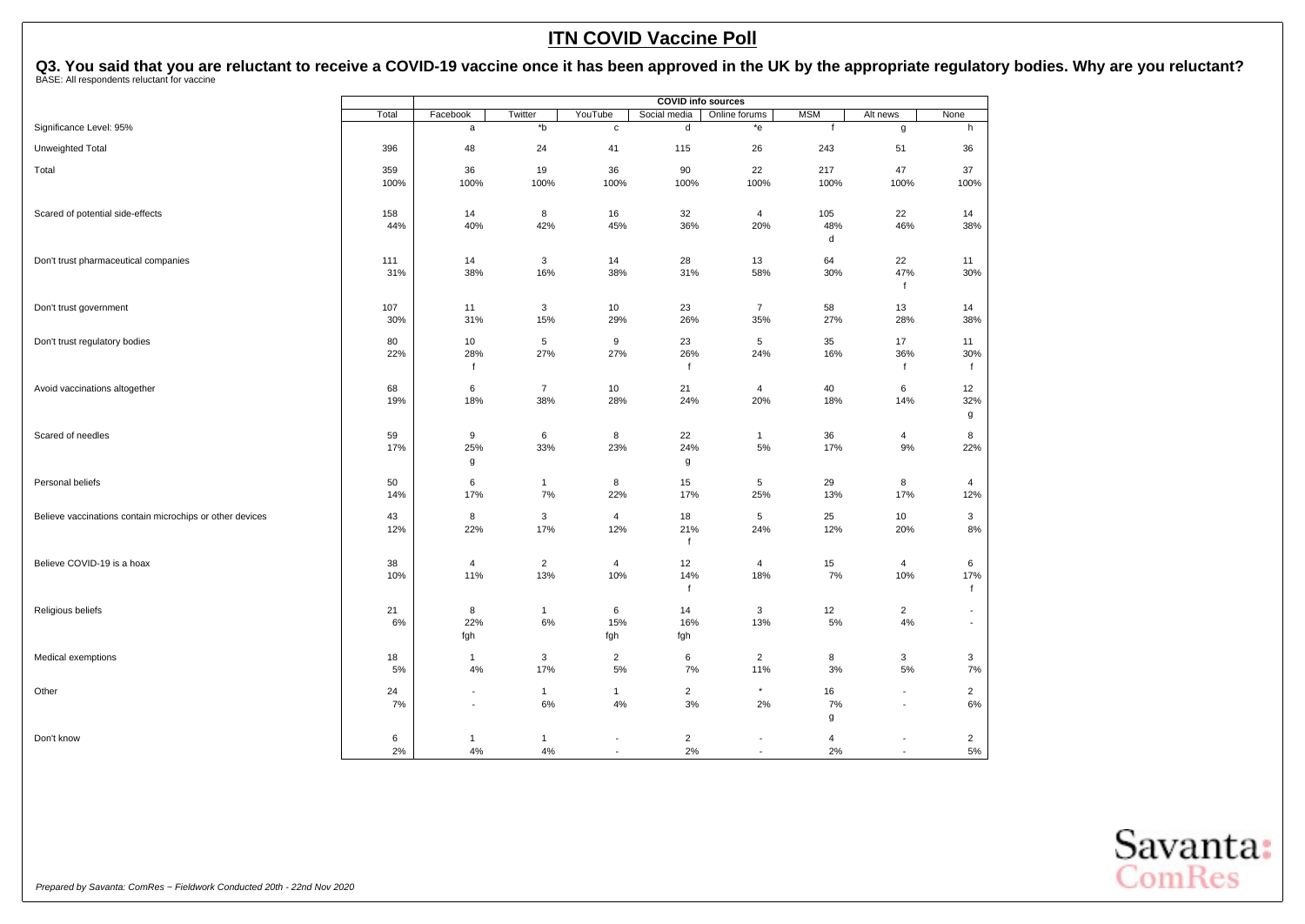|                         |       |          |         |                          |              | <b>COVID info sources</b> |            |                          |       |
|-------------------------|-------|----------|---------|--------------------------|--------------|---------------------------|------------|--------------------------|-------|
|                         | Total | Facebook | Twitter | YouTube                  | Social media | Online forums             | <b>MSM</b> | Alt news                 | None  |
| Significance Level: 95% |       | a        | *b      | U                        |              | *e                        |            |                          |       |
| Unweighted Total        | 396   | 48       | 24      | 41                       | 115          | 26                        | 243        | 51                       | 36    |
| Total                   | 359   | 36       | 19      | 36                       | 90           | 22                        | 217        | 47                       | 37    |
|                         | 100%  | 100%     | 100%    | 100%                     | 100%         | 100%                      | 100%       | 100%                     | 100%  |
|                         |       |          |         |                          |              |                           |            |                          |       |
| None of these           | 14    | $\star$  |         | $\overline{\phantom{a}}$ |              |                           | 13         | $\overline{\phantom{a}}$ |       |
|                         | 4%    | 1%       | 4%      | $\overline{\phantom{a}}$ | 1%           | 6%                        | 6%         | $\overline{\phantom{a}}$ | $1\%$ |

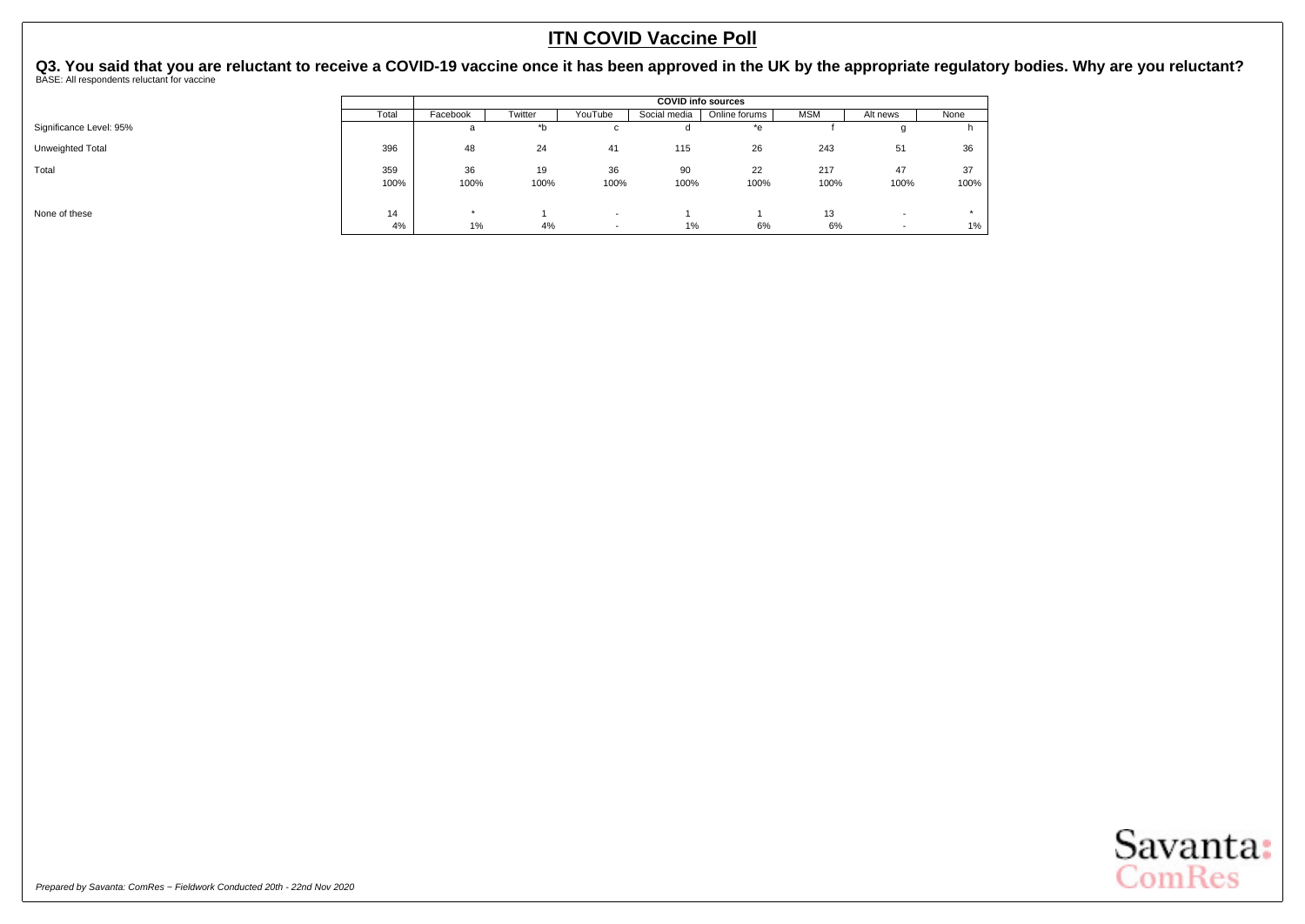<span id="page-22-0"></span>

|                          |       | Gender |        |        |        |             |       | Age          |                |            |            |              |
|--------------------------|-------|--------|--------|--------|--------|-------------|-------|--------------|----------------|------------|------------|--------------|
|                          | Total | Male   | Female | 18-24  | 25-34  | $35 - 44$   | 45-54 | 55-64        | $65+$          | NET: 18-34 | NET: 35-54 | NET: 55+     |
| Significance Level: 95%  |       | a      | b      | a      | b      | $\mathbf c$ | d     | $\mathbf{e}$ | $\mathbf{f}$   | g          | h          |              |
| Unweighted Total         | 2090  | 973    | 1117   | 371    | 460    | 366         | 340   | 317          | 236            | 831        | 706        | 553          |
| Total                    | 2090  | 1020   | 1070   | 232    | 362    | 334         | 370   | 309          | 483            | 594        | 704        | 792          |
|                          | 100%  | 100%   | 100%   | 100%   | 100%   | 100%        | 100%  | 100%         | 100%           | 100%       | 100%       | 100%         |
| <b>BBC News</b>          | 1067  | 525    | 543    | 95     | 117    | 136         | 179   | 195          | 345            | 212        | 315        | 540          |
|                          | 51%   | 51%    | 51%    | 41%    | 32%    | 41%         | 49%   | 63%          | 71%            | 36%        | 45%        | 68%          |
|                          |       |        |        | b      |        | b           | abcg  | abcdgh       | abcdegh        |            | bg         | abcdgh       |
| <b>ITV News</b>          | 606   | 273    | 333    | 49     | 77     | 69          | 123   | 107          | 181            | 126        | 191        | 288          |
|                          | 29%   | 27%    | 31%    | 21%    | 21%    | 21%         | 33%   | 35%          | 38%            | 21%        | 27%        | 36%          |
|                          |       |        | a      |        |        |             | abcgh | abcgh        | abcgh          |            | abcg       | abcgh        |
| Government briefings     | 601   | 297    | 303    | 44     | 84     | 62          | 123   | 113          | 175            | 128        | 185        | 288          |
|                          | 29%   | 29%    | 28%    | 19%    | 23%    | 19%         | 33%   | 37%          | 36%            | 22%        | 26%        | 36%          |
|                          |       |        |        |        |        |             | abcgh | abcgh        | abcgh          |            | acg        | abcgh        |
| Mainstream news (online) | 403   | 194    | 209    | 43     | 66     | 52          | 72    | 74           | 96             | 109        | 125        | 170          |
|                          | 19%   | 19%    | 20%    | 18%    | 18%    | 16%         | 20%   | 24%          | 20%            | 18%        | 18%        | 21%          |
|                          |       |        |        |        |        |             |       | cgh          |                |            |            | $\mathtt{C}$ |
| Other TV News            | 383   | 186    | 197    | 26     | 48     | 49          | 70    | 67           | 122            | 74         | 119        | 189          |
|                          | 18%   | 18%    | 18%    | 11%    | 13%    | 15%         | 19%   | 22%          | 25%            | 13%        | 17%        | 24%          |
|                          |       |        |        |        |        |             | abg   | abcg         | abcgh          |            | ag         | abcgh        |
| Government publications  | 358   | 161    | 197    | 33     | 66     | 67          | 57    | 68           | 66             | 99         | 124        | 135          |
|                          | 17%   | 16%    | 18%    | 14%    | 18%    | 20%         | 15%   | 22%          | 14%            | 17%        | 18%        | 17%          |
|                          |       |        |        |        |        | af          |       | adfg         |                |            |            |              |
| Channel 4 News           | 297   | 164    | 133    | 31     | 50     | 44          | 55    | 35           | 82             | 81         | 99         | 117          |
|                          | 14%   | 16%    | 12%    | 13%    | 14%    | 13%         | 15%   | 11%          | 17%            | 14%        | 14%        | 15%          |
|                          |       | b      |        |        |        |             |       |              | ${\bf e}$      |            |            |              |
| Family                   | 252   | 102    | 150    | 37     | 62     | 45          | 37    | 31           | 40             | 99         | 82         | 71           |
|                          | 12%   | 10%    | 14%    | 16%    | 17%    | 13%         | 10%   | 10%          | 8%             | 17%        | 12%        | 9%           |
|                          |       |        | a      | defi   | defhi  | fi          |       |              |                | defhi      |            |              |
| TV Documentaries         | 243   | 116    | 128    | 14     | 45     | 27          | 47    | 40           | 70             | 60         | 74         | 110          |
|                          | 12%   | 11%    | 12%    | 6%     | 13%    | 8%          | 13%   | 13%          | 15%            | 10%        | 10%        | 14%          |
|                          |       |        |        |        | ac     |             | ac    | ac           | ac             | a          | a          | acg          |
| Mainstream news (print)  | 239   | 137    | 102    | 18     | 49     | 24          | 28    | 26           | 95             | 66         | 52         | 122          |
|                          | 11%   | 13%    | 10%    | 8%     | 13%    | 7%          | 8%    | 9%           | 20%            | 11%        | 7%         | 15%          |
|                          |       | b      |        |        | acdeh  |             |       |              | abcdegh        | ch         |            | acdegh       |
| Facebook                 | 234   | 111    | 123    | 37     | 65     | 53          | 45    | 18           | 16             | 102        | 98         | 34           |
|                          | 11%   | 11%    | 11%    | 16%    | 18%    | 16%         | 12%   | 6%           | $3%$           | 17%        | 14%        | 4%           |
|                          |       |        |        | efi    | defi   | efi         | efi   |              |                | defi       | efi        |              |
| YouTube                  | 191   | 117    | 75     | 41     | 61     | 42          | 28    | 16           | $\overline{4}$ | 102        | 69         | 20           |
|                          | 9%    | 11%    | 7%     | 18%    | 17%    | 12%         | 7%    | 5%           | $1\%$          | 17%        | 10%        | $3%$         |
|                          |       | b      |        | cdefhi | defhi  | defi        | fi    | fi           |                | cdefhi     | efi        |              |
| Friends                  | 181   | 82     | 99     | 33     | 50     | 23          | 31    | 17           | 28             | 83         | 54         | 45           |
|                          | 9%    | 8%     | 9%     | 14%    | 14%    | 7%          | 8%    | 6%           | 6%             | 14%        | 8%         | $6\%$        |
|                          |       |        |        | cdefhi | cdefhi |             |       |              |                | cdefhi     |            |              |

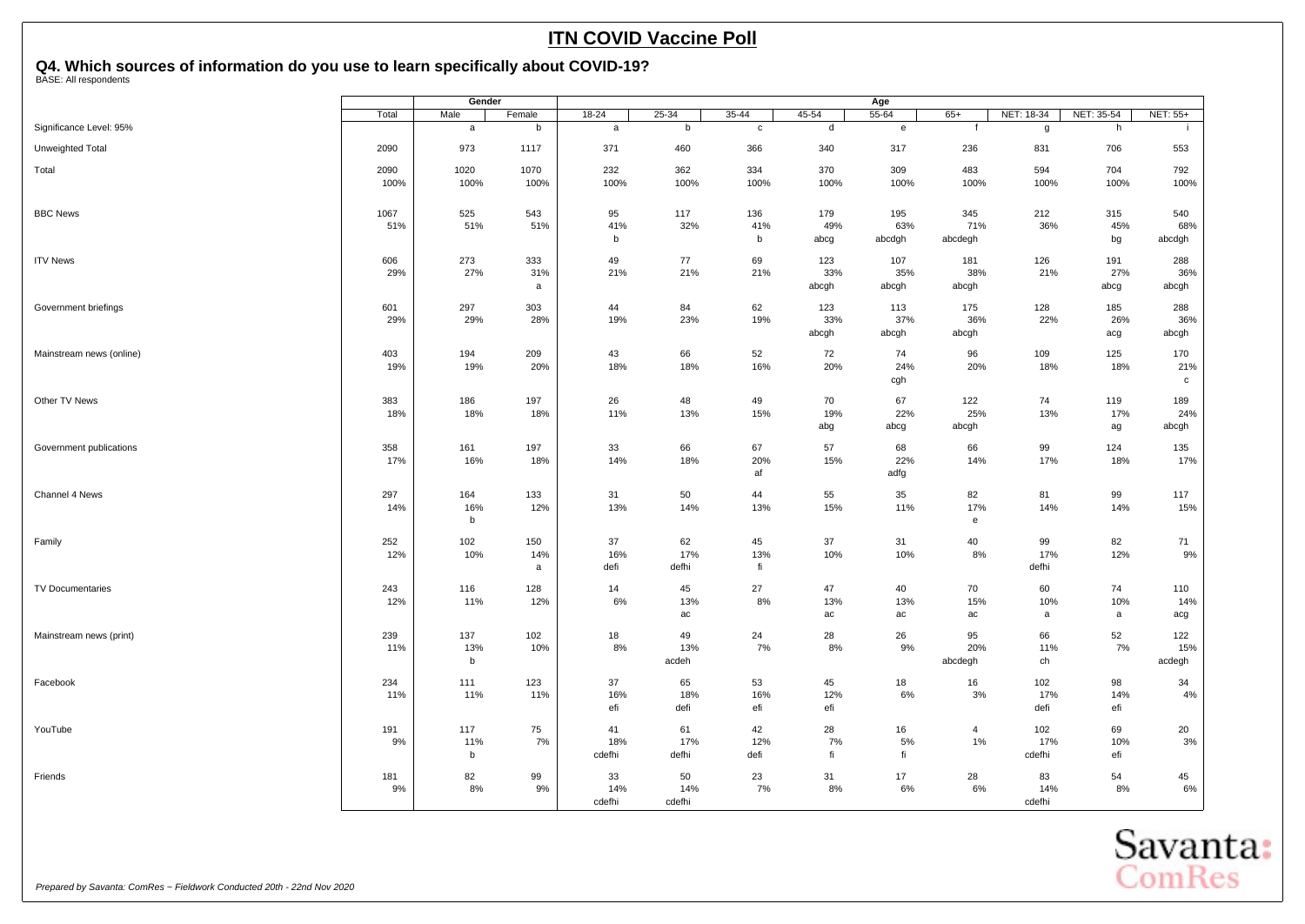|                                                  |       | Gender       |        |                |           |                |                | Age            |                          |                |                |                 |
|--------------------------------------------------|-------|--------------|--------|----------------|-----------|----------------|----------------|----------------|--------------------------|----------------|----------------|-----------------|
|                                                  | Total | Male         | Female | $18-24$        | $25 - 34$ | 35-44          | $45 - 54$      | $55 - 64$      | $65+$                    | NET: 18-34     | NET: 35-54     | <b>NET: 55+</b> |
| Significance Level: 95%                          |       | a            | b      | a              | b         | $\mathbf{c}$   | d              | $\mathbf{e}$   |                          | g              | h              |                 |
| Unweighted Total                                 | 2090  | 973          | 1117   | 371            | 460       | 366            | 340            | 317            | 236                      | 831            | 706            | 553             |
| Total                                            | 2090  | 1020         | 1070   | 232            | 362       | 334            | 370            | 309            | 483                      | 594            | 704            | 792             |
|                                                  | 100%  | 100%         | 100%   | 100%           | 100%      | 100%           | 100%           | 100%           | 100%                     | 100%           | 100%           | 100%            |
| Alternative news (online)                        | 158   | 87           | 70     | 17             | 34        | 29             | 27             | 17             | 33                       | 51             | 56             | 50              |
|                                                  | 8%    | $9\%$        | 7%     | 7%             | 9%        | 9%             | 7%             | 5%             | 7%                       | 9%             | 8%             | 6%              |
|                                                  |       |              |        |                | e         |                |                |                |                          |                |                |                 |
| Twitter                                          | 150   | 86           | 64     | 32             | 47        | 27             | 27             | 5              | 11                       | 79             | 54             | 17              |
|                                                  | 7%    | 8%           | 6%     | 14%            | 13%       | 8%             | 7%             | 2%             | 2%                       | 13%            | 8%             | 2%              |
|                                                  |       | $\mathsf{b}$ |        | cdefhi         | cdefhi    | efi            | efi            |                |                          | cdefhi         | efi            |                 |
| Other social media                               | 127   | 53           | 74     | 29             | 38        | 32             | 20             | 5              | 4                        | 66             | 52             | 9               |
|                                                  | 6%    | 5%           | 7%     | 12%            | 10%       | 9%             | 5%             | 2%             | $1\%$                    | 11%            | 7%             | 1%              |
|                                                  |       |              |        | defhi          | defi      | defi           | efi            |                |                          | defhi          | efi            |                 |
| Alternative news (print)                         | 106   | 56           | 50     | 21             | 30        | 22             | 6              | 9              | 18                       | 51             | 28             | 27              |
|                                                  | 5%    | $6\%$        | 5%     | 9%             | 8%        | 7%             | 2%             | 3%             | 4%                       | 9%             | 4%             | $3%$            |
|                                                  |       |              |        | defhi          | defhi     | dei            |                |                |                          | defhi          |                |                 |
| Online forums                                    | 93    | 51           | 43     | 15             | 37        | 25             | 6              | $\overline{2}$ | 8                        | 52             | 31             | 10              |
|                                                  | 4%    | 5%           | 4%     | 7%             | 10%       | 7%             | 2%             | $1\%$          | 2%                       | 9%             | 4%             | 1%              |
|                                                  |       |              |        | defi           | defhi     | defhi          |                |                |                          | defhi          | dei            |                 |
| Other                                            | 47    | 24           | 23     | $\overline{1}$ | -1        | $\overline{2}$ | 9              | 12             | 21                       | $\overline{2}$ | 12             | 33              |
|                                                  | 2%    | 2%           | 2%     | $\star$        | $\star$   | 1%             | 2%             | 4%             | 4%                       | $\star$        | 2%             | 4%              |
|                                                  |       |              |        |                |           |                | abg            | abcgh          | abcgh                    |                | bg             | abcgh           |
| Don't know                                       | 23    | 13           | 11     | 5              | 6         | 6              | $\overline{2}$ | 5              | $\overline{\phantom{a}}$ | 11             | $\overline{7}$ | 5               |
|                                                  | 1%    | 1%           | 1%     | 2%             | 2%        | 2%             | $\star$        | 2%             | $\overline{\phantom{a}}$ | 2%             | 1%             | 1%              |
|                                                  |       |              |        | dfi            |           |                |                |                |                          |                |                |                 |
| I do not use any sources to learn about COVID-19 | 112   | 45           | 67     | 16             | 22        | 16             | 28             | 13             | 18                       | 37             | 43             | 31              |
|                                                  | 5%    | 4%           | 6%     | 7%             | 6%        | 5%             | 8%             | 4%             | 4%                       | 6%             | 6%             | 4%              |
|                                                  |       |              |        |                |           |                |                |                |                          |                |                |                 |

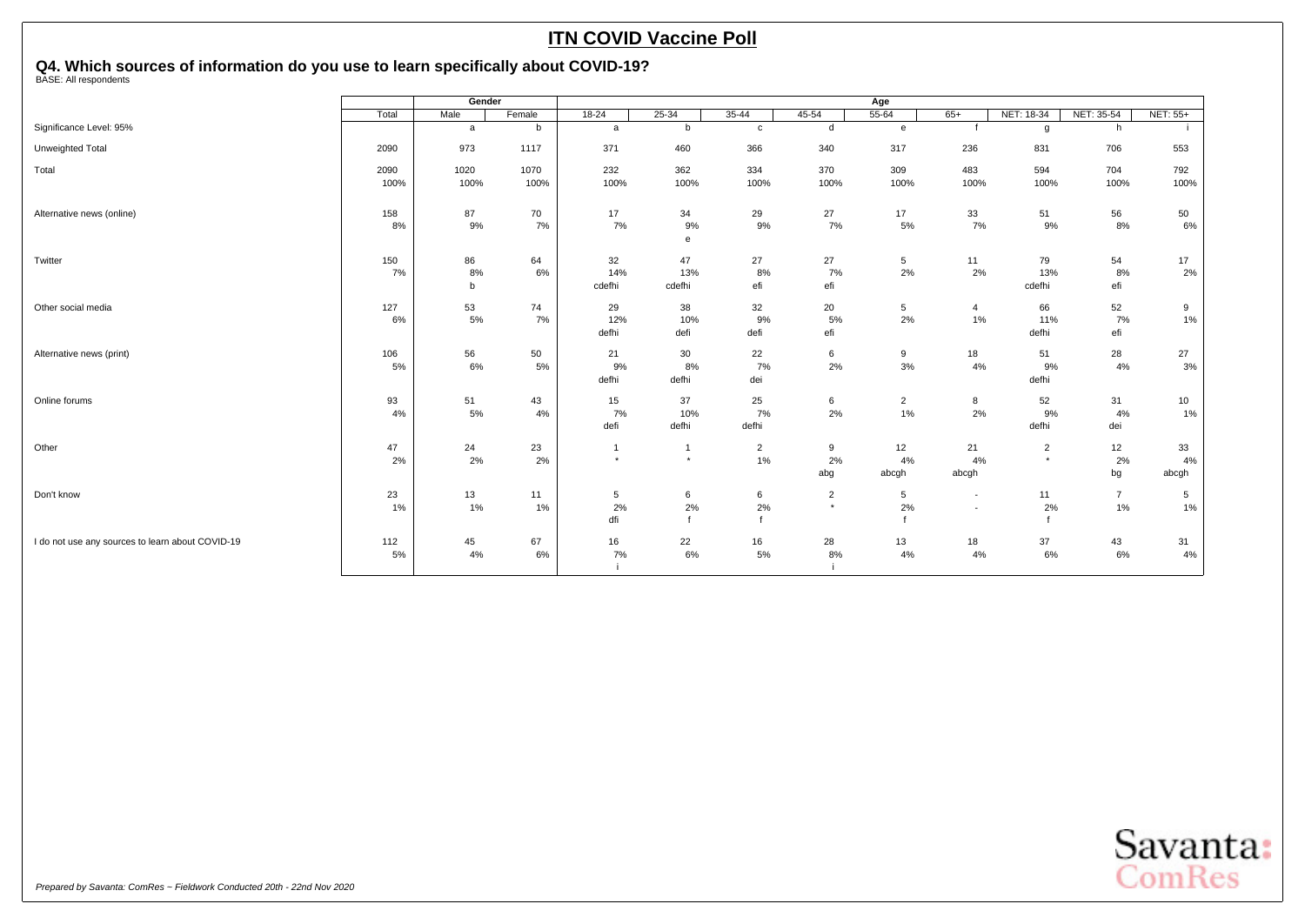|                          |              |                      |                    |                           |                      |                                |                      | <b>Regions</b>   |                    |                     |                           |                                       |                       |                            | Social grade    |                   | <b>Ethnicity</b> |                |
|--------------------------|--------------|----------------------|--------------------|---------------------------|----------------------|--------------------------------|----------------------|------------------|--------------------|---------------------|---------------------------|---------------------------------------|-----------------------|----------------------------|-----------------|-------------------|------------------|----------------|
|                          | Total        | Northern<br>Ireland  | Scotland           | North-West                | North-East           | Yorkshire<br>and the<br>Humber | Wales                | West<br>Midlands | East<br>Midlands   | South-West          | South-East                | Eastern                               | London                | NET:<br>England            | ABC1            | C <sub>2</sub> DE | White            | <b>BAME</b>    |
| Significance Level: 95%  |              | a                    | b                  | $\mathbf{C}$              | d                    | e                              |                      | g                | h                  |                     |                           | k                                     |                       | m                          | a               | b                 | a                | b              |
| Unweighted Total         | 2090         | 39                   | 139                | 229                       | 100                  | 184                            | 109                  | 237              | 157                | 185                 | 273                       | 132                                   | 306                   | 1803                       | 1138            | 952               | 1674             | 365            |
| Total                    | 2090<br>100% | 63<br>100%           | 176<br>100%        | 233<br>100%               | 85<br>100%           | 170<br>100%                    | 101<br>100%          | 180<br>100%      | 148<br>100%        | 180<br>100%         | 284<br>100%               | 195<br>100%                           | 274<br>100%           | 1750<br>100%               | 1158<br>100%    | 932<br>100%       | 1750<br>100%     | 301<br>100%    |
| <b>BBC News</b>          | 1067<br>51%  | 39<br>63%<br>gl      | 101<br>57%<br>gl   | 119<br>51%                | 45<br>53%            | 93<br>55%<br>g                 | 54<br>53%            | 80<br>44%        | 76<br>52%          | 103<br>57%<br>gl    | 142<br>50%                | 92<br>47%                             | 125<br>46%            | 873<br>50%                 | 561<br>48%      | 506<br>54%<br>a   | 947<br>54%<br>b  | 108<br>36%     |
| <b>ITV News</b>          | 606<br>29%   | 28<br>45%<br>efghlm  | 52<br>29%          | 71<br>31%<br>$\mathbf{I}$ | 30<br>35%<br>fl      | 48<br>28%                      | 22<br>22%            | 48<br>27%        | 37<br>25%          | 61<br>34%<br>fl     | 88<br>31%<br>$\mathbf{I}$ | 62<br>32%<br>$\overline{\phantom{a}}$ | 58<br>21%             | 503<br>29%<br>-1           | 303<br>26%      | 303<br>32%<br>a   | 535<br>31%<br>b  | 64<br>21%      |
| Government briefings     | 601<br>29%   | 20<br>32%            | 66<br>37%<br>cegIm | 53<br>23%                 | 29<br>34%<br>ce      | 39<br>23%                      | 27<br>27%            | 48<br>26%        | 55<br>37%<br>ceglm | 56<br>31%           | 88<br>31%<br>$\mathbf c$  | 52<br>27%                             | 69<br>25%             | 487<br>28%                 | 349<br>30%      | 252<br>27%        | 537<br>31%<br>b  | 54<br>18%      |
| Mainstream news (online) | 403<br>19%   | 10<br>16%            | 36<br>20%          | 47<br>20%                 | 14<br>16%            | 27<br>16%                      | 17<br>17%            | 33<br>18%        | 40<br>27%<br>degkm | 34<br>19%           | 57<br>20%                 | 25<br>13%                             | 63<br>23%<br>k        | 341<br>19%                 | 242<br>21%<br>b | 162<br>17%        | 346<br>20%       | 53<br>18%      |
| Other TV News            | 383<br>18%   | 16<br>26%<br>h       | 40<br>23%<br>hk    | 42<br>18%                 | 22<br>26%<br>fghklm  | 38<br>22%<br>hk                | 15<br>15%            | 30<br>17%        | 18<br>12%          | 38<br>21%<br>h      | 54<br>19%                 | 25<br>13%                             | 44<br>16%             | 311<br>18%                 | 200<br>17%      | 182<br>20%        | 327<br>19%       | 47<br>16%      |
| Government publications  | 358<br>17%   | 13<br>21%            | 43<br>24%<br>ceikm | 33<br>14%                 | 13<br>16%            | 19<br>11%                      | 19<br>19%            | 31<br>17%        | 35<br>23%<br>ceikm | 27<br>15%           | 49<br>17%                 | 26<br>13%                             | 50<br>18%<br>e        | 284<br>16%                 | 207<br>18%      | 152<br>16%        | 303<br>17%       | 50<br>17%      |
| Channel 4 News           | 297<br>14%   | 8<br>13%             | 24<br>14%          | 28<br>12%                 | 11<br>14%            | 22<br>13%                      | $\overline{7}$<br>7% | 20<br>11%        | 25<br>17%          | 37<br>20%<br>cfgm   | 45<br>16%<br>$\mathsf{f}$ | 26<br>13%                             | 44<br>16%<br>f        | 257<br>15%<br>$\mathbf{f}$ | 159<br>14%      | 139<br>15%        | 245<br>14%       | 46<br>15%      |
| Family                   | 252<br>12%   | 11<br>18%            | 14<br>8%           | 28<br>12%                 | 13<br>15%            | 24<br>14%                      | 8<br>8%              | 25<br>14%        | 14<br>10%          | 22<br>12%           | 34<br>12%                 | 23<br>12%                             | 35<br>13%             | 219<br>13%                 | 128<br>11%      | 124<br>13%        | 195<br>11%       | 56<br>19%<br>a |
| <b>TV Documentaries</b>  | 243<br>12%   | $\overline{4}$<br>7% | 23<br>13%          | 30<br>13%                 | 13<br>15%<br>g       | 14<br>8%                       | 12<br>12%            | 14<br>8%         | 18<br>12%          | 28<br>15%<br>eg     | 32<br>11%                 | 20<br>10%                             | 35<br>13%             | 204<br>12%                 | 129<br>11%      | 115<br>12%        | 209<br>12%       | 31<br>10%      |
| Mainstream news (print)  | 239<br>11%   | 5<br>8%              | 24<br>14%          | 22<br>10%                 | 14<br>16%<br>hk      | 18<br>10%                      | 12<br>12%            | 19<br>10%        | 10<br>7%           | 29<br>16%<br>chk    | 41<br>14%<br>hk           | 13<br>7%                              | 33<br>12%             | 198<br>11%                 | 125<br>11%      | 114<br>12%        | 203<br>12%       | 33<br>11%      |
| Facebook                 | 234<br>11%   | 13<br>21%<br>chjkm   | 22<br>13%          | 19<br>8%                  | $\overline{7}$<br>9% | 17<br>10%                      | 18<br>17%<br>chjkm   | 27<br>15%<br>cjm | 13<br>9%           | 19<br>11%           | 23<br>8%                  | 17<br>9%                              | 38<br>14%<br>cj       | 181<br>10%                 | 136<br>12%      | 98<br>11%         | 186<br>11%       | 46<br>15%<br>a |
| YouTube                  | 191<br>9%    | 6<br>10%             | 9<br>5%            | 16<br>7%                  | -5<br>6%             | 20<br>12%<br>bk                | $\overline{7}$<br>7% | 12<br>7%         | 14<br>9%           | 26<br>14%<br>bcdgkm | 24<br>9%                  | 9<br>4%                               | 43<br>16%<br>bcdfgjkm | 169<br>10%<br>k            | 114<br>10%      | 77<br>8%          | 125<br>7%        | 62<br>21%<br>a |

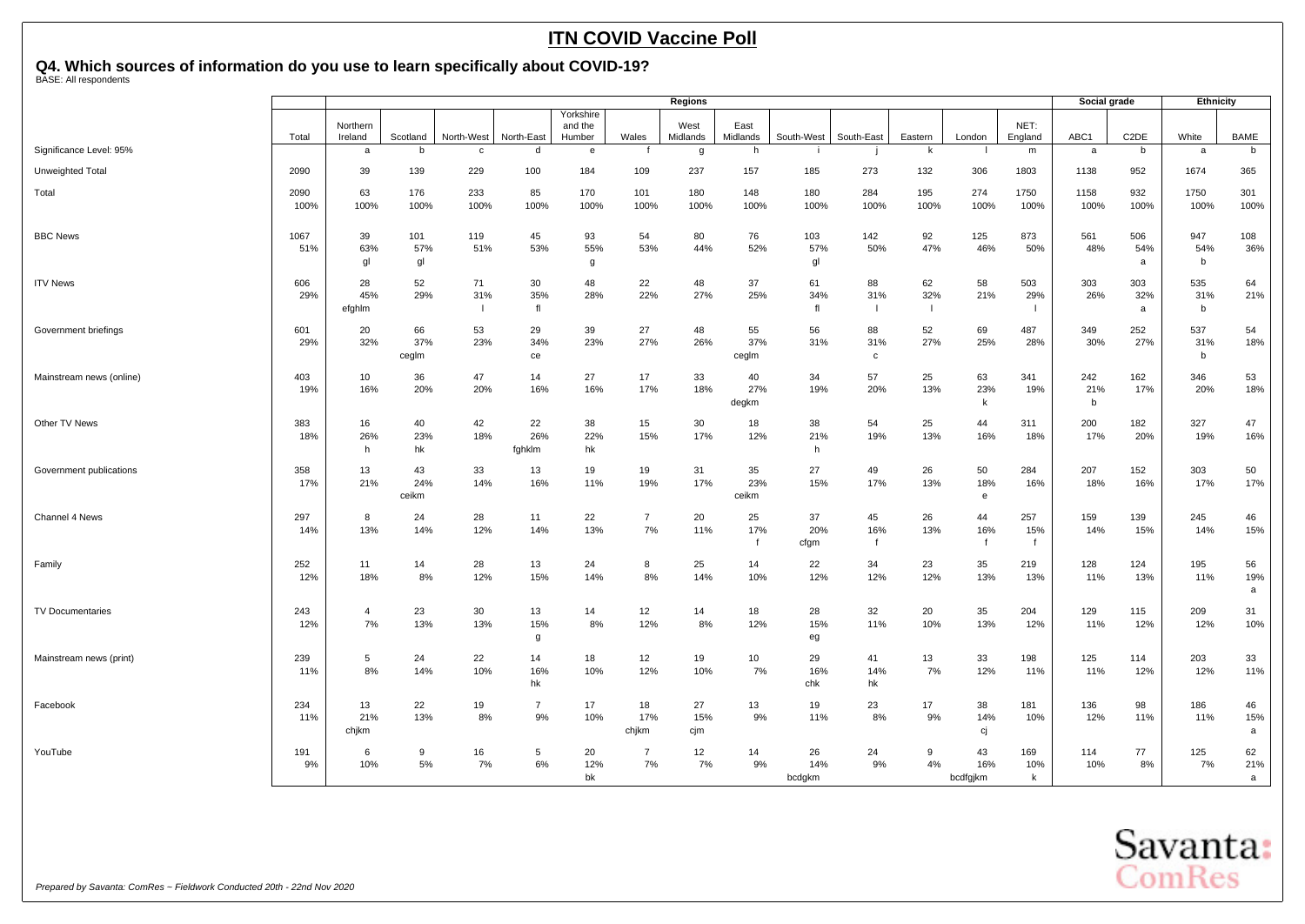|                                                  |              |                                                      |              |                      |                             |                                |                         | <b>Regions</b>          |                         |                      |                   |                        |                      |                 | Social grade  |                   | Ethnicity     |                      |
|--------------------------------------------------|--------------|------------------------------------------------------|--------------|----------------------|-----------------------------|--------------------------------|-------------------------|-------------------------|-------------------------|----------------------|-------------------|------------------------|----------------------|-----------------|---------------|-------------------|---------------|----------------------|
|                                                  | Total        | Northern<br>Ireland                                  | Scotland     | North-West           | North-East                  | Yorkshire<br>and the<br>Humber | Wales                   | West<br>Midlands        | East<br>Midlands        | South-West           | South-East        | Eastern                | London               | NET:<br>England | ABC1          | C <sub>2</sub> DE | White         | <b>BAME</b>          |
| Significance Level: 95%                          |              | a                                                    | <sub>b</sub> | $\mathbf{c}$         | d                           | e                              |                         | g                       | h                       |                      |                   | k                      |                      | m               | a             | b                 | a             | b                    |
| Unweighted Total                                 | 2090         | 39                                                   | 139          | 229                  | 100                         | 184                            | 109                     | 237                     | 157                     | 185                  | 273               | 132                    | 306                  | 1803            | 1138          | 952               | 1674          | 365                  |
| Total                                            | 2090<br>100% | 63<br>100%                                           | 176<br>100%  | 233<br>100%          | 85<br>100%                  | 170<br>100%                    | 101<br>100%             | 180<br>100%             | 148<br>100%             | 180<br>100%          | 284<br>100%       | 195<br>100%            | 274<br>100%          | 1750<br>100%    | 1158<br>100%  | 932<br>100%       | 1750<br>100%  | 301<br>100%          |
| Friends                                          | 181<br>9%    | 8<br>12%                                             | 17<br>9%     | 18<br>$8\%$          | 8<br>10%                    | 11<br>7%                       | 5<br>$5\%$              | 18<br>10%               | 10<br>7%                | 19<br>11%            | 26<br>9%          | 8<br>4%                | 33<br>12%<br>fk      | 152<br>9%       | 102<br>9%     | 80<br>9%          | 142<br>8%     | 38<br>13%<br>a       |
| Alternative news (online)                        | 158<br>8%    | 10<br>15%<br>bcel                                    | 10<br>6%     | 14<br>$6\%$          | -7<br>8%                    | 10<br>6%                       | 6<br>6%                 | 17<br>9%                | 9<br>6%                 | 18<br>10%            | 26<br>9%          | 15<br>8%               | 17<br>6%             | 132<br>8%       | 96<br>8%      | 61<br>7%          | 131<br>7%     | 23<br>8%             |
| Twitter                                          | 150<br>7%    | $\overline{a}$<br>6%                                 | 11<br>6%     | 15<br>7%             | $\overline{7}$<br>9%        | 15<br>9%<br>gj                 | 6<br>5%                 | $\overline{7}$<br>4%    | 8<br>5%                 | 22<br>12%<br>cghjkm  | 12<br>4%          | 9<br>5%                | 33<br>12%<br>cghjkm  | 130<br>7%       | 95<br>8%<br>b | 55<br>6%          | 109<br>6%     | 39<br>13%<br>a       |
| Other social media                               | 127<br>6%    | 6<br>9%                                              | 11<br>6%     | 15<br>6%             | $\overline{7}$<br>8%        | 11<br>6%                       | 9<br>8%                 | 12<br>7%                | $\overline{7}$<br>5%    | 11<br>$6\%$          | 9<br>3%           | $\overline{7}$<br>3%   | 23<br>8%             | 102<br>6%       | 77<br>7%      | 50<br>5%          | 95<br>5%      | 31<br>10%<br>a       |
| Alternative news (print)                         | 106<br>5%    | $\overline{2}$<br>3%                                 | 5<br>3%      | 15<br>7%             | $\overline{2}$<br>2%        | 9<br>$5\%$                     | 10<br>9%<br>bdgk        | $\overline{7}$<br>4%    | $\overline{7}$<br>$5\%$ | 14<br>8%             | 13<br>4%          | 5<br>3%                | 18<br>6%             | 89<br>5%        | 63<br>5%      | 43<br>5%          | 78<br>4%      | 26<br>9%<br>a        |
| Online forums                                    | 93<br>4%     | $\overline{\phantom{a}}$<br>$\overline{\phantom{a}}$ | 9<br>5%      | $\overline{7}$<br>3% | $\overline{7}$<br>8%<br>cik | 8<br>4%                        | 5<br>5%                 | 8<br>4%                 | 5<br>3%                 | 4<br>2%              | 15<br>5%          | 3<br>1%                | 23<br>9%<br>chikm    | 79<br>5%        | 63<br>5%<br>b | 30<br>3%          | 64<br>4%      | 29<br>10%<br>a       |
| Other                                            | 47<br>2%     | $\overline{\phantom{a}}$<br>٠                        |              | 5<br>2%              | $\overline{1}$<br>1%        | 4<br>2%                        | $\overline{1}$<br>$1\%$ | $\mathbf{1}$<br>$\star$ | 3<br>2%                 | 9<br>5%<br>bgl       | 15<br>5%<br>bfglm | 6<br>3%<br>g           | $\overline{2}$<br>1% | 46<br>3%<br>g   | 29<br>2%      | 18<br>2%          | 44<br>3%<br>b | $\overline{a}$<br>1% |
| Don't know                                       | 23<br>1%     | $\overline{1}$<br>1%                                 | 3<br>2%      | 6<br>2%              |                             |                                |                         | 3<br>2%                 | $\mathbf{1}$<br>$1\%$   |                      | 3<br>1%           | $\overline{2}$<br>1%   | 3<br>1%              | 19<br>1%        | 10<br>1%      | 14<br>1%          | 18<br>1%      | 3<br>1%              |
| I do not use any sources to learn about COVID-19 | 112<br>5%    | 2%                                                   | 5<br>3%      | 16<br>7%             | 6<br>7%                     | 8<br>$5\%$                     | $\overline{4}$<br>4%    | 8<br>4%                 | 8<br>5%                 | $\overline{7}$<br>4% | 8<br>3%           | 24<br>12%<br>befghijlm | 17<br>6%             | 101<br>6%       | 57<br>5%      | 54<br>6%          | 92<br>5%      | 10<br>3%             |

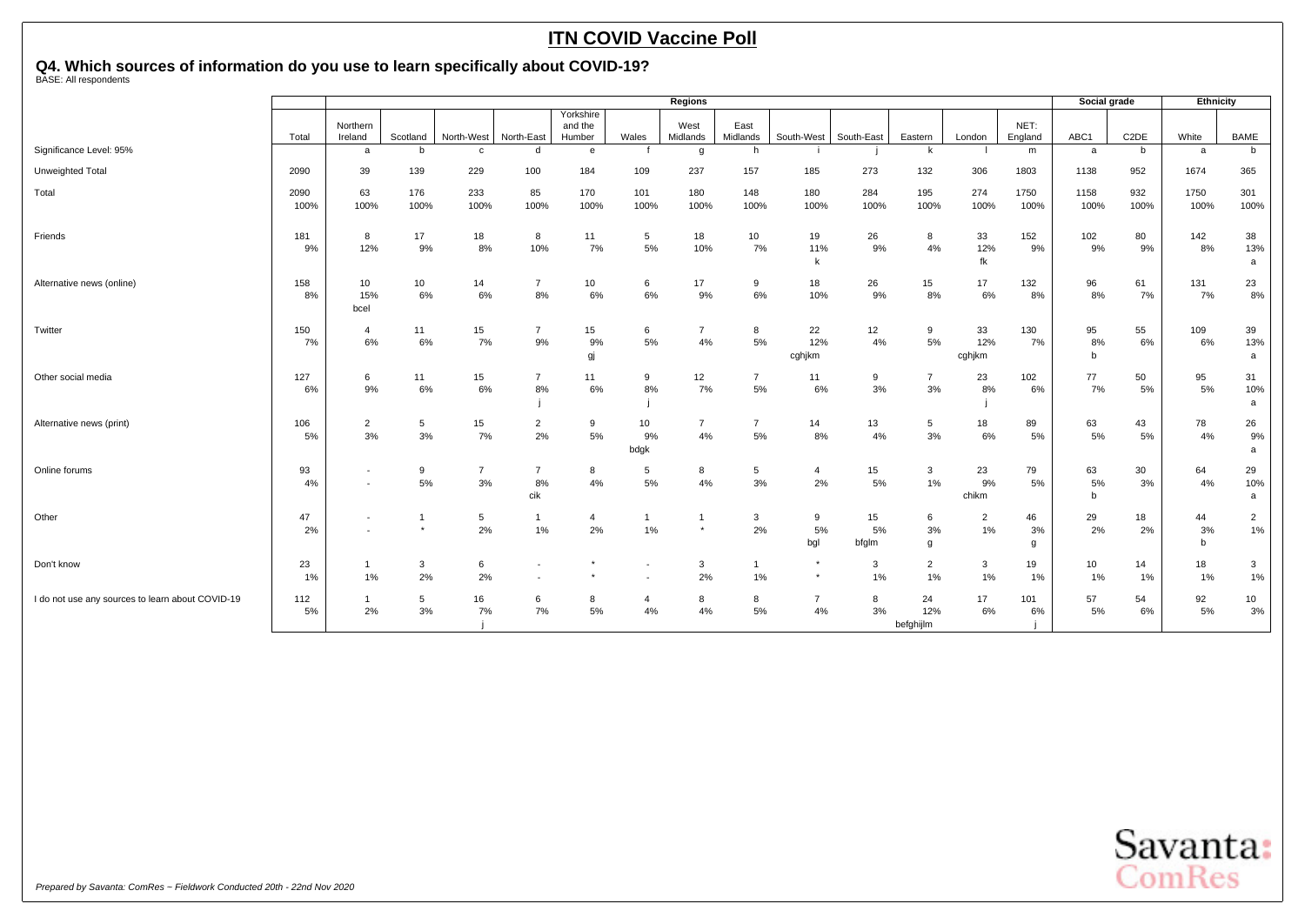|                          | <b>COVID info sources</b> |             |         |             |              |               |              |          |                          |
|--------------------------|---------------------------|-------------|---------|-------------|--------------|---------------|--------------|----------|--------------------------|
|                          | Total                     | Facebook    | Twitter | YouTube     | Social media | Online forums | <b>MSM</b>   | Alt news | None                     |
| Significance Level: 95%  |                           | $\mathsf a$ | $\sf b$ | $\mathbf c$ | d            | ${\bf e}$     | $\mathbf{f}$ | g        | h                        |
| Unweighted Total         | 2090                      | 280         | 172     | 231         | 613          | 123           | 1498         | 246      | 119                      |
| Total                    | 2090                      | 234         | 150     | 191         | 516          | 93            | 1557         | 238      | 112                      |
|                          | 100%                      | 100%        | 100%    | 100%        | 100%         | 100%          | 100%         | 100%     | 100%                     |
| <b>BBC News</b>          | 1067                      | 100         | 69      | 80          | 200          | 31            | 1067         | 95       | $\overline{a}$           |
|                          | 51%                       | 43%         | 46%     | 42%         | 39%          | 34%           | 69%          | 40%      | $\blacksquare$           |
|                          |                           | h           | eh      | h           | h            | h             | abcdegh      | h        |                          |
| <b>ITV News</b>          | 606                       | 83          | 48      | 62          | 148          | 23            | 606          | 68       | $\overline{\phantom{a}}$ |
|                          | 29%                       | 35%         | 32%     | 32%         | 29%          | 25%           | 39%          | 29%      | $\overline{a}$           |
|                          |                           | deh         | h       | h           | h            | h             | degh         | h        |                          |
| Government briefings     | 601                       | 57          | 43      | 39          | 106          | 26            | 510          | 76       | $\overline{\phantom{a}}$ |
|                          | 29%                       | 24%         | 29%     | 20%         | 21%          | 28%           | 33%          | 32%      | $\overline{\phantom{a}}$ |
|                          |                           | h           | dh      | h           | h            | h             | acdh         | cdh      |                          |
| Mainstream news (online) | 403                       | 56          | 42      | 44          | 115          | 31            | 403          | 64       | $\blacksquare$           |
|                          | 19%                       | 24%         | 28%     | 23%         | 22%          | 34%           | 26%          | 27%      | $\blacksquare$           |
|                          |                           | h           | h       | h           | h            | acdh          | h            | h        |                          |
| Other TV News            | 383                       | 41          | 28      | 30          | 86           | 19            | 383          | 47       | $\overline{\phantom{a}}$ |
|                          | 18%                       | 18%         | 18%     | 16%         | 17%          | 20%           | 25%          | 20%      | $\overline{a}$           |
|                          |                           | h           | h       | h           | h            | h             | acdh         | h        |                          |
| Government publications  | 358                       | 43          | 36      | 35          | 85           | 28            | 292          | 63       | $\overline{\phantom{m}}$ |
|                          | 17%                       | 19%         | 24%     | 18%         | 17%          | 30%           | 19%          | 26%      | $\overline{\phantom{a}}$ |
|                          |                           | h           | dh      | h           | h            | acdfh         | h            | acdfh    |                          |
| Channel 4 News           | 297                       | 50          | 40      | 42          | 96           | 26            | 297          | 59       | $\overline{\phantom{m}}$ |
|                          | 14%                       | 21%         | 27%     | 22%         | 19%          | 27%           | 19%          | 25%      | $\blacksquare$           |
|                          |                           | h           | dfh     | h           | h            | dfh           | h            | dfh      |                          |
| Family                   | 252                       | 67          | 44      | 50          | 113          | 18            | 182          | 45       | $\overline{\phantom{a}}$ |
|                          | 12%                       | 29%         | 30%     | 26%         | 22%          | 20%           | 12%          | 19%      | $\blacksquare$           |
|                          |                           | dfgh        | dfgh    | fh          | fh           | fh            | h            | fh       |                          |
| <b>TV Documentaries</b>  | 243                       | 43          | 27      | 34          | 76           | 19            | 214          | 39       | $\overline{\phantom{a}}$ |
|                          | 12%                       | 18%         | 18%     | 18%         | 15%          | 20%           | 14%          | 17%      | $\overline{\phantom{a}}$ |
|                          |                           | h           | h       | h           | h            | h             | h            | h        |                          |
| Mainstream news (print)  | 239                       | 34          | 28      | 24          | 71           | 20            | 239          | 40       | $\blacksquare$           |
|                          | 11%                       | 15%         | 18%     | 12%         | 14%          | 22%           | 15%          | 17%      | $\overline{a}$           |
|                          |                           | h           | h       | h           | h            | cdh           | h            | h        |                          |
| Facebook                 | 234                       | 234         | 46      | 59          | 234          | 25            | 156          | 42       | $\overline{\phantom{a}}$ |
|                          | 11%                       | 100%        | 31%     | 31%         | 45%          | 27%           | 10%          | 17%      | $\blacksquare$           |
|                          |                           | bcdefgh     | fgh     | fgh         | bcefgh       | fgh           | h            | fh       |                          |
| YouTube                  | 191                       | 59          | 42      | 191         | 191          | 22            | 129          | 35       | $\overline{\phantom{a}}$ |
|                          | 9%                        | 25%         | 28%     | 100%        | 37%          | 23%           | 8%           | 15%      | $\blacksquare$           |
|                          |                           | fgh         | fgh     | abdefgh     | abefgh       | fgh           | h            | fh       |                          |
| Friends                  | 181                       | 60          | 35      | 41          | 95           | 20            | 133          | 31       | $\overline{\phantom{a}}$ |
|                          | 9%                        | 26%         | 23%     | 22%         | 18%          | 21%           | 9%           | 13%      | $\overline{\phantom{a}}$ |
|                          |                           | dfgh        | fgh     | fgh         | fgh          | fgh           | h            | fh       |                          |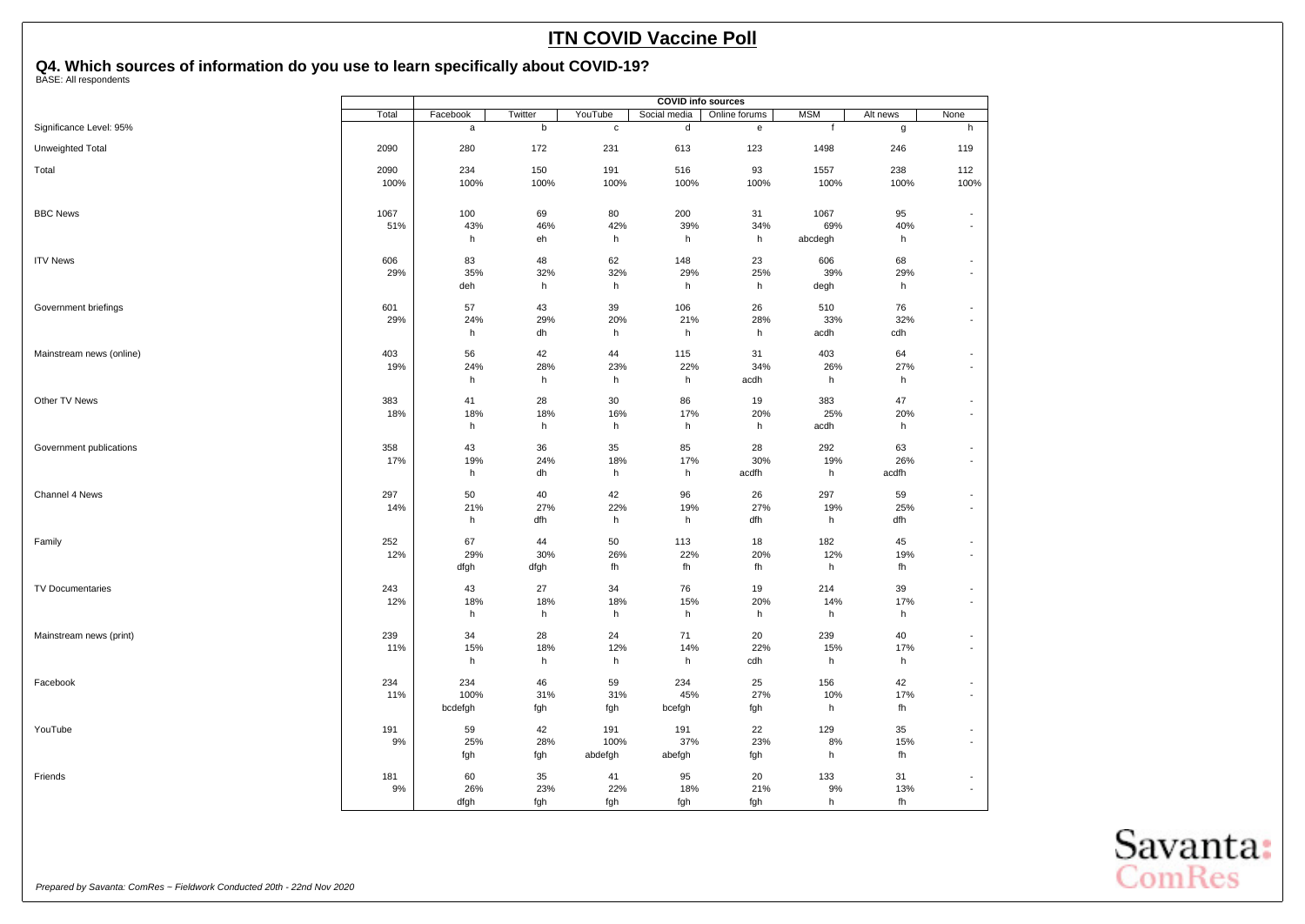|                                                  | <b>COVID info sources</b> |                          |                |                          |                          |                          |                          |                          |                          |  |  |  |
|--------------------------------------------------|---------------------------|--------------------------|----------------|--------------------------|--------------------------|--------------------------|--------------------------|--------------------------|--------------------------|--|--|--|
|                                                  | Total                     | Facebook                 | Twitter        | YouTube                  | Social media             | Online forums            | <b>MSM</b>               | Alt news                 | None                     |  |  |  |
| Significance Level: 95%                          |                           | a                        | b              | $\mathbf{C}$             | d                        | e                        |                          | g                        | h                        |  |  |  |
| Unweighted Total                                 | 2090                      | 280                      | 172            | 231                      | 613                      | 123                      | 1498                     | 246                      | 119                      |  |  |  |
| Total                                            | 2090                      | 234                      | 150            | 191                      | 516                      | 93                       | 1557                     | 238                      | 112                      |  |  |  |
|                                                  | 100%                      | 100%                     | 100%           | 100%                     | 100%                     | 100%                     | 100%                     | 100%                     | 100%                     |  |  |  |
| Alternative news (online)                        | 158                       | 32                       | 26             | 21                       | 60                       | 21                       | 116                      | 158                      | $\overline{\phantom{a}}$ |  |  |  |
|                                                  | 8%                        | 14%                      | 17%            | 11%                      | 12%                      | 23%                      | 7%                       | 66%                      | $\overline{\phantom{a}}$ |  |  |  |
|                                                  |                           | fh                       | fh             | fh                       | fh                       | acdfh                    | h                        | abcdefh                  |                          |  |  |  |
| Twitter                                          | 150                       | 46                       | 150            | 42                       | 150                      | 22                       | 113                      | 39                       | $\overline{\phantom{a}}$ |  |  |  |
|                                                  | 7%                        | 20%                      | 100%           | 22%                      | 29%                      | 23%                      | 7%                       | 16%                      | $\overline{\phantom{a}}$ |  |  |  |
|                                                  |                           | fh                       | acdefgh        | fh                       | acfgh                    | fh                       | h                        | fh                       |                          |  |  |  |
| Other social media                               | 127                       | 45                       | 25             | 27                       | 127                      | 22                       | 85                       | 30                       | $\overline{\phantom{a}}$ |  |  |  |
|                                                  | 6%                        | 19%                      | 17%            | 14%                      | 25%                      | 24%                      | 5%                       | 13%                      | $\overline{\phantom{a}}$ |  |  |  |
|                                                  |                           | fgh                      | fh             | fh                       | bcfgh                    | cfgh                     | h                        | fh                       |                          |  |  |  |
| Alternative news (print)                         | 106                       | 22                       | 20             | 23                       | 47                       | 22                       | 75                       | 106                      | $\overline{\phantom{a}}$ |  |  |  |
|                                                  | 5%                        | 9%                       | 13%            | 12%                      | 9%                       | 24%                      | 5%                       | 45%                      | $\overline{\phantom{a}}$ |  |  |  |
|                                                  |                           | fh                       | fh             | fh                       | fh                       | abcdfh                   | h                        | abcdefh                  |                          |  |  |  |
| Online forums                                    | 93                        | 25                       | 22             | 22                       | 51                       | 93                       | 63                       | 33                       | $\overline{\phantom{a}}$ |  |  |  |
|                                                  | 4%                        | 11%                      | 14%            | 11%                      | 10%                      | 100%                     | 4%                       | 14%                      | $\overline{a}$           |  |  |  |
|                                                  |                           | fh                       | fh             | fh                       | fh                       | abcdfgh                  | h                        | fh                       |                          |  |  |  |
| Other                                            | 47                        | $\overline{2}$           | $\blacksquare$ | $\mathbf{1}$             | 3                        | $\mathbf{1}$             | 19                       | 5                        | $\overline{\phantom{a}}$ |  |  |  |
|                                                  | 2%                        | 1%                       | $\blacksquare$ | $\star$                  | 1%                       | $1\%$                    | 1%                       | 2%                       | $\blacksquare$           |  |  |  |
| Don't know                                       | 23                        | $\overline{\phantom{a}}$ |                |                          |                          | ٠                        | $\overline{\phantom{a}}$ |                          | $\overline{\phantom{a}}$ |  |  |  |
|                                                  | 1%                        | $\overline{\phantom{a}}$ |                | $\overline{\phantom{a}}$ | $\overline{\phantom{a}}$ | $\overline{\phantom{a}}$ | $\overline{\phantom{a}}$ | $\overline{\phantom{a}}$ | $\overline{\phantom{a}}$ |  |  |  |
| I do not use any sources to learn about COVID-19 | 112                       | $\overline{\phantom{a}}$ |                |                          |                          |                          |                          | $\overline{\phantom{a}}$ | 112                      |  |  |  |
|                                                  | 5%                        |                          |                |                          |                          |                          |                          |                          | 100%                     |  |  |  |
|                                                  |                           |                          |                |                          |                          |                          |                          |                          | abcdefg                  |  |  |  |

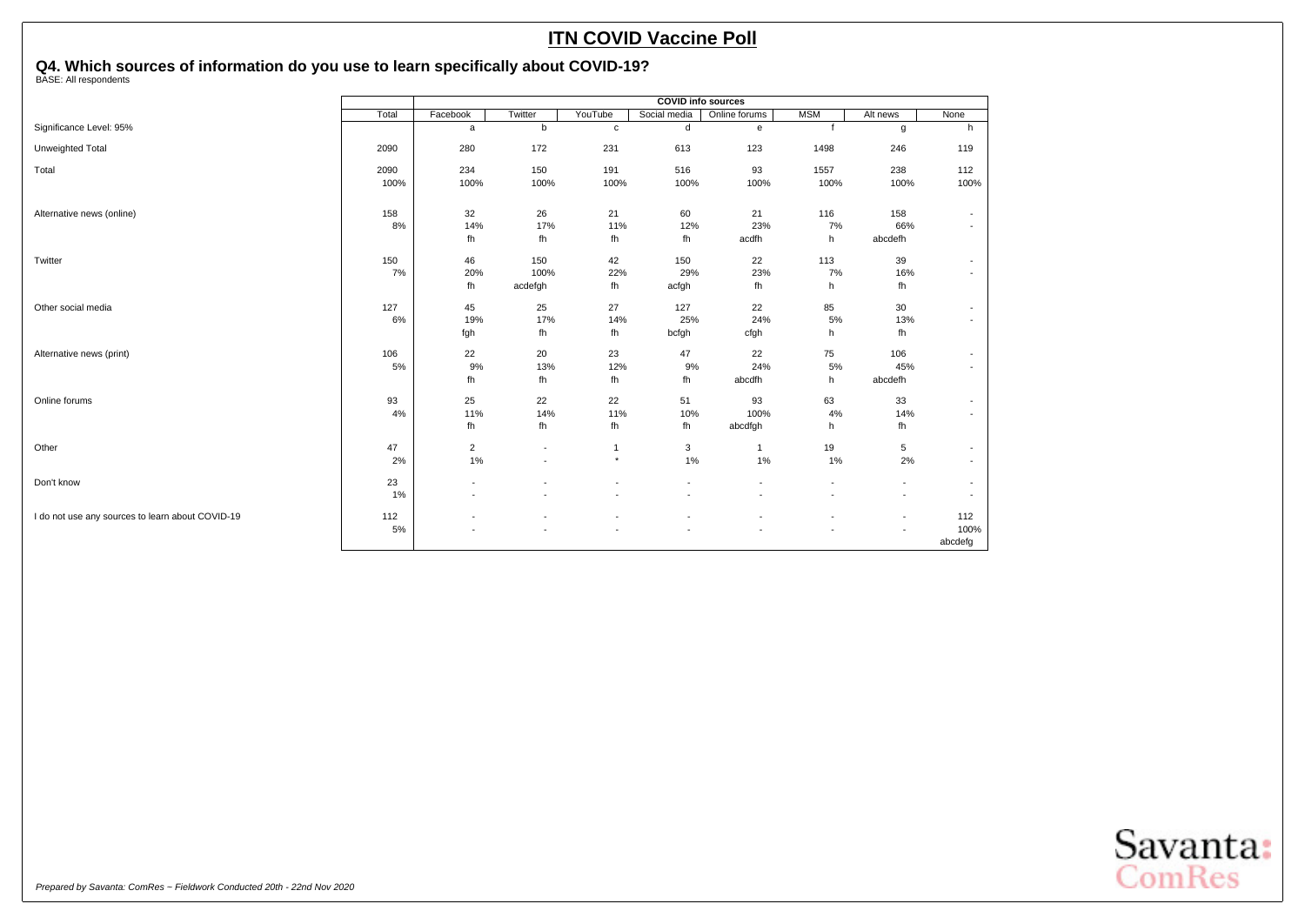## <span id="page-28-0"></span>**Q5. Summary: To what extent do you trust or distrust each of the following?** BASE: All respondents

|                                                    |       | Strongly | Somewhat     | Neither trust | Somewhat |                |            |            |               |
|----------------------------------------------------|-------|----------|--------------|---------------|----------|----------------|------------|------------|---------------|
|                                                    | Total | distrust | distrust     | nor distrust  | trust    | Strongly trust | Don't know | Sum: Trust | Sum: Distrust |
| Significance Level: 95%                            |       | $b^*$    | $^{\star}$ c | *d            | $*$ e    | $*f$           | *g         | *h         |               |
|                                                    |       |          |              |               |          |                |            |            |               |
| The government                                     | 2090  | 337      | 373          | 542           | 553      | 216            | 69         | 769        | 710           |
|                                                    | 100%  | 16%      | 18%          | 26%           | 26%      | 10%            | 3%         | 37%        | 34%           |
| Mainstream media                                   | 2090  | 237      | 395          | 692           | 531      | 166            | 71         | 697        | 631           |
|                                                    | 100%  | 11%      | 19%          | 33%           | 25%      | 8%             | 3%         | 33%        | 30%           |
| Pharmaceutical companies                           | 2090  | 157      | 254          | 575           | 721      | 305            | 78         | 1026       | 411           |
|                                                    | 100%  | 7%       | 12%          | 28%           | 34%      | 15%            | 4%         | 49%        | 20%           |
| The NHS                                            | 2090  | 65       | 135          | 317           | 557      | 952            | 63         | 1510       | 200           |
|                                                    | 100%  | 3%       | 6%           | 15%           | 27%      | 46%            | 3%         | 72%        | 10%           |
| The UK's drug approval agency                      | 2090  | 111      | 204          | 564           | 682      | 415            | 114        | 1097       | 315           |
|                                                    | 100%  | 5%       | 10%          | 27%           | 33%      | 20%            | 5%         | 52%        | 15%           |
| A COVID-19 vaccine, once it is approved for use    | 2090  | 123      | 214          | 470           | 656      | 536            | 91         | 1192       | 338           |
|                                                    | 100%  | 6%       | 10%          | 22%           | 31%      | 26%            | 4%         | 57%        | 16%           |
| A COVID-19 vaccine, at this moment before approval | 2090  | 217      | 316          | 646           | 531      | 285            | 94         | 817        | 533           |
|                                                    | 100%  | 10%      | 15%          | 31%           | 25%      | 14%            | 5%         | 39%        | 26%           |

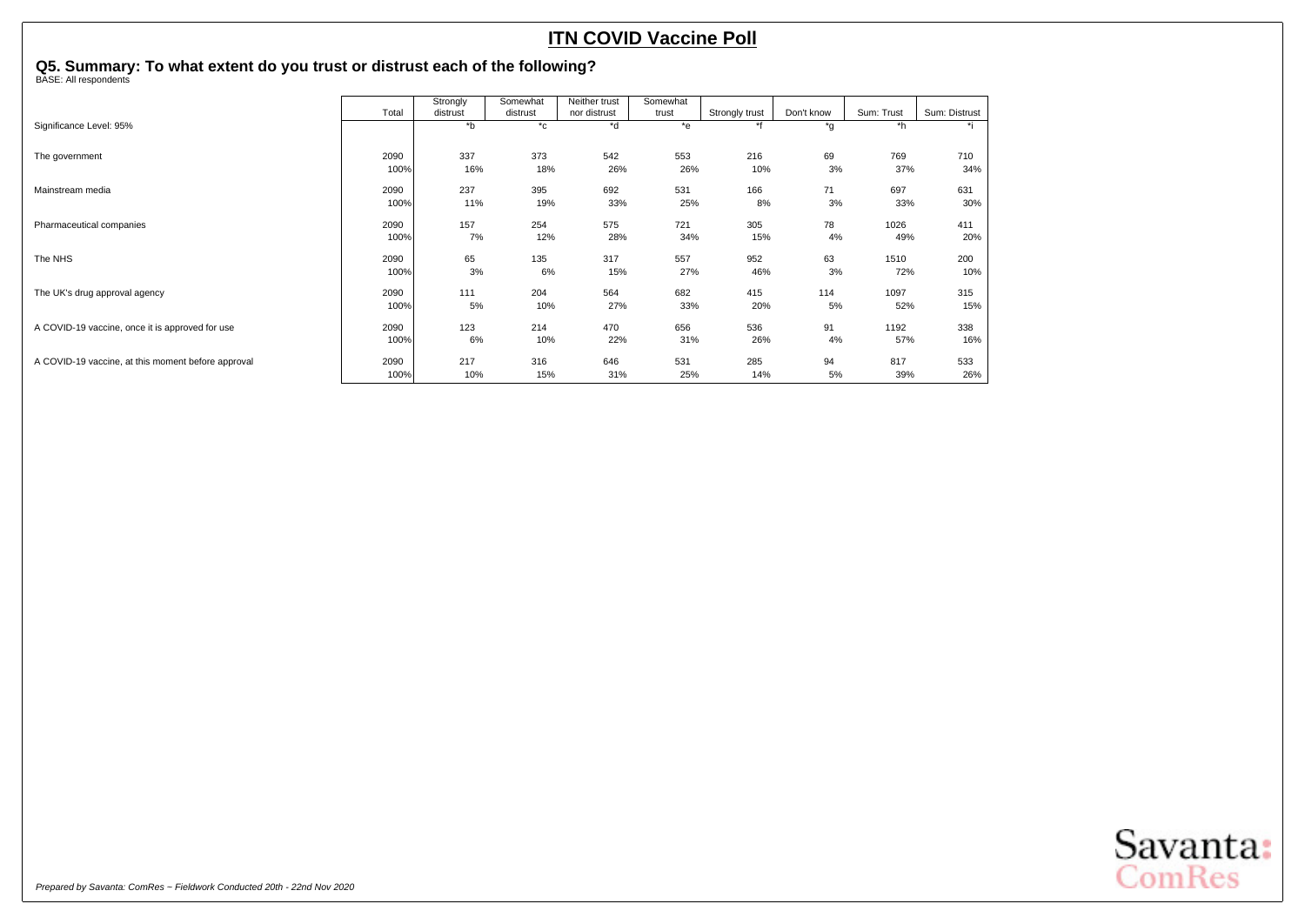## <span id="page-29-0"></span>**Q5\_1. The government: To what extent do you trust or distrust each of the following?** BASE: All respondents

|                            |       | Gender   |        |           |            |              |            | Age          |         |            |            |          |
|----------------------------|-------|----------|--------|-----------|------------|--------------|------------|--------------|---------|------------|------------|----------|
|                            | Total | Male     | Female | $18 - 24$ | $25 - 34$  | $35 - 44$    | $45 - 54$  | $55 - 64$    | $65+$   | NET: 18-34 | NET: 35-54 | NET: 55+ |
| Significance Level: 95%    |       | a        | b      | a         | b          | $\mathbf{C}$ | d          | $\mathbf{e}$ | f       | g          | h          |          |
| Unweighted Total           | 2090  | 973      | 1117   | 371       | 460        | 366          | 340        | 317          | 236     | 831        | 706        | 553      |
| Total                      | 2090  | 1020     | 1070   | 232       | 362        | 334          | 370        | 309          | 483     | 594        | 704        | 792      |
|                            | 100%  | 100%     | 100%   | 100%      | 100%       | 100%         | 100%       | 100%         | 100%    | 100%       | 100%       | 100%     |
| Strongly distrust          | 337   | 189      | 148    | 31        | 53         | 58           | 53         | 65           | 76      | 84         | 112        | 142      |
|                            | 16%   | 18%      | 14%    | 13%       | 15%        | 17%          | 14%        | 21%          | 16%     | 14%        | 16%        | 18%      |
|                            |       | b        |        |           |            |              |            | abdgh        |         |            |            |          |
| Somewhat distrust          | 373   | 166      | 207    | 52        | 64         | 69           | 65         | 59           | 65      | 115        | 134        | 124      |
|                            | 18%   | 16%      | 19%    | 22%       | 18%        | 21%          | 17%        | 19%          | 13%     | 19%        | 19%        | 16%      |
|                            |       |          |        | fi        |            |              |            |              |         |            |            |          |
| Neither trust nor distrust | 542   | 261      | 282    | 62        | 106        | 94           | 111        | 64           | 106     | 167        | 205        | 170      |
|                            | 26%   | 26%      | 26%    | 27%       | 29%<br>efi | 28%<br>ei    | 30%<br>efi | 21%          | 22%     | 28%<br>ei  | 29%<br>efi | 21%      |
|                            |       |          |        |           |            |              |            |              |         |            |            |          |
| Somewhat trust             | 553   | 242      | 311    | 53        | 85         | 66           | 100        | 74           | 175     | 137        | 166        | 249      |
|                            | 26%   | 24%      | 29%    | 23%       | 23%        | 20%          | 27%        | 24%          | 36%     | 23%        | 24%        | 31%      |
|                            |       |          | a      |           |            |              | c          |              | abcdegh |            |            | abcegh   |
| Strongly trust             | 216   | 128      | 88     | 22        | 39         | 35           | 29         | 41           | 50      | 61         | 64         | 91       |
|                            | 10%   | 13%<br>b | 8%     | 10%       | 11%        | 10%          | 8%         | 13%<br>dh    | 10%     | 10%        | 9%         | 12%      |
|                            |       |          |        |           |            |              |            |              |         |            |            |          |
| Don't know                 | 69    | 34       | 35     | 12        | 16         | 12           | 12         | 6            | 10      | 29         | 24         | 16       |
|                            | 3%    | 3%       | 3%     | 5%<br>ei  | 5%<br>ei   | 4%           | 3%         | 2%           | 2%      | 5%<br>ei   | 3%         | 2%       |
|                            |       |          |        |           |            |              |            |              |         |            |            |          |
| Sum: Trust                 | 769   | 371      | 398    | 75        | 123        | 101          | 129        | 115          | 225     | 198        | 230        | 341      |
|                            | 37%   | 36%      | 37%    | 32%       | 34%        | 30%          | 35%        | 37%          | 47%     | 33%        | 33%        | 43%      |
|                            |       |          |        |           |            |              |            |              | abcdegh |            |            | abcdgh   |
| Sum: Distrust              | 710   | 355      | 355    | 83        | 116        | 127          | 118        | 125          | 141     | 199        | 245        | 266      |
|                            | 34%   | 35%      | 33%    | 36%       | 32%        | 38%          | 32%        | 40%<br>bdfgi | 29%     | 34%        | 35%        | 34%      |
|                            |       |          |        |           |            |              |            |              |         |            |            |          |

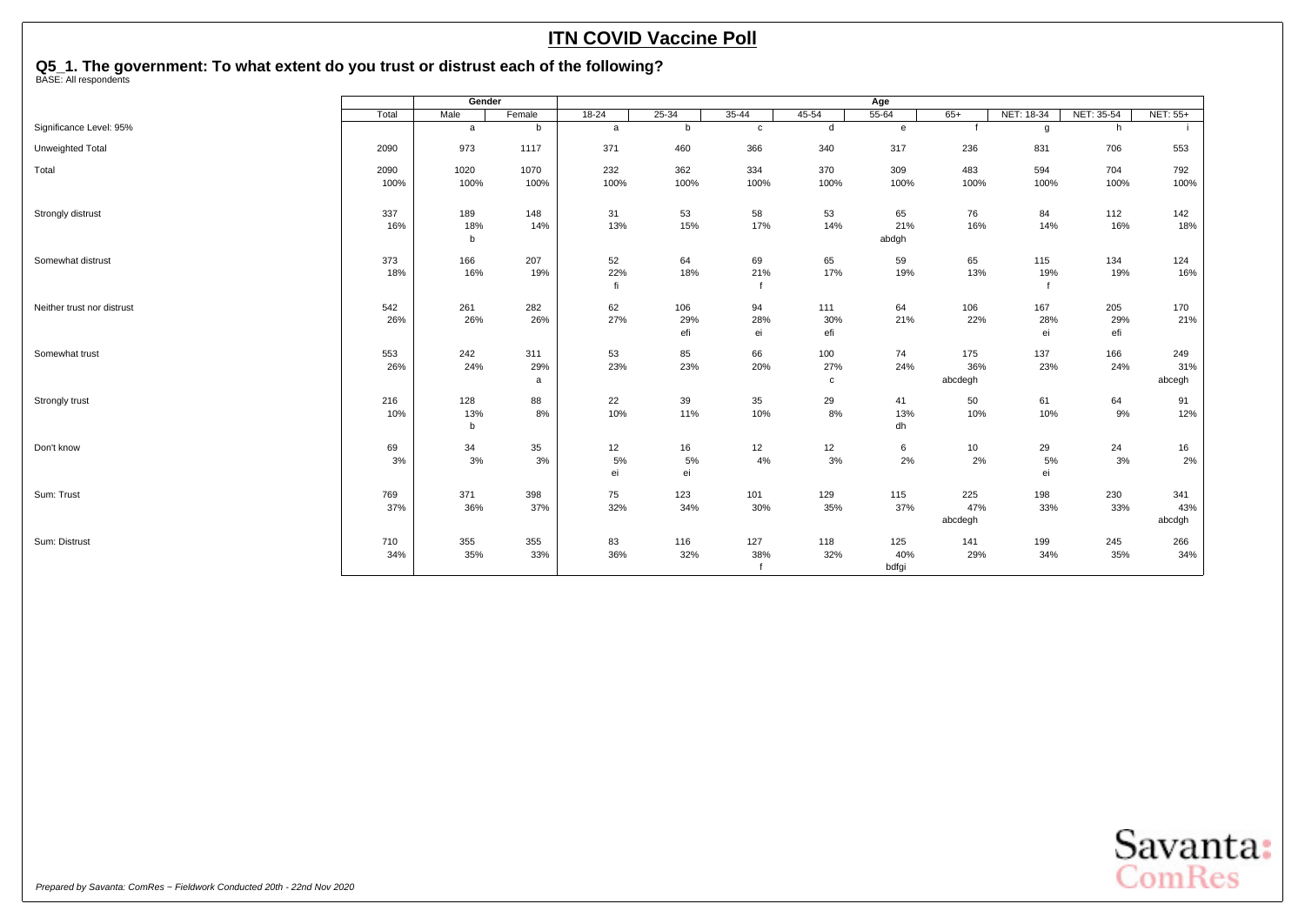## **Q5\_1. The government: To what extent do you trust or distrust each of the following?** BASE: All respondents

|                            |              |                                                      |             |                    |                  |                                |                               | Regions              |                  |                      |                 |                 |                      |                 | Social grade    |                   | Ethnicity                 |                |
|----------------------------|--------------|------------------------------------------------------|-------------|--------------------|------------------|--------------------------------|-------------------------------|----------------------|------------------|----------------------|-----------------|-----------------|----------------------|-----------------|-----------------|-------------------|---------------------------|----------------|
|                            | Total        | Northern<br>Ireland                                  | Scotland    | North-West         | North-East       | Yorkshire<br>and the<br>Humber | Wales                         | West<br>Midlands     | East<br>Midlands | South-West           | South-East      | Eastern         | London               | NET:<br>England | ABC1            | C <sub>2</sub> DE | White                     | <b>BAME</b>    |
| Significance Level: 95%    |              | a                                                    | h           | c                  | d                | e                              |                               | g                    | <b>h</b>         |                      |                 | $\mathsf{k}$    |                      | m               | a               | b                 | a                         | $\mathbf b$    |
| Unweighted Total           | 2090         | 39                                                   | 139         | 229                | 100              | 184                            | 109                           | 237                  | 157              | 185                  | 273             | 132             | 306                  | 1803            | 1138            | 952               | 1674                      | 365            |
| Total                      | 2090<br>100% | 63<br>100%                                           | 176<br>100% | 233<br>100%        | 85<br>100%       | 170<br>100%                    | 101<br>100%                   | 180<br>100%          | 148<br>100%      | 180<br>100%          | 284<br>100%     | 195<br>100%     | 274<br>100%          | 1750<br>100%    | 1158<br>100%    | 932<br>100%       | 1750<br>100%              | 301<br>100%    |
| Strongly distrust          | 337<br>16%   | 12<br>19%                                            | 25<br>14%   | 50<br>22%<br>hilm  | 13<br>15%        | 40<br>23%<br>bghilm            | 17<br>17%                     | 28<br>16%            | 19<br>13%        | 24<br>13%            | 48<br>17%       | 32<br>16%       | 30<br>11%            | 284<br>16%      | 167<br>14%      | 170<br>18%<br>a   | 302<br>17%<br>$\mathbf b$ | 28<br>9%       |
| Somewhat distrust          | 373<br>18%   | 8<br>13%                                             | 32<br>18%   | 45<br>19%          | 11<br>13%        | 29<br>17%                      | 11<br>11%                     | 28<br>16%            | 27<br>18%        | 30<br>17%            | 59<br>21%       | 42<br>22%       | 51<br>18%            | 321<br>18%      | 236<br>20%<br>b | 137<br>15%        | 313<br>18%                | 57<br>19%      |
| Neither trust nor distrust | 542<br>26%   | 22<br>36%<br>ei                                      | 53<br>30%   | 60<br>26%          | 22<br>26%        | 35<br>20%                      | 23<br>23%                     | 45<br>25%            | 36<br>24%        | 34<br>19%            | 71<br>25%       | 58<br>30%       | 83<br>30%<br>ei      | 444<br>25%      | 314<br>27%      | 228<br>24%        | 442<br>25%                | 88<br>29%      |
| Somewhat trust             | 553<br>26%   | 16<br>26%                                            | 44<br>25%   | 51<br>22%          | 23<br>27%        | 41<br>24%                      | 33<br>33%<br>ck               | 57<br>31%<br>ck      | 44<br>30%        | 63<br>35%<br>cejklm  | 69<br>24%       | 38<br>20%       | 73<br>27%            | 459<br>26%      | 289<br>25%      | 264<br>28%        | 475<br>27%                | 72<br>24%      |
| Strongly trust             | 216<br>10%   | $\overline{4}$<br>6%                                 | 19<br>11%   | 20<br>8%           | 14<br>16%<br>cgk | 16<br>10%                      | 13<br>13%                     | 15<br>8%             | 16<br>11%        | 24<br>13%            | 33<br>12%       | 11<br>6%        | 32<br>12%            | 181<br>10%      | 123<br>11%      | 93<br>10%         | 173<br>10%                | 42<br>14%<br>a |
| Don't know                 | 69<br>3%     | $\overline{\phantom{a}}$<br>$\overline{\phantom{a}}$ | 3<br>2%     | 8<br>3%            | 3<br>4%          | 9<br>5%                        | $\overline{\mathbf{A}}$<br>4% | $\overline{7}$<br>4% | 6<br>4%          | 5<br>3%              | 3<br>1%         | 13<br>7%<br>bjl | $\overline{7}$<br>2% | 61<br>4%        | 29<br>3%        | 40<br>4%<br>a     | 45<br>3%                  | 14<br>5%<br>a  |
| Sum: Trust                 | 769<br>37%   | 20<br>32%                                            | 63<br>36%   | 70<br>30%          | 36<br>43%<br>сk  | 57<br>34%                      | 46<br>46%<br>cek              | 71<br>40%<br>ck      | 60<br>40%<br>ck  | 87<br>48%<br>bcejklm | 103<br>36%<br>k | 50<br>26%       | 105<br>38%<br>k      | 640<br>37%<br>k | 411<br>36%      | 358<br>38%        | 647<br>37%                | 114<br>38%     |
| Sum: Distrust              | 710<br>34%   | 20<br>32%                                            | 57<br>32%   | 95<br>41%<br>dfgil | 23<br>27%        | 69<br>40%<br>dfil              | 28<br>28%                     | 57<br>31%            | 46<br>31%        | 54<br>30%            | 107<br>38%      | 74<br>38%       | 80<br>29%            | 605<br>35%      | 403<br>35%      | 307<br>33%        | 615<br>35%<br>b           | 86<br>28%      |

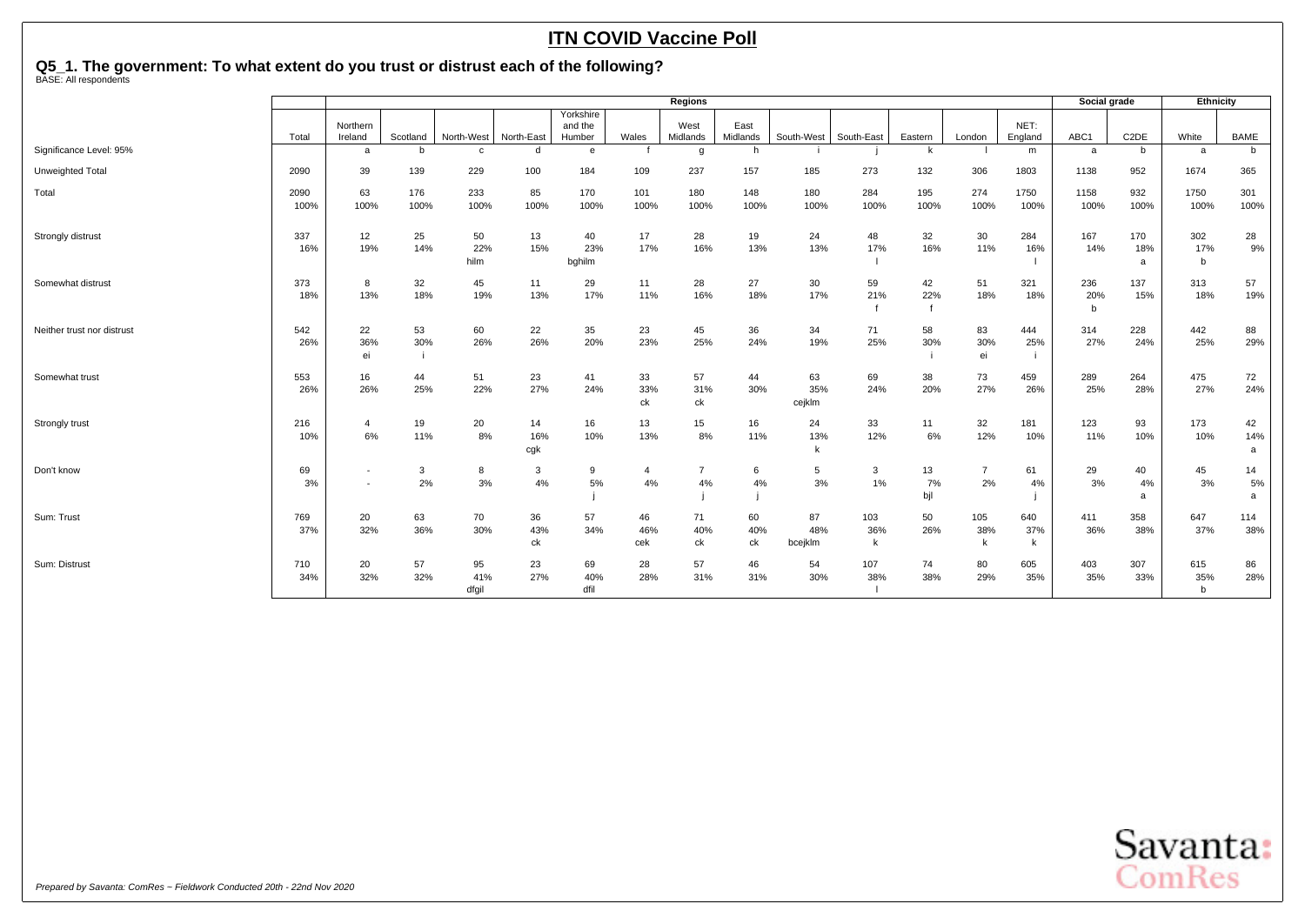## **Q5\_1. The government: To what extent do you trust or distrust each of the following?** BASE: All respondents

|                            | <b>COVID info sources</b> |              |         |              |              |               |             |          |         |  |  |  |
|----------------------------|---------------------------|--------------|---------|--------------|--------------|---------------|-------------|----------|---------|--|--|--|
|                            | Total                     | Facebook     | Twitter | YouTube      | Social media | Online forums | <b>MSM</b>  | Alt news | None    |  |  |  |
| Significance Level: 95%    |                           | $\mathsf{a}$ | b       | $\mathtt{C}$ | d            | $\mathbf{e}$  | $\mathbf f$ | g        | h       |  |  |  |
| Unweighted Total           | 2090                      | 280          | 172     | 231          | 613          | 123           | 1498        | 246      | 119     |  |  |  |
| Total                      | 2090                      | 234          | 150     | 191          | 516          | 93            | 1557        | 238      | 112     |  |  |  |
|                            | 100%                      | 100%         | 100%    | 100%         | 100%         | 100%          | 100%        | 100%     | 100%    |  |  |  |
| Strongly distrust          | 337                       | 27           | 35      | 31           | 83           | 14            | 243         | 42       | 25      |  |  |  |
|                            | 16%                       | 11%          | 23%     | 16%          | 16%          | 15%           | 16%         | 18%      | 22%     |  |  |  |
|                            |                           |              | adf     |              |              |               |             | a        | a       |  |  |  |
| Somewhat distrust          | 373                       | 53           | 24      | 38           | 103          | 19            | 290         | 42       | 14      |  |  |  |
|                            | 18%                       | 22%          | 16%     | 20%          | 20%          | 21%           | 19%         | 18%      | 12%     |  |  |  |
|                            |                           | h            |         |              |              |               |             |          |         |  |  |  |
| Neither trust nor distrust | 542                       | 61           | 36      | 52           | 134          | 24            | 366         | 53       | 40      |  |  |  |
|                            | 26%                       | 26%          | 24%     | 27%          | 26%          | 26%           | 23%         | 22%      | 36%     |  |  |  |
|                            |                           |              |         |              |              |               |             |          | bdfg    |  |  |  |
| Somewhat trust             | 553                       | 62           | 29      | 35           | 125          | 20            | 452         | 61       | 15      |  |  |  |
|                            | 26%                       | 26%          | 19%     | 18%          | 24%          | 21%           | 29%         | 26%      | 13%     |  |  |  |
|                            |                           | ch           |         |              | h            |               | bcdh        | ch       |         |  |  |  |
| Strongly trust             | 216                       | 27           | 21      | 27           | 55           | 14            | 169         | 33       | 3       |  |  |  |
|                            | 10%                       | 12%          | 14%     | 14%          | 11%          | 15%           | 11%         | 14%      | 2%      |  |  |  |
|                            |                           | h            | h       | h            | h            | h             | h           | h        |         |  |  |  |
| Don't know                 | 69                        | 4            | 5       | 9            | 16           | $\mathbf{1}$  | 38          | 6        | 15      |  |  |  |
|                            | 3%                        | 2%           | $3%$    | 4%           | 3%           | $1\%$         | 2%          | 2%       | 14%     |  |  |  |
|                            |                           |              |         |              |              |               |             |          | abcdefg |  |  |  |
| Sum: Trust                 | 769                       | 89           | 50      | 62           | 179          | 34            | 621         | 95       | 17      |  |  |  |
|                            | 37%                       | 38%          | 33%     | 32%          | 35%          | 37%           | 40%         | 40%      | 16%     |  |  |  |
|                            |                           | h            | h       | h            | h            | h             | cdh         | h        |         |  |  |  |
| Sum: Distrust              | 710                       | 79           | 59      | 69           | 186          | 34            | 533         | 84       | 39      |  |  |  |
|                            | 34%                       | 34%          | 39%     | 36%          | 36%          | 36%           | 34%         | 36%      | 35%     |  |  |  |

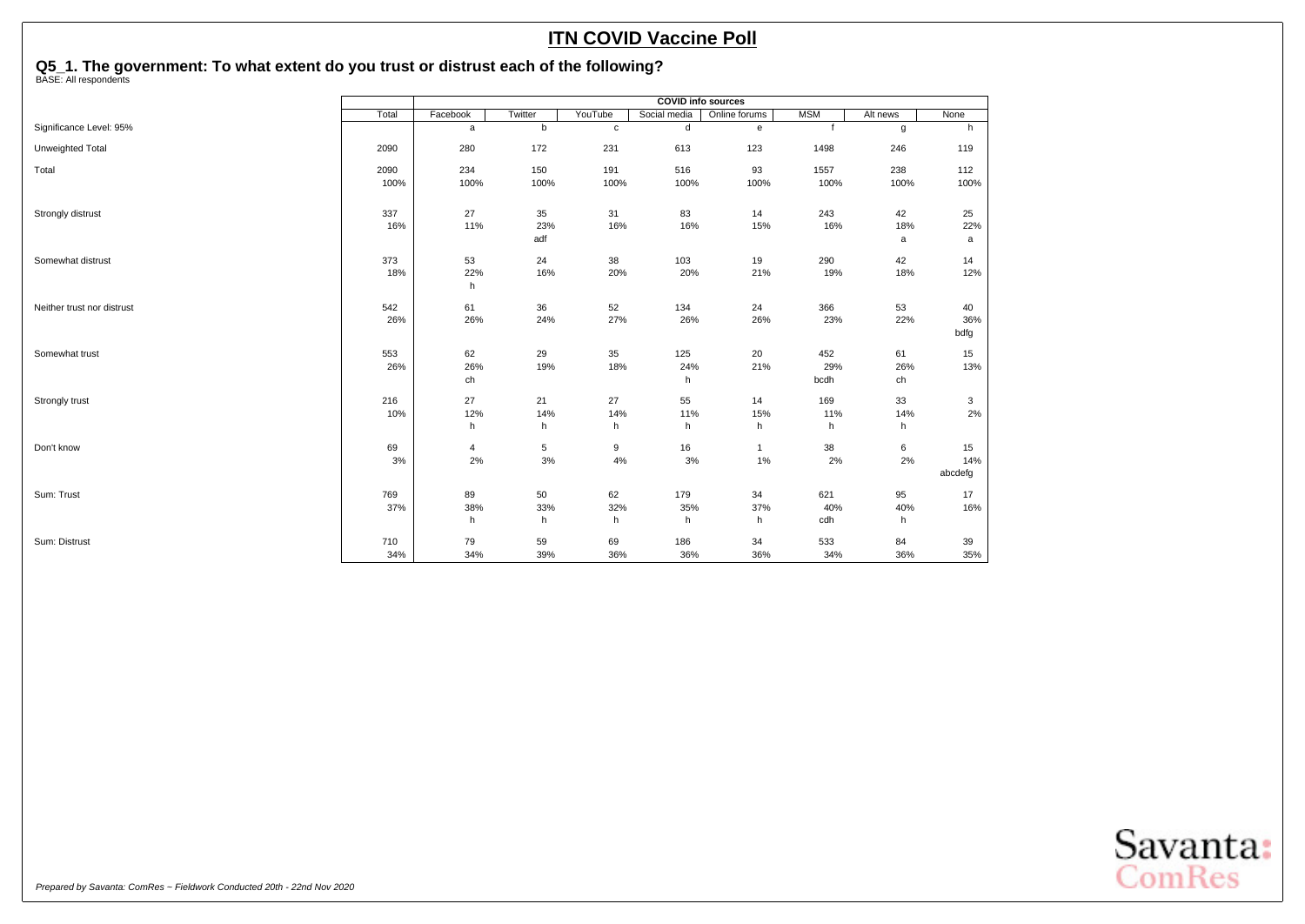## <span id="page-32-0"></span>**Q5\_2. Mainstream media: To what extent do you trust or distrust each of the following?** BASE: All respondents

|                            |       | Gender       |        |              |           |              |        | Age          |        |            |            |          |
|----------------------------|-------|--------------|--------|--------------|-----------|--------------|--------|--------------|--------|------------|------------|----------|
|                            | Total | Male         | Female | $18 - 24$    | $25 - 34$ | $35 - 44$    | 45-54  | $55 - 64$    | $65+$  | NET: 18-34 | NET: 35-54 | NET: 55+ |
| Significance Level: 95%    |       | $\mathsf{a}$ | b      | $\mathsf{a}$ | b         | $\mathtt{C}$ | d      | $\mathbf{e}$ |        | g          | h          |          |
| Unweighted Total           | 2090  | 973          | 1117   | 371          | 460       | 366          | 340    | 317          | 236    | 831        | 706        | 553      |
| Total                      | 2090  | 1020         | 1070   | 232          | 362       | 334          | 370    | 309          | 483    | 594        | 704        | 792      |
|                            | 100%  | 100%         | 100%   | 100%         | 100%      | 100%         | 100%   | 100%         | 100%   | 100%       | 100%       | 100%     |
| Strongly distrust          | 237   | 118          | 118    | 20           | 35        | 49           | 36     | 45           | 52     | 55         | 85         | 97       |
|                            | 11%   | 12%          | 11%    | 9%           | 10%       | 15%          | 10%    | 14%          | 11%    | 9%         | 12%        | 12%      |
|                            |       |              |        |              |           | abg          |        | abg          |        |            |            |          |
| Somewhat distrust          | 395   | 191          | 204    | 43           | 68        | 59           | 67     | 62           | 95     | 111        | 126        | 158      |
|                            | 19%   | 19%          | 19%    | 18%          | 19%       | 18%          | 18%    | 20%          | 20%    | 19%        | 18%        | 20%      |
| Neither trust nor distrust | 692   | 330          | 361    | 72           | 115       | 102          | 151    | 108          | 146    | 186        | 252        | 253      |
|                            | 33%   | 32%          | 34%    | 31%          | 32%       | 30%          | 41%    | 35%          | 30%    | 31%        | 36%        | 32%      |
|                            |       |              |        |              |           |              | abcfgi |              |        |            |            |          |
| Somewhat trust             | 531   | 256          | 275    | 50           | 83        | 88           | 81     | 73           | 154    | 133        | 170        | 228      |
|                            | 25%   | 25%          | 26%    | 22%          | 23%       | 26%          | 22%    | 24%          | 32%    | 22%        | 24%        | 29%      |
|                            |       |              |        |              |           |              |        |              | abdegh |            |            | abdg     |
| Strongly trust             | 166   | 93           | 73     | 32           | 39        | 26           | 22     | 16           | 32     | 70         | 48         | 48       |
|                            | 8%    | 9%           | 7%     | 14%          | 11%       | 8%           | 6%     | 5%           | 7%     | 12%        | 7%         | $6\%$    |
|                            |       | $\mathbf b$  |        | cdefhi       | dehi      |              |        |              |        | cdefhi     |            |          |
| Don't know                 | 71    | 32           | 39     | 15           | 22        | 12           | 13     | 6            | 3      | 37         | 25         | 9        |
|                            | 3%    | 3%           | 4%     | 7%           | 6%        | 3%           | 4%     | 2%           | 1%     | 6%         | 3%         | 1%       |
|                            |       |              |        | efhi         | efhi      | fi           | fi     |              |        | cefhi      | fi         |          |
| Sum: Trust                 | 697   | 349          | 348    | 82           | 122       | 114          | 103    | 89           | 186    | 204        | 217        | 276      |
|                            | 33%   | 34%          | 32%    | 35%          | 34%       | 34%          | 28%    | 29%          | 39%    | 34%        | 31%        | 35%      |
|                            |       |              |        | d            |           |              |        |              | deh    | d          |            | d        |
| Sum: Distrust              | 631   | 309          | 322    | 63           | 103       | 107          | 103    | 107          | 148    | 166        | 210        | 254      |
|                            | 30%   | 30%          | 30%    | 27%          | 29%       | 32%          | 28%    | 35%          | 31%    | 28%        | 30%        | 32%      |
|                            |       |              |        |              |           |              |        | ag           |        |            |            |          |

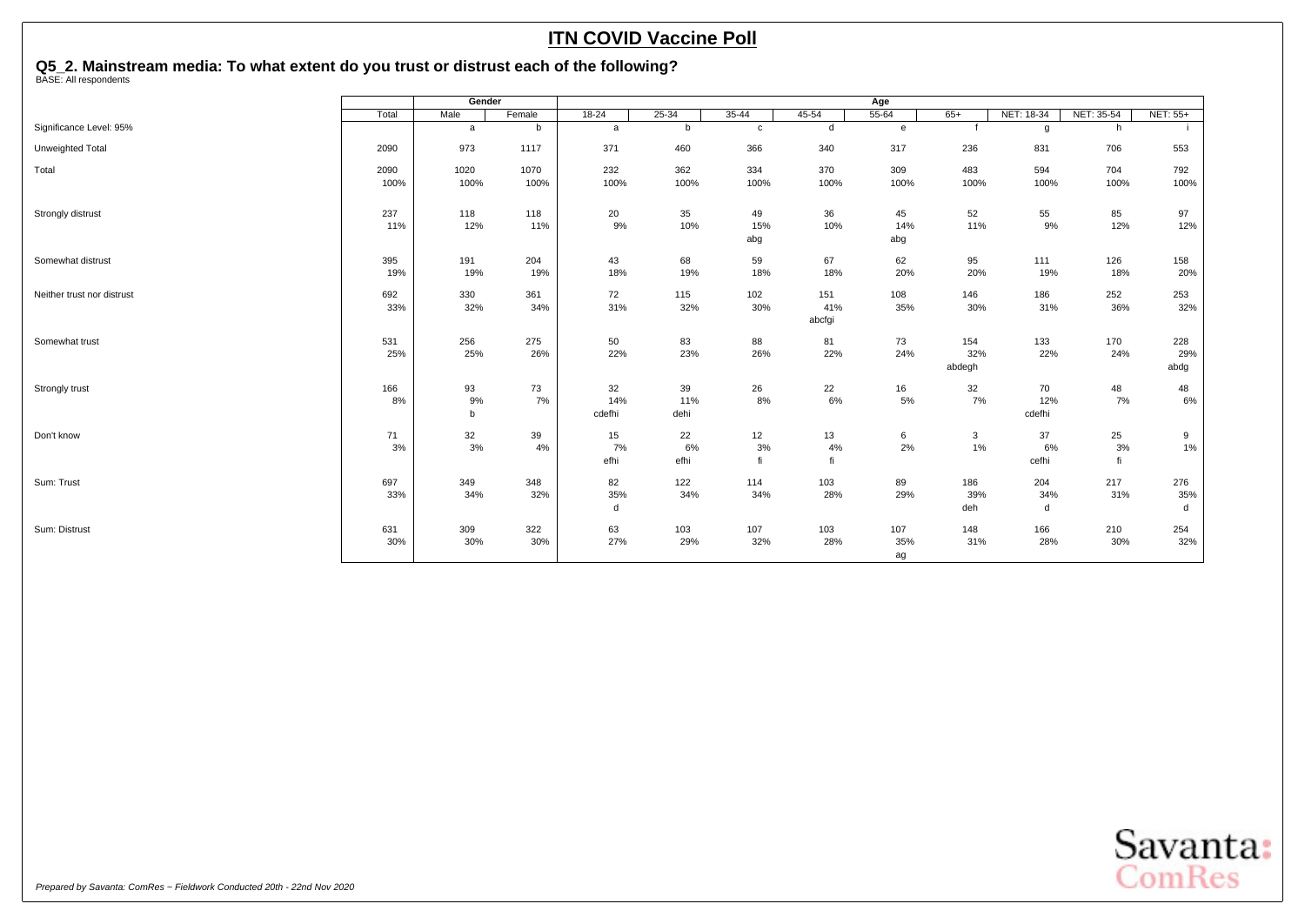## **Q5\_2. Mainstream media: To what extent do you trust or distrust each of the following?** BASE: All respondents

|                            |              |                                                      |                           |                 |                      |                                |                       | Regions                  |                      |                         |                 |                |                     |                 | Social grade |                   | Ethnicity                 |                 |
|----------------------------|--------------|------------------------------------------------------|---------------------------|-----------------|----------------------|--------------------------------|-----------------------|--------------------------|----------------------|-------------------------|-----------------|----------------|---------------------|-----------------|--------------|-------------------|---------------------------|-----------------|
|                            | Total        | Northern<br>Ireland                                  | Scotland                  | North-West      | North-East           | Yorkshire<br>and the<br>Humber | Wales                 | West<br>Midlands         | East<br>Midlands     | South-West              | South-East      | Eastern        | London              | NET:<br>England | ABC1         | C <sub>2</sub> DE | White                     | <b>BAME</b>     |
| Significance Level: 95%    |              | a                                                    | b                         | $\mathbf{c}$    | d                    | e                              |                       | g                        | h                    |                         |                 | k              |                     | m               | a            | b                 | a                         | $\mathbf b$     |
| Unweighted Total           | 2090         | 39                                                   | 139                       | 229             | 100                  | 184                            | 109                   | 237                      | 157                  | 185                     | 273             | 132            | 306                 | 1803            | 1138         | 952               | 1674                      | 365             |
| Total                      | 2090<br>100% | 63<br>100%                                           | 176<br>100%               | 233<br>100%     | 85<br>100%           | 170<br>100%                    | 101<br>100%           | 180<br>100%              | 148<br>100%          | 180<br>100%             | 284<br>100%     | 195<br>100%    | 274<br>100%         | 1750<br>100%    | 1158<br>100% | 932<br>100%       | 1750<br>100%              | 301<br>100%     |
| Strongly distrust          | 237<br>11%   | 4<br>6%                                              | 16<br>9%                  | 33<br>14%<br>el | 11<br>13%            | 10<br>6%                       | 12<br>12%             | 23<br>13%<br>e           | 18<br>12%<br>e       | 22<br>12%<br>$\epsilon$ | 38<br>13%<br>el | 27<br>14%<br>e | 22<br>8%            | 205<br>12%<br>e | 126<br>11%   | 111<br>12%        | 212<br>12%<br>b           | 19<br>6%        |
| Somewhat distrust          | 395<br>19%   | 9<br>15%                                             | 28<br>16%                 | 41<br>18%       | 11<br>13%            | 38<br>22%                      | 18<br>17%             | 37<br>21%                | 35<br>24%<br>dl      | 37<br>20%               | 57<br>20%       | 41<br>21%      | 43<br>16%           | 340<br>19%      | 227<br>20%   | 168<br>18%        | 338<br>19%                | 54<br>18%       |
| Neither trust nor distrust | 692<br>33%   | 24<br>38%                                            | 61<br>34%                 | 88<br>38%<br>d  | 21<br>24%            | 54<br>32%                      | 36<br>36%             | 64<br>36%<br>$\mathbf d$ | 44<br>30%            | 52<br>29%               | 92<br>32%       | 68<br>35%      | 88<br>32%           | 571<br>33%      | 373<br>32%   | 319<br>34%        | 580<br>33%                | 102<br>34%      |
| Somewhat trust             | 531<br>25%   | 21<br>33%                                            | 47<br>26%                 | 49<br>21%       | 25<br>29%            | 48<br>28%                      | 17<br>17%             | 39<br>21%                | 38<br>26%            | 51<br>28%               | 75<br>26%       | 43<br>22%      | 78<br>29%<br>cf     | 446<br>25%      | 306<br>26%   | 225<br>24%        | 445<br>25%                | 79<br>26%       |
| Strongly trust             | 166<br>8%    | 5<br>8%                                              | 19<br>11%<br>k            | 14<br>6%        | 13<br>15%<br>cghijkm | 13<br>8%                       | 15<br>15%<br>ceghijkm | 11<br>6%                 | $\overline{7}$<br>5% | 11<br>6%                | 17<br>6%        | 8<br>4%        | 32<br>12%<br>cghjkm | 127<br>7%       | 94<br>8%     | 72<br>8%          | 126<br>7%                 | 37<br>12%<br>a  |
| Don't know                 | 71<br>3%     | $\overline{\phantom{a}}$<br>$\overline{\phantom{a}}$ | 6<br>4%                   | 9<br>4%         | 5<br>6%              | $\overline{7}$<br>4%           | 3<br>3%               | 6<br>3%                  | 5<br>3%              | $\overline{7}$<br>4%    | 5<br>2%         | 4%             | 11<br>$4\%$         | 62<br>4%        | 32<br>3%     | 38<br>4%          | 47<br>3%                  | 10<br>3%        |
| Sum: Trust                 | 697<br>33%   | 26<br>41%                                            | 66<br>37%<br>$\mathbf{c}$ | 63<br>27%       | 37<br>44%<br>cghjkm  | 61<br>36%<br>C                 | 32<br>32%             | 50<br>28%                | 46<br>31%            | 63<br>35%               | 92<br>32%       | 52<br>26%      | 110<br>40%<br>cghkm | 573<br>33%      | 400<br>35%   | 296<br>32%        | 571<br>33%                | 116<br>38%<br>a |
| Sum: Distrust              | 631<br>30%   | 13<br>21%                                            | 44<br>25%                 | 74<br>32%       | 22<br>26%            | 48<br>28%                      | 30<br>29%             | 60<br>33%                | 53<br>36%<br>bl      | 59<br>33%               | 95<br>33%       | 69<br>35%      | 65<br>24%           | 544<br>31%      | 352<br>30%   | 279<br>30%        | 550<br>31%<br>$\mathbf b$ | 73<br>24%       |

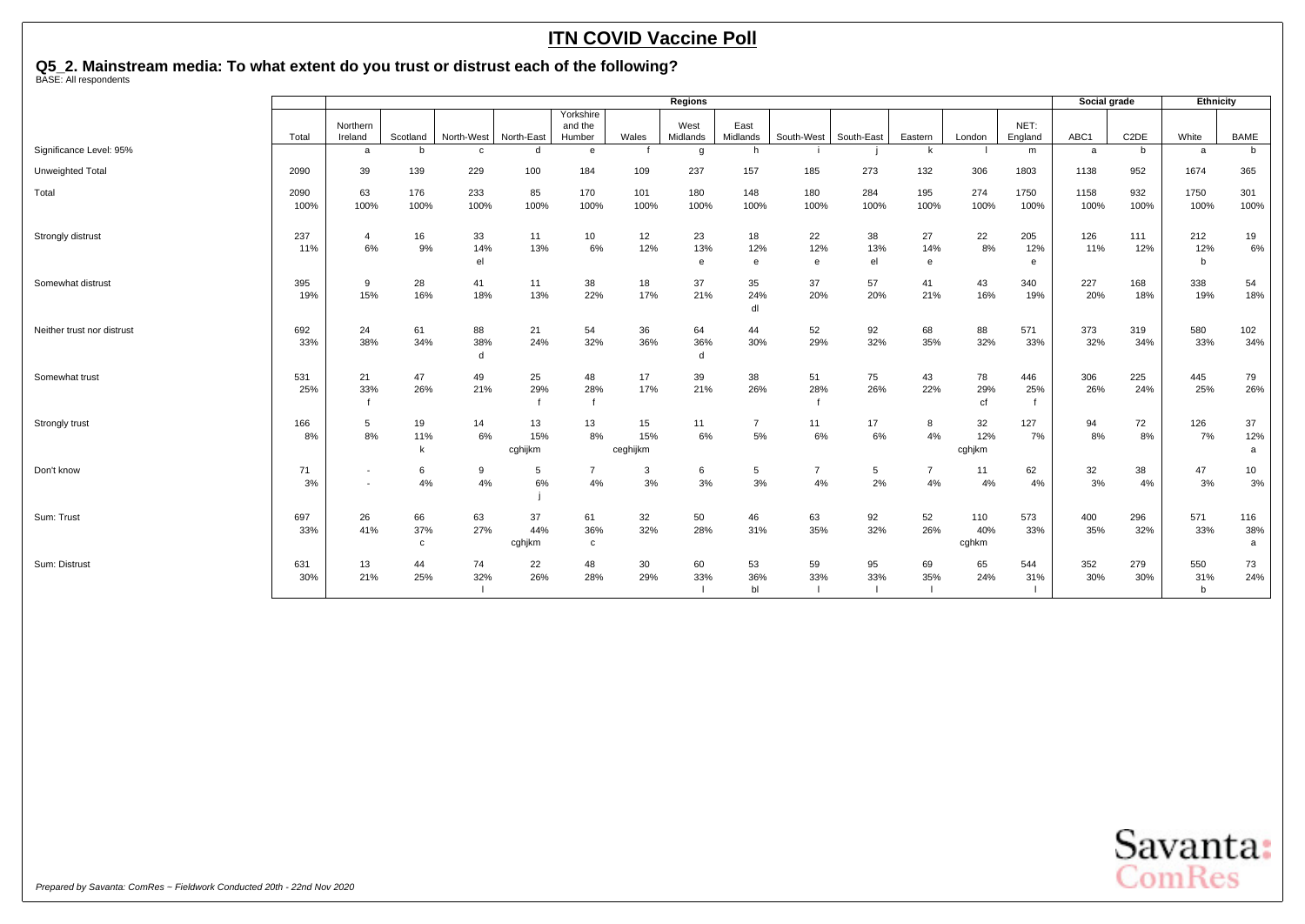## **Q5\_2. Mainstream media: To what extent do you trust or distrust each of the following?** BASE: All respondents

|                            | <b>COVID info sources</b> |          |         |              |              |               |            |              |         |  |  |
|----------------------------|---------------------------|----------|---------|--------------|--------------|---------------|------------|--------------|---------|--|--|
|                            | Total                     | Facebook | Twitter | YouTube      | Social media | Online forums | <b>MSM</b> | Alt news     | None    |  |  |
| Significance Level: 95%    |                           | a        | b       | $\mathbf c$  | d            | e             |            | g            | h       |  |  |
| Unweighted Total           | 2090                      | 280      | 172     | 231          | 613          | 123           | 1498       | 246          | 119     |  |  |
| Total                      | 2090                      | 234      | 150     | 191          | 516          | 93            | 1557       | 238          | 112     |  |  |
|                            | 100%                      | 100%     | 100%    | 100%         | 100%         | 100%          | 100%       | 100%         | 100%    |  |  |
| Strongly distrust          | 237                       | 24       | 21      | 25           | 61           | 10            | 131        | 36           | 28      |  |  |
|                            | 11%                       | 10%      | 14%     | 13%          | 12%          | 11%           | 8%         | 15%          | 25%     |  |  |
|                            |                           |          |         | $\mathbf{f}$ |              |               |            | $\mathbf{f}$ | abcdefg |  |  |
| Somewhat distrust          | 395                       | 42       | 23      | 33           | 93           | 16            | 299        | 46           | 22      |  |  |
|                            | 19%                       | 18%      | 16%     | 17%          | 18%          | 17%           | 19%        | 19%          | 19%     |  |  |
| Neither trust nor distrust | 692                       | 69       | 46      | 56           | 151          | 30            | 531        | 69           | 31      |  |  |
|                            | 33%                       | 29%      | 31%     | 29%          | 29%          | 32%           | 34%        | 29%          | 27%     |  |  |
|                            |                           |          |         |              |              |               | d          |              |         |  |  |
| Somewhat trust             | 531                       | 61       | 36      | 49           | 132          | 23            | 433        | 59           | 13      |  |  |
|                            | 25%                       | 26%      | 24%     | 25%          | 26%          | 24%           | 28%        | 25%          | 11%     |  |  |
|                            |                           | h        | h       | h            | h            | h             | h          | h            |         |  |  |
| Strongly trust             | 166                       | 34       | 19      | 22           | 61           | 13            | 128        | 24           | 3       |  |  |
|                            | 8%                        | 15%      | 13%     | 11%          | 12%          | 14%           | 8%         | 10%          | 3%      |  |  |
|                            |                           | fh       | fh      | h            | fh           | fh            | h          | h            |         |  |  |
| Don't know                 | 71                        | 4        | 5       | 6            | 18           | $\mathbf{1}$  | 34         | 4            | 16      |  |  |
|                            | 3%                        | 2%       | $3%$    | $3%$         | 3%           | 1%            | 2%         | 2%           | 14%     |  |  |
|                            |                           |          |         |              |              |               |            |              | abcdefg |  |  |
| Sum: Trust                 | 697                       | 95       | 55      | 70           | 193          | 36            | 561        | 83           | 16      |  |  |
|                            | 33%                       | 41%      | 37%     | 37%          | 37%          | 38%           | 36%        | 35%          | 14%     |  |  |
|                            |                           | h        | h       | h            | h            | h             | h          | h            |         |  |  |
| Sum: Distrust              | 631                       | 66       | 44      | 58           | 154          | 27            | 431        | 82           | 49      |  |  |
|                            | 30%                       | 28%      | 29%     | 30%          | 30%          | 29%           | 28%        | 35%          | 44%     |  |  |
|                            |                           |          |         |              |              |               |            |              | abcdef  |  |  |

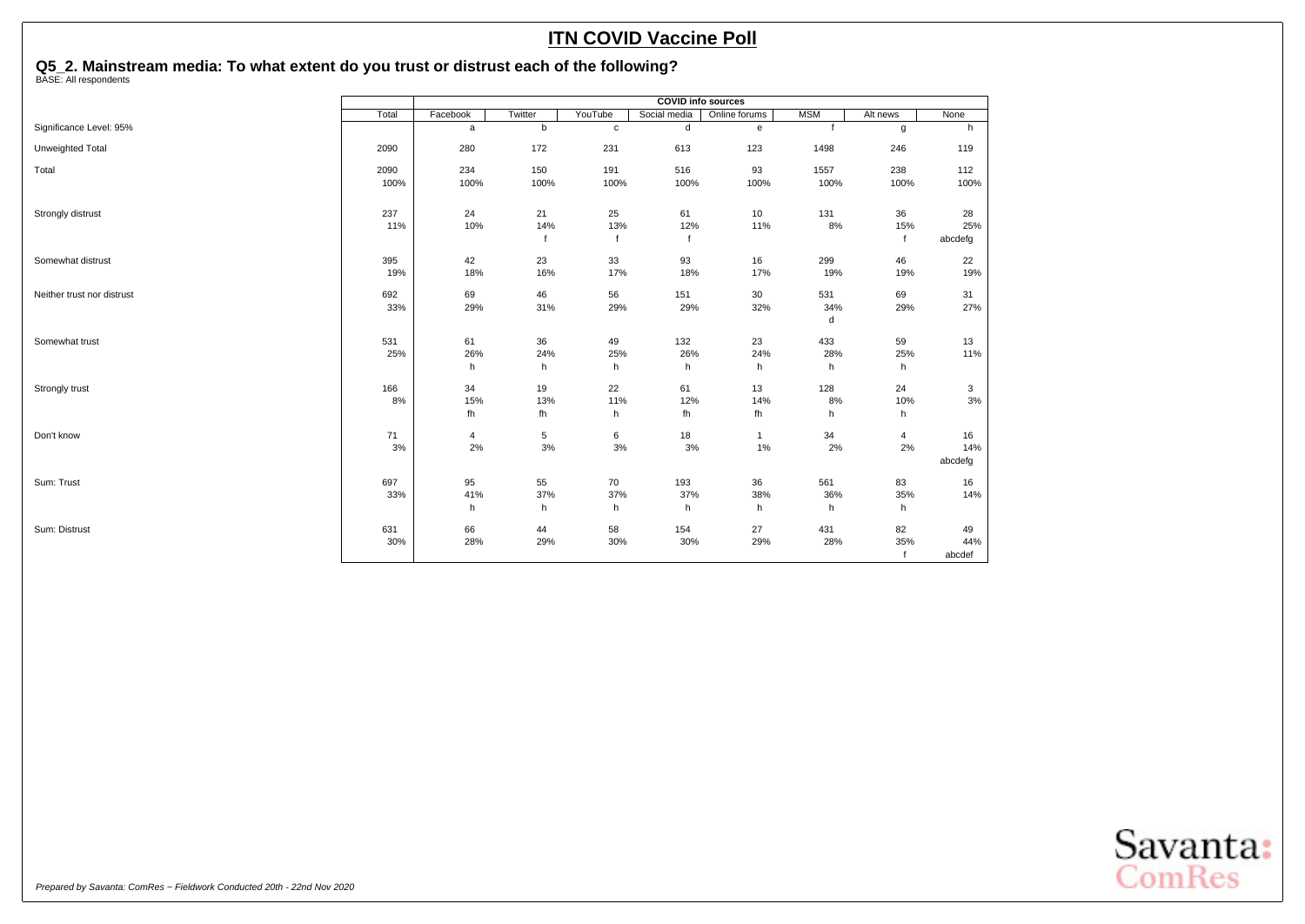## <span id="page-35-0"></span>**Q5\_3. Pharmaceutical companies: To what extent do you trust or distrust each of the following?** BASE: All respondents

|                            | Gender |      |        |           |           |              |       | Age             |         |             |             |          |
|----------------------------|--------|------|--------|-----------|-----------|--------------|-------|-----------------|---------|-------------|-------------|----------|
|                            | Total  | Male | Female | $18 - 24$ | $25 - 34$ | $35 - 44$    | 45-54 | $55 - 64$       | $65+$   | NET: 18-34  | NET: 35-54  | NET: 55+ |
| Significance Level: 95%    |        | a    | b      | a         | b         | $\mathbf{c}$ | d     | $\mathbf{e}$    |         | g           | h           |          |
| Unweighted Total           | 2090   | 973  | 1117   | 371       | 460       | 366          | 340   | 317             | 236     | 831         | 706         | 553      |
| Total                      | 2090   | 1020 | 1070   | 232       | 362       | 334          | 370   | 309             | 483     | 594         | 704         | 792      |
|                            | 100%   | 100% | 100%   | 100%      | 100%      | 100%         | 100%  | 100%            | 100%    | 100%        | 100%        | 100%     |
| Strongly distrust          | 157    | 89   | 67     | 12        | 29        | 49           | 24    | 28              | 13      | 41          | 73          | 42       |
|                            | 7%     | 9%   | 6%     | 5%        | 8%        | 15%          | 7%    | 9%              | 3%      | 7%          | 10%         | $5\%$    |
|                            |        | b    |        |           |           | abdefghi     |       | afi             |         |             | adfgi       |          |
| Somewhat distrust          | 254    | 114  | 141    | 29        | 51        | 47           | 37    | 34              | 55      | 80          | 85          | 90       |
|                            | 12%    | 11%  | 13%    | 12%       | 14%       | 14%          | 10%   | 11%             | 11%     | 13%         | 12%         | 11%      |
| Neither trust nor distrust | 575    | 272  | 303    | 75        | 103       | 101          | 111   | 80              | 106     | 178         | 212         | 185      |
|                            | 28%    | 27%  | 28%    | 32%       | 28%       | 30%          | 30%   | 26%             | 22%     | 30%         | 30%         | 23%      |
|                            |        |      |        | fi        |           | fi           | fi    |                 |         | fi          | fi          |          |
| Somewhat trust             | 721    | 340  | 381    | 53        | 106       | 87           | 139   | 111             | 224     | 159         | 227         | 335      |
|                            | 34%    | 33%  | 36%    | 23%       | 29%       | 26%          | 38%   | 36%             | 46%     | 27%         | 32%         | 42%      |
|                            |        |      |        |           | a         |              | abcg  | acg             | abcdegh |             | acg         | abcgh    |
| Strongly trust             | 305    | 172  | 133    | 43        | 55        | 36           | 42    | 51              | 79      | 98          | 78          | 130      |
|                            | 15%    | 17%  | 12%    | 19%       | 15%       | 11%          | 11%   | 16%             | 16%     | 16%         | 11%         | 16%      |
|                            |        | b    |        | cdh       | h         |              |       | ch              | ch      | cdh         |             | cdh      |
| Don't know                 | 78     | 33   | 45     | 19        | 18        | 13           | 16    | $5\phantom{.0}$ | 6       | 37          | 30          | 11       |
|                            | 4%     | 3%   | 4%     | 8%        | 5%        | 4%           | 4%    | 2%              | 1%      | 6%          | 4%          | 1%       |
|                            |        |      |        | bcdefhi   | efi       | fi           | efi   |                 |         | efi         | efi         |          |
| Sum: Trust                 | 1026   | 512  | 514    | 97        | 161       | 123          | 181   | 162             | 302     | 257         | 304         | 464      |
|                            | 49%    | 50%  | 48%    | 42%       | 44%       | 37%          | 49%   | 52%             | 63%     | 43%         | 43%         | 59%      |
|                            |        |      |        |           | c         |              | ac    | abcgh           | abcdegh | $\mathbf c$ | $\mathbf c$ | abcdgh   |
| Sum: Distrust              | 411    | 203  | 208    | 41        | 81        | 97           | 61    | 63              | 69      | 121         | 158         | 131      |
|                            | 20%    | 20%  | 19%    | 18%       | 22%       | 29%          | 17%   | 20%             | 14%     | 20%         | 22%         | 17%      |
|                            |        |      |        |           | dfi       | abdefghi     |       |                 |         |             | dfi         |          |

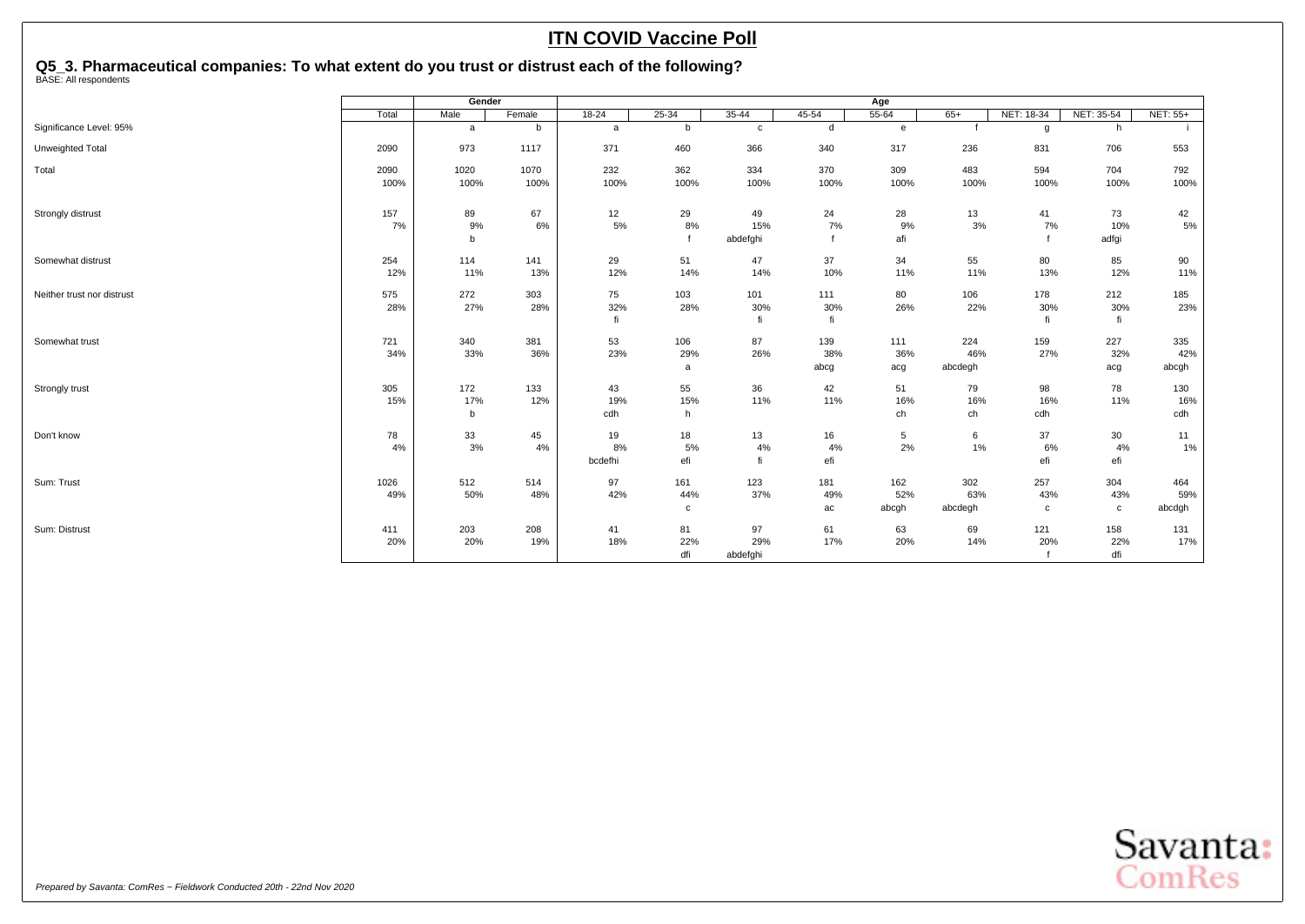**Q5\_3. Pharmaceutical companies: To what extent do you trust or distrust each of the following?** BASE: All respondents

|                            | <b>Regions</b> |                                                      |                      |                          |                           |                                |                           |                           |                   |                      | Social grade             |                   | Ethnicity       |                  |                 |                   |                 |                |
|----------------------------|----------------|------------------------------------------------------|----------------------|--------------------------|---------------------------|--------------------------------|---------------------------|---------------------------|-------------------|----------------------|--------------------------|-------------------|-----------------|------------------|-----------------|-------------------|-----------------|----------------|
|                            | Total          | Northern<br>Ireland                                  | Scotland             | North-West               | North-East                | Yorkshire<br>and the<br>Humber | Wales                     | West<br>Midlands          | East<br>Midlands  | South-West           | South-East               | Eastern           | London          | NET:<br>England  | ABC1            | C <sub>2</sub> DE | White           | <b>BAME</b>    |
| Significance Level: 95%    |                | a                                                    | b                    | $\mathbf{C}$             | d                         | e                              |                           | g                         | h                 |                      |                          | k                 |                 | m                | a               | b                 | a               | b              |
| Unweighted Total           | 2090           | 39                                                   | 139                  | 229                      | 100                       | 184                            | 109                       | 237                       | 157               | 185                  | 273                      | 132               | 306             | 1803             | 1138            | 952               | 1674            | 365            |
| Total                      | 2090<br>100%   | 63<br>100%                                           | 176<br>100%          | 233<br>100%              | 85<br>100%                | 170<br>100%                    | 101<br>100%               | 180<br>100%               | 148<br>100%       | 180<br>100%          | 284<br>100%              | 195<br>100%       | 274<br>100%     | 1750<br>100%     | 1158<br>100%    | 932<br>100%       | 1750<br>100%    | 301<br>100%    |
| Strongly distrust          | 157<br>7%      | $\overline{1}$<br>2%                                 | 15<br>8%             | 30<br>13%<br>deghilm     | 3<br>3%                   | 11<br>7%                       | 8<br>8%                   | 11<br>6%                  | 9<br>6%           | 11<br>6%             | 24<br>8%                 | 15<br>$8\%$       | 18<br>6%        | 132<br>8%        | 86<br>7%        | 71<br>8%          | 128<br>7%       | 25<br>8%       |
| Somewhat distrust          | 254<br>12%     | $\overline{a}$<br>7%                                 | 19<br>11%            | 40<br>17%<br>eh          | 9<br>11%                  | 15<br>9%                       | 9<br>9%                   | 21<br>11%                 | 14<br>9%          | 20<br>11%            | 33<br>12%                | 35<br>18%<br>eh   | 35<br>13%       | 222<br>13%       | 161<br>14%<br>b | 93<br>10%         | 200<br>11%      | 54<br>18%<br>a |
| Neither trust nor distrust | 575<br>28%     | 16<br>26%                                            | 30<br>17%            | 66<br>28%<br>bi          | 20<br>24%                 | 45<br>27%<br>b                 | 21<br>21%                 | 56<br>31%<br>bi           | 45<br>30%<br>bi   | 35<br>19%            | 92<br>33%<br>bfi         | 64<br>33%<br>bfi  | 85<br>31%<br>bi | 508<br>29%<br>bi | 326<br>28%      | 249<br>27%        | 474<br>27%      | 90<br>30%      |
| Somewhat trust             | 721<br>34%     | 22<br>35%                                            | 76<br>43%<br>cklm    | 59<br>25%                | 31<br>37%<br>$\mathbf{c}$ | 59<br>35%<br>$\mathbf c$       | 38<br>37%<br>$\mathbf{c}$ | 67<br>37%<br>$\mathtt{C}$ | 62<br>42%<br>cklm | 75<br>41%<br>cklm    | 95<br>33%<br>$\mathbf c$ | 54<br>28%         | 84<br>31%       | 586<br>33%<br>c  | 389<br>34%      | 332<br>36%        | 639<br>37%<br>h | 76<br>25%      |
| Strongly trust             | 305<br>15%     | 19<br>30%<br>cahiklm                                 | 31<br>18%<br>qh      | 30<br>13%                | 19<br>22%<br>cghjkm       | 33<br>19%<br>ghjkm             | 19<br>18%<br>gh           | 16<br>9%                  | 14<br>10%         | 30<br>17%<br>g       | 34<br>12%                | 19<br>10%         | 42<br>15%<br>g  | 237<br>14%<br>g  | 152<br>13%      | 153<br>16%<br>a   | 255<br>15%      | 45<br>15%      |
| Don't know                 | 78<br>4%       | $\overline{\phantom{a}}$<br>$\overline{\phantom{a}}$ | 6<br>3%              | 9<br>4%                  | 3<br>3%                   | $\overline{7}$<br>4%           | 6<br>6%                   | 10<br>5%                  | 5<br>3%           | 9<br>5%              | 5<br>2%                  | 9<br>4%           | 10<br>4%        | 66<br>4%         | 44<br>4%        | 34<br>4%          | 53<br>3%        | 12<br>4%       |
| Sum: Trust                 | 1026<br>49%    | 41<br>65%<br>cgjklm                                  | 107<br>61%<br>cgjklm | 89<br>38%                | 50<br>59%<br>cgjklm       | 92<br>54%<br>ck                | 56<br>56%<br>ck           | 82<br>46%                 | 76<br>51%<br>ck   | 105<br>58%<br>cgjklm | 129<br>45%               | 73<br>37%         | 126<br>46%      | 822<br>47%<br>ck | 541<br>47%      | 485<br>52%<br>a   | 894<br>51%<br>h | 121<br>40%     |
| Sum: Distrust              | 411<br>20%     | 6<br>9%                                              | 34<br>19%            | 70<br>30%<br>abdefghijlm | 12<br>14%                 | 27<br>16%                      | 18<br>18%                 | 32<br>18%                 | 22<br>15%         | 31<br>17%            | 57<br>20%                | 49<br>25%<br>adeh | 53<br>19%       | 353<br>20%       | 247<br>21%<br>b | 164<br>18%        | 327<br>19%      | 79<br>26%<br>a |

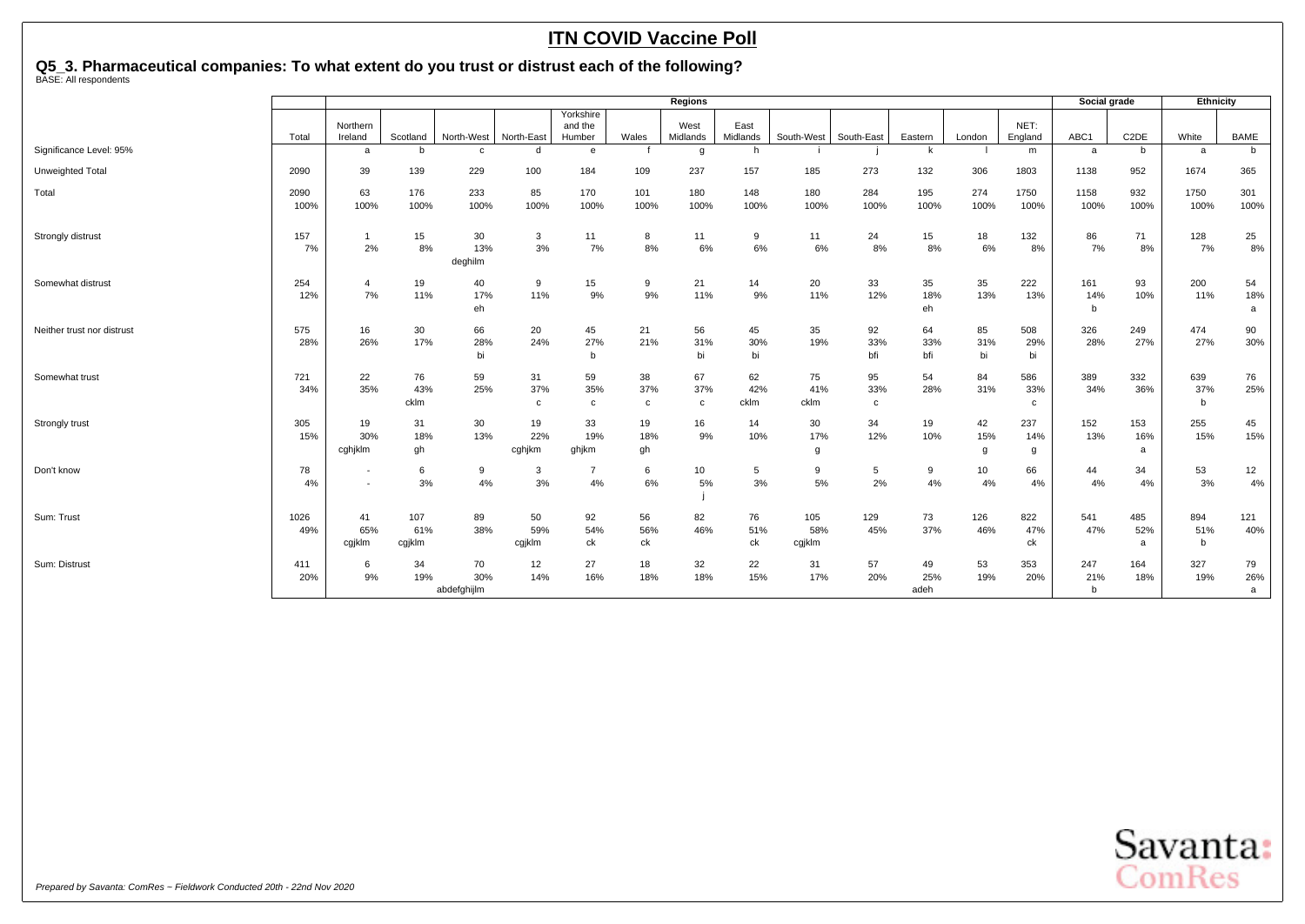## **Q5\_3. Pharmaceutical companies: To what extent do you trust or distrust each of the following?** BASE: All respondents

|                            | <b>COVID</b> info sources |          |         |              |              |                |             |          |             |
|----------------------------|---------------------------|----------|---------|--------------|--------------|----------------|-------------|----------|-------------|
|                            | Total                     | Facebook | Twitter | YouTube      | Social media | Online forums  | <b>MSM</b>  | Alt news | None        |
| Significance Level: 95%    |                           | a        | b       | $\mathbf{C}$ | d            | e              | $\mathbf f$ | g        | h           |
| Unweighted Total           | 2090                      | 280      | 172     | 231          | 613          | 123            | 1498        | 246      | 119         |
| Total                      | 2090                      | 234      | 150     | 191          | 516          | 93             | 1557        | 238      | 112         |
|                            | 100%                      | 100%     | 100%    | 100%         | 100%         | 100%           | 100%        | 100%     | 100%        |
| Strongly distrust          | 157                       | 19       | 17      | 26           | 48           | 10             | 92          | 27       | 12          |
|                            | 7%                        | 8%       | 11%     | 13%          | 9%           | 11%            | 6%          | 11%      | 11%         |
|                            |                           |          |         |              | f            |                |             |          | $\mathbf f$ |
| Somewhat distrust          | 254                       | 23       | 21      | 30           | 70           | 14             | 177         | 37       | 22          |
|                            | 12%                       | 10%      | 14%     | 15%          | 14%          | 15%            | 11%         | 16%      | 19%         |
|                            |                           |          |         | a            |              |                |             | a        | af          |
| Neither trust nor distrust | 575                       | 55       | 38      | 44           | 128          | 25             | 411         | 57       | 37          |
|                            | 28%                       | 23%      | 25%     | 23%          | 25%          | 27%            | 26%         | 24%      | 33%         |
|                            |                           |          |         |              |              |                |             |          | ac          |
| Somewhat trust             | 721                       | 99       | 47      | 56           | 182          | 29             | 590         | 77       | 18          |
|                            | 34%                       | 42%      | 31%     | 29%          | 35%          | 31%            | 38%         | 32%      | 16%         |
|                            |                           | bcdegh   | h       | h            | h            | h              | ch          | h.       |             |
| Strongly trust             | 305                       | 36       | 21      | 31           | 70           | 13             | 251         | 34       | 4           |
|                            | 15%                       | 15%      | 14%     | 16%          | 14%          | 14%            | 16%         | 14%      | $4\%$       |
|                            |                           | h        | h       | h            | h            | h              | h           | h        |             |
| Don't know                 | 78                        | 3        | 6       | 6            | 18           | $\overline{2}$ | 36          | 5        | 19          |
|                            | 4%                        | 1%       | 4%      | 3%           | 3%           | 2%             | 2%          | 2%       | 17%         |
|                            |                           |          |         |              |              |                |             |          | abcdefg     |
| Sum: Trust                 | 1026                      | 135      | 68      | 86           | 252          | 42             | 841         | 111      | 22          |
|                            | 49%                       | 58%      | 45%     | 45%          | 49%          | 45%            | 54%         | 47%      | 20%         |
|                            |                           | bcdegh   | h       | h            | h            | h              | bcdgh       | h        |             |
| Sum: Distrust              | 411                       | 41       | 38      | 55           | 118          | 24             | 270         | 64       | 34          |
|                            | 20%                       | 18%      | 26%     | 29%          | 23%          | 26%            | 17%         | 27%      | 30%         |
|                            |                           |          | af      | af           | $\mathsf{f}$ |                |             | af       | af          |

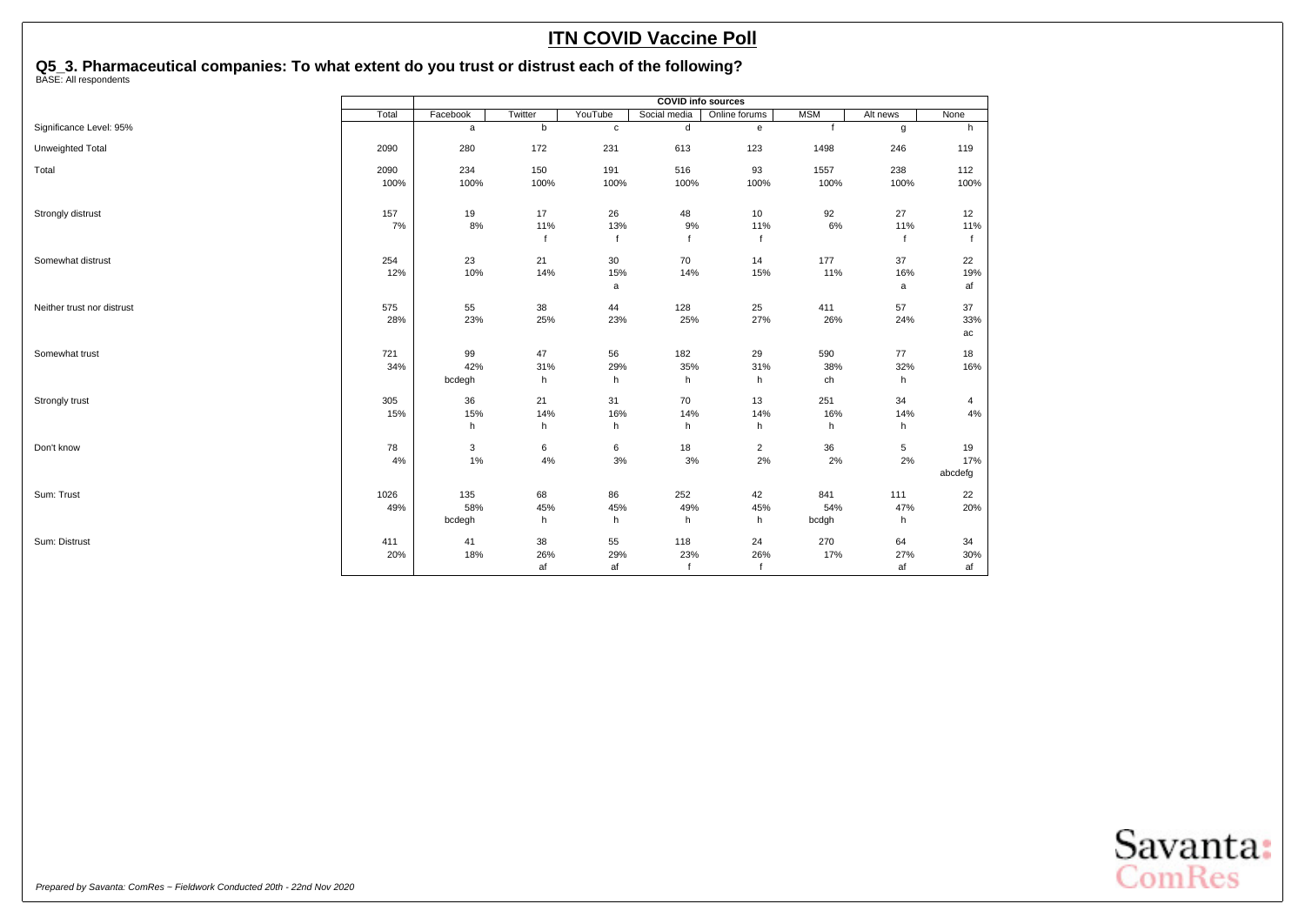## <span id="page-38-0"></span>**Q5\_4. The NHS: To what extent do you trust or distrust each of the following?** BASE: All respondents

|                            |       | Gender      |          |           |           |              |           | Age          |                |            |            |                 |
|----------------------------|-------|-------------|----------|-----------|-----------|--------------|-----------|--------------|----------------|------------|------------|-----------------|
|                            | Total | Male        | Female   | $18 - 24$ | $25 - 34$ | $35 - 44$    | $45 - 54$ | $55 - 64$    | $65+$          | NET: 18-34 | NET: 35-54 | <b>NET: 55+</b> |
| Significance Level: 95%    |       | a           | b        | a         | b         | $\mathbf{c}$ | d         | $\mathbf{e}$ |                | g          | h          |                 |
| Unweighted Total           | 2090  | 973         | 1117     | 371       | 460       | 366          | 340       | 317          | 236            | 831        | 706        | 553             |
| Total                      | 2090  | 1020        | 1070     | 232       | 362       | 334          | 370       | 309          | 483            | 594        | 704        | 792             |
|                            | 100%  | 100%        | 100%     | 100%      | 100%      | 100%         | 100%      | 100%         | 100%           | 100%       | 100%       | 100%            |
| Strongly distrust          | 65    | 46          | 19       | 10        | 16        | 18           | 5         | 12           | 5              | 26         | 23         | 17              |
|                            | 3%    | 5%          | 2%       | 4%        | 4%        | 5%           | 1%        | 4%           | $1\%$          | 4%         | 3%         | 2%              |
|                            |       | $\mathbf b$ |          | df        | df        | dfi          |           | df           |                | dfi        |            |                 |
| Somewhat distrust          | 135   | 72          | 63       | 24        | 42        | 31           | 22        | 9            | $\overline{7}$ | 66         | 53         | 16              |
|                            | 6%    | 7%          | 6%       | 11%       | 12%       | 9%           | 6%        | 3%           | $1\%$          | 11%        | 8%         | 2%              |
|                            |       |             |          | defi      | defhi     | efi          | fi        |              |                | defhi      | efi        |                 |
| Neither trust nor distrust | 317   | 162         | 155      | 57        | 73        | 62           | 59        | 23           | 43             | 130        | 121        | 67              |
|                            | 15%   | 16%         | 14%      | 25%       | 20%       | 19%          | 16%       | 7%           | 9%             | 22%        | 17%        | 8%              |
|                            |       |             |          | cdefhi    | efi       | efi          | efi       |              |                | defhi      | efi        |                 |
| Somewhat trust             | 557   | 237         | 320      | 55        | 97        | 100          | 106       | 84           | 116            | 152        | 205        | 200             |
|                            | 27%   | 23%         | 30%<br>a | 24%       | 27%       | 30%          | 29%       | 27%          | 24%            | 26%        | 29%        | 25%             |
| Strongly trust             | 952   | 477         | 475      | 71        | 119       | 116          | 166       | 174          | 306            | 190        | 282        | 480             |
|                            | 46%   | 47%         | 44%      | 31%       | 33%       | 35%          | 45%       | 56%          | 63%            | 32%        | 40%        | 61%             |
|                            |       |             |          |           |           |              | abcg      | abcdgh       | abcdgh         |            | abg        | abcdgh          |
| Don't know                 | 63    | 25          | 38       | 14        | 16        | 8            | 13        | 6            | 6              | 30         | 20         | 12              |
|                            | 3%    | 2%          | 4%       | 6%        | 4%        | 2%           | 3%        | 2%           | $1\%$          | 5%         | 3%         | 2%              |
|                            |       |             |          | cefhi     | fi        |              |           |              |                | cefhi      |            |                 |
| Sum: Trust                 | 1510  | 714         | 795      | 126       | 216       | 216          | 271       | 259          | 422            | 342        | 487        | 680             |
|                            | 72%   | 70%         | 74%      | 54%       | 60%       | 65%          | 73%       | 84%          | 87%            | 58%        | 69%        | 86%             |
|                            |       |             | a        |           |           | ag           | abcg      | abcdgh       | abcdgh         |            | abg        | abcdgh          |
| Sum: Distrust              | 200   | 118         | 82       | 34        | 57        | 48           | 27        | 21           | 12             | 92         | 76         | 33              |
|                            | 10%   | 12%         | 8%       | 15%       | 16%       | 14%          | 7%        | 7%           | 2%             | 15%        | 11%        | 4%              |
|                            |       | $\mathbf b$ |          | defi      | defhi     | defi         | fi        |              |                | defhi      | efi        |                 |

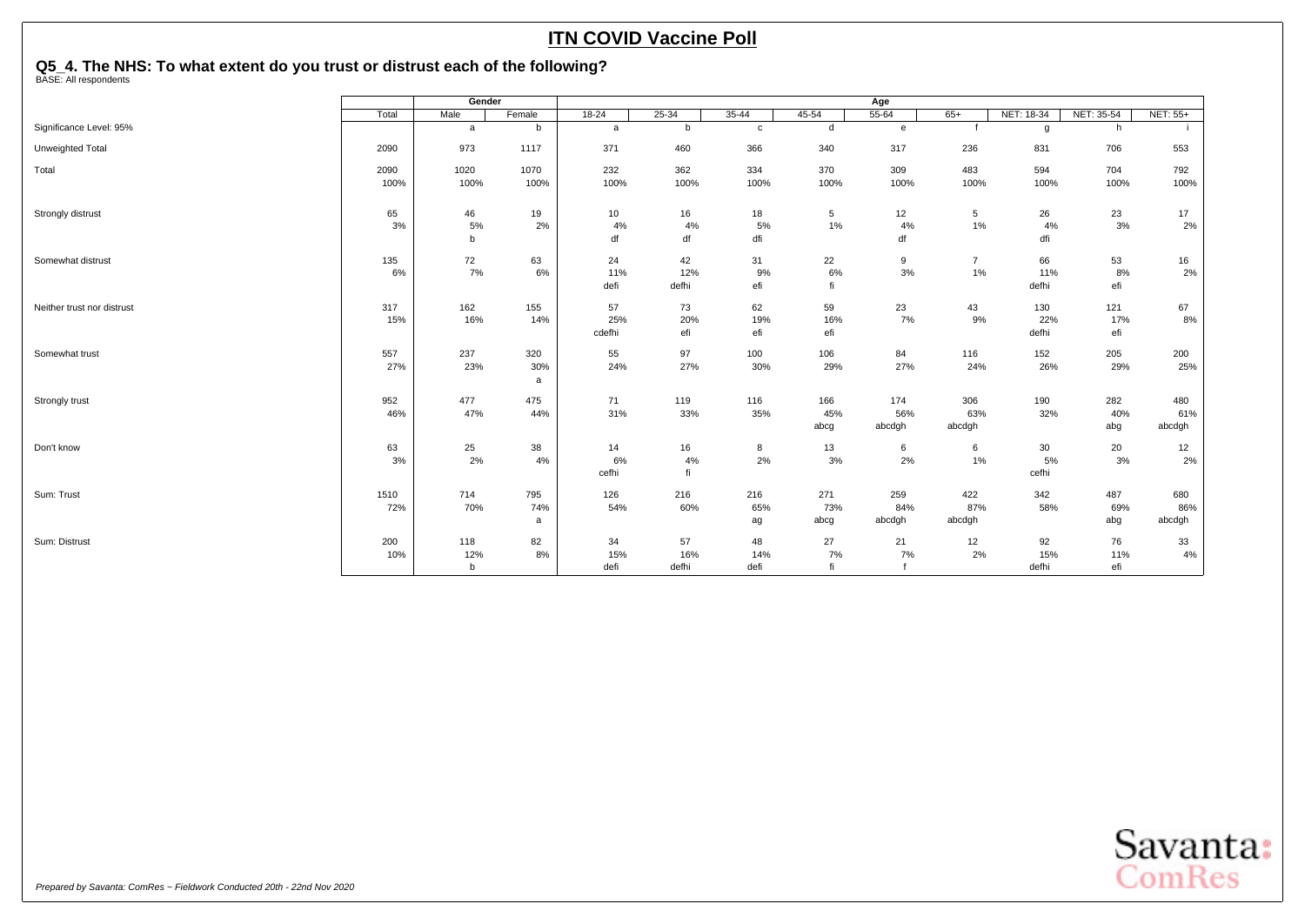## **Q5\_4. The NHS: To what extent do you trust or distrust each of the following?** BASE: All respondents

|                            |              |                     |                 |                |                |                                |             | Regions          |                     |             |             |                |              |                 | Social grade        |                   | Ethnicity    |             |
|----------------------------|--------------|---------------------|-----------------|----------------|----------------|--------------------------------|-------------|------------------|---------------------|-------------|-------------|----------------|--------------|-----------------|---------------------|-------------------|--------------|-------------|
|                            | Total        | Northern<br>Ireland | Scotland        | North-West     | North-East     | Yorkshire<br>and the<br>Humber | Wales       | West<br>Midlands | East<br>Midlands    | South-West  | South-East  | Eastern        | London       | NET:<br>England | ABC1                | C <sub>2</sub> DE | White        | <b>BAME</b> |
| Significance Level: 95%    |              | a                   | h               | $\mathbf{c}$   | d              | e                              |             | g                | h.                  |             |             | k              |              | m               | a                   | b                 | a            | b           |
| Unweighted Total           | 2090         | 39                  | 139             | 229            | 100            | 184                            | 109         | 237              | 157                 | 185         | 273         | 132            | 306          | 1803            | 1138                | 952               | 1674         | 365         |
| Total                      | 2090<br>100% | 63<br>100%          | 176<br>100%     | 233<br>100%    | 85             | 170                            | 101<br>100% | 180              | 148<br>100%         | 180<br>100% | 284<br>100% | 195<br>100%    | 274          | 1750            | 1158<br>100%        | 932<br>100%       | 1750<br>100% | 301         |
|                            |              |                     |                 |                | 100%           | 100%                           |             | 100%             |                     |             |             |                | 100%         | 100%            |                     |                   |              | 100%        |
| Strongly distrust          | 65           | $\overline{2}$      | $\overline{2}$  | 11             | $\overline{2}$ | $\overline{4}$                 | 5           | 5                | 5                   | 8           | 6           | $\overline{2}$ | 13           | 56              | 37                  | 29                | 47           | 18          |
|                            | 3%           | 4%                  | 1%              | 5%             | 2%             | 3%                             | 5%          | 3%               | 3%                  | 5%          | 2%          | 1%             | 5%           | 3%              | 3%                  | 3%                | 3%           | 6%<br>a     |
| Somewhat distrust          | 135          | 3                   | 6               | 13             | 6              | 9                              | 5           | 8                | 8                   | 13          | 19          | 18             | 27           | 120             | 88                  | 47                | 83           | 50          |
|                            | 6%           | 6%                  | 3%              | 6%             | 7%             | 5%                             | 5%          | 4%               | 5%                  | 7%          | 7%          | 9%<br>bg       | 10%<br>bg    | 7%              | 8%<br>b             | 5%                | 5%           | 17%<br>a    |
| Neither trust nor distrust | 317          | 11                  | 15              | 33             | 10             | 21                             | 10          | 34               | 26                  | 23          | 50          | 34             | 50           | 281             | 179                 | 138               | 238          | 66          |
|                            | 15%          | 17%                 | 9%              | 14%            | 12%            | 12%                            | 10%         | 19%<br>bf        | 17%<br><sub>b</sub> | 13%         | 18%<br>b    | 17%<br>b       | 18%<br>b     | 16%<br>b        | 15%                 | 15%               | 14%          | 22%<br>a    |
| Somewhat trust             | 557          | 9                   | 44              | 57             | 19             | 51                             | 29          | 63               | 34                  | 38          | 84          | 46             | 84           | 475             | 318                 | 240               | 470          | 81          |
|                            | 27%          | 15%                 | 25%             | 24%            | 23%            | 30%                            | 29%         | 35%<br>acdhikm   | 23%                 | 21%         | 30%         | 24%            | 31%<br>ai    | 27%             | 27%                 | 26%               | 27%          | 27%         |
| Strongly trust             | 952          | 35                  | 105             | 112            | 45             | 82                             | 47          | 67               | 72                  | 93          | 116         | 83             | 95           | 765             | 502                 | 450               | 867          | 78          |
|                            | 46%          | 56%<br>gl           | 59%<br>cefgjklm | 48%<br>gl      | 53%<br>gjl     | 48%<br>gl                      | 46%         | 37%              | 49%<br>gl           | 52%<br>gjlm | 41%         | 43%            | 35%          | 44%             | 43%                 | 48%<br>a          | 50%<br>b     | 26%         |
| Don't know                 | 63           |                     | $\overline{a}$  | $\overline{7}$ | 3              | 3                              | 5           | 5                | $\overline{a}$      | 6           | 8           | 10             | 6            | 52              | 34                  | 29                | 44           | 9           |
|                            | 3%           | 2%                  | 2%              | 3%             | 4%             | 2%                             | 5%          | 3%               | 2%                  | 3%          | 3%          | 5%             | 2%           | 3%              | 3%                  | 3%                | 2%           | 3%          |
| Sum: Trust                 | 1510         | 45                  | 149             | 168            | 64             | 133                            | 76          | 129              | 106                 | 131         | 200         | 129            | 178          | 1240            | 820                 | 690               | 1337         | 159         |
|                            | 72%          | 71%                 | 85%<br>cghijklm | 72%            | 76%            | 78%<br>klm                     | 75%         | 72%              | 71%                 | 72%         | 71%         | 66%            | 65%          | 71%             | 71%                 | 74%               | 76%<br>b     | 53%         |
| Sum: Distrust              | 200          | 6                   | 8               | 24             | 8              | 13                             | 9           | 12               | 13                  | 21          | 25          | 21             | 40           | 177             | 124                 | 76                | 130          | 68          |
|                            | 10%          | 9%                  | 5%              | 10%            | 9%             | 8%                             | 9%          | 7%               | 9%                  | 12%<br>b    | 9%          | 11%            | 15%<br>begjm | 10%<br>b        | 11%<br>$\mathsf{b}$ | 8%                | 7%           | 22%<br>a    |
|                            |              |                     |                 |                |                |                                |             |                  |                     |             |             |                |              |                 |                     |                   |              |             |

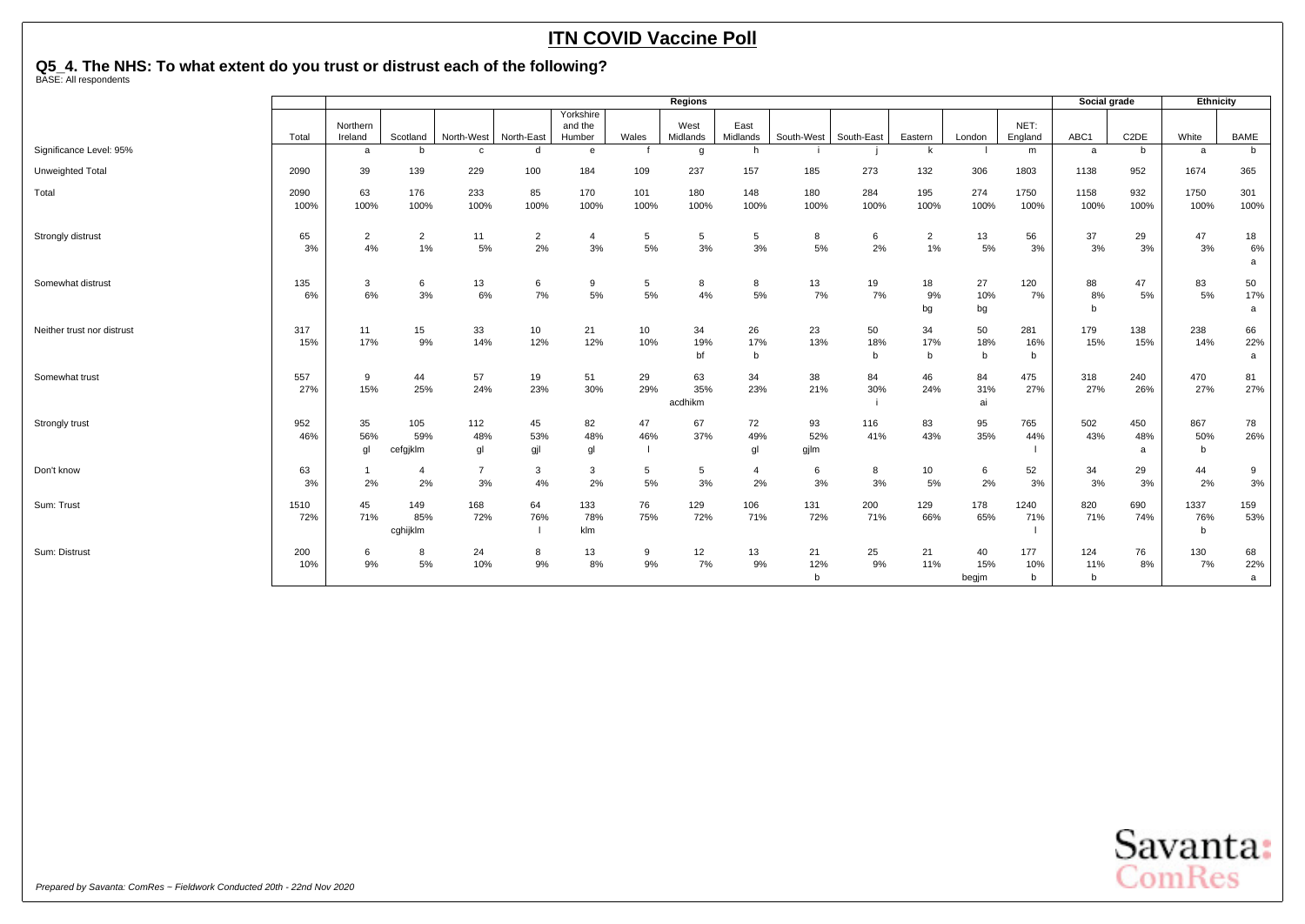## **Q5\_4. The NHS: To what extent do you trust or distrust each of the following?** BASE: All respondents

|                            |       |              |             |              | <b>COVID info sources</b> |                                   |              |          |                |
|----------------------------|-------|--------------|-------------|--------------|---------------------------|-----------------------------------|--------------|----------|----------------|
|                            | Total | Facebook     | Twitter     | YouTube      | Social media              | Online forums                     | <b>MSM</b>   | Alt news | None           |
| Significance Level: 95%    |       | $\mathsf{a}$ | b           | $\mathbf c$  | d                         | $\mathsf{e}% _{t}\left( t\right)$ | $\mathbf{f}$ | g        | h              |
| Unweighted Total           | 2090  | 280          | 172         | 231          | 613                       | 123                               | 1498         | 246      | 119            |
| Total                      | 2090  | 234          | 150         | 191          | 516                       | 93                                | 1557         | 238      | 112            |
|                            | 100%  | 100%         | 100%        | 100%         | 100%                      | 100%                              | 100%         | 100%     | 100%           |
| Strongly distrust          | 65    | 14           | 4           | 8            | 21                        | 5                                 | 35           | 10       | $\overline{7}$ |
|                            | 3%    | 6%           | $3%$        | 4%           | 4%                        | 6%                                | 2%           | 4%       | 6%             |
|                            |       |              |             |              |                           |                                   |              |          |                |
| Somewhat distrust          | 135   | 23           | 18          | 23           | 56                        | 13                                | 80           | 23       | 6              |
|                            | 6%    | 10%          | 12%         | 12%          | 11%                       | 14%                               | 5%           | 10%      | 5%             |
|                            |       | $\mathbf{f}$ | $\mathbf f$ | fh           | $\mathsf{f}$              | fh                                |              |          |                |
| Neither trust nor distrust | 317   | 35           | 24          | 42           | 97                        | 21                                | 171          | 41       | 33             |
|                            | 15%   | 15%          | 16%         | 22%          | 19%                       | 23%                               | 11%          | 17%      | 29%            |
|                            |       |              |             | af           | $\mathbf{f}$              | $\mathbf{f}$                      |              |          | abdfg          |
| Somewhat trust             | 557   | 76           | 33          | 65           | 155                       | 30                                | 424          | 66       | 29             |
|                            | 27%   | 32%          | 22%         | 34%          | 30%                       | 32%                               | 27%          | 28%      | 26%            |
|                            |       | b            |             | bf           | b                         |                                   |              |          |                |
| Strongly trust             | 952   | 82           | 68          | 49           | 173                       | 23                                | 817          | 93       | 21             |
|                            | 46%   | 35%          | 45%         | 26%          | 34%                       | 25%                               | 52%          | 39%      | 18%            |
|                            |       | ceh          | acdeh       |              | ch                        |                                   | acdegh       | ceh      |                |
| Don't know                 | 63    | $\,$ 5 $\,$  | 3           | 4            | 13                        | $\mathbf{1}$                      | $30\,$       | 5        | 17             |
|                            | 3%    | 2%           | 2%          | 2%           | 3%                        | $1\%$                             | 2%           | 2%       | 15%            |
|                            |       |              |             |              |                           |                                   |              |          | abcdefg        |
| Sum: Trust                 | 1510  | 158          | 101         | 114          | 328                       | 53                                | 1241         | 159      | 50             |
|                            | 72%   | 67%          | 67%         | 60%          | 64%                       | 57%                               | 80%          | 67%      | 44%            |
|                            |       | eh           | h           | h            | h                         |                                   | abcdegh      | h        |                |
| Sum: Distrust              | 200   | 36           | 22          | 31           | 77                        | 18                                | 115          | 33       | 13             |
|                            | 10%   | 15%          | 15%         | 16%          | 15%                       | 20%                               | 7%           | 14%      | 12%            |
|                            |       | f            |             | $\mathsf{f}$ | $\mathbf{f}$              | $\mathbf{f}$                      |              |          |                |

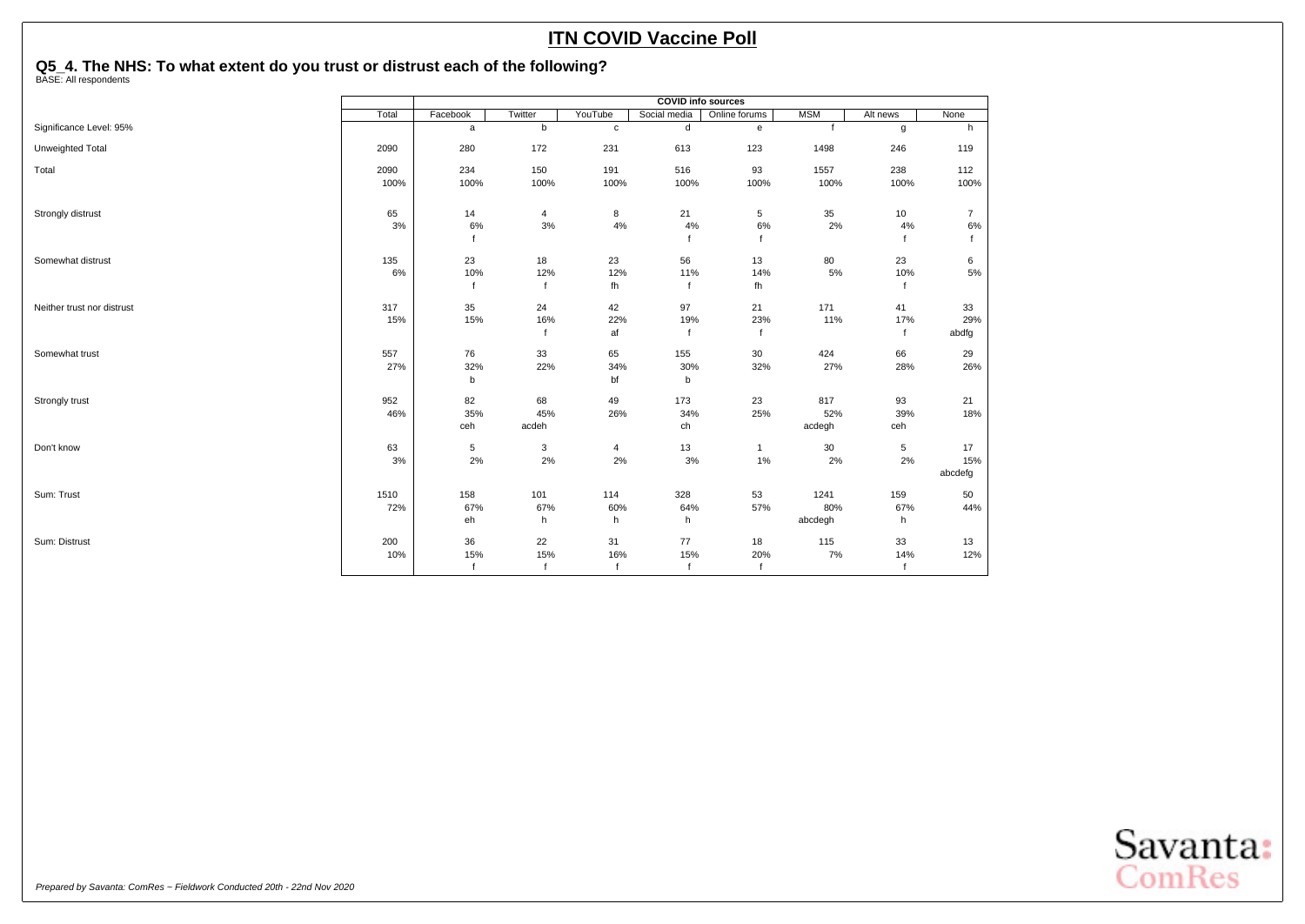## <span id="page-41-0"></span>**Q5\_5. The UK's drug approval agency: To what extent do you trust or distrust each of the following?** BASE: All respondents

|                            |             | Gender     |            |           |            |              |              | Age          |            |            |            |                 |
|----------------------------|-------------|------------|------------|-----------|------------|--------------|--------------|--------------|------------|------------|------------|-----------------|
|                            | Total       | Male       | Female     | $18 - 24$ | $25 - 34$  | $35 - 44$    | $45 - 54$    | $55 - 64$    | $65+$      | NET: 18-34 | NET: 35-54 | <b>NET: 55+</b> |
| Significance Level: 95%    |             | a          | b          | a         | b          | $\mathbf{c}$ | $\mathsf{d}$ | $\mathbf{e}$ |            | g          | h          |                 |
| Unweighted Total           | 2090        | 973        | 1117       | 371       | 460        | 366          | 340          | 317          | 236        | 831        | 706        | 553             |
| Total                      | 2090        | 1020       | 1070       | 232       | 362        | 334          | 370          | 309          | 483        | 594        | 704        | 792             |
|                            | 100%        | 100%       | 100%       | 100%      | 100%       | 100%         | 100%         | 100%         | 100%       | 100%       | 100%       | 100%            |
| Strongly distrust          | 111         | 58         | 53         | 15        | 19         | 26           | 21           | 21           | 10         | 34         | 47         | 31              |
|                            | 5%          | 6%         | 5%         | 6%        | 5%         | $8\%$<br>fi  | 6%           | 7%           | 2%         | 6%         | 7%<br>fi   | 4%              |
|                            |             |            |            |           |            |              |              |              |            |            |            |                 |
| Somewhat distrust          | 204         | 97         | 106        | 27        | 47         | 41           | 25           | 31           | 32         | 74         | 67         | 63              |
|                            | 10%         | 10%        | 10%        | 12%<br>df | 13%<br>dfi | 12%<br>dfi   | 7%           | 10%          | 7%         | 12%<br>dfi | 9%         | $8\%$           |
|                            |             |            |            |           |            |              |              |              |            |            |            |                 |
| Neither trust nor distrust | 564<br>27%  | 268<br>26% | 296<br>28% | 74<br>32% | 115<br>32% | 111<br>33%   | 101<br>27%   | 72<br>23%    | 91<br>19%  | 189<br>32% | 212<br>30% | 163<br>21%      |
|                            |             |            |            | efi       | efi        | efi          | fi           |              |            | efi        | efi        |                 |
| Somewhat trust             | 682         | 306        | 376        | 59        | 97         | 92           | 141          | 96           | 198        | 156        | 232        | 294             |
|                            | 33%         | 30%        | 35%        | 25%       | 27%        | 27%          | 38%          | 31%          | 41%        | 26%        | 33%        | 37%             |
|                            |             |            | a          |           |            |              | abcg         |              | abcegh     |            | abg        | abcg            |
| Strongly trust             | 415         | 249        | 166        | 40        | 58         | 44           | 63           | 79           | 130        | 98         | 107        | 209             |
|                            | 20%         | 24%        | 16%        | 17%       | 16%        | 13%          | 17%          | 26%          | 27%        | 17%        | 15%        | 26%             |
|                            |             | b          |            |           |            |              |              | abcdgh       | abcdgh     |            |            | abcdgh          |
| Don't know                 | 114         | 41         | 73         | 17        | 25         | 21           | 18           | 10           | 23         | 42         | 39         | 33              |
|                            | 5%          | 4%         | 7%<br>a    | 7%<br>ei  | 7%<br>e    | 6%           | 5%           | 3%           | 5%         | 7%<br>ei   | 6%         | 4%              |
|                            |             |            |            |           |            |              |              |              |            |            |            |                 |
| Sum: Trust                 | 1097<br>52% | 555<br>54% | 542<br>51% | 99<br>43% | 156<br>43% | 135<br>41%   | 204<br>55%   | 175<br>57%   | 327<br>68% | 255<br>43% | 339<br>48% | 503<br>63%      |
|                            |             |            |            |           |            |              | abcgh        | abcgh        | abcdegh    |            | cg         | abcdegh         |
| Sum: Distrust              | 315         | 156        | 159        | 42        | 66         | 67           | 47           | 52           | 42         | 108        | 114        | 93              |
|                            | 15%         | 15%        | 15%        | 18%       | 18%        | 20%          | 13%          | 17%          | 9%         | 18%        | 16%        | 12%             |
|                            |             |            |            | dfi       | dfi        | dfi          |              | fi           |            | dfi        | fi         |                 |

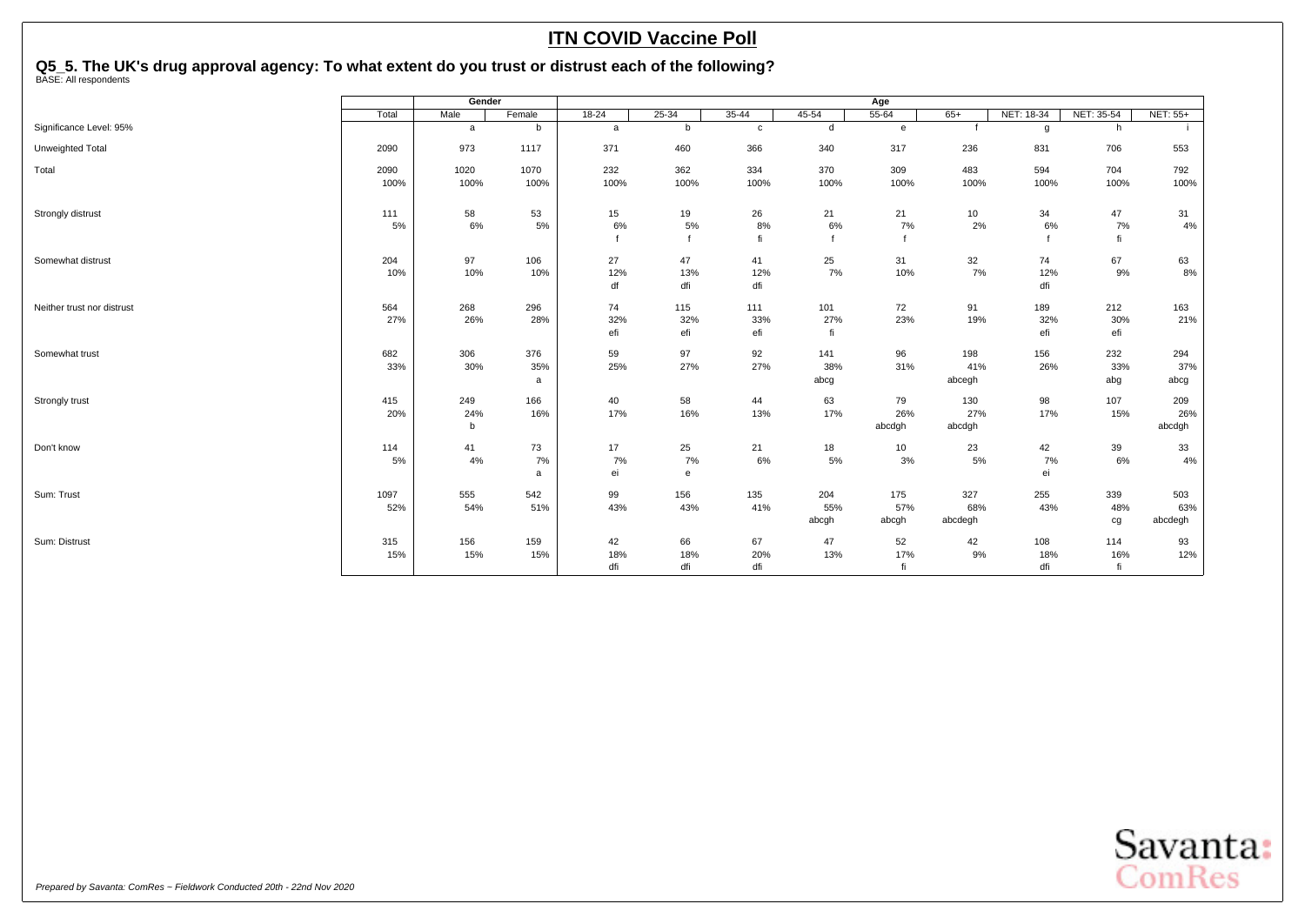**Q5\_5. The UK's drug approval agency: To what extent do you trust or distrust each of the following?** BASE: All respondents

|                            |              |                                                      |                        |                          |                          |                                |                      | <b>Regions</b>            |                           |                          |                |                  |                          |                  | Social grade |                   | Ethnicity       |                |
|----------------------------|--------------|------------------------------------------------------|------------------------|--------------------------|--------------------------|--------------------------------|----------------------|---------------------------|---------------------------|--------------------------|----------------|------------------|--------------------------|------------------|--------------|-------------------|-----------------|----------------|
|                            | Total        | Northern<br>Ireland                                  | Scotland               | North-West               | North-East               | Yorkshire<br>and the<br>Humber | Wales                | West<br>Midlands          | East<br>Midlands          | South-West               | South-East     | Eastern          | London                   | NET:<br>England  | ABC1         | C <sub>2</sub> DE | White           | BAME           |
| Significance Level: 95%    |              | a                                                    | <sub>b</sub>           | c                        | d                        | e                              |                      | g                         | h                         |                          |                | k                |                          | m                | a            | b                 | a               | b              |
| Unweighted Total           | 2090         | 39                                                   | 139                    | 229                      | 100                      | 184                            | 109                  | 237                       | 157                       | 185                      | 273            | 132              | 306                      | 1803             | 1138         | 952               | 1674            | 365            |
| Total                      | 2090<br>100% | 63<br>100%                                           | 176<br>100%            | 233<br>100%              | 85<br>100%               | 170<br>100%                    | 101<br>100%          | 180<br>100%               | 148<br>100%               | 180<br>100%              | 284<br>100%    | 195<br>100%      | 274<br>100%              | 1750<br>100%     | 1158<br>100% | 932<br>100%       | 1750<br>100%    | 301<br>100%    |
| Strongly distrust          | 111          | $\mathbf{1}$                                         | 6                      | 22                       | $\mathbf{3}$             | 8                              | $\overline{4}$       | 15                        | $\overline{7}$            | 12                       | 13             | 10 <sup>10</sup> | 11                       | 101              | 58           | 53                | 91              | 16             |
|                            | 5%           | 2%                                                   | 3%                     | 9%<br>bjlm               | 4%                       | 4%                             | 4%                   | 8%                        | 5%                        | 7%                       | 4%             | 5%               | 4%                       | 6%               | 5%           | 6%                | 5%              | 5%             |
| Somewhat distrust          | 204<br>10%   | 3<br>6%                                              | 20<br>11%              | 35<br>15%                | $\overline{4}$<br>4%     | 18<br>11%                      | $\overline{7}$<br>7% | 14<br>8%                  | $\overline{7}$<br>5%      | 14<br>8%                 | 30<br>11%      | 23<br>12%        | 29<br>10%                | 173<br>10%       | 132<br>11%   | 72<br>8%          | 160<br>9%       | 42<br>14%      |
|                            |              |                                                      | dh                     | dfghim                   |                          | h                              |                      |                           |                           |                          | h              | dh               | h                        | h                | b            |                   |                 | a              |
| Neither trust nor distrust | 564<br>27%   | 21<br>34%<br>b                                       | 27<br>15%              | 62<br>27%<br>$\mathbf b$ | 20<br>23%                | 48<br>28%<br>b                 | 24<br>24%            | 53<br>29%<br>$b$          | 38<br>26%<br>$\mathsf{b}$ | 52<br>29%<br>$\mathbf b$ | 85<br>30%<br>b | 62<br>32%<br>b   | 72<br>26%<br>$\mathbf b$ | 492<br>28%<br>b  | 299<br>26%   | 265<br>28%        | 460<br>26%      | 94<br>31%      |
| Somewhat trust             | 682<br>33%   | 18<br>29%                                            | 75<br>42%<br>cijkm     | 62<br>27%                | 32<br>38%<br>$\mathbf c$ | 55<br>32%                      | 37<br>37%            | 64<br>36%<br>$\mathbf{C}$ | 52<br>35%                 | 57<br>32%                | 81<br>29%      | 52<br>27%        | 95<br>35%                | 552<br>32%       | 391<br>34%   | 292<br>31%        | 593<br>34%<br>b | 84<br>28%      |
| Strongly trust             | 415<br>20%   | 18<br>29%<br>gk                                      | 42<br>24%<br>g         | 44<br>19%                | 24<br>28%<br>egkm        | 29<br>17%                      | 21<br>21%            | 24<br>13%                 | 35<br>23%<br>g            | 37<br>21%<br>g           | 58<br>21%<br>g | 29<br>15%        | 55<br>20%<br>g           | 334<br>19%<br>g  | 222<br>19%   | 193<br>21%        | 356<br>20%      | 54<br>18%      |
| Don't know                 | 114<br>5%    | $\overline{\phantom{a}}$<br>$\overline{\phantom{a}}$ | 8<br>4%                | 9<br>4%                  | $\overline{2}$<br>3%     | 12<br>7%                       | 8<br>7%              | 10<br>6%                  | 10<br>6%                  | 8<br>5%                  | 17<br>6%       | 18<br>9%<br>acd  | 13<br>5%                 | 99<br>6%         | 57<br>5%     | 57<br>6%          | 89<br>5%        | 11<br>4%       |
| Sum: Trust                 | 1097<br>52%  | 36<br>58%                                            | 117<br>66%<br>cegijklm | 106<br>45%               | 56<br>66%<br>cegijklm    | 84<br>49%                      | 59<br>58%<br>ck      | 88<br>49%                 | 87<br>59%<br>ck           | 95<br>52%                | 140<br>49%     | 81<br>42%        | 149<br>55%<br>ck         | 885<br>51%<br>k  | 612<br>53%   | 485<br>52%        | 950<br>54%<br>b | 138<br>46%     |
| Sum: Distrust              | 315<br>15%   | 5<br>8%                                              | 26<br>15%              | 56<br>24%<br>abdefghijlm | $\overline{7}$<br>8%     | 26<br>15%                      | 11<br>11%            | 29<br>16%<br>d            | 14<br>9%                  | 26<br>14%                | 42<br>15%      | 33<br>17%<br>dh  | 40<br>15%                | 273<br>16%<br>dh | 190<br>16%   | 125<br>13%        | 251<br>14%      | 58<br>19%<br>a |

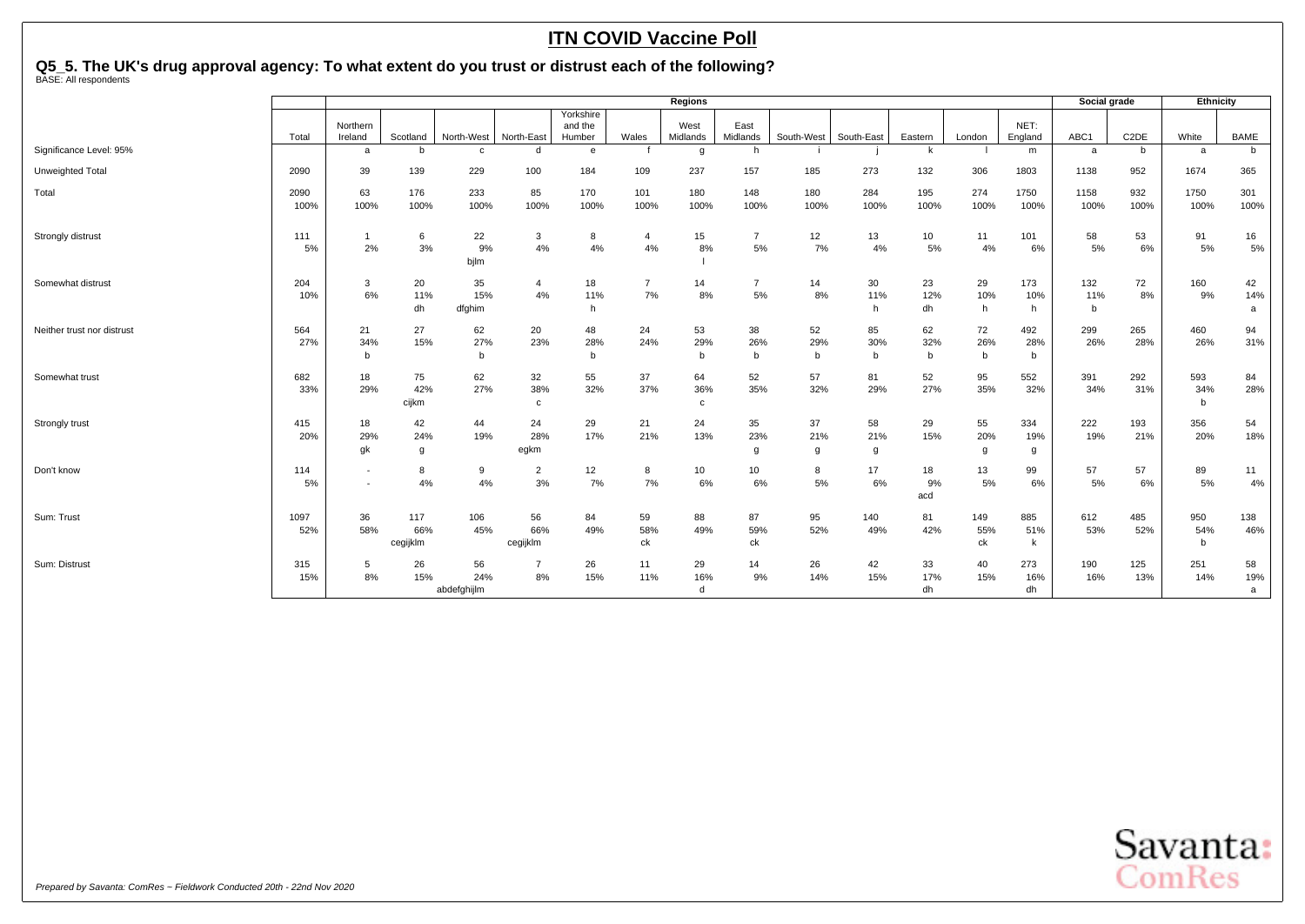## **Q5\_5. The UK's drug approval agency: To what extent do you trust or distrust each of the following?** BASE: All respondents

|                            |       |             |                |             | <b>COVID info sources</b> |                         |            |          |         |
|----------------------------|-------|-------------|----------------|-------------|---------------------------|-------------------------|------------|----------|---------|
|                            | Total | Facebook    | Twitter        | YouTube     | Social media              | Online forums           | <b>MSM</b> | Alt news | None    |
| Significance Level: 95%    |       | a           | b              | $\mathbf c$ | ${\sf d}$                 | $\mathbf{e}$            |            | g        | h       |
| Unweighted Total           | 2090  | 280         | 172            | 231         | 613                       | 123                     | 1498       | 246      | 119     |
| Total                      | 2090  | 234         | 150            | 191         | 516                       | 93                      | 1557       | 238      | 112     |
|                            | 100%  | 100%        | 100%           | 100%        | 100%                      | 100%                    | 100%       | 100%     | 100%    |
| Strongly distrust          | 111   | 15          | $\overline{7}$ | 18          | 34                        | 4                       | 58         | 14       | 10      |
|                            | 5%    | 7%          | 4%             | 9%          | 7%                        | $5\%$                   | 4%         | 6%       | 9%      |
|                            |       |             |                |             |                           |                         |            |          |         |
| Somewhat distrust          | 204   | 30          | 17             | 38          | 76                        | 13                      | 133        | 33       | 16      |
|                            | 10%   | 13%         | 12%            | 20%         | 15%                       | 14%                     | 9%         | 14%      | 14%     |
|                            |       | $\mathbf f$ |                | abf         | $\mathbf{f}$              | $\mathbf f$             |            |          |         |
| Neither trust nor distrust | 564   | 66          | 41             | 54          | 149                       | 24                      | 388        | 60       | 41      |
|                            | 27%   | 28%         | 27%            | 28%         | 29%                       | 25%                     | 25%        | 25%      | 37%     |
|                            |       |             |                |             |                           |                         |            |          | fg      |
| Somewhat trust             | 682   | 74          | 46             | 42          | 147                       | 30                      | 554        | 70       | 16      |
|                            | 33%   | 32%         | 31%            | 22%         | 29%                       | 32%                     | 36%        | 29%      | 14%     |
|                            |       | ch          | ch             |             | h                         | ch                      | cdh        | h        |         |
| Strongly trust             | 415   | 43          | 32             | 33          | 91                        | 21                      | 355        | 54       | 6       |
|                            | 20%   | 18%         | 21%            | 17%         | 18%                       | 22%                     | 23%        | 23%      | $6\%$   |
|                            |       | h           | h              | h           | h                         | h                       | dh         | h        |         |
| Don't know                 | 114   | 6           | $\overline{7}$ | 6           | 18                        | $\overline{\mathbf{c}}$ | 68         | 6        | 23      |
|                            | 5%    | 2%          | 4%             | 3%          | 3%                        | 2%                      | 4%         | 2%       | 20%     |
|                            |       |             |                |             |                           |                         |            |          | abcdefg |
| Sum: Trust                 | 1097  | 117         | 78             | 75          | 239                       | 50                      | 910        | 124      | 22      |
|                            | 52%   | 50%         | 52%            | 39%         | 46%                       | 54%                     | 58%        | 52%      | 20%     |
|                            |       | ch          | ch             | h           | h                         | ch                      | acdh       | ch       |         |
| Sum: Distrust              | 315   | 45          | 24             | 56          | 110                       | 18                      | 192        | 47       | 26      |
|                            | 15%   | 19%         | 16%            | 29%         | 21%                       | 19%                     | 12%        | 20%      | 23%     |
|                            |       | $\mathbf f$ |                | abdefg      | f                         | $\mathbf f$             |            |          | f       |

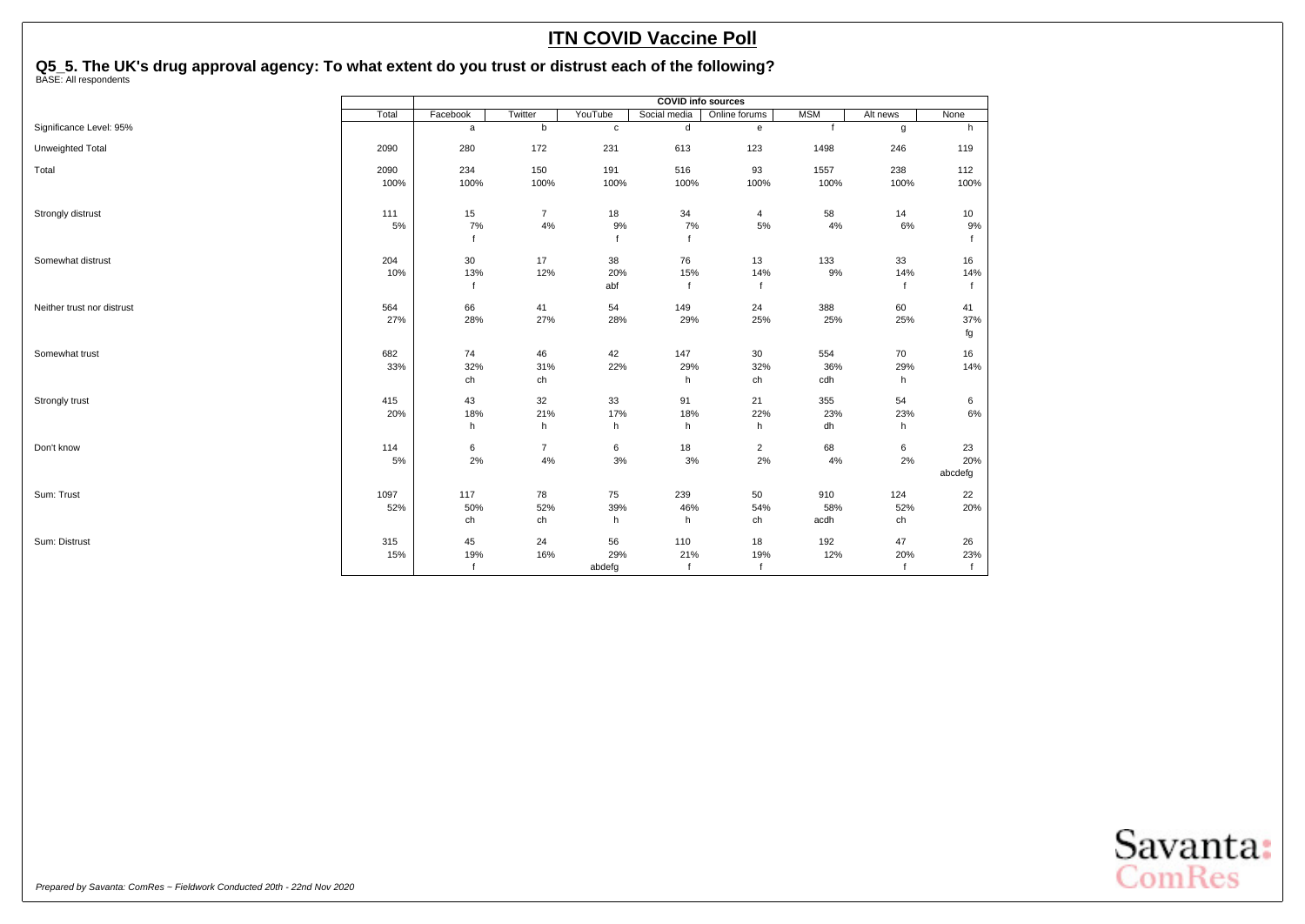## <span id="page-44-0"></span>**Q5\_6. A COVID-19 vaccine, once it is approved for use: To what extent do you trust or distrust each of the following?** BASE: All respondents

|                            |       | Gender      |        |           |           |              |                 | Age          |         |            |            |          |
|----------------------------|-------|-------------|--------|-----------|-----------|--------------|-----------------|--------------|---------|------------|------------|----------|
|                            | Total | Male        | Female | $18 - 24$ | $25 - 34$ | $35 - 44$    | $45 - 54$       | $55 - 64$    | $65+$   | NET: 18-34 | NET: 35-54 | NET: 55+ |
| Significance Level: 95%    |       | a           | b      | a         | b         | $\mathbf{c}$ | d               | $\mathbf{e}$ |         | g          | h          |          |
| Unweighted Total           | 2090  | 973         | 1117   | 371       | 460       | 366          | 340             | 317          | 236     | 831        | 706        | 553      |
| Total                      | 2090  | 1020        | 1070   | 232       | 362       | 334          | 370             | 309          | 483     | 594        | 704        | 792      |
|                            | 100%  | 100%        | 100%   | 100%      | 100%      | 100%         | 100%            | 100%         | 100%    | 100%       | 100%       | 100%     |
| Strongly distrust          | 123   | 58          | 65     | 16        | 24        | 23           | 27              | 20           | 13      | 40         | 50         | 33       |
|                            | 6%    | 6%          | 6%     | 7%        | 7%        | 7%           | 7%              | 6%           | 3%      | 7%         | 7%         | 4%       |
|                            |       |             |        |           |           |              | fi              |              |         | fi         | fi         |          |
| Somewhat distrust          | 214   | 93          | 121    | 30        | 48        | 52           | 30 <sup>°</sup> | 30           | 26      | 77         | 81         | 56       |
|                            | 10%   | 9%          | 11%    | 13%       | 13%       | 15%          | 8%              | 10%          | 5%      | 13%        | 12%        | 7%       |
|                            |       |             |        | dfi       | dfi       | defi         |                 |              |         | dfi        | fi         |          |
| Neither trust nor distrust | 470   | 240         | 230    | 73        | 87        | 88           | 91              | 63           | 68      | 160        | 179        | 131      |
|                            | 22%   | 24%         | 21%    | 31%       | 24%       | 26%          | 25%             | 21%          | 14%     | 27%        | 25%        | 17%      |
|                            |       |             |        | bdefhi    | fi        | fi           | fi              |              |         | efi        | fi         |          |
| Somewhat trust             | 656   | 285         | 371    | 54        | 120       | 107          | 131             | 79           | 165     | 174        | 238        | 244      |
|                            | 31%   | 28%         | 35%    | 23%       | 33%       | 32%          | 35%             | 26%          | 34%     | 29%        | 34%        | 31%      |
|                            |       |             | a      |           | ae        | a            | aeg             |              | ae      | a          | ae         | a        |
| Strongly trust             | 536   | 310         | 226    | 44        | 66        | 47           | 76              | 103          | 200     | 111        | 123        | 302      |
|                            | 26%   | 30%         | 21%    | 19%       | 18%       | 14%          | 20%             | 33%          | 41%     | 19%        | 17%        | 38%      |
|                            |       | $\mathsf b$ |        |           |           |              | $\mathtt{C}$    | abcdgh       | abcdegh |            |            | abcdgh   |
| Don't know                 | 91    | 34          | 57     | 15        | 16        | 18           | 16              | 14           | 11      | 31         | 34         | 25       |
|                            | 4%    | 3%          | 5%     | 7%        | 4%        | 5%           | 4%              | 5%           | 2%      | 5%         | 5%         | 3%       |
|                            |       |             | a      | fi        |           |              |                 |              |         |            |            |          |
| Sum: Trust                 | 1192  | 595         | 597    | 99        | 186       | 154          | 207             | 182          | 365     | 285        | 361        | 546      |
|                            | 57%   | 58%         | 56%    | 42%       | 52%       | 46%          | 56%             | 59%          | 76%     | 48%        | 51%        | 69%      |
|                            |       |             |        |           | a         |              | acg             | abcgh        | abcdegh |            | a          | abcdegh  |
| Sum: Distrust              | 338   | 151         | 186    | 46        | 72        | 74           | 57              | 50           | 39      | 118        | 131        | 89       |
|                            | 16%   | 15%         | 17%    | 20%       | 20%       | 22%          | 15%             | 16%          | 8%      | 20%        | 19%        | 11%      |
|                            |       |             |        | fi        | fi        | defi         |                 | fi           |         | fi         | fi         |          |

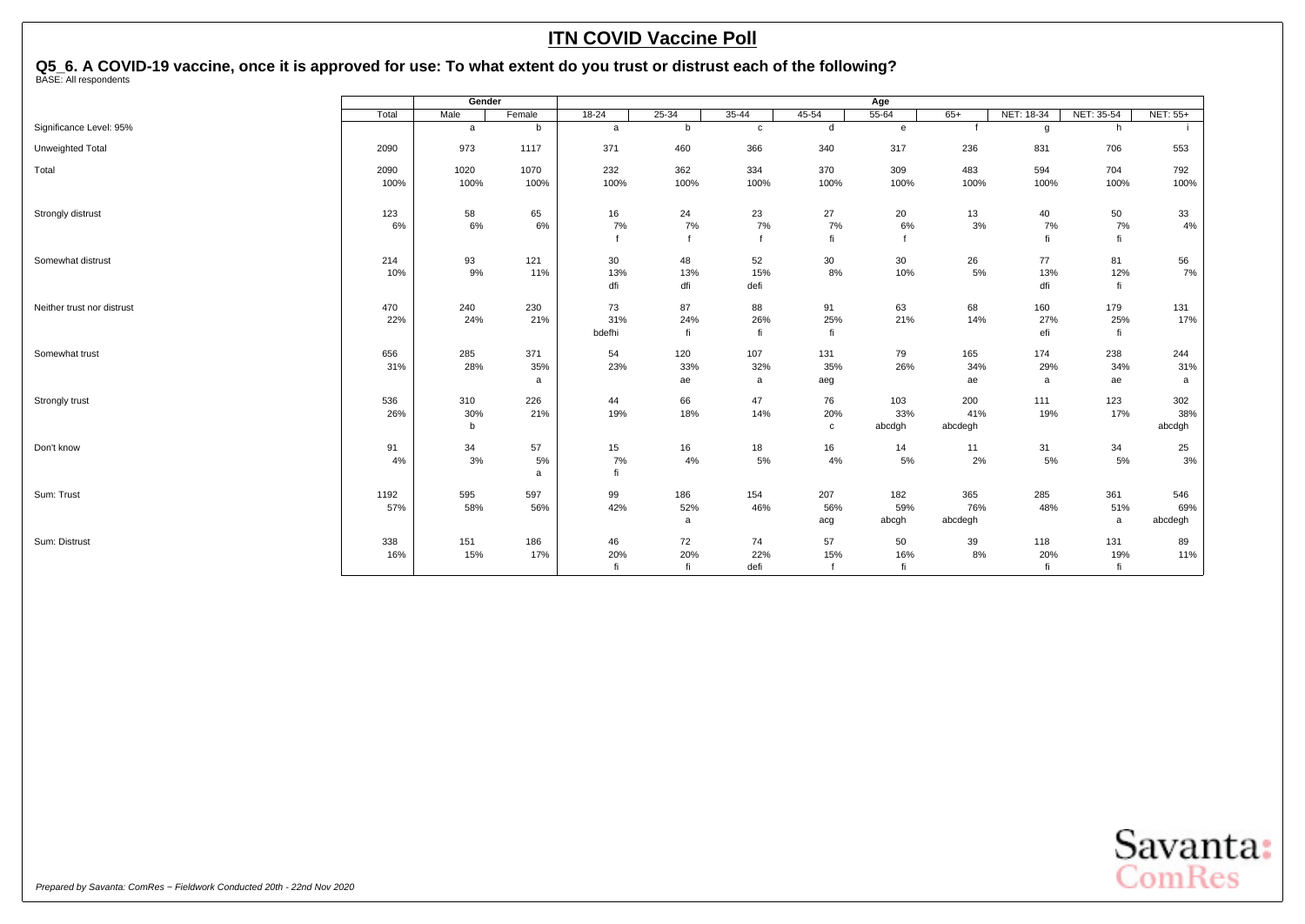## **Q5\_6. A COVID-19 vaccine, once it is approved for use: To what extent do you trust or distrust each of the following?** BASE: All respondents

|                            |              |                                                      |                    |                      |                      |                                |                      | <b>Regions</b>   |                  |                  |                           |             |                 |                 | Social grade    |                   | Ethnicity        |                |
|----------------------------|--------------|------------------------------------------------------|--------------------|----------------------|----------------------|--------------------------------|----------------------|------------------|------------------|------------------|---------------------------|-------------|-----------------|-----------------|-----------------|-------------------|------------------|----------------|
|                            | Total        | Northern<br>Ireland                                  | Scotland           | North-West           | North-East           | Yorkshire<br>and the<br>Humber | Wales                | West<br>Midlands | East<br>Midlands | South-West       | South-East                | Eastern     | London          | NET:<br>England | ABC1            | C <sub>2</sub> DE | White            | <b>BAME</b>    |
| Significance Level: 95%    |              | a                                                    | b                  | $\mathbf{c}$         | d                    | e                              |                      | g                | h                |                  |                           | k           |                 | m               | a               | b                 | a                | b              |
| Unweighted Total           | 2090         | 39                                                   | 139                | 229                  | 100                  | 184                            | 109                  | 237              | 157              | 185              | 273                       | 132         | 306             | 1803            | 1138            | 952               | 1674             | 365            |
| Total                      | 2090<br>100% | 63<br>100%                                           | 176<br>100%        | 233<br>100%          | 85<br>100%           | 170<br>100%                    | 101<br>100%          | 180<br>100%      | 148<br>100%      | 180<br>100%      | 284<br>100%               | 195<br>100% | 274<br>100%     | 1750<br>100%    | 1158<br>100%    | 932<br>100%       | 1750<br>100%     | 301<br>100%    |
| Strongly distrust          | 123<br>6%    | 3<br>4%                                              | 6<br>4%            | 19<br>8%             | 5<br>6%              | 6<br>3%                        | $\overline{7}$<br>6% | 13<br>7%         | 8<br>5%          | 11<br>6%         | 9<br>3%                   | 16<br>8%    | 21<br>8%        | 108<br>6%       | 61<br>5%        | 62<br>7%          | 97<br>6%         | 22<br>7%       |
| Somewhat distrust          | 214<br>10%   | $\overline{2}$<br>3%                                 | 22<br>13%          | 35<br>15%<br>aflm    | 6<br>7%              | 18<br>11%                      | $\overline{7}$<br>7% | 20<br>11%        | 13<br>9%         | 19<br>10%        | 28<br>10%                 | 19<br>10%   | 25<br>9%        | 183<br>10%      | 142<br>12%<br>b | 73<br>8%          | 168<br>10%       | 42<br>14%<br>a |
| Neither trust nor distrust | 470<br>22%   | 12<br>19%                                            | 32<br>18%          | 45<br>19%            | 14<br>16%            | 45<br>26%                      | 21<br>20%            | 38<br>21%        | 35<br>24%        | 41<br>23%        | 81<br>28%<br>bcdl         | 48<br>25%   | 58<br>21%       | 405<br>23%      | 248<br>21%      | 222<br>24%        | 376<br>21%       | 87<br>29%<br>a |
| Somewhat trust             | 656<br>31%   | 19<br>30%                                            | 48<br>27%          | 58<br>25%            | 30<br>36%            | 57<br>33%                      | 34<br>33%            | 68<br>38%<br>bci | 46<br>31%        | 47<br>26%        | 95<br>33%<br>$\mathtt{c}$ | 56<br>29%   | 99<br>36%<br>ci | 556<br>32%<br>c | 368<br>32%      | 288<br>31%        | 562<br>32%       | 86<br>29%      |
| Strongly trust             | 536<br>26%   | 27<br>43%<br>cegiklm                                 | 60<br>34%<br>egjlm | 62<br>27%            | 25<br>30%<br>g       | 35<br>21%                      | 28<br>28%            | 35<br>19%        | 42<br>28%<br>g   | 54<br>30%<br>egj | 60<br>21%                 | 46<br>23%   | 61<br>22%       | 421<br>24%      | 291<br>25%      | 245<br>26%        | 480<br>27%<br>b  | 54<br>18%      |
| Don't know                 | 91<br>4%     | $\overline{\phantom{a}}$<br>$\overline{\phantom{a}}$ | 8<br>4%            | 14<br>6%             | $\overline{4}$<br>5% | 10<br>6%                       | 5<br>5%              | 6<br>4%          | 4<br>3%          | 9<br>5%          | 11<br>4%                  | 10<br>5%    | 10<br>4%        | 78<br>4%        | 48<br>4%        | 43<br>5%          | 67<br>4%         | 11<br>4%       |
| Sum: Trust                 | 1192<br>57%  | 46<br>73%<br>ceijkm                                  | 108<br>61%         | 121<br>52%           | 56<br>65%<br>ck      | 92<br>54%                      | 62<br>61%            | 103<br>57%       | 88<br>60%        | 100<br>56%       | 155<br>55%                | 102<br>52%  | 160<br>59%      | 977<br>56%      | 659<br>57%      | 533<br>57%        | 1042<br>60%<br>n | 140<br>46%     |
| Sum: Distrust              | 338<br>16%   | 5<br>8%                                              | 29<br>16%          | 54<br>23%<br>adefhim | 11<br>13%            | 24<br>14%                      | 14<br>13%            | 33<br>18%        | 21<br>14%        | 30<br>17%        | 37<br>13%                 | 35<br>18%   | 46<br>17%       | 291<br>17%      | 203<br>18%      | 135<br>14%        | 265<br>15%       | 64<br>21%<br>a |

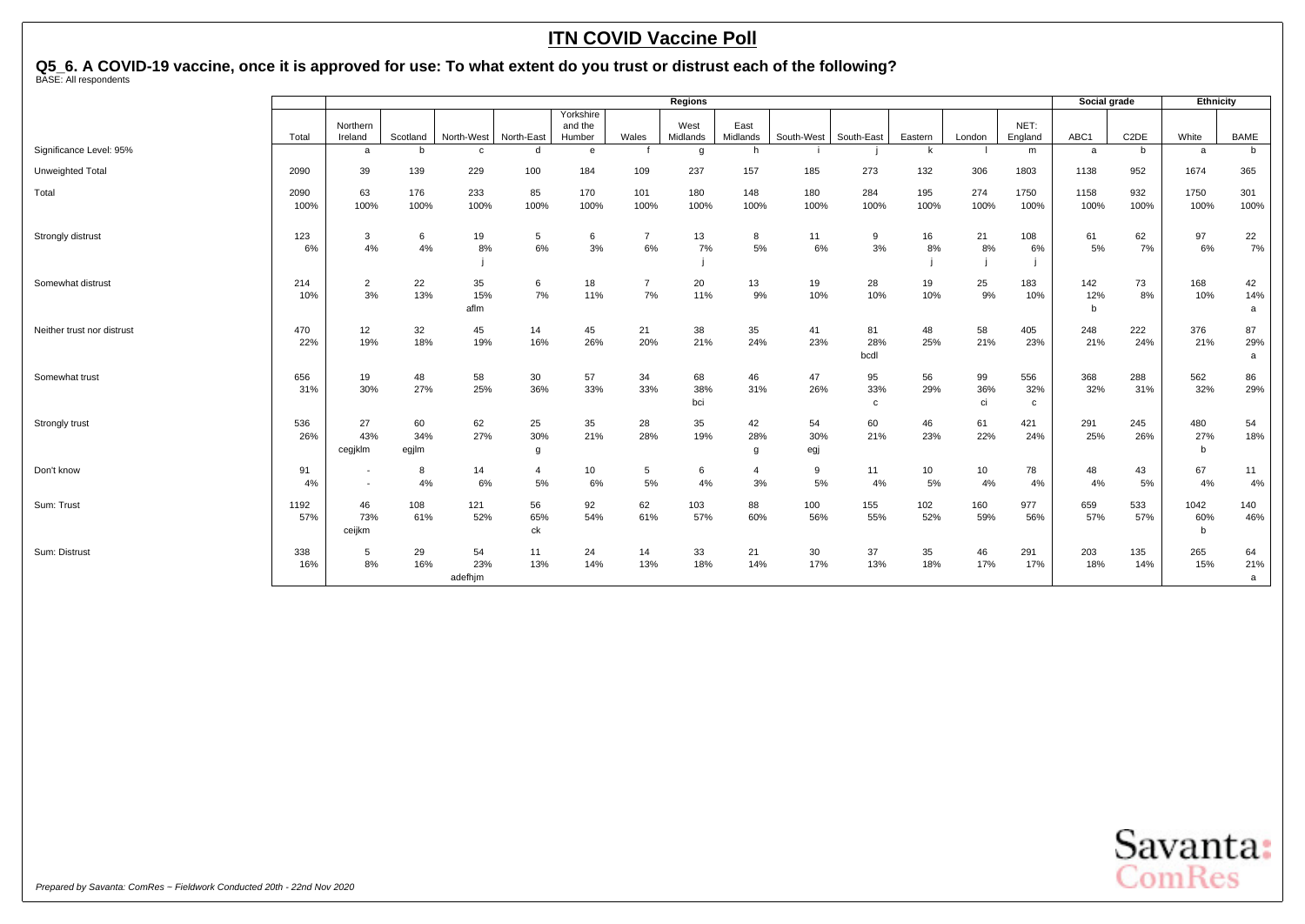## **Q5\_6. A COVID-19 vaccine, once it is approved for use: To what extent do you trust or distrust each of the following?** BASE: All respondents

|                            |       |          |                |             | <b>COVID</b> info sources |                |            |                |         |
|----------------------------|-------|----------|----------------|-------------|---------------------------|----------------|------------|----------------|---------|
|                            | Total | Facebook | Twitter        | YouTube     | Social media              | Online forums  | <b>MSM</b> | Alt news       | None    |
| Significance Level: 95%    |       | a        | b              | $\mathbf c$ | d                         | e              |            | g              | h       |
| Unweighted Total           | 2090  | 280      | 172            | 231         | 613                       | 123            | 1498       | 246            | 119     |
| Total                      | 2090  | 234      | 150            | 191         | 516                       | 93             | 1557       | 238            | 112     |
|                            | 100%  | 100%     | 100%           | 100%        | 100%                      | 100%           | 100%       | 100%           | 100%    |
| Strongly distrust          | 123   | 21       | 10             | 17          | 44                        | 8              | 60         | 19             | 16      |
|                            | 6%    | 9%       | 7%             | 9%          | 8%                        | 8%             | 4%         | 8%             | 15%     |
|                            |       |          |                |             |                           |                |            |                | bdf     |
| Somewhat distrust          | 214   | 26       | 16             | 29          | 68                        | 12             | 137        | 38             | 14      |
|                            | 10%   | 11%      | 11%            | 15%         | 13%                       | 13%            | 9%         | 16%            | 13%     |
|                            |       |          |                |             | f                         |                |            |                |         |
| Neither trust nor distrust | 470   | 58       | 31             | 50          | 132                       | 23             | 316        | 43             | 32      |
|                            | 22%   | 25%      | 21%            | 26%         | 26%                       | 25%            | 20%        | 18%            | 29%     |
|                            |       |          |                | g           | fg                        |                |            |                | fg      |
| Somewhat trust             | 656   | 84       | 48             | 57          | 165                       | 30             | 534        | 76             | 17      |
|                            | 31%   | 36%      | 32%            | 30%         | 32%                       | 33%            | 34%        | 32%            | 15%     |
|                            |       | h        | h              | h           | h                         | h              | h          | h              |         |
| Strongly trust             | 536   | 39       | 38             | 30          | 90                        | 18             | 461        | 56             | 10      |
|                            | 26%   | 17%      | 25%            | 16%         | 17%                       | 19%            | 30%        | 24%            | 9%      |
|                            |       |          | acdh           |             | h                         | h              | acdeh      | acdh           |         |
| Don't know                 | 91    | 6        | $\overline{7}$ | 8           | $17$                      | $\overline{2}$ | 49         | $\overline{4}$ | 21      |
|                            | 4%    | 3%       | 4%             | 4%          | 3%                        | $2\%$          | $3%$       | 2%             | 19%     |
|                            |       |          |                |             |                           |                |            |                | abcdefg |
| Sum: Trust                 | 1192  | 123      | 86             | 88          | 255                       | 49             | 995        | 132            | 27      |
|                            | 57%   | 53%      | 57%            | 46%         | 50%                       | 52%            | 64%        | 56%            | 24%     |
|                            |       | h        | ch             | h           | h                         | h              | acdegh     | ch             |         |
| Sum: Distrust              | 338   | 47       | 26             | 46          | 112                       | 20             | 197        | 58             | 31      |
|                            | 16%   | 20%      | 18%            | 24%         | 22%                       | 21%            | 13%        | 24%            | 28%     |
|                            |       |          |                |             |                           | $\mathsf{f}$   |            |                | bf      |

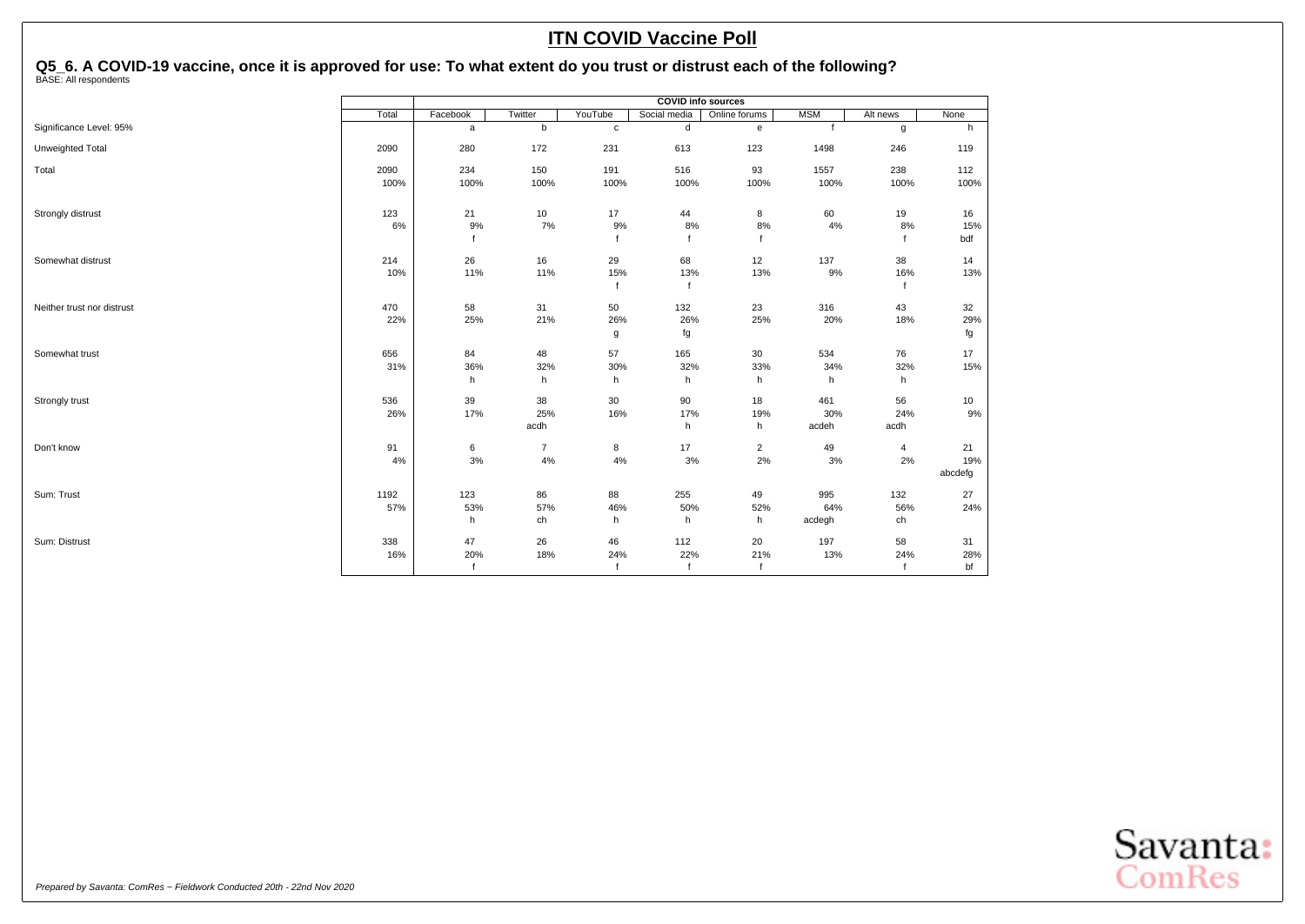## <span id="page-47-0"></span>Q5\_7. A COVID-19 vaccine, at this moment before approval: To what extent do you trust or distrust each of the following?<br><sup>BASE: All respondents</sup>

|                            | Gender<br>Male<br>Total<br>Female<br>b<br>a<br>2090<br>973<br>1117 |                           |                 |             |             |             |                     | Age             |                  |             |             |                  |
|----------------------------|--------------------------------------------------------------------|---------------------------|-----------------|-------------|-------------|-------------|---------------------|-----------------|------------------|-------------|-------------|------------------|
|                            |                                                                    |                           |                 | $18 - 24$   | $25 - 34$   | $35 - 44$   | $45 - 54$           | $55 - 64$       | $65+$            | NET: 18-34  | NET: 35-54  | <b>NET: 55+</b>  |
| Significance Level: 95%    |                                                                    |                           |                 | a           | b           | $\mathbf c$ | d                   | e               |                  | g           | h           |                  |
| Unweighted Total           |                                                                    |                           |                 | 371         | 460         | 366         | 340                 | 317             | 236              | 831         | 706         | 553              |
| Total                      | 2090<br>100%                                                       | 1020<br>100%              | 1070<br>100%    | 232<br>100% | 362<br>100% | 334<br>100% | 370<br>100%         | 309<br>100%     | 483<br>100%      | 594<br>100% | 704<br>100% | 792<br>100%      |
| Strongly distrust          | 217<br>10%                                                         | 95<br>9%                  | 122<br>11%      | 20<br>9%    | 41<br>11%   | 39<br>12%   | 43<br>12%           | 42<br>14%<br>af | 32<br>7%         | 61<br>10%   | 83<br>12%   | 74<br>$9\%$      |
| Somewhat distrust          | 316<br>15%                                                         | 134<br>13%                | 182<br>17%<br>a | 36<br>15%   | 61<br>17%   | 50<br>15%   | 49<br>13%           | 52<br>17%       | 69<br>14%        | 96<br>16%   | 99<br>14%   | 121<br>15%       |
| Neither trust nor distrust | 646<br>31%                                                         | 318<br>31%                | 327<br>31%      | 72<br>31%   | 104<br>29%  | 97<br>29%   | 136<br>37%<br>bcegi | 89<br>29%       | 147<br>30%       | 177<br>30%  | 234<br>33%  | 235<br>30%       |
| Somewhat trust             | 531<br>25%                                                         | 276<br>27%                | 256<br>24%      | 54<br>23%   | 89<br>25%   | 92<br>27%   | 85<br>23%           | 73<br>24%       | 138<br>29%       | 144<br>24%  | 177<br>25%  | 211<br>27%       |
| Strongly trust             | 285<br>14%                                                         | 159<br>16%<br>b           | 126<br>12%      | 35<br>15%   | 48<br>13%   | 41<br>12%   | 38<br>10%           | 42<br>14%       | 81<br>17%<br>dh  | 84<br>14%   | 79<br>11%   | 123<br>16%<br>dh |
| Don't know                 | 94<br>5%                                                           | 37<br>4%                  | 57<br>5%        | 14<br>6%    | 19<br>5%    | 16<br>5%    | 18<br>5%            | 12<br>4%        | 17<br>3%         | 33<br>5%    | 33<br>5%    | 28<br>4%         |
| Sum: Trust                 | 817<br>39%                                                         | 435<br>43%<br>$\mathbf b$ | 382<br>36%      | 90<br>39%   | 137<br>38%  | 132<br>40%  | 123<br>33%          | 115<br>37%      | 219<br>45%<br>dh | 227<br>38%  | 256<br>36%  | 334<br>42%<br>dh |
| Sum: Distrust              | 533<br>26%                                                         | 230<br>23%                | 304<br>28%<br>a | 56<br>24%   | 101<br>28%  | 89<br>27%   | 93<br>25%           | 93<br>30%       | 101<br>21%       | 157<br>26%  | 182<br>26%  | 195<br>25%       |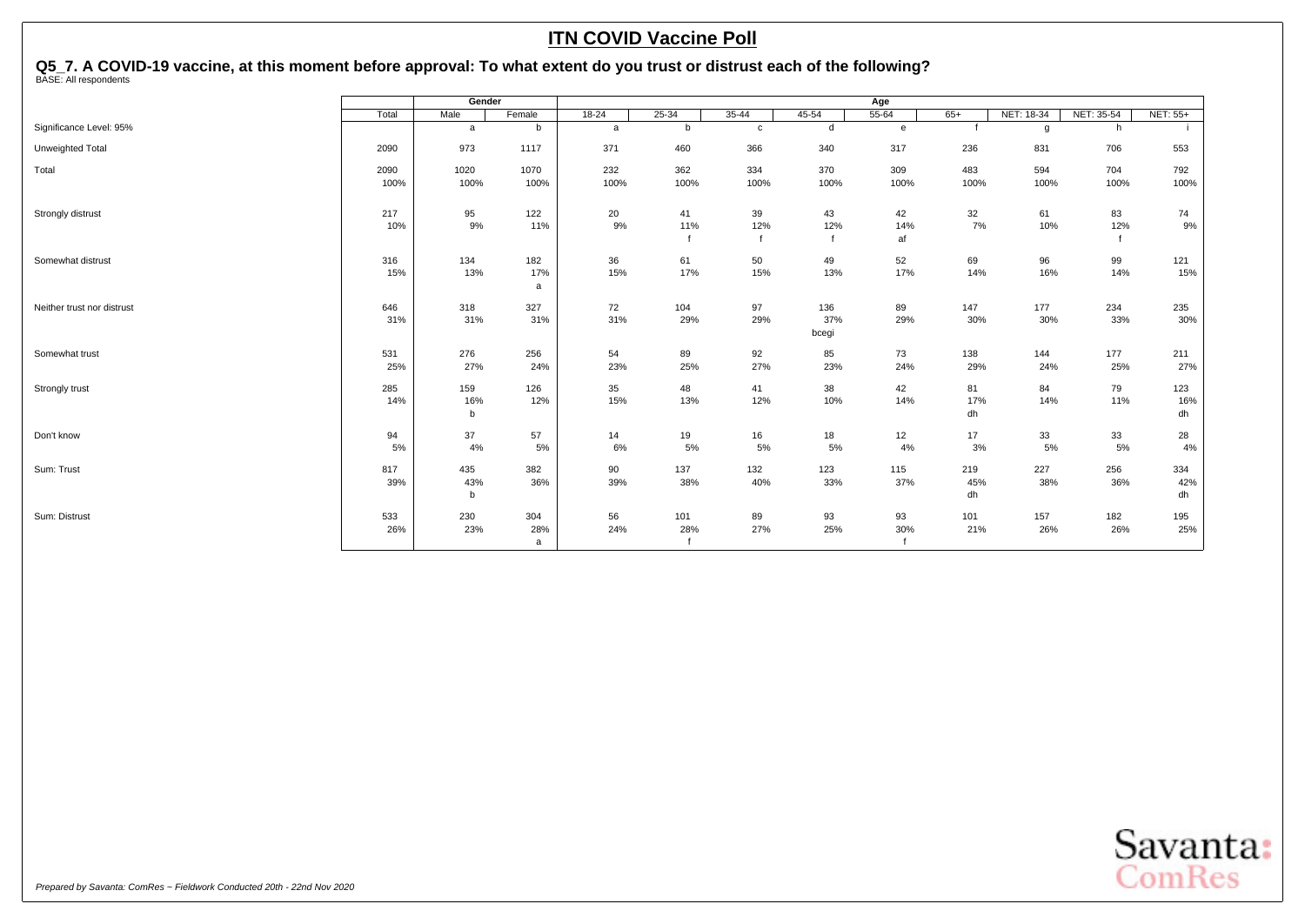## Q5\_7. A COVID-19 vaccine, at this moment before approval: To what extent do you trust or distrust each of the following?<br><sup>BASE: All respondents</sup>

|                            |          |                                    |                      |             |             |                                |                      | <b>Regions</b>       |                  |            |            |           |                     |                 | Social grade |                   | Ethnicity |             |
|----------------------------|----------|------------------------------------|----------------------|-------------|-------------|--------------------------------|----------------------|----------------------|------------------|------------|------------|-----------|---------------------|-----------------|--------------|-------------------|-----------|-------------|
|                            | Total    | Northern<br>Ireland                | Scotland             | North-West  | North-East  | Yorkshire<br>and the<br>Humber | Wales                | West<br>Midlands     | East<br>Midlands | South-West | South-East | Eastern   | London              | NET:<br>England | ABC1         | C <sub>2</sub> DE | White     | <b>BAME</b> |
| Significance Level: 95%    |          | a                                  |                      | $\mathbf c$ | h           | $\mathbf{e}$                   |                      | g                    | h                |            |            | k         |                     | m               | a            | b                 | a         | b           |
| Unweighted Total           | 2090     | 39                                 | 139                  | 229         | 100         | 184                            | 109                  | 237                  | 157              | 185        | 273        | 132       | 306                 | 1803            | 1138         | 952               | 1674      | 365         |
| Total                      | 2090     | 63                                 | 176                  | 233         | 85          | 170                            | 101                  | 180                  | 148              | 180        | 284        | 195       | 274                 | 1750            | 1158         | 932               | 1750      | 301         |
|                            | 100%     | 100%                               | 100%                 | 100%        | 100%        | 100%                           | 100%                 | 100%                 | 100%             | 100%       | 100%       | 100%      | 100%                | 100%            | 100%         | 100%              | 100%      | 100%        |
| Strongly distrust          | 217      | 3                                  | 18                   | 31          | 5           | 19                             | 10                   | 23                   | 16               | 16         | 18         | 31        | 26                  | 185             | 107          | 110               | 183       | 27          |
|                            | 10%      | 6%                                 | 10%                  | 13%         | 6%          | 11%                            | 10%                  | 13%                  | 11%              | 9%         | 6%         | 16%<br>dj | 9%                  | 11%             | 9%           | 12%               | 10%       | 9%          |
| Somewhat distrust          | 316      | 9                                  | 26                   | 44          | 13          | 22                             | 21                   | 21                   | 17               | 31         | 51         | 25        | 38                  | 260             | 199          | 117               | 264       | 49          |
|                            | 15%      | 14%                                | 15%                  | 19%         | 15%         | 13%                            | 20%                  | 11%                  | 12%              | 17%        | 18%        | 13%       | 14%                 | 15%             | 17%          | 13%               | 15%       | 16%         |
|                            |          |                                    |                      | g           |             |                                | g                    |                      |                  |            | g          |           |                     |                 | $\mathbf b$  |                   |           |             |
| Neither trust nor distrust | 646      | 18                                 | 42                   | 76          | 25          | 55                             | 23                   | 59                   | 47               | 57         | 100        | 59        | 85                  | 562             | 333          | 313               | 545       | 95          |
|                            | 31%      | 29%                                | 24%                  | 33%         | 29%         | 33%                            | 23%                  | 33%                  | 32%              | 31%        | 35%<br>bf  | 30%       | 31%                 | 32%<br>bf       | 29%          | 34%<br>a          | 31%       | 32%         |
| Somewhat trust             | 531      | 14                                 | 56                   | 51          | 26          | 43                             | 20                   | 54                   | 35               | 37         | 70         | 52        | 74                  | 442             | 305          | 227               | 451       | 74          |
|                            | 25%      | 22%                                | 32%<br>cfi           | 22%         | 31%         | 25%                            | 19%                  | 30%<br>fi            | 24%              | 20%        | 25%        | 27%       | 27%                 | 25%             | 26%          | 24%               | 26%       | 25%         |
| Strongly trust             | 285      | 19                                 | 26                   | 21          | 12          | 19                             | 21                   | 18                   | 27               | 29         | 37         | 16        | 41                  | 220             | 170          | 116               | 237       | 44          |
|                            | 14%      | 30%<br>bcdegjklm                   | 14%                  | 9%          | 15%         | 11%                            | 21%<br>cegkm         | 10%                  | 18%<br>cgk       | 16%<br>ck  | 13%        | 8%        | 15%<br>$\mathbf{C}$ | 13%             | 15%          | 12%               | 14%       | 14%         |
|                            |          |                                    |                      |             |             |                                |                      |                      |                  |            |            |           |                     |                 |              |                   |           |             |
| Don't know                 | 94<br>5% | $\overline{\phantom{a}}$<br>$\sim$ | $\overline{7}$<br>4% | 9<br>4%     | 3<br>4%     | 12<br>7%                       | $\overline{7}$<br>7% | $\overline{7}$<br>4% | 6<br>4%          | 11<br>6%   | 9<br>3%    | 12<br>6%  | 10<br>4%            | 80<br>5%        | 45<br>4%     | 49<br>5%          | 70<br>4%  | 13<br>4%    |
|                            |          |                                    |                      |             |             |                                |                      |                      |                  |            |            |           |                     |                 |              |                   |           |             |
| Sum: Trust                 | 817      | 32                                 | 82                   | 73          | 39          | 62                             | 41                   | 72                   | 62               | 66         | 107        | 68        | 115                 | 662             | 474          | 343               | 688       | 118         |
|                            | 39%      | 51%                                | 46%                  | 31%         | 45%         | 36%                            | 40%                  | 40%                  | 42%              | 36%        | 38%        | 35%       | 42%                 | 38%             | 41%          | 37%               | 39%       | 39%         |
|                            |          | C                                  | cm                   |             | $\mathbf c$ |                                |                      |                      | $\mathbf{C}$     |            |            |           | $\mathbf{C}$        | $\mathbf{c}$    | b            |                   |           |             |
| Sum: Distrust              | 533      | 12                                 | 45                   | 76          | 18          | 40                             | 31                   | 43                   | 33               | 47         | 69         | 56        | 64                  | 446             | 306          | 227               | 447       | 76          |
|                            | 26%      | 20%                                | 25%                  | 32%         | 21%         | 24%                            | 30%                  | 24%                  | 22%              | 26%        | 24%        | 29%       | 23%                 | 25%             | 26%          | 24%               | 26%       | 25%         |
|                            |          |                                    |                      | dghjlm      |             |                                |                      |                      |                  |            |            |           |                     |                 |              |                   |           |             |

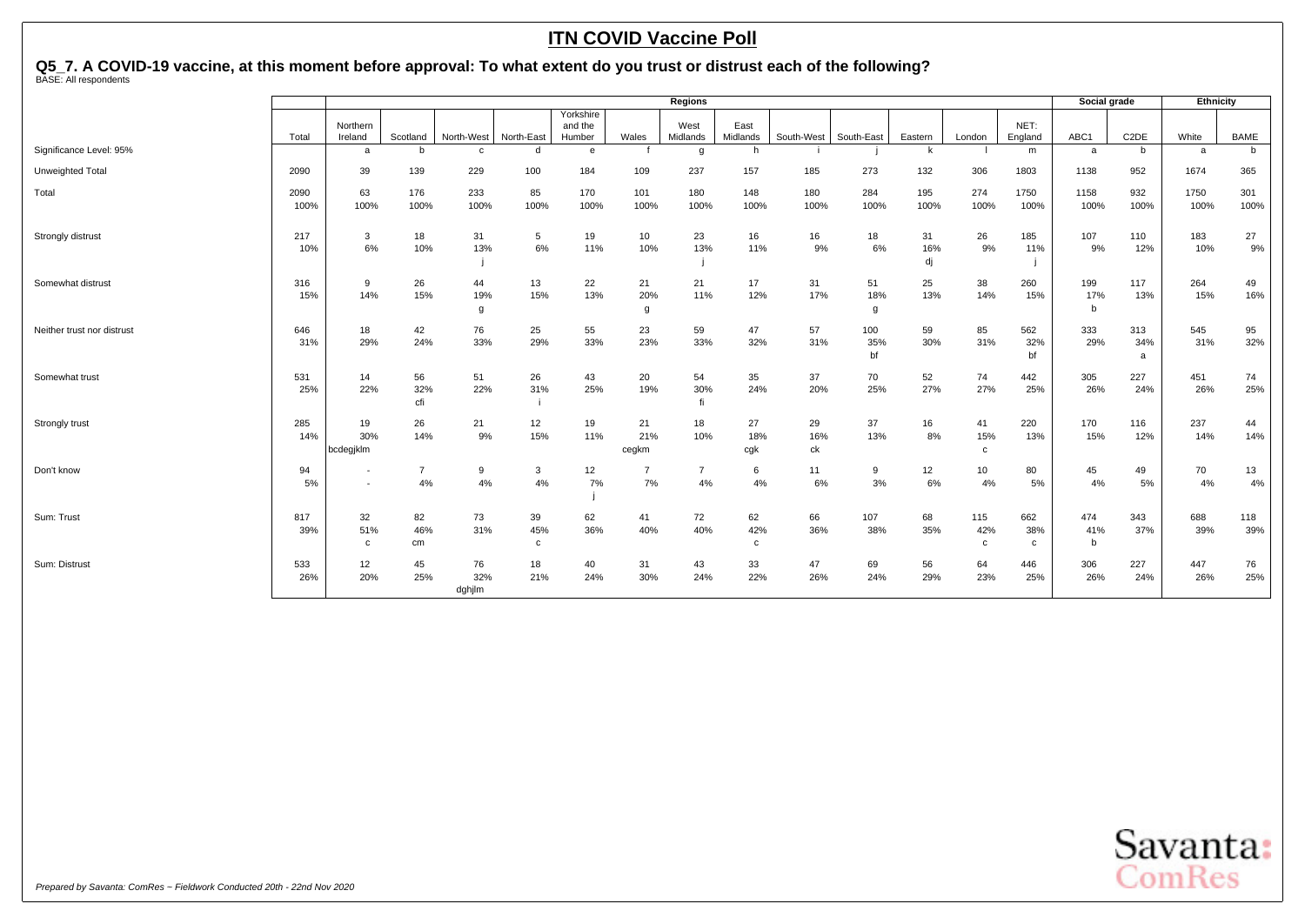## Q5\_7. A COVID-19 vaccine, at this moment before approval: To what extent do you trust or distrust each of the following?<br><sup>BASE: All respondents</sup>

|                            |       |              |         |             | <b>COVID info sources</b> |                |            |          |         |
|----------------------------|-------|--------------|---------|-------------|---------------------------|----------------|------------|----------|---------|
|                            | Total | Facebook     | Twitter | YouTube     | Social media              | Online forums  | <b>MSM</b> | Alt news | None    |
| Significance Level: 95%    |       | $\mathsf{a}$ | b       | $\mathbf c$ | $\mathsf{d}$              | e              |            | g        | h       |
| Unweighted Total           | 2090  | 280          | 172     | 231         | 613                       | 123            | 1498       | 246      | 119     |
| Total                      | 2090  | 234          | 150     | 191         | 516                       | 93             | 1557       | 238      | 112     |
|                            | 100%  | 100%         | 100%    | 100%        | 100%                      | 100%           | 100%       | 100%     | 100%    |
| Strongly distrust          | 217   | 23           | 17      | 30          | 57                        | 11             | 133        | 32       | 26      |
|                            | 10%   | 10%          | 11%     | 16%         | 11%                       | 12%            | $9\%$      | 13%      | 23%     |
|                            |       |              |         |             |                           |                |            | f        | abdefg  |
| Somewhat distrust          | 316   | 41           | 21      | 36          | 90                        | 10             | 248        | 37       | 9       |
|                            | 15%   | 18%          | 14%     | 19%         | 17%                       | 11%            | 16%        | 16%      | 8%      |
|                            |       | h            |         | h           | h                         |                | h          | h        |         |
| Neither trust nor distrust | 646   | 70           | 43      | 49          | 148                       | 33             | 471        | 75       | 35      |
|                            | 31%   | 30%          | 28%     | 26%         | 29%                       | 35%            | 30%        | 32%      | 31%     |
| Somewhat trust             | 531   | 64           | 43      | 37          | 129                       | 21             | 424        | 52       | 15      |
|                            | 25%   | 27%          | 28%     | 19%         | 25%                       | 22%            | 27%        | 22%      | 13%     |
|                            |       | ch           | ch      |             | h                         |                | ch         |          |         |
| Strongly trust             | 285   | 33           | 22      | 34          | 78                        | 16             | 226        | 38       | 9       |
|                            | 14%   | 14%          | 15%     | 18%         | 15%                       | 17%            | 14%        | 16%      | 8%      |
|                            |       |              |         | h           | h                         | h              | h          | h        |         |
| Don't know                 | 94    | 3            | 5       | 6           | 14                        | $\overline{2}$ | 56         | 4        | 19      |
|                            | 5%    | 1%           | 3%      | $3%$        | 3%                        | 2%             | 4%         | 2%       | 17%     |
|                            |       |              |         |             |                           |                |            |          | abcdefg |
| Sum: Trust                 | 817   | 97           | 65      | 71          | 207                       | 37             | 650        | 89       | 24      |
|                            | 39%   | 41%          | 43%     | 37%         | 40%                       | 39%            | 42%        | 38%      | 21%     |
|                            |       | h            | h       | h           | h                         | h              | h          | h        |         |
| Sum: Distrust              | 533   | 64           | 37      | 66          | 147                       | 22             | 381        | 69       | 35      |
|                            | 26%   | 28%          | 25%     | 34%         | 28%                       | 23%            | 24%        | 29%      | 31%     |
|                            |       |              |         | bef         |                           |                |            |          |         |

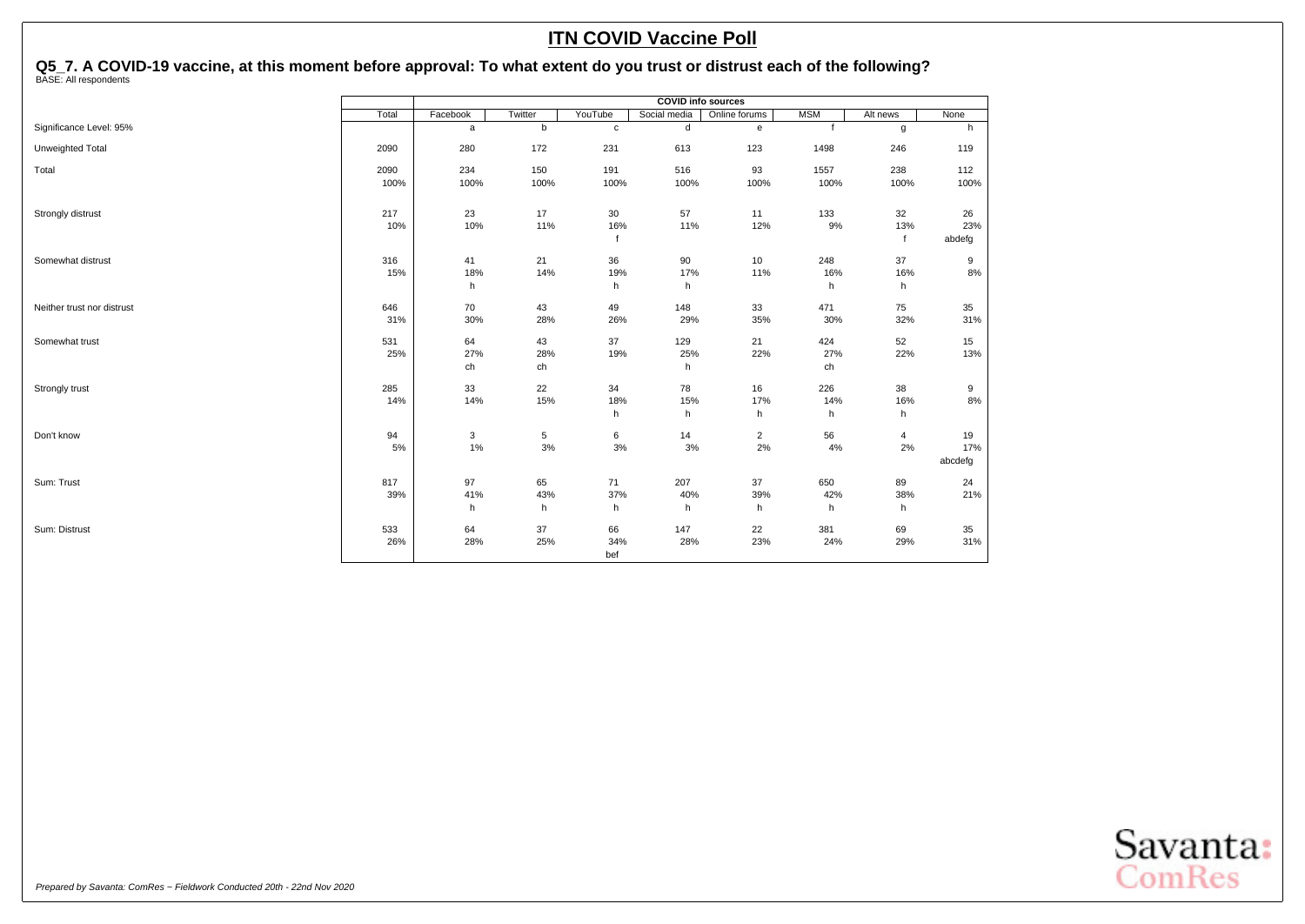<span id="page-50-0"></span>**Q6. Summary: For each of the following institutions, do you trust them more or less now than you did before the COVID-19 pandemic?** BASE: All respondents

|                          |       | Trust much |                  |                | Trust a bit | Trust much |            | Sum: Trust | Sum: Trust |
|--------------------------|-------|------------|------------------|----------------|-------------|------------|------------|------------|------------|
|                          | Total | less       | Trust a bit less | Trust the same | more        | more       | Don't know | more       | less       |
| Significance Level: 95%  |       | *b         | *c               | *d             | *e          | $*f$       | *g         | *h         | $\star$ :  |
| The government           | 2090  | 378        | 429              | 775            | 266         | 150        | 93         | 416        | 806        |
|                          | 100%  | 18%        | 21%              | 37%            | 13%         | 7%         | 4%         | 20%        | 39%        |
| Mainstream media         | 2090  | 253        | 373              | 1010           | 246         | 89         | 120        | 335        | 626        |
|                          | 100%  | 12%        | 18%              | 48%            | 12%         | 4%         | 6%         | 16%        | 30%        |
| Pharmaceutical companies | 2090  | 137        | 231              | 1023           | 413         | 164        | 122        | 577        | 368        |
|                          | 100%  | 7%         | 11%              | 49%            | 20%         | 8%         | 6%         | 28%        | 18%        |
| The NHS                  | 2090  | 84         | 111              | 809            | 410         | 589        | 87         | 999        | 194        |
|                          | 100%  | 4%         | 5%               | 39%            | 20%         | 28%        | 4%         | 48%        | 9%         |

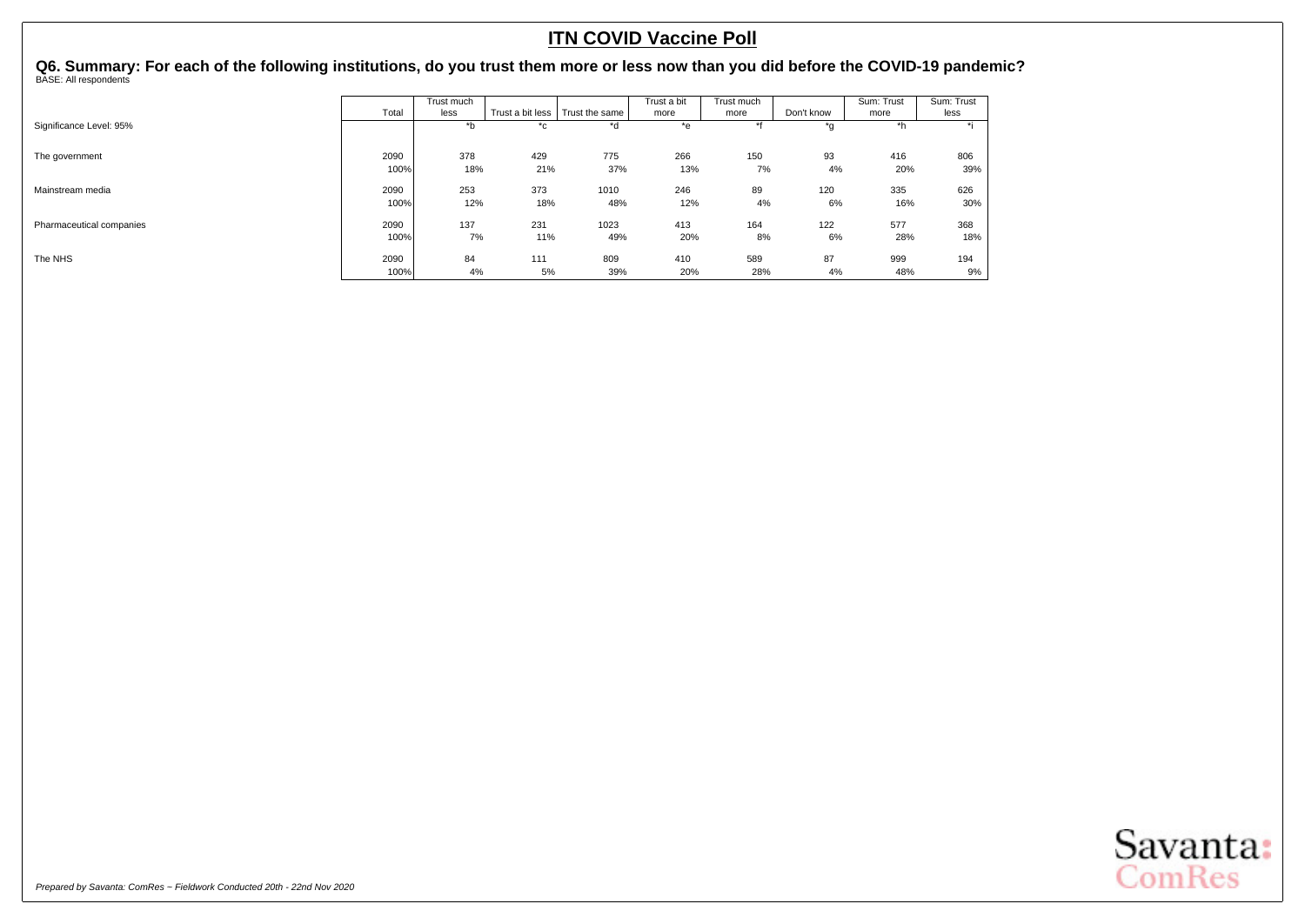<span id="page-51-0"></span>Q6\_1. The government: For each of the following institutions, do you trust them more or less now than you did before the COVID-19 pandemic?<br><sup>BASE: All respondents</sup>

|                         |       | Gender       |        |              |           |              |           | Age            |       |            |            |                 |
|-------------------------|-------|--------------|--------|--------------|-----------|--------------|-----------|----------------|-------|------------|------------|-----------------|
|                         | Total | Male         | Female | $18 - 24$    | $25 - 34$ | $35 - 44$    | $45 - 54$ | $55 - 64$      | $65+$ | NET: 18-34 | NET: 35-54 | <b>NET: 55+</b> |
| Significance Level: 95% |       | $\mathsf{a}$ | b      | $\mathsf{a}$ | b         | $\mathbf{c}$ | d         | $\mathbf{e}$   |       | g          | h          |                 |
| Unweighted Total        | 2090  | 973          | 1117   | 371          | 460       | 366          | 340       | 317            | 236   | 831        | 706        | 553             |
| Total                   | 2090  | 1020         | 1070   | 232          | 362       | 334          | 370       | 309            | 483   | 594        | 704        | 792             |
|                         | 100%  | 100%         | 100%   | 100%         | 100%      | 100%         | 100%      | 100%           | 100%  | 100%       | 100%       | 100%            |
| Trust much less         | 378   | 197          | 181    | 35           | 67        | 56           | 61        | 77             | 81    | 102        | 118        | 158             |
|                         | 18%   | 19%          | 17%    | 15%          | 19%       | 17%          | 17%       | 25%<br>abcdfgh | 17%   | 17%        | 17%        | 20%             |
| Trust a bit less        | 429   | 195          | 234    | 54           | 72        | 55           | 79        | 58             | 111   | 126        | 135        | 168             |
|                         | 21%   | 19%          | 22%    | 23%          | 20%       | 17%          | 21%       | 19%            | 23%   | 21%        | 19%        | 21%             |
|                         |       |              |        | $\mathbf{C}$ |           |              |           |                |       |            |            |                 |
| Trust the same          | 775   | 386          | 389    | 65           | 111       | 132          | 164       | 115            | 187   | 177        | 296        | 302             |
|                         | 37%   | 38%          | 36%    | 28%          | 31%       | 39%          | 44%       | 37%            | 39%   | 30%        | 42%        | 38%             |
|                         |       |              |        |              |           | abg          | abg       | ag             | abg   |            | abg        | abg             |
| Trust a bit more        | 266   | 128          | 138    | 26           | 53        | 46           | 37        | 32             | 71    | 80         | 83         | 103             |
|                         | 13%   | 13%          | 13%    | 11%          | 15%<br>d  | 14%          | 10%       | 10%            | 15%   | 13%        | 12%        | 13%             |
| Trust much more         | 150   | 80           | 70     | 31           | 35        | 25           | 16        | 20             | 23    | 66         | 41         | 43              |
|                         | 7%    | 8%           | 7%     | 13%          | 10%       | 7%           | $4\%$     | 7%             | $5\%$ | 11%        | 6%         | $5\%$           |
|                         |       |              |        | cdefhi       | dfhi      |              |           |                |       | cdefhi     |            |                 |
| Don't know              | 93    | 35           | 57     | 20           | 23        | 20           | 13        | $\overline{7}$ | 10    | 43         | 32         | 17              |
|                         | 4%    | 3%           | 5%     | 9%           | 6%        | 6%           | 3%        | 2%             | 2%    | 7%         | 5%         | 2%              |
|                         |       |              | a      | defhi        | efi       | efi          |           |                |       | defhi      |            |                 |
| Sum: Trust more         | 416   | 208          | 209    | 57           | 89        | 71           | 53        | 52             | 95    | 146        | 124        | 147             |
|                         | 20%   | 20%          | 19%    | 25%          | 24%       | 21%          | 14%       | 17%            | 20%   | 25%        | 18%        | 19%             |
|                         |       |              |        | dehi         | dehi      | d            |           |                |       | dehi       |            |                 |
| Sum: Trust less         | 806   | 391          | 415    | 89           | 139       | 112          | 140       | 135            | 191   | 228        | 252        | 326             |
|                         | 39%   | 38%          | 39%    | 39%          | 38%       | 33%          | 38%       | 44%            | 40%   | 38%        | 36%        | 41%             |
|                         |       |              |        |              |           |              |           | ch             |       |            |            | $\mathbf{C}$    |

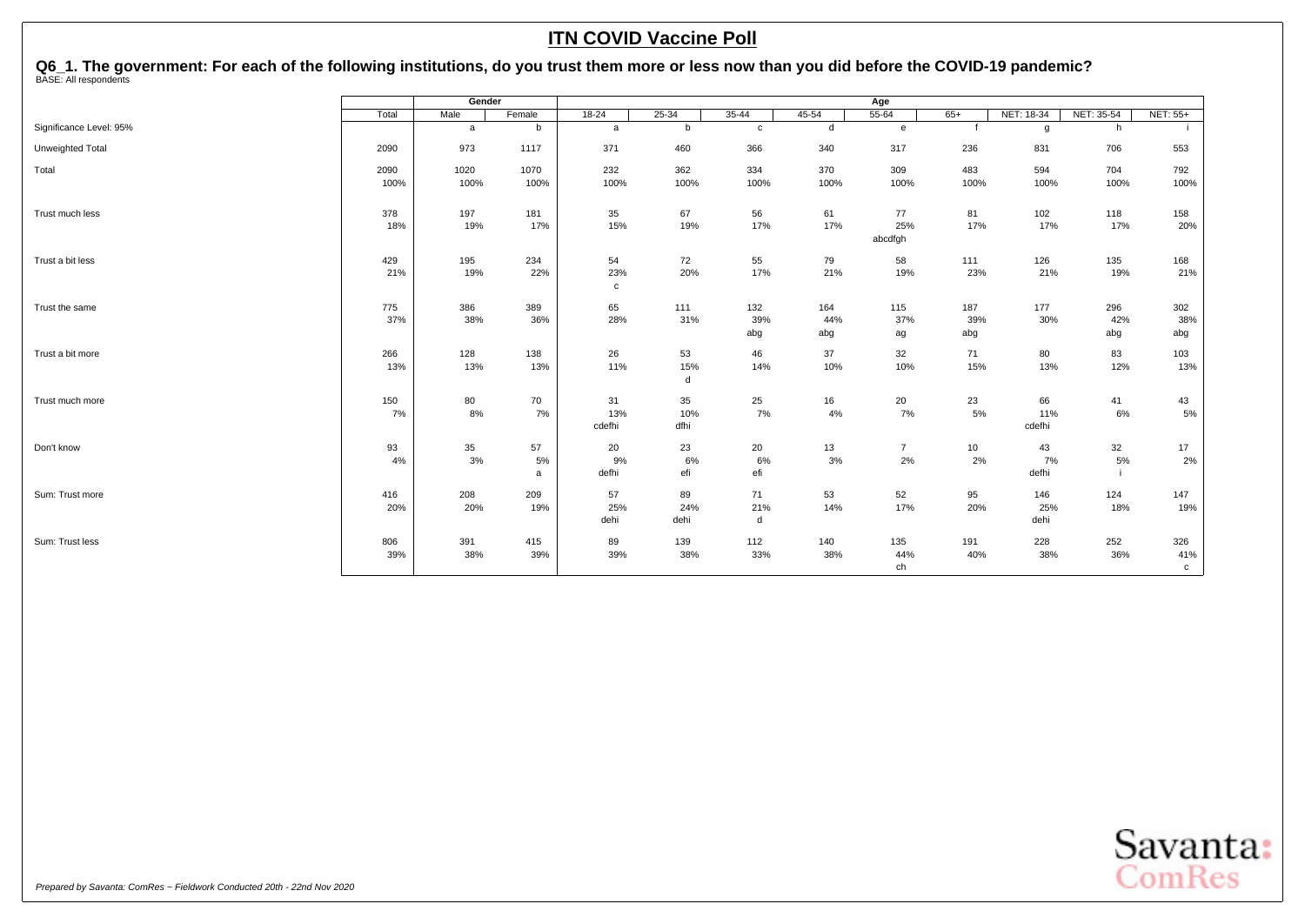# Q6\_1. The government: For each of the following institutions, do you trust them more or less now than you did before the COVID-19 pandemic?<br><sup>BASE: All respondents</sup>

|                         |              | <b>Regions</b><br>Yorkshire |                      |                    |                              |                   |                  |                  |                      |                          |                  |                   |                  | Social grade     |              | Ethnicity         |                            |                |
|-------------------------|--------------|-----------------------------|----------------------|--------------------|------------------------------|-------------------|------------------|------------------|----------------------|--------------------------|------------------|-------------------|------------------|------------------|--------------|-------------------|----------------------------|----------------|
|                         | Total        | Northern<br>Ireland         | Scotland             | North-West         | North-East                   | and the<br>Humber | Wales            | West<br>Midlands | East<br>Midlands     | South-West               | South-East       | Eastern           | London           | NET:<br>England  | ABC1         | C <sub>2</sub> DE | White                      | BAME           |
| Significance Level: 95% |              | a                           | <sub>b</sub>         | $\mathbf{C}$       | d                            | $\epsilon$        |                  | g                | h                    |                          |                  | k                 |                  | m                | a            | b                 | a                          | b              |
| Unweighted Total        | 2090         | 39                          | 139                  | 229                | 100                          | 184               | 109              | 237              | 157                  | 185                      | 273              | 132               | 306              | 1803             | 1138         | 952               | 1674                       | 365            |
| Total                   | 2090<br>100% | 63<br>100%                  | 176<br>100%          | 233<br>100%        | 85<br>100%                   | 170<br>100%       | 101<br>100%      | 180<br>100%      | 148<br>100%          | 180<br>100%              | 284<br>100%      | 195<br>100%       | 274<br>100%      | 1750<br>100%     | 1158<br>100% | 932<br>100%       | 1750<br>100%               | 301<br>100%    |
| Trust much less         | 378<br>18%   | 10<br>16%                   | 34<br>20%<br>h       | 56<br>24%<br>hilm  | 16<br>18%                    | 37<br>22%<br>h    | 19<br>19%        | 31<br>17%        | 16<br>11%            | 28<br>16%                | 49<br>17%        | 37<br>19%<br>h    | 45<br>16%        | 314<br>18%<br>h  | 197<br>17%   | 181<br>19%        | 331<br>19%<br>$\mathbf b$  | 39<br>13%      |
| Trust a bit less        | 429<br>21%   | 12<br>19%                   | 44<br>25%<br>d       | 47<br>20%<br>d     | 9<br>10%                     | 32<br>19%         | 19<br>18%        | 30<br>17%        | 42<br>29%<br>degilm  | 29<br>16%                | 64<br>23%<br>d   | 50<br>26%<br>dgi  | 51<br>19%        | 354<br>20%<br>d  | 243<br>21%   | 186<br>20%        | 371<br>21%                 | 56<br>19%      |
| Trust the same          | 775<br>37%   | 25<br>40%                   | 71<br>40%<br>h       | 88<br>38%          | 35<br>41%<br>h               | 62<br>37%         | 30<br>29%        | 73<br>40%<br>fh  | 42<br>28%            | 71<br>39%<br>h           | 100<br>35%       | 63<br>32%         | 116<br>42%<br>fh | 650<br>37%<br>h  | 446<br>39%   | 329<br>35%        | 658<br>38%                 | 107<br>36%     |
| Trust a bit more        | 266<br>13%   | 13<br>21%<br>bc             | 13<br>7%             | 23<br>10%          | 12<br>15%                    | 18<br>11%         | 18<br>18%<br>bc  | 24<br>13%        | 27<br>18%<br>bcelm   | 27<br>15%<br>$\mathbf b$ | 33<br>12%        | 26<br>13%         | 30<br>11%        | 221<br>13%       | 146<br>13%   | 120<br>13%        | 216<br>12%                 | 47<br>16%      |
| Trust much more         | 150<br>7%    | 1%                          | $\overline{7}$<br>4% | 10<br>4%           | $\overline{7}$<br>$8\%$<br>k | 12<br>7%          | 10<br>9%<br>k    | 17<br>9%<br>bck  | 14<br>9%<br>ck       | 17<br>10%<br>bck         | 29<br>10%<br>bck | 4<br>2%           | 23<br>9%<br>ck   | 133<br>8%        | 88<br>8%     | 62<br>7%          | 112<br>6%                  | 35<br>12%<br>a |
| Don't know              | 93<br>4%     | 2%                          | 8<br>4%              | 10<br>4%           | $\overline{7}$<br>8%<br>gl   | 9<br>5%           | 6<br>6%          | 5<br>3%          | $\overline{7}$<br>5% | 8<br>5%                  | 10<br>3%         | 14<br>7%<br>g     | 9<br>3%          | 77<br>4%         | 38<br>3%     | 55<br>6%<br>a     | 61<br>3%                   | 18<br>6%<br>a  |
| Sum: Trust more         | 416<br>20%   | 14<br>22%                   | 20<br>11%            | 33<br>14%          | 19<br>23%<br>b               | 31<br>18%         | 28<br>27%<br>bck | 41<br>23%<br>bc  | 41<br>28%<br>bceklm  | 44<br>25%<br>bck         | 62<br>22%<br>bc  | 30<br>16%         | 53<br>19%<br>b   | 355<br>20%<br>bc | 234<br>20%   | 182<br>20%        | 328<br>19%                 | 81<br>27%<br>a |
| Sum: Trust less         | 806<br>39%   | 22<br>36%                   | 78<br>44%<br>dgi     | 102<br>44%<br>dgil | 25<br>29%                    | 69<br>40%         | 38<br>37%        | 61<br>34%        | 58<br>39%            | 57<br>32%                | 112<br>40%       | 88<br>45%<br>dgil | 96<br>35%        | 668<br>38%       | 440<br>38%   | 366<br>39%        | 702<br>40%<br>$\mathsf{b}$ | 95<br>32%      |

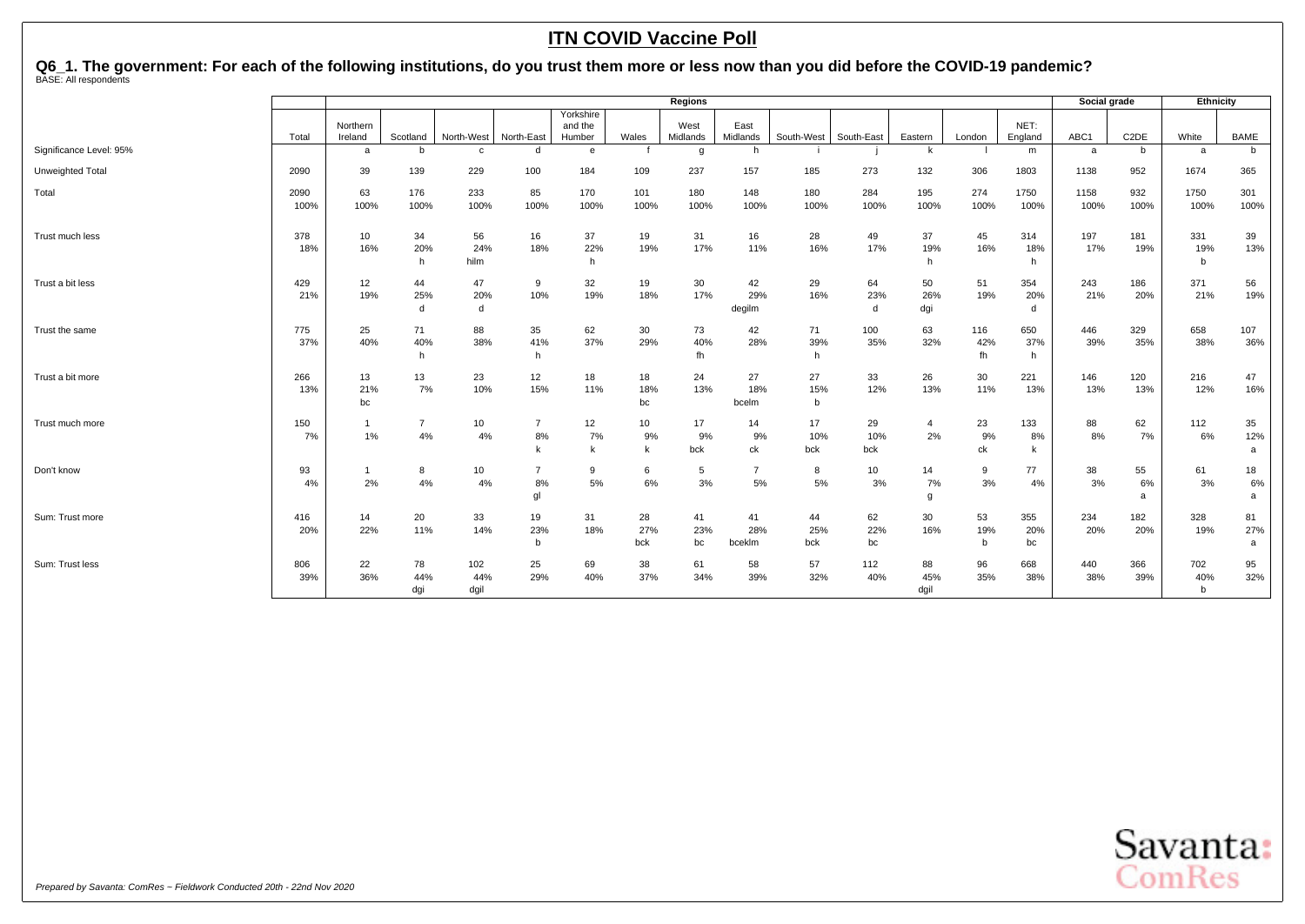Q6\_1. The government: For each of the following institutions, do you trust them more or less now than you did before the COVID-19 pandemic?<br><sup>BASE: All respondents</sup>

|                         | Total<br>Twitter<br>Facebook<br>b<br>a |           |           | <b>COVID info sources</b> |              |                         |                     |             |              |
|-------------------------|----------------------------------------|-----------|-----------|---------------------------|--------------|-------------------------|---------------------|-------------|--------------|
|                         |                                        |           |           | YouTube                   | Social media | Online forums           | <b>MSM</b>          | Alt news    | None         |
| Significance Level: 95% |                                        |           |           | $\mathbf c$               | d            | ${\bf e}$               | $\ddot{\mathbf{f}}$ | g           | h            |
| Unweighted Total        | 2090                                   | 280       | 172       | 231                       | 613          | 123                     | 1498                | 246         | 119          |
| Total                   | 2090                                   | 234       | 150       | 191                       | 516          | 93                      | 1557                | 238         | 112          |
|                         | 100%                                   | 100%      | 100%      | 100%                      | 100%         | 100%                    | 100%                | 100%        | 100%         |
| Trust much less         | 378                                    | 30        | 29        | 30                        | 81           | 17                      | 283                 | 42          | 22           |
|                         | 18%                                    | 13%       | 19%       | 16%                       | 16%          | 18%                     | 18%<br>a            | 18%         | 19%          |
| Trust a bit less        | 429                                    | 49        | 29        | 29                        | 97           | 17                      | 331                 | 41          | 18           |
|                         | 21%                                    | 21%       | 19%       | 15%                       | 19%          | 18%                     | 21%<br>$\mathbf c$  | 17%         | 16%          |
| Trust the same          | 775                                    | 82        | 43        | 60                        | 174          | 34                      | 591                 | 77          | 41           |
|                         | 37%                                    | 35%       | 29%       | 32%                       | 34%          | 36%                     | 38%<br>b            | 32%         | 37%          |
| Trust a bit more        | 266                                    | 41        | 26        | 41                        | 91           | 10                      | 204                 | 41          | 4            |
|                         | 13%                                    | 17%       | 18%       | 21%                       | 18%          | 11%                     | 13%                 | 17%         | 4%           |
|                         |                                        | h         | h         | efh                       | fh           | h                       | h                   | h           |              |
| Trust much more         | 150                                    | 27        | 20        | 24                        | 55           | 14                      | 107                 | 32          | $\mathbf{1}$ |
|                         | 7%                                     | 11%<br>fh | 13%<br>fh | 12%<br>fh                 | 11%<br>fh    | 14%<br>fh               | 7%<br>h             | 13%<br>fh   | 1%           |
| Don't know              | 93                                     | 5         | 3         | 8                         | 17           | $\overline{\mathbf{c}}$ | 42                  | $\,$ 5 $\,$ | 26           |
|                         | 4%                                     | 2%        | $2\%$     | $4\%$                     | $3%$         | $2\%$                   | $3%$                | 2%          | 23%          |
|                         |                                        |           |           |                           |              |                         |                     |             | abcdefg      |
| Sum: Trust more         | 416                                    | 67        | 46        | 64                        | 146          | 24                      | 311                 | 72          | 6            |
|                         | 20%                                    | 29%<br>fh | 31%<br>fh | 34%<br>fh                 | 28%<br>fh    | 25%<br>h                | 20%<br>h            | 30%<br>fh   | 5%           |
|                         |                                        |           |           |                           |              |                         |                     |             |              |
| Sum: Trust less         | 806<br>39%                             | 79        | 58        | 58                        | 178<br>35%   | 34                      | 614                 | 83          | 39<br>35%    |
|                         |                                        | 34%       | 39%       | 31%                       |              | 36%                     | 39%<br>cd           | 35%         |              |

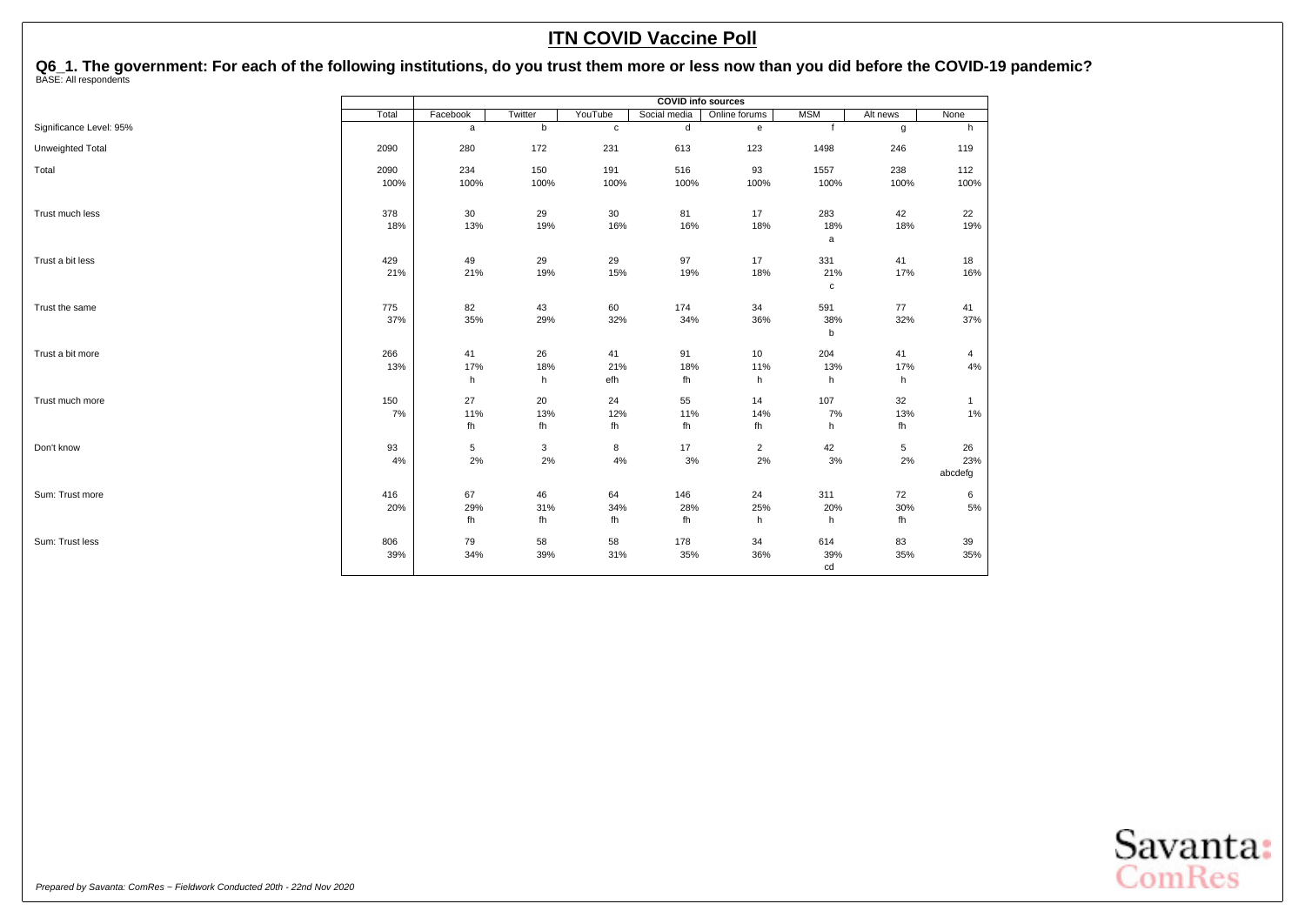<span id="page-54-0"></span>Q6\_2. Mainstream media: For each of the following institutions, do you trust them more or less now than you did before the COVID-19 pandemic?<br><sup>BASE: All respondents</sup>

|                         |       | Gender | $18 - 24$<br>$35 - 44$<br>Female<br>$25 - 34$<br>$45 - 54$ |         |       |              | Age  |                |       |              |              |          |
|-------------------------|-------|--------|------------------------------------------------------------|---------|-------|--------------|------|----------------|-------|--------------|--------------|----------|
|                         | Total | Male   |                                                            |         |       |              |      | $55 - 64$      | $65+$ | NET: 18-34   | NET: 35-54   | NET: 55+ |
| Significance Level: 95% |       | a      | b                                                          | a       | b     | $\mathbf{c}$ | d    | e              |       | $\mathbf{g}$ | h            |          |
| Unweighted Total        | 2090  | 973    | 1117                                                       | 371     | 460   | 366          | 340  | 317            | 236   | 831          | 706          | 553      |
| Total                   | 2090  | 1020   | 1070                                                       | 232     | 362   | 334          | 370  | 309            | 483   | 594          | 704          | 792      |
|                         | 100%  | 100%   | 100%                                                       | 100%    | 100%  | 100%         | 100% | 100%           | 100%  | 100%         | 100%         | 100%     |
| Trust much less         | 253   | 128    | 125                                                        | 25      | 35    | 36           | 37   | 53             | 69    | 59           | 72           | 121      |
|                         | 12%   | 13%    | 12%                                                        | 11%     | 10%   | 11%          | 10%  | 17%            | 14%   | 10%          | 10%          | 15%      |
|                         |       |        |                                                            |         |       |              |      | abcdgh         |       |              |              | abcdgh   |
| Trust a bit less        | 373   | 185    | 187                                                        | 45      | 75    | 45           | 53   | 64             | 91    | 120          | 98           | 155      |
|                         | 18%   | 18%    | 18%                                                        | 19%     | 21%   | 13%          | 14%  | 21%            | 19%   | 20%          | 14%          | 20%      |
|                         |       |        |                                                            | ch      | cdh   |              |      | cdh            |       | cdh          |              | cdh      |
| Trust the same          | 1010  | 489    | 521                                                        | 72      | 147   | 170          | 209  | 160            | 250   | 219          | 380          | 410      |
|                         | 48%   | 48%    | 49%                                                        | 31%     | 41%   | 51%          | 57%  | 52%            | 52%   | 37%          | 54%          | 52%      |
|                         |       |        |                                                            |         | a     | abg          | abg  | abg            | abg   |              | abg          | abg      |
| Trust a bit more        | 246   | 137    | 108                                                        | 41      | 60    | 47           | 30   | 16             | 51    | 101          | 77           | 68       |
|                         | 12%   | 13%    | 10%                                                        | 18%     | 17%   | 14%          | 8%   | 5%             | 11%   | 17%          | 11%          | 9%       |
|                         |       | b      |                                                            | defhi   | defhi | dei          |      |                | e     | defhi        | $\mathbf{e}$ |          |
| Trust much more         | 89    | 35     | 55                                                         | 23      | 19    | 17           | 17   | $\overline{4}$ | 8     | 42           | 35           | 12       |
|                         | 4%    | 3%     | 5%                                                         | 10%     | 5%    | 5%           | 5%   | 1%             | 2%    | 7%           | 5%           | 2%       |
|                         |       |        |                                                            | bcdefhi | efi   | efi          | ei   |                |       | efi          | efi          |          |
| Don't know              | 120   | 45     | 75                                                         | 26      | 26    | 20           | 24   | 12             | 13    | 52           | 43           | 25       |
|                         | 6%    | 4%     | 7%                                                         | 11%     | 7%    | 6%           | 6%   | 4%             | 3%    | 9%           | 6%           | 3%       |
|                         |       |        | a                                                          | cdefhi  | efi   |              |      |                |       | efi          | fi           |          |
| Sum: Trust more         | 335   | 172    | 163                                                        | 64      | 79    | 64           | 47   | 20             | 60    | 143          | 111          | 80       |
|                         | 16%   | 17%    | 15%                                                        | 28%     | 22%   | 19%          | 13%  | 7%             | 12%   | 24%          | 16%          | 10%      |
|                         |       |        |                                                            | cdefhi  | defhi | defi         | e    |                | e     | defhi        | ei           |          |
| Sum: Trust less         | 626   | 314    | 312                                                        | 70      | 109   | 80           | 90   | 117            | 160   | 179          | 170          | 277      |
|                         | 30%   | 31%    | 29%                                                        | 30%     | 30%   | 24%          | 24%  | 38%            | 33%   | 30%          | 24%          | 35%      |
|                         |       |        |                                                            | h       | ch    |              |      | abcdgh         | cdh   | cdh          |              | cdh      |

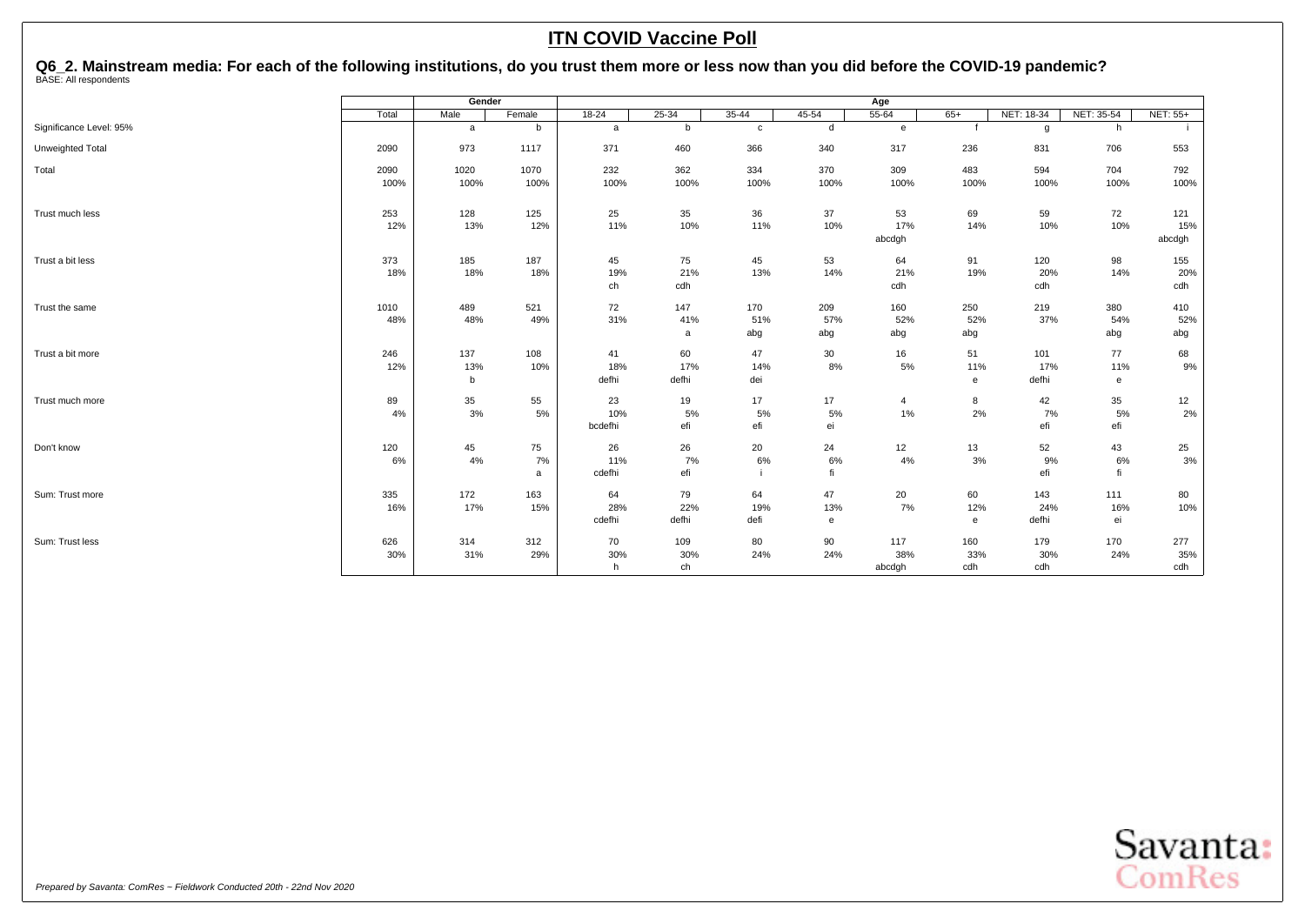# Q6\_2. Mainstream media: For each of the following institutions, do you trust them more or less now than you did before the COVID-19 pandemic?<br><sup>BASE: All respondents</sup>

|                         |              |                         |                         |                  |                          |                                |                          | <b>Regions</b>            |                          |                      |                           |                 |                           |                  | Social grade    |                   | Ethnicity       |                |
|-------------------------|--------------|-------------------------|-------------------------|------------------|--------------------------|--------------------------------|--------------------------|---------------------------|--------------------------|----------------------|---------------------------|-----------------|---------------------------|------------------|-----------------|-------------------|-----------------|----------------|
|                         | Total        | Northern<br>Ireland     | Scotland                | North-West       | North-East               | Yorkshire<br>and the<br>Humber | Wales                    | West<br>Midlands          | East<br>Midlands         | South-West           | South-East                | Eastern         | London                    | NET:<br>England  | ABC1            | C <sub>2</sub> DE | White           | <b>BAME</b>    |
| Significance Level: 95% |              | a                       | <sub>b</sub>            | $\mathbf{C}$     | d                        | e                              |                          | g                         | h                        |                      |                           | k               |                           | m                | a               | b                 | a               | b              |
| Unweighted Total        | 2090         | 39                      | 139                     | 229              | 100                      | 184                            | 109                      | 237                       | 157                      | 185                  | 273                       | 132             | 306                       | 1803             | 1138            | 952               | 1674            | 365            |
| Total                   | 2090<br>100% | 63<br>100%              | 176<br>100%             | 233<br>100%      | 85<br>100%               | 170<br>100%                    | 101<br>100%              | 180<br>100%               | 148<br>100%              | 180<br>100%          | 284<br>100%               | 195<br>100%     | 274<br>100%               | 1750<br>100%     | 1158<br>100%    | 932<br>100%       | 1750<br>100%    | 301<br>100%    |
| Trust much less         | 253<br>12%   | 6<br>10%                | 12<br>7%                | 31<br>13%        | $\overline{7}$<br>8%     | 19<br>11%                      | 10<br>10%                | 29<br>16%<br>$\mathsf{b}$ | 15<br>10%                | 22<br>12%            | 34<br>12%                 | 34<br>18%<br>bd | 33<br>12%                 | 225<br>13%<br>b  | 119<br>10%      | 134<br>14%<br>a   | 218<br>12%      | 28<br>9%       |
| Trust a bit less        | 373<br>18%   | $\overline{7}$<br>10%   | 20<br>11%               | 41<br>18%        | 11<br>13%                | 31<br>18%                      | 23<br>23%<br>b           | 34<br>19%                 | 31<br>21%<br>$\mathbf b$ | 30<br>17%            | 67<br>24%<br>bdm          | 31<br>16%       | 47<br>17%                 | 323<br>18%<br>b  | 197<br>17%      | 176<br>19%        | 303<br>17%      | 69<br>23%<br>a |
| Trust the same          | 1010<br>48%  | 32<br>51%               | 108<br>61%<br>defahiklm | 123<br>53%<br>e  | 40<br>47%                | 71<br>42%                      | 42<br>42%                | 88<br>49%                 | 72<br>49%                | 92<br>51%            | 125<br>44%                | 89<br>46%       | 127<br>46%                | 827<br>47%       | 562<br>49%      | 448<br>48%        | 890<br>51%<br>b | 112<br>37%     |
| Trust a bit more        | 246<br>12%   | 16<br>25%<br>bcfghijklm | 22<br>12%               | 15<br>7%         | 13<br>15%<br>$\mathbf c$ | 27<br>16%<br>cg                | 11<br>11%                | 16<br>9%                  | 16<br>11%                | 22<br>12%            | 34<br>12%<br>$\mathbf{c}$ | 19<br>10%       | 36<br>13%<br>$\mathbf{c}$ | 197<br>11%<br>c  | 168<br>15%<br>b | 78<br>8%          | 190<br>11%      | 52<br>17%<br>a |
| Trust much more         | 89<br>4%     | 1%                      | 3<br>2%                 | 9<br>4%          | 6<br>7%<br>b             | 11<br>7%<br>b                  | 7<br>7%<br>b             | 5<br>3%                   | 6<br>4%                  | $\overline{7}$<br>4% | 9<br>3%                   | 12<br>6%        | 14<br>5%                  | 79<br>4%         | 54<br>5%        | 35<br>4%          | 62<br>4%        | 24<br>8%<br>a  |
| Don't know              | 120<br>6%    | 2%                      | 12<br>7%                | 14<br>6%         | 8<br>10%<br>gi           | 11<br>6%                       | 8<br>8%                  | $\overline{7}$<br>4%      | 8<br>6%                  | $\overline{7}$<br>4% | 16<br>6%                  | 10<br>5%        | 17<br>6%                  | 99<br>6%         | 58<br>5%        | 62<br>7%          | 87<br>5%        | 17<br>6%       |
| Sum: Trust more         | 335<br>16%   | 16<br>26%<br>cg         | 25<br>14%               | 24<br>10%        | 19<br>22%<br>cg          | 38<br>22%<br>cgjm              | 18<br>18%                | 21<br>12%                 | 22<br>15%                | 29<br>16%            | 42<br>15%                 | 31<br>16%       | 50<br>18%<br>cg           | 276<br>16%<br>c  | 222<br>19%<br>b | 113<br>12%        | 252<br>14%      | 75<br>25%<br>a |
| Sum: Trust less         | 626<br>30%   | 13<br>21%               | 32<br>18%               | 72<br>31%<br>$b$ | 18<br>21%                | 50<br>29%<br>b                 | 33<br>32%<br>$\mathbf b$ | 64<br>35%<br>bd           | 46<br>31%<br>b           | 52<br>29%<br>b       | 101<br>35%<br>bd          | 65<br>33%<br>bd | 80<br>29%<br>$\mathbf b$  | 548<br>31%<br>bd | 316<br>27%      | 310<br>33%<br>a   | 521<br>30%      | 97<br>32%      |

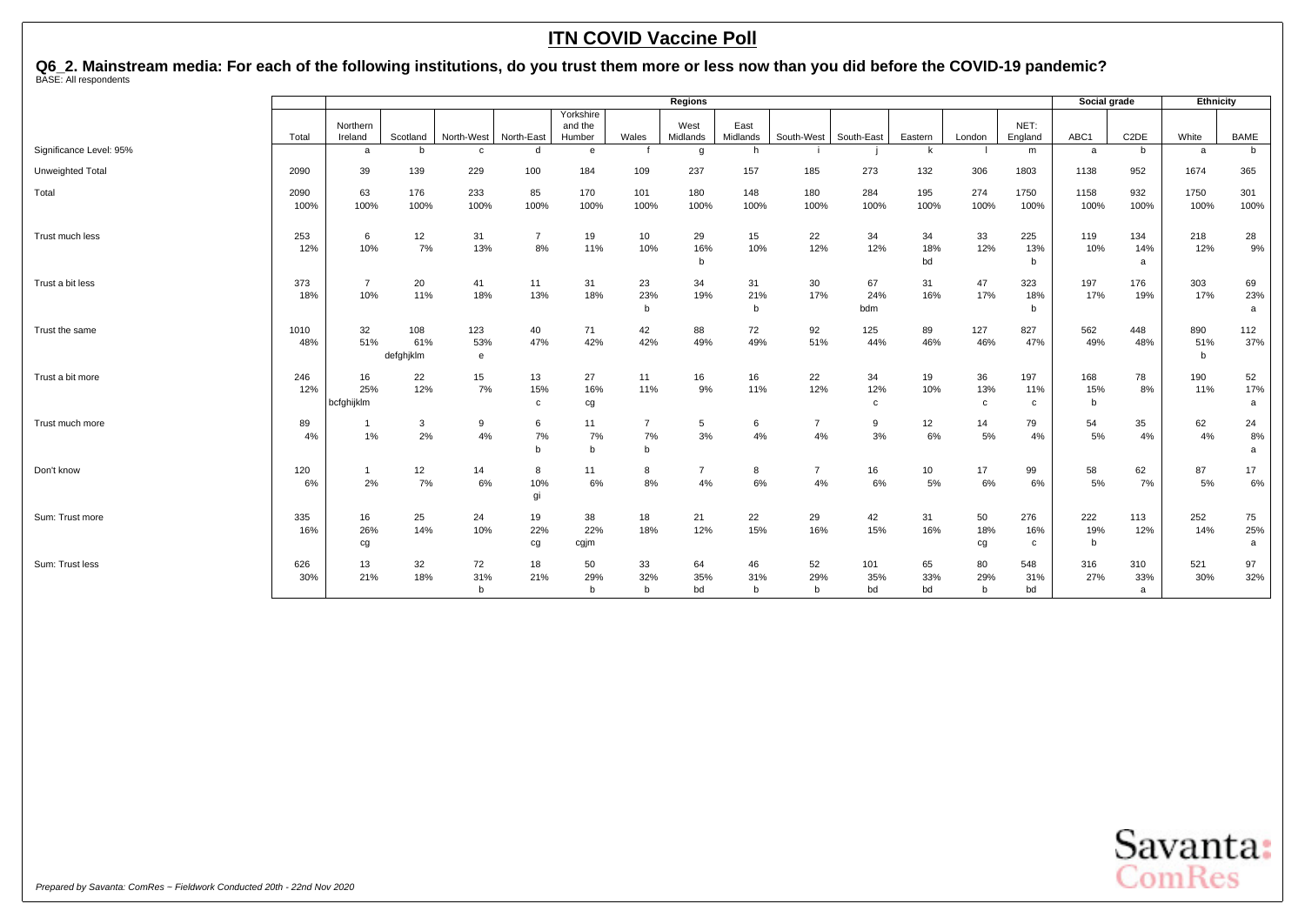Q6\_2. Mainstream media: For each of the following institutions, do you trust them more or less now than you did before the COVID-19 pandemic?<br><sup>BASE: All respondents</sup>

|                         |       |          |                |                | <b>COVID info sources</b> |               |            |                |                |
|-------------------------|-------|----------|----------------|----------------|---------------------------|---------------|------------|----------------|----------------|
|                         | Total | Facebook | Twitter        | YouTube        | Social media              | Online forums | <b>MSM</b> | Alt news       | None           |
| Significance Level: 95% |       | a        | b              | $\mathbf{C}$   | d                         | e             |            | g              | h              |
| Unweighted Total        | 2090  | 280      | 172            | 231            | 613                       | 123           | 1498       | 246            | 119            |
| Total                   | 2090  | 234      | 150            | 191            | 516                       | 93            | 1557       | 238            | 112            |
|                         | 100%  | 100%     | 100%           | 100%           | 100%                      | 100%          | 100%       | 100%           | 100%           |
| Trust much less         | 253   | 23       | 19             | 22             | 57                        | 10            | 141        | 34             | 29             |
|                         | 12%   | 10%      | 12%            | 12%            | 11%                       | 11%           | 9%         | 14%<br>f       | 26%<br>abcdefg |
| Trust a bit less        | 373   | 48       | 23             | 43             | 94                        | 22            | 288        | 54             | 12             |
|                         | 18%   | 20%      | 15%            | 22%            | 18%                       | 24%           | 18%        | 23%            | 11%            |
|                         |       | h        |                | h              | h                         | h             | h          | h              |                |
| Trust the same          | 1010  | 93       | 60             | 71             | 211                       | 33            | 822        | 91             | 38             |
|                         | 48%   | 40%      | 40%            | 37%            | 41%                       | 35%           | 53%        | 38%            | 34%            |
|                         |       |          |                |                |                           |               | abcdegh    |                |                |
| Trust a bit more        | 246   | 44       | 28             | 36             | 93                        | 17            | 189        | 33             | 5              |
|                         | 12%   | 19%      | 19%            | 19%            | 18%                       | 18%           | 12%        | 14%            | $4\%$          |
|                         |       | fh       | fh             | fh             | fh                        | h             | h          | h              |                |
| Trust much more         | 89    | 18       | 13             | 12             | 35                        | 9             | 60         | 19             | $\mathbf{1}$   |
|                         | 4%    | 8%       | 9%             | 6%             | 7%                        | 9%            | 4%         | 8%             | $1\%$          |
|                         |       | fh       | fh             | h              | fh                        | fh            |            | fh             |                |
| Don't know              | 120   | 8        | $\overline{7}$ | $\overline{7}$ | 25                        | 3             | 58         | $\overline{7}$ | 27             |
|                         | 6%    | $3%$     | $4\%$          | 4%             | 5%                        | $3%$          | 4%         | 3%             | 24%            |
|                         |       |          |                |                |                           |               |            |                | abcdefg        |
| Sum: Trust more         | 335   | 63       | 42             | 48             | 129                       | 26            | 249        | 52             | 6              |
|                         | 16%   | 27%      | 28%            | 25%            | 25%                       | 27%           | 16%        | 22%            | 5%             |
|                         |       | fh       | fh             | fh             | fh                        | fh            | h          | fh             |                |
| Sum: Trust less         | 626   | 71       | 42             | 65             | 151                       | 32            | 428        | 87             | 41             |
|                         | 30%   | 30%      | 28%            | 34%            | 29%                       | 35%           | 28%        | 37%            | 37%            |
|                         |       |          |                | $\mathbf f$    |                           |               |            | df             |                |

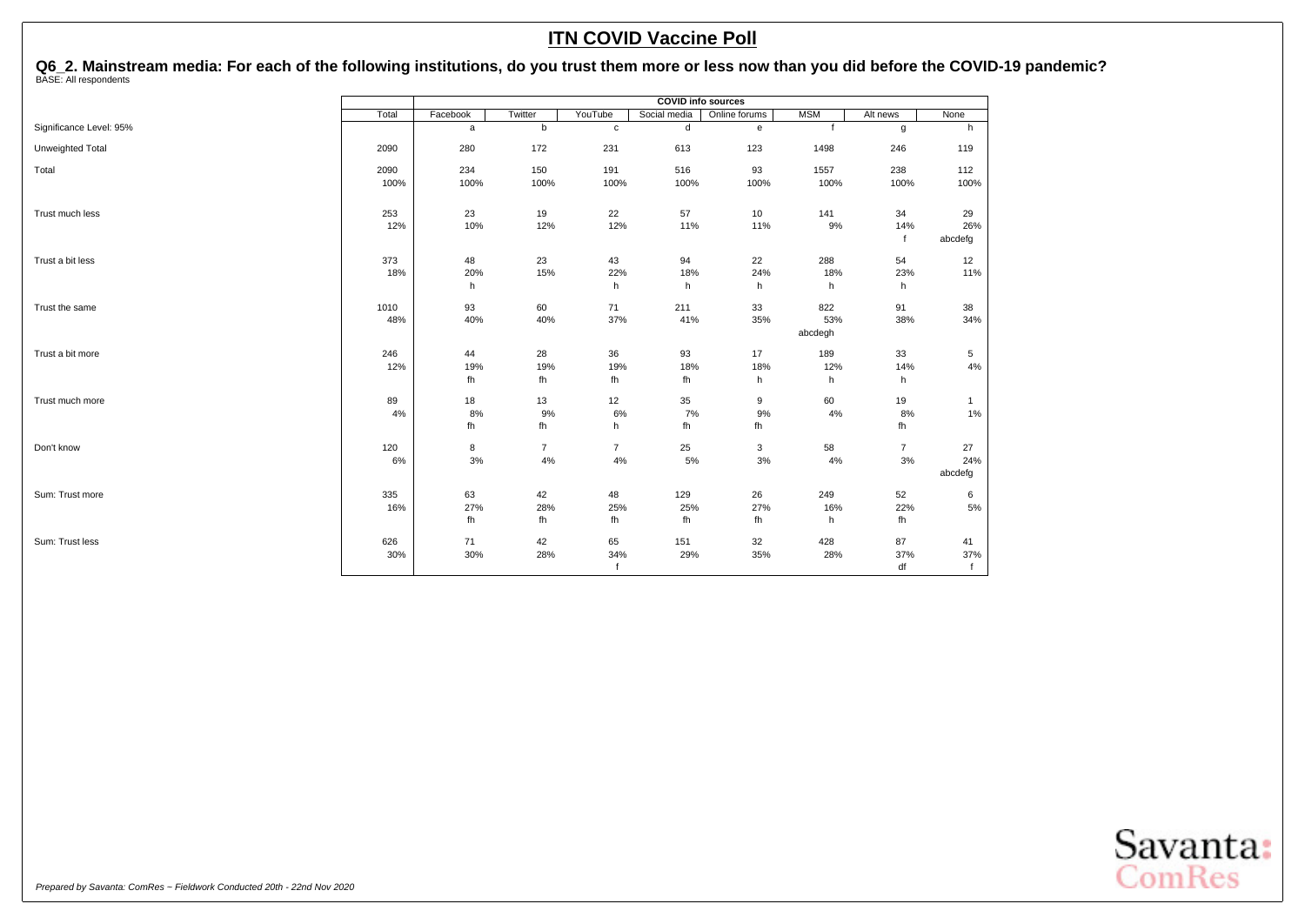<span id="page-57-0"></span>Q6\_3. Pharmaceutical companies: For each of the following institutions, do you trust them more or less now than you did before the COVID-19 pandemic?<br><sup>BASE: All respondents</sup>

|                         |       | Gender      |        |           |           |             |              | Age          |       |            |            |                 |
|-------------------------|-------|-------------|--------|-----------|-----------|-------------|--------------|--------------|-------|------------|------------|-----------------|
|                         | Total | Male        | Female | $18 - 24$ | $25 - 34$ | $35 - 44$   | $45 - 54$    | $55 - 64$    | $65+$ | NET: 18-34 | NET: 35-54 | <b>NET: 55+</b> |
| Significance Level: 95% |       | a           | b      | a         | b         | $\mathbf c$ | $\mathsf{d}$ | $\mathbf{e}$ |       | g          | h          |                 |
| Unweighted Total        | 2090  | 973         | 1117   | 371       | 460       | 366         | 340          | 317          | 236   | 831        | 706        | 553             |
| Total                   | 2090  | 1020        | 1070   | 232       | 362       | 334         | 370          | 309          | 483   | 594        | 704        | 792             |
|                         | 100%  | 100%        | 100%   | 100%      | 100%      | 100%        | 100%         | 100%         | 100%  | 100%       | 100%       | 100%            |
| Trust much less         | 137   | 80          | 57     | 15        | 28        | 31          | 23           | 28           | 13    | 43         | 53         | 41              |
|                         | 7%    | 8%          | 5%     | 7%        | 8%        | 9%          | 6%           | 9%           | 3%    | 7%         | 8%         | 5%              |
|                         |       | b           |        |           |           | fi          |              | fi           |       |            |            |                 |
| Trust a bit less        | 231   | 101         | 130    | 27        | 52        | 40          | 26           | 27           | 58    | 80         | 66         | 85              |
|                         | 11%   | 10%         | 12%    | 12%       | 15%       | 12%         | 7%           | 9%           | 12%   | 13%        | 9%         | 11%             |
|                         |       |             |        | d         | deh       | d           |              |              | d     | deh        |            |                 |
| Trust the same          | 1023  | 494         | 530    | 86        | 150       | 162         | 207          | 157          | 261   | 236        | 369        | 418             |
|                         | 49%   | 48%         | 49%    | 37%       | 41%       | 48%         | 56%          | 51%          | 54%   | 40%        | 52%        | 53%             |
|                         |       |             |        |           |           | abg         | abcg         | abg          | abg   |            | abg        | abg             |
| Trust a bit more        | 413   | 229         | 184    | 48        | 77        | 54          | 59           | 65           | 109   | 126        | 113        | 174             |
|                         | 20%   | 22%         | 17%    | 21%       | 21%       | 16%         | 16%          | 21%          | 23%   | 21%        | 16%        | 22%             |
|                         |       | b           |        |           | h         |             |              |              | cdh   | cdh        |            | cdh             |
| Trust much more         | 164   | 73          | 91     | 27        | 30        | 25          | 31           | 16           | 34    | 58         | 56         | 50              |
|                         | 8%    | 7%          | 9%     | 12%       | 8%        | 8%          | $8\%$        | 5%           | 7%    | 10%        | 8%         | 6%              |
|                         |       |             |        | ehi       |           |             |              |              |       | ei         |            |                 |
| Don't know              | 122   | 44          | 78     | 27        | 24        | 23          | 23           | 16           | 8     | 52         | 46         | 25              |
|                         | 6%    | 4%          | 7%     | 12%       | 7%        | 7%          | 6%           | 5%           | 2%    | 9%         | 7%         | 3%              |
|                         |       |             | a      | bcdefhi   | fi        | fi          | fi           |              |       | fi         | fi         |                 |
| Sum: Trust more         | 577   | 302         | 275    | 76        | 107       | 80          | 90           | 81           | 144   | 183        | 170        | 224             |
|                         | 28%   | 30%         | 26%    | 33%       | 30%       | 24%         | 24%          | 26%          | 30%   | 31%        | 24%        | 28%             |
|                         |       | $\mathbf b$ |        | cdh       | h         |             |              |              |       | cdh        |            |                 |
| Sum: Trust less         | 368   | 181         | 187    | 43        | 80        | 70          | 49           | 55           | 70    | 123        | 120        | 125             |
|                         | 18%   | 18%         | 17%    | 18%       | 22%       | 21%         | 13%          | 18%          | 15%   | 21%        | 17%        | 16%             |
|                         |       |             |        |           | dfhi      | dfi         |              |              |       | dfi        |            |                 |

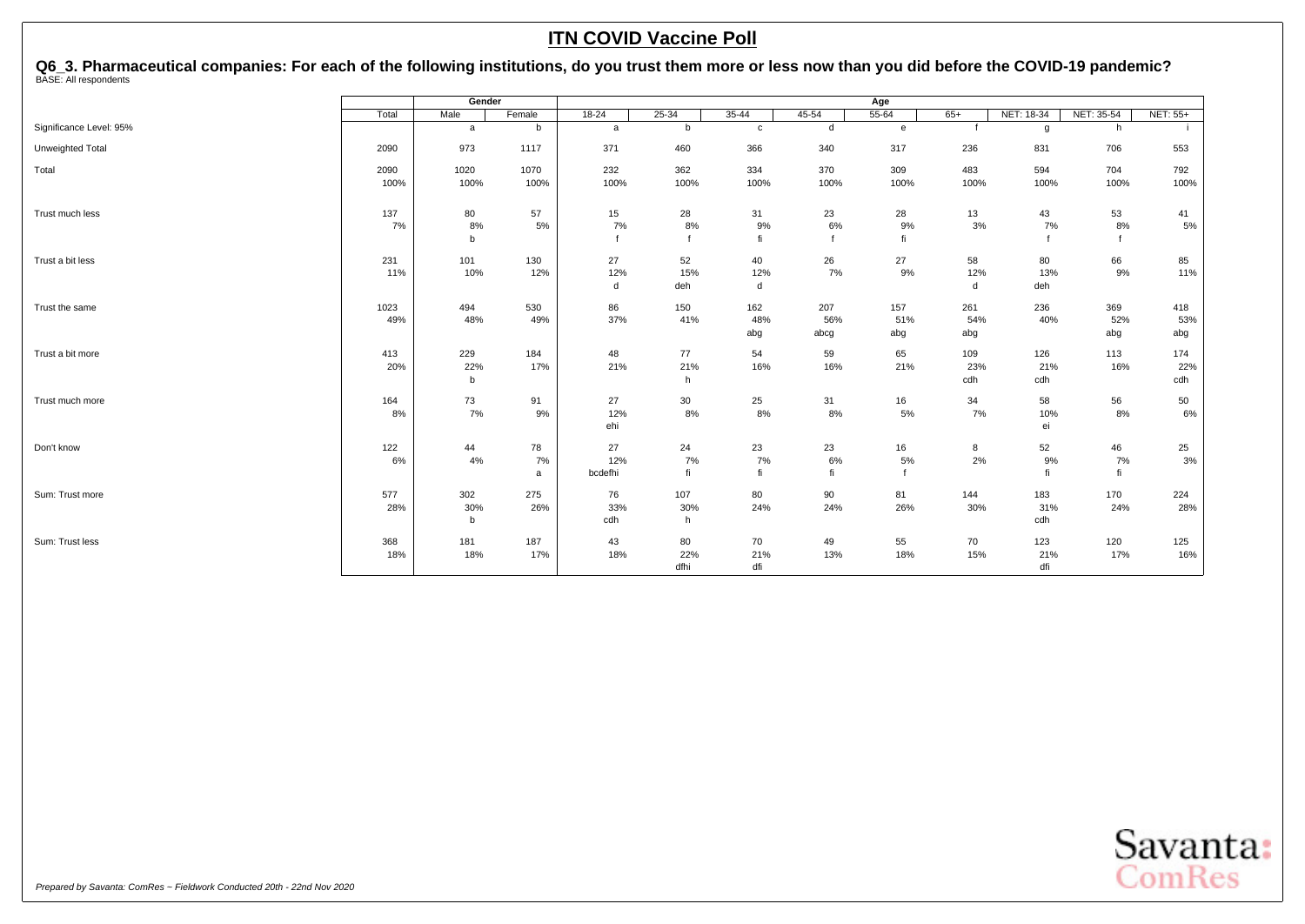Q6\_3. Pharmaceutical companies: For each of the following institutions, do you trust them more or less now than you did before the COVID-19 pandemic?<br><sup>BASE: All respondents</sup>

|                         |              | <b>Regions</b>       |                           |                  |                    |                                |                     |                           |                  |                 |             |                |                 | Social grade     |              | Ethnicity         |                 |                |
|-------------------------|--------------|----------------------|---------------------------|------------------|--------------------|--------------------------------|---------------------|---------------------------|------------------|-----------------|-------------|----------------|-----------------|------------------|--------------|-------------------|-----------------|----------------|
|                         | Total        | Northern<br>Ireland  | Scotland                  | North-West       | North-East         | Yorkshire<br>and the<br>Humber | Wales               | West<br>Midlands          | East<br>Midlands | South-West      | South-East  | Eastern        | London          | NET:<br>England  | ABC1         | C <sub>2</sub> DE | White           | <b>BAME</b>    |
| Significance Level: 95% |              | a                    | b                         | $\mathbf{C}$     | d                  | e                              |                     | g                         | h                |                 |             | k              |                 | m                | a            | b                 | a               | b              |
| Unweighted Total        | 2090         | 39                   | 139                       | 229              | 100                | 184                            | 109                 | 237                       | 157              | 185             | 273         | 132            | 306             | 1803             | 1138         | 952               | 1674            | 365            |
| Total                   | 2090<br>100% | 63<br>100%           | 176<br>100%               | 233<br>100%      | 85<br>100%         | 170<br>100%                    | 101<br>100%         | 180<br>100%               | 148<br>100%      | 180<br>100%     | 284<br>100% | 195<br>100%    | 274<br>100%     | 1750<br>100%     | 1158<br>100% | 932<br>100%       | 1750<br>100%    | 301<br>100%    |
| Trust much less         | 137<br>7%    | $\overline{1}$<br>2% | 12<br>7%                  | 21<br>9%         | $\mathbf{3}$<br>3% | 9<br>5%                        | 3<br>3%             | 14<br>8%                  | 9<br>6%          | 15<br>8%        | 15<br>5%    | 11<br>6%       | 24<br>9%        | 120<br>7%        | 72<br>6%     | 65<br>7%          | 101<br>6%       | 32<br>11%<br>a |
| Trust a bit less        | 231<br>11%   | $\overline{2}$<br>3% | 17<br>10%                 | 32<br>14%        | 6<br>7%            | 18<br>10%                      | 12<br>11%           | 19<br>11%                 | 13<br>9%         | 18<br>10%       | 35<br>12%   | 25<br>13%      | 34<br>12%       | 200<br>11%       | 136<br>12%   | 95<br>10%         | 179<br>10%      | 49<br>16%<br>a |
| Trust the same          | 1023<br>49%  | 32<br>52%            | 87<br>49%                 | 116<br>50%       | 46<br>54%          | 78<br>46%                      | 41<br>41%           | 87<br>48%                 | 67<br>45%        | 90<br>50%       | 151<br>53%  | 100<br>52%     | 129<br>47%      | 863<br>49%       | 566<br>49%   | 457<br>49%        | 895<br>51%<br>b | 115<br>38%     |
| Trust a bit more        | 413<br>20%   | 22<br>35%<br>cgijklm | 43<br>24%<br>$\mathbf{c}$ | 37<br>16%        | 16<br>19%          | 38<br>22%                      | 24<br>23%           | 32<br>18%                 | 37<br>25%<br>cim | 29<br>16%       | 49<br>17%   | 34<br>17%      | 52<br>19%       | 325<br>19%       | 223<br>19%   | 190<br>20%        | 353<br>20%      | 57<br>19%      |
| Trust much more         | 164<br>8%    | $\overline{a}$<br>6% | 9<br>5%                   | 17<br>7%         | 6<br>8%            | 16<br>10%                      | 9<br>8%             | 13<br>7%                  | 13<br>9%         | 22<br>12%<br>bk | 23<br>8%    | 10<br>5%       | 21<br>8%        | 142<br>8%        | 95<br>8%     | 69<br>7%          | 126<br>7%       | 35<br>12%<br>a |
| Don't know              | 122<br>6%    | 2%                   | 8<br>5%                   | 11<br>5%         | -7<br>9%           | 12<br>7%                       | 13<br>12%<br>bcijlm | 15<br>8%                  | 10<br>7%         | 6<br>4%         | 11<br>4%    | 14<br>7%       | 14<br>5%        | 100<br>6%        | 66<br>6%     | 56<br>6%          | 94<br>5%        | 13<br>4%       |
| Sum: Trust more         | 577<br>28%   | 25<br>40%<br>ck      | 52<br>30%                 | 54<br>23%        | 23<br>27%          | 54<br>32%                      | 32<br>32%           | 46<br>25%                 | 50<br>34%<br>ck  | 51<br>29%       | 73<br>26%   | 44<br>22%      | 73<br>27%       | 467<br>27%       | 318<br>27%   | 259<br>28%        | 480<br>27%      | 92<br>31%      |
| Sum: Trust less         | 368<br>18%   | 3<br>6%              | 29<br>16%                 | 53<br>23%<br>adh | 9<br>11%           | 27<br>16%                      | 15<br>15%           | 33<br>18%<br>$\mathsf{a}$ | 21<br>14%        | 33<br>18%       | 50<br>17%   | 37<br>19%<br>a | 58<br>21%<br>ad | 320<br>18%<br>ad | 208<br>18%   | 160<br>17%        | 280<br>16%      | 81<br>27%<br>a |

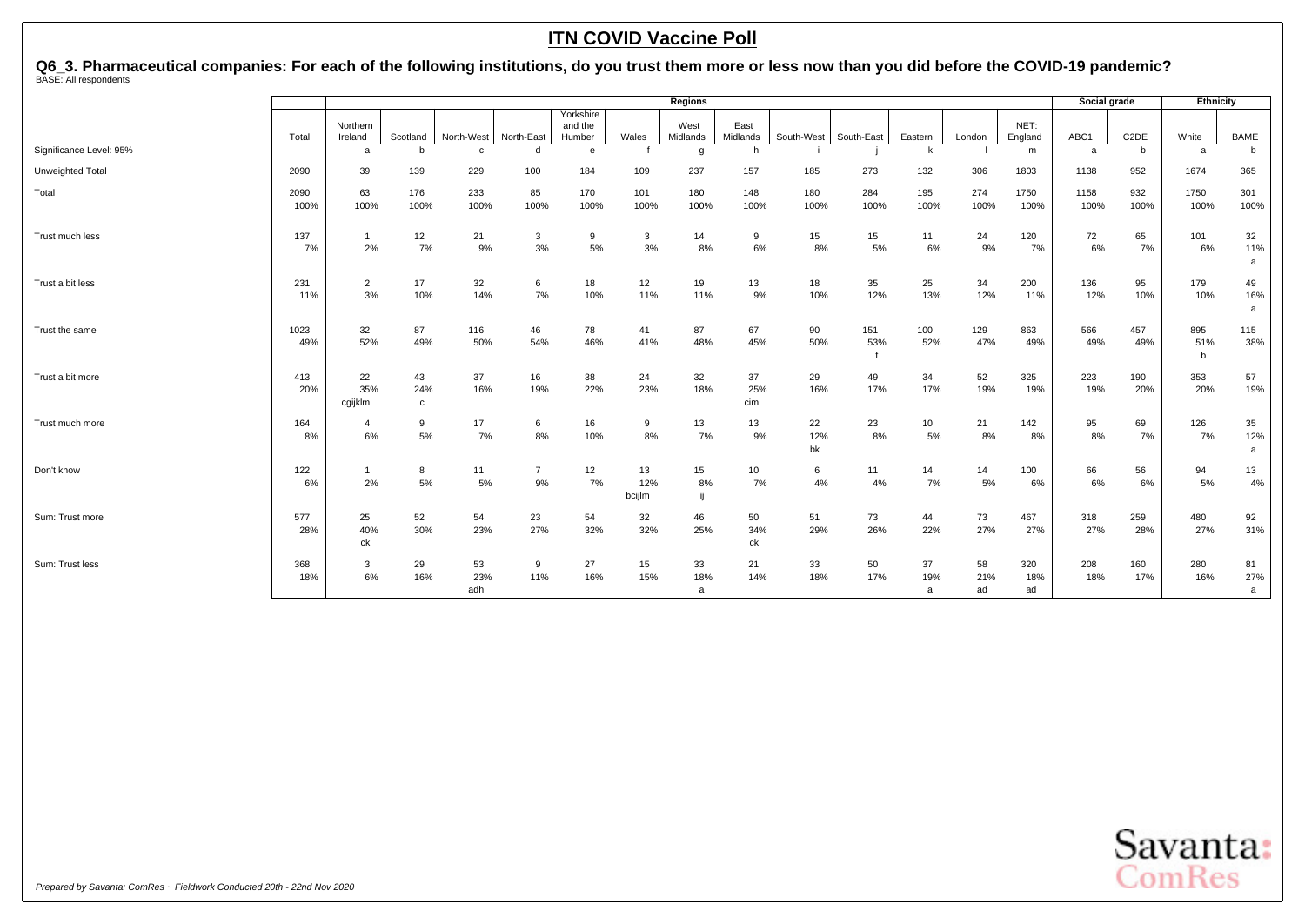Q6\_3. Pharmaceutical companies: For each of the following institutions, do you trust them more or less now than you did before the COVID-19 pandemic?<br><sup>BASE: All respondents</sup>

|                         | Twitter<br>YouTube<br>Total<br>Facebook |                | <b>COVID info sources</b> |              |              |                |              |          |         |
|-------------------------|-----------------------------------------|----------------|---------------------------|--------------|--------------|----------------|--------------|----------|---------|
|                         |                                         |                |                           |              | Social media | Online forums  | <b>MSM</b>   | Alt news | None    |
| Significance Level: 95% |                                         | a              | b                         | $\mathbf{c}$ | d            | e              | $\mathbf{f}$ | g        | h       |
| Unweighted Total        | 2090                                    | 280            | 172                       | 231          | 613          | 123            | 1498         | 246      | 119     |
| Total                   | 2090                                    | 234            | 150                       | 191          | 516          | 93             | 1557         | 238      | 112     |
|                         | 100%                                    | 100%           | 100%                      | 100%         | 100%         | 100%           | 100%         | 100%     | 100%    |
| Trust much less         | 137                                     | 14             | 11                        | 19           | 41           | 10             | 73           | 23       | 9       |
|                         | 7%                                      | 6%             | 7%                        | 10%          | 8%           | 11%            | 5%           | 10%      | 8%      |
|                         |                                         |                |                           | $\mathsf{f}$ | $\ddot{f}$   | $\mathbf{f}$   |              |          |         |
| Trust a bit less        | 231                                     | 24             | 19                        | 24           | 58           | $\overline{7}$ | 162          | 34       | 13      |
|                         | 11%                                     | 10%            | 13%                       | 13%          | 11%          | 7%             | 10%          | 14%      | 11%     |
|                         |                                         |                |                           |              |              |                |              | e        |         |
| Trust the same          | 1023                                    | 90             | 75                        | 69           | 218          | 42             | 820          | 109      | 44      |
|                         | 49%                                     | 39%            | 50%                       | 36%          | 42%          | 45%            | 53%          | 46%      | 39%     |
|                         |                                         |                | ac                        |              |              |                | acdh         | с        |         |
| Trust a bit more        | 413                                     | 64             | 27                        | 43           | 116          | 23             | 330          | 41       | 10      |
|                         | 20%                                     | 27%            | 18%                       | 22%          | 23%          | 24%            | 21%          | 17%      | 9%      |
|                         |                                         | bfgh           | h                         | h            | h            | h              | h            | h        |         |
| Trust much more         | 164                                     | 34             | 13                        | 26           | 58           | 9              | 115          | 25       | 5       |
|                         | 8%                                      | 15%            | $9\%$                     | 14%          | 11%          | 10%            | 7%           | 10%      | 5%      |
|                         |                                         | fh             |                           | fh           | fh           |                |              |          |         |
| Don't know              | 122                                     | $\overline{7}$ | 5                         | 10           | 24           | $\overline{2}$ | 58           | 5        | 30      |
|                         | 6%                                      | $3%$           | $4\%$                     | $5\%$        | 5%           | 2%             | 4%           | 2%       | 27%     |
|                         |                                         |                |                           |              |              |                |              |          | abcdefg |
| Sum: Trust more         | 577                                     | 98             | 40                        | 69           | 174          | 32             | 445          | 66       | 16      |
|                         | 28%                                     | 42%            | 26%                       | 36%          | 34%          | 34%            | 29%          | 28%      | 14%     |
|                         |                                         | bdfgh          | h                         | bfh          | fh           | h              | h            | h        |         |
| Sum: Trust less         | 368                                     | 38             | 30                        | 43           | 99           | 17             | 235          | 57       | 22      |
|                         | 18%                                     | 16%            | 20%                       | 23%          | 19%          | 18%            | 15%          | 24%      | 20%     |
|                         |                                         |                |                           | $\mathsf{f}$ | $\mathbf{f}$ |                |              | af       |         |

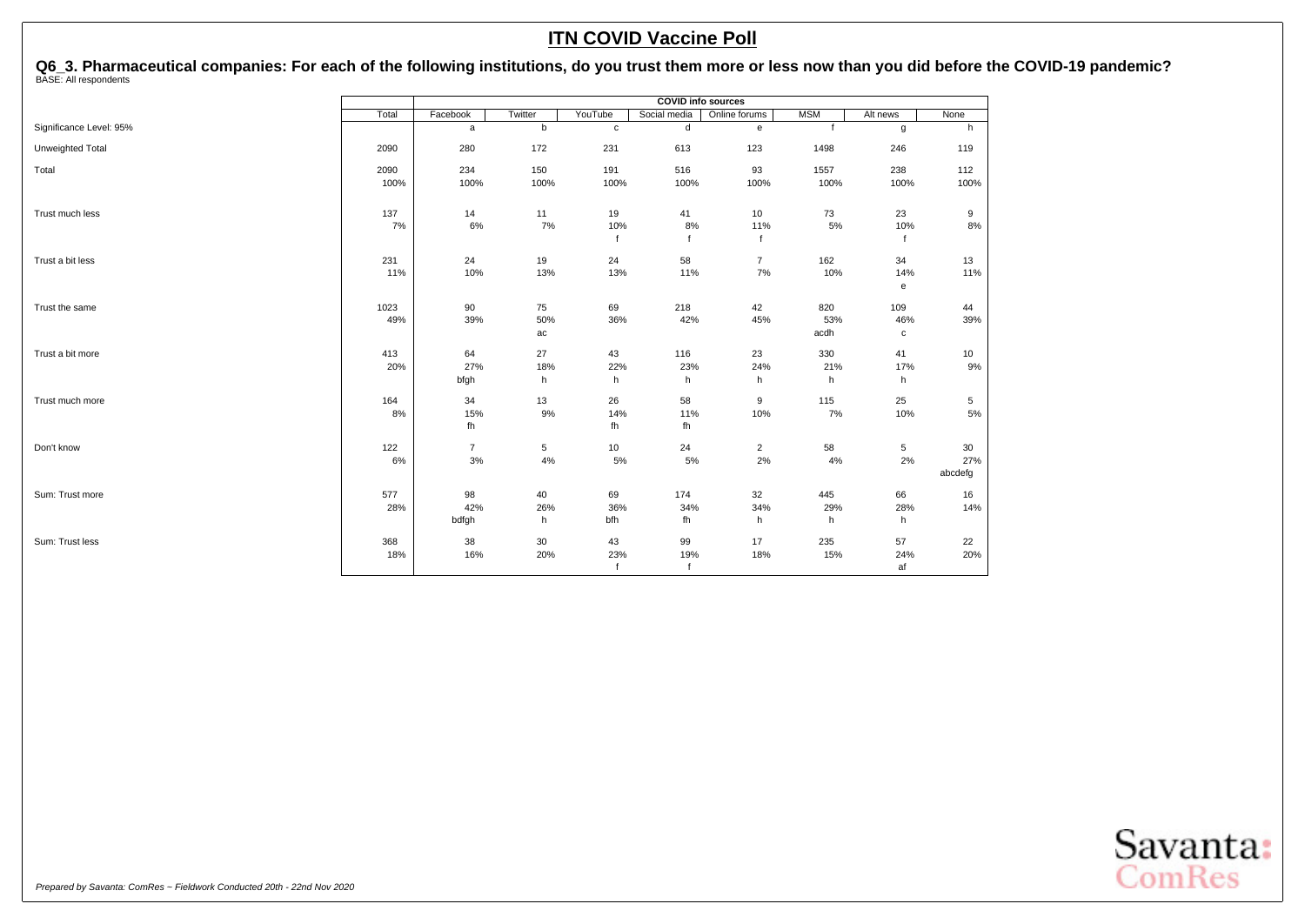# <span id="page-60-0"></span>Q6\_4. The NHS: For each of the following institutions, do you trust them more or less now than you did before the COVID-19 pandemic?<br><sup>BASE: All respondents</sup>

|                         |       | Gender      |        |           |           |              |                | Age       |        |            |            |          |
|-------------------------|-------|-------------|--------|-----------|-----------|--------------|----------------|-----------|--------|------------|------------|----------|
|                         | Total | Male        | Female | $18 - 24$ | $25 - 34$ | $35 - 44$    | $45 - 54$      | $55 - 64$ | $65+$  | NET: 18-34 | NET: 35-54 | NET: 55+ |
| Significance Level: 95% |       | a           | b      | a         | b         | $\mathbf{c}$ | d              | e         |        | g          | h          |          |
| Unweighted Total        | 2090  | 973         | 1117   | 371       | 460       | 366          | 340            | 317       | 236    | 831        | 706        | 553      |
| Total                   | 2090  | 1020        | 1070   | 232       | 362       | 334          | 370            | 309       | 483    | 594        | 704        | 792      |
|                         | 100%  | 100%        | 100%   | 100%      | 100%      | 100%         | 100%           | 100%      | 100%   | 100%       | 100%       | 100%     |
| Trust much less         | 84    | 56          | 28     | 11        | 22        | 25           | $\overline{7}$ | 10        | 9      | 33         | 32         | 18       |
|                         | 4%    | 6%          | 3%     | 5%        | 6%        | 8%           | 2%             | 3%        | 2%     | 6%         | 5%         | 2%       |
|                         |       | b           |        | di        | dfi       | defhi        |                |           |        | dfi        | di         |          |
| Trust a bit less        | 111   | 59          | 52     | 27        | 29        | 20           | $\overline{7}$ | 13        | 15     | 56         | 27         | 28       |
|                         | 5%    | 6%          | 5%     | 12%       | 8%        | 6%           | 2%             | 4%        | 3%     | 9%         | 4%         | 3%       |
|                         |       |             |        | cdefhi    | defhi     | d            |                |           |        | defhi      |            |          |
| Trust the same          | 809   | 374         | 435    | 60        | 128       | 126          | 183            | 122       | 190    | 188        | 309        | 312      |
|                         | 39%   | 37%         | 41%    | 26%       | 35%       | 38%          | 49%            | 39%       | 39%    | 32%        | 44%        | 39%      |
|                         |       |             |        |           | a         | ag           | abcefgi        | ag        | ag     | a          | abg        | ag       |
| Trust a bit more        | 410   | 189         | 221    | 59        | 80        | 66           | 64             | 55        | 85     | 139        | 131        | 140      |
|                         | 20%   | 19%         | 21%    | 25%       | 22%       | 20%          | 17%            | 18%       | 18%    | 23%        | 19%        | 18%      |
|                         |       |             |        | defhi     |           |              |                |           |        | dehi       |            |          |
| Trust much more         | 589   | 305         | 284    | 54        | 79        | 78           | 95             | 102       | 181    | 133        | 172        | 283      |
|                         | 28%   | 30%         | 27%    | 23%       | 22%       | 23%          | 26%            | 33%       | 37%    | 22%        | 24%        | 36%      |
|                         |       |             |        |           |           |              |                | abcdgh    | abcdgh |            |            | abcdgh   |
| Don't know              | 87    | 37          | 50     | 20        | 23        | 18           | 14             | 8         | 3      | 44         | 32         | 11       |
|                         | 4%    | 4%          | 5%     | 9%        | 6%        | 5%           | 4%             | 3%        | 1%     | 7%         | 5%         | 1%       |
|                         |       |             |        | defhi     | efi       | fi           | fi             |           |        | defhi      | fi         |          |
| Sum: Trust more         | 999   | 494         | 506    | 113       | 160       | 144          | 159            | 157       | 266    | 273        | 303        | 423      |
|                         | 48%   | 48%         | 47%    | 49%       | 44%       | 43%          | 43%            | 51%       | 55%    | 46%        | 43%        | 53%      |
|                         |       |             |        |           |           |              |                | cdh       | bcdgh  |            |            | bcdgh    |
| Sum: Trust less         | 194   | 115         | 80     | 38        | 51        | 46           | 14             | 22        | 24     | 89         | 59         | 46       |
|                         | 9%    | 11%         | 7%     | 16%       | 14%       | 14%          | 4%             | 7%        | 5%     | 15%        | 8%         | 6%       |
|                         |       | $\mathbf b$ |        | defhi     | defhi     | defhi        |                | d         |        | defhi      | d          |          |

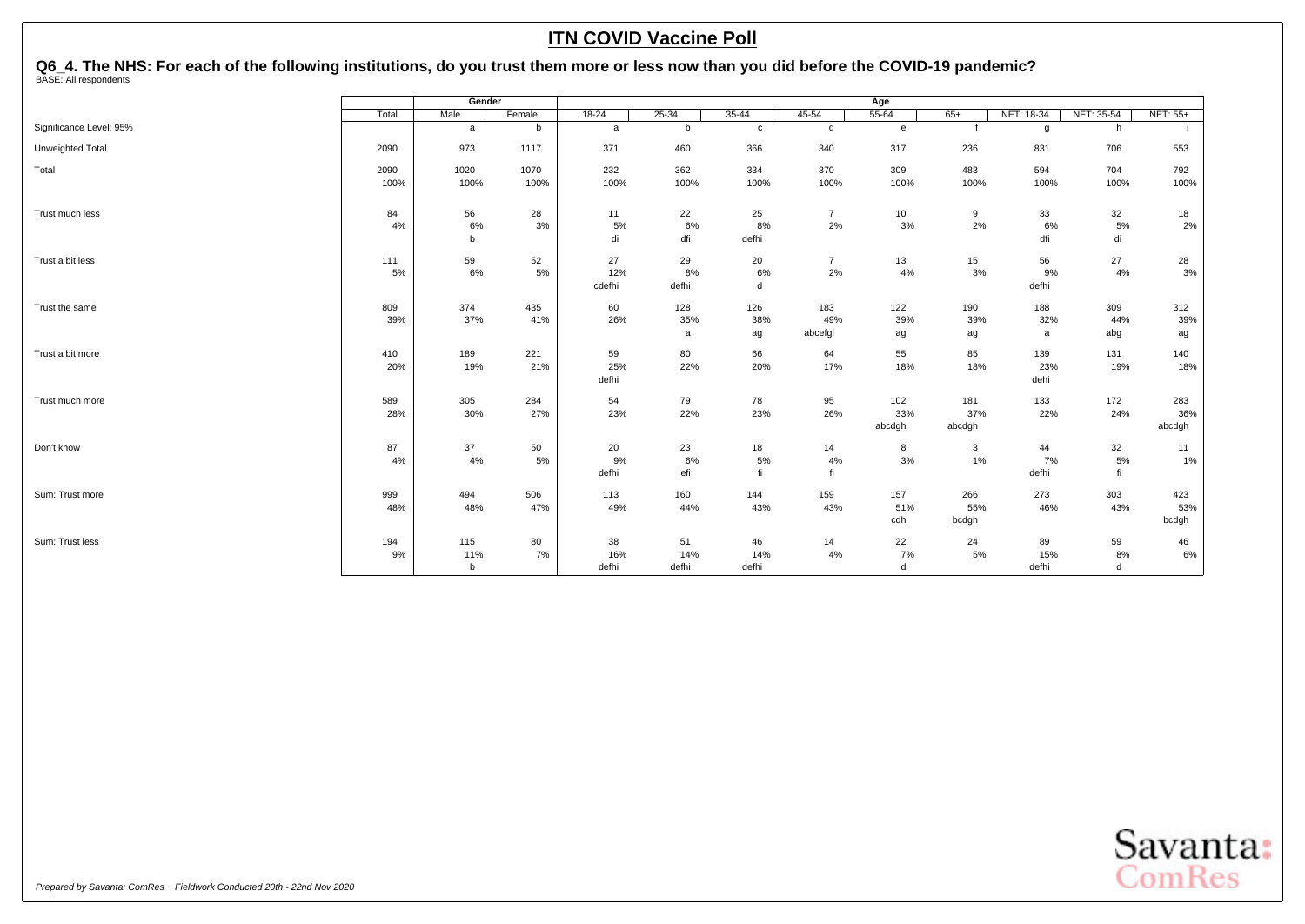# Q6\_4. The NHS: For each of the following institutions, do you trust them more or less now than you did before the COVID-19 pandemic?<br><sup>BASE: All respondents</sup>

|                         |            | <b>Regions</b>      |                |             |                |                                |                |                  |                  |                | Social grade |           | Ethnicity     |                 |            |                   |            |             |
|-------------------------|------------|---------------------|----------------|-------------|----------------|--------------------------------|----------------|------------------|------------------|----------------|--------------|-----------|---------------|-----------------|------------|-------------------|------------|-------------|
|                         | Total      | Northern<br>Ireland | Scotland       | North-West  | North-East     | Yorkshire<br>and the<br>Humber | Wales          | West<br>Midlands | East<br>Midlands | South-West     | South-East   | Eastern   | London        | NET:<br>England | ABC1       | C <sub>2</sub> DE | White      | <b>BAME</b> |
| Significance Level: 95% |            | a                   | h              | $\mathbf c$ | $\mathsf{r}$   | $\mathbf{e}$                   |                | g                | h                |                |              | k         |               | m               | a          | b                 | a          | b           |
| Unweighted Total        | 2090       | 39                  | 139            | 229         | 100            | 184                            | 109            | 237              | 157              | 185            | 273          | 132       | 306           | 1803            | 1138       | 952               | 1674       | 365         |
| Total                   | 2090       | 63                  | 176            | 233         | 85             | 170                            | 101            | 180              | 148              | 180            | 284          | 195       | 274           | 1750            | 1158       | 932               | 1750       | 301         |
|                         | 100%       | 100%                | 100%           | 100%        | 100%           | 100%                           | 100%           | 100%             | 100%             | 100%           | 100%         | 100%      | 100%          | 100%            | 100%       | 100%              | 100%       | 100%        |
| Trust much less         | 84         | 2                   | 3              | 15          | $\overline{2}$ | 6                              | 5              | 3                | 6                | 11             | 9            | 6         | 16            | 74              | 44         | 40                | 56         | 27          |
|                         | 4%         | 4%                  | 2%             | 7%<br>bg    | 2%             | 3%                             | 4%             | 2%               | 4%               | 6%<br>g        | 3%           | 3%        | 6%<br>g       | 4%              | 4%         | 4%                | 3%         | 9%<br>a     |
| Trust a bit less        | 111        | 3                   | $\overline{4}$ | 8           |                | 10                             | $\overline{4}$ | 13               | 8                | 9              | 16           | 10        | 25            | 100             | 67         | 44                | 79         | 31          |
|                         | 5%         | 4%                  | 2%             | 4%          | 1%             | 6%<br>d                        | 4%             | 7%<br>bd         | 6%               | 5%             | 6%           | 5%        | 9%<br>bcdm    | 6%<br>d         | 6%         | 5%                | 5%         | 10%<br>a    |
| Trust the same          | 809        | 22                  | 78             | 92          | 41             | 67                             | 34             | 69               | 40               | 73             | 113          | 78        | 102           | 674             | 463        | 346               | 702        | 95          |
|                         | 39%        | 35%                 | 44%            | 39%         | 48%            | 39%                            | 34%            | 38%              | 27%              | 40%            | 40%          | 40%       | 37%           | 39%             | 40%        | 37%               | 40%        | 32%         |
|                         |            |                     | h              | h           | fh             | h                              |                | h                |                  | h              | h            | h         | h             | h               |            |                   | b          |             |
| Trust a bit more        | 410        | 12                  | 32             | 48          | 8              | 31                             | 28             | 43               | 33               | 26             | 63           | 25        | 60            | 338             | 246        | 165               | 330        | 76          |
|                         | 20%        | 19%                 | 18%            | 20%<br>d    | 10%            | 18%                            | 28%<br>deikm   | 24%<br>dik       | 22%<br>dk        | 15%            | 22%<br>dik   | 13%       | 22%<br>dik    | 19%<br>d        | 21%<br>b   | 18%               | 19%        | 25%<br>a    |
|                         |            |                     |                |             |                |                                |                |                  |                  |                |              |           |               |                 |            |                   |            |             |
| Trust much more         | 589<br>28% | 22<br>36%           | 53<br>30%      | 61<br>26%   | 27<br>32%      | 51<br>30%                      | 24<br>23%      | 45<br>25%        | 55<br>37%        | 54<br>30%      | 73<br>26%    | 66<br>34% | 59<br>21%     | 490<br>28%      | 293<br>25% | 296<br>32%        | 524<br>30% | 60<br>20%   |
|                         |            |                     |                |             |                |                                |                |                  | cfgjlm           |                |              |           |               |                 |            | a                 | b          |             |
| Don't know              | 87         | $\mathbf{1}$        | 5              | 9           | 5              | 6                              | 6              | $\overline{7}$   | 6                | $\overline{7}$ | 10           | 10        | 12            | 74              | 46         | 41                | 58         | 12          |
|                         | 4%         | 2%                  | 3%             | 4%          | 6%             | 4%                             | 6%             | 4%               | 4%               | 4%             | 3%           | 5%        | 4%            | 4%              | 4%         | 4%                | 3%         | 4%          |
| Sum: Trust more         | 999        | 34                  | 86             | 108         | 36             | 81                             | 52             | 88               | 88               | 80             | 136          | 91        | 119           | 828             | 538        | 461               | 854        | 137         |
|                         | 48%        | 54%                 | 49%            | 46%         | 42%            | 48%                            | 51%            | 49%              | 59%              | 45%            | 48%          | 47%       | 43%           | 47%             | 46%        | 49%               | 49%        | 45%         |
|                         |            |                     |                |             |                |                                |                |                  | cdegijklm        |                |              |           |               |                 |            |                   |            |             |
| Sum: Trust less         | 194        | 5                   | $\overline{7}$ | 24          | 3              | 16                             | 9              | 16               | 14               | 20             | 25           | 15        | 40            | 174             | 110        | 84                | 136        | 57          |
|                         | 9%         | 8%                  | 4%             | 10%<br>bd   | 3%             | 10%                            | 9%             | 9%               | 10%              | 11%<br>bd      | 9%           | 8%        | 15%<br>bdgjkm | 10%<br>bd       | 10%        | 9%                | 8%         | 19%<br>a    |
|                         |            |                     |                |             |                |                                |                |                  |                  |                |              |           |               |                 |            |                   |            |             |

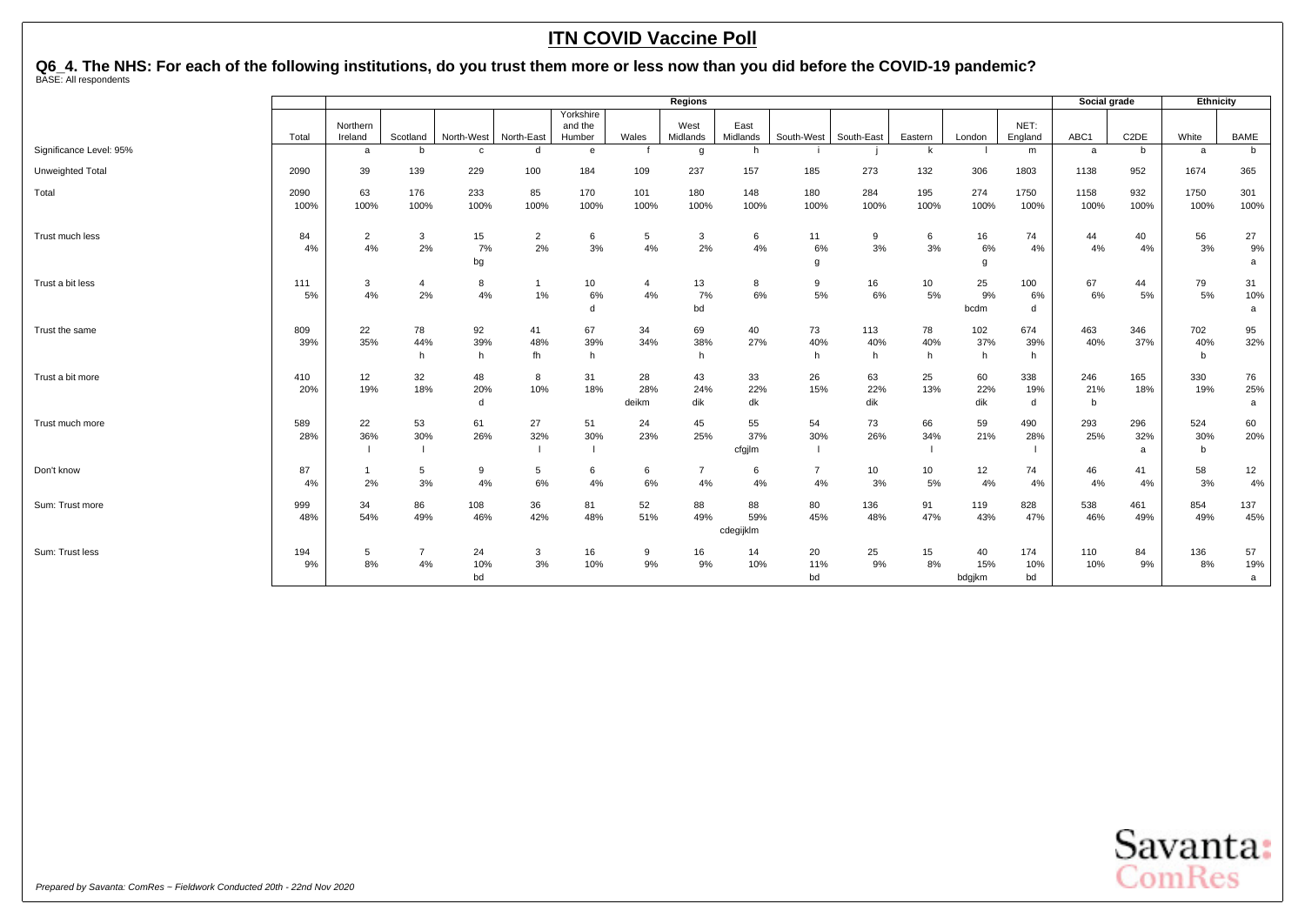Q6\_4. The NHS: For each of the following institutions, do you trust them more or less now than you did before the COVID-19 pandemic?<br><sup>BASE: All respondents</sup>

|                         |       | <b>COVID info sources</b> |                |              |              |                                   |              |                |              |  |
|-------------------------|-------|---------------------------|----------------|--------------|--------------|-----------------------------------|--------------|----------------|--------------|--|
|                         | Total | Facebook                  | Twitter        | YouTube      | Social media | Online forums                     | <b>MSM</b>   | Alt news       | None         |  |
| Significance Level: 95% |       | a                         | $\mathsf b$    | $\mathbf c$  | d            | $\mathsf{e}% _{t}\left( t\right)$ | $\mathbf{f}$ | g              | h            |  |
| Unweighted Total        | 2090  | 280                       | 172            | 231          | 613          | 123                               | 1498         | 246            | 119          |  |
| Total                   | 2090  | 234                       | 150            | 191          | 516          | 93                                | 1557         | 238            | 112          |  |
|                         | 100%  | 100%                      | 100%           | 100%         | 100%         | 100%                              | 100%         | 100%           | 100%         |  |
| Trust much less         | 84    | 17                        | $\overline{7}$ | 18           | 36           | 6                                 | 47           | 18             | 8            |  |
|                         | $4\%$ | 7%                        | 5%             | 10%          | 7%           | 6%                                | 3%           | 8%             | 7%           |  |
|                         |       | $\mathsf{f}$              |                | $\mathsf{f}$ | $\mathbf{f}$ |                                   |              |                | $\mathbf{f}$ |  |
| Trust a bit less        | 111   | 18                        | $\overline{7}$ | 16           | 39           | 9                                 | 61           | 12             | 3            |  |
|                         | 5%    | 7%                        | $5\%$          | 8%           | 8%           | 9%                                | 4%           | 5%             | 2%           |  |
|                         |       | fh                        |                | fh           | fh           | fh                                |              |                |              |  |
| Trust the same          | 809   | 79                        | 67             | 62           | 191          | 33                                | 603          | 90             | 43           |  |
|                         | 39%   | 34%                       | 44%            | 33%          | 37%          | 35%                               | 39%          | 38%            | 38%          |  |
|                         |       |                           | ac             |              |              |                                   |              |                |              |  |
| Trust a bit more        | 410   | 57                        | 27             | 42           | 119          | 17                                | 320          | 52             | 13           |  |
|                         | 20%   | 24%                       | 18%            | 22%          | 23%          | 19%                               | 21%          | 22%            | 11%          |  |
|                         |       | h                         |                | h            | h            |                                   | h            | h              |              |  |
| Trust much more         | 589   | 59                        | 37             | 44           | 114          | 26                                | 491          | 64             | 19           |  |
|                         | 28%   | 25%                       | 25%            | 23%          | 22%          | 28%                               | 32%          | 27%            | 17%          |  |
|                         |       |                           |                |              |              | h                                 | acdh         | h              |              |  |
| Don't know              | 87    | 5                         | 5              | 8            | 18           | $\overline{2}$                    | 36           | $\overline{2}$ | 27           |  |
|                         | 4%    | 2%                        | $3%$           | 4%           | 3%           | 3%                                | 2%           | 1%             | 24%          |  |
|                         |       |                           |                | g            | g            |                                   |              |                | abcdefg      |  |
| Sum: Trust more         | 999   | 116                       | 64             | 87           | 232          | 43                                | 810          | 116            | 31           |  |
|                         | 48%   | 49%                       | 43%            | 45%          | 45%          | 47%                               | 52%          | 49%            | 28%          |  |
|                         |       | h                         | h              | h            | h            | h                                 | bdh          | h              |              |  |
| Sum: Trust less         | 194   | 34                        | 14             | 34           | 74           | 14                                | 108          | 30             | 11           |  |
|                         | 9%    | 15%                       | 10%            | 18%          | 14%          | 15%                               | 7%           | 13%            | 10%          |  |
|                         |       | f                         |                | bfh          | $\mathsf{f}$ | $\mathbf{f}$                      |              |                |              |  |

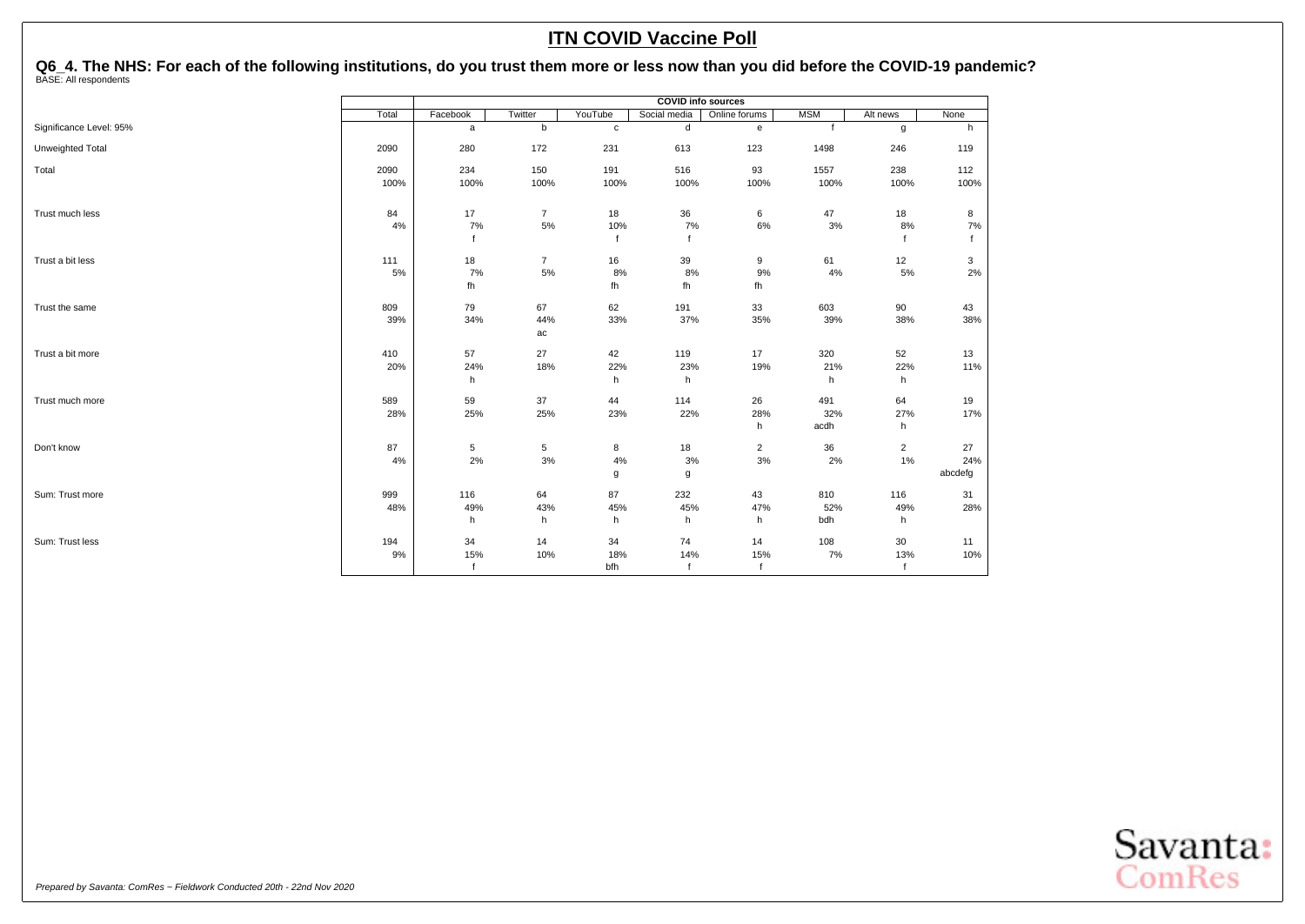<span id="page-63-0"></span>Q7. Due to the urgency of the COVID-19 pandemic, developing the COVID-19 vaccine has been a priority for the healthcare sector. Despite still passing through all the **regular checks and approvals, it is likely to be developed and distributed faster than a traditional vaccine. To what extent are you comfortable or uncomfortable with the COVID-19 vaccine having been developed, checked and distributed at a faster pace than normal?** BASE: All respondents

|                                       |       | Gender      |          | Age       |           |              |       |              |         |              |            |                 |  |
|---------------------------------------|-------|-------------|----------|-----------|-----------|--------------|-------|--------------|---------|--------------|------------|-----------------|--|
|                                       | Total | Male        | Female   | $18 - 24$ | $25 - 34$ | $35 - 44$    | 45-54 | $55 - 64$    | $65+$   | NET: 18-34   | NET: 35-54 | <b>NET: 55+</b> |  |
| Significance Level: 95%               |       | a           | b        | a         | b         | $\mathbf{C}$ | d     | $\mathbf{e}$ |         | $\mathbf{q}$ | h          |                 |  |
| Unweighted Total                      | 2090  | 973         | 1117     | 371       | 460       | 366          | 340   | 317          | 236     | 831          | 706        | 553             |  |
| Total                                 | 2090  | 1020        | 1070     | 232       | 362       | 334          | 370   | 309          | 483     | 594          | 704        | 792             |  |
|                                       | 100%  | 100%        | 100%     | 100%      | 100%      | 100%         | 100%  | 100%         | 100%    | 100%         | 100%       | 100%            |  |
| Very comfortable                      | 371   | 232         | 139      | 26        | 63        | 44           | 39    | 68           | 130     | 89           | 84         | 198             |  |
|                                       | 18%   | 23%         | 13%      | 11%       | 17%       | 13%          | 11%   | 22%          | 27%     | 15%          | 12%        | 25%             |  |
|                                       |       | $\mathbf b$ |          |           | adh       |              |       | acdgh        | abcdgh  |              |            | abcdgh          |  |
| Somewhat comfortable                  | 617   | 326         | 290      | 69        | 95        | 95           | 116   | 81           | 161     | 164          | 211        | 242             |  |
|                                       | 30%   | 32%         | 27%      | 30%       | 26%       | 28%          | 31%   | 26%          | 33%     | 28%          | 30%        | 31%             |  |
|                                       |       | b           |          |           |           |              |       |              | b       |              |            |                 |  |
| Neither comfortable nor uncomfortable | 504   | 246         | 259      | 72        | 109       | 101          | 97    | 48           | 77      | 181          | 198        | 125             |  |
|                                       | 24%   | 24%         | 24%      | 31%       | 30%       | 30%          | 26%   | 16%          | 16%     | 30%          | 28%        | 16%             |  |
|                                       |       |             |          | efi       | efi       | efi          | efi   |              |         | efi          | efi        |                 |  |
| Somewhat uncomfortable                | 298   | 108         | 190      | 35        | 50        | 47           | 55    | 46           | 65      | 84           | 102        | 111             |  |
|                                       | 14%   | 11%         | 18%<br>a | 15%       | 14%       | 14%          | 15%   | 15%          | 13%     | 14%          | 14%        | 14%             |  |
|                                       |       |             |          |           |           |              |       |              |         |              |            |                 |  |
| Very uncomfortable                    | 193   | 74          | 119      | 11        | 25        | 31           | 46    | 50           | 30      | 35           | 77         | 80              |  |
|                                       | 9%    | 7%          | 11%      | 5%        | 7%        | 9%           | 13%   | 16%          | 6%      | 6%           | 11%        | 10%             |  |
|                                       |       |             | a        |           |           | ag           | abfg  | abcfghi      |         |              | abfg       | ag              |  |
| Don't know                            | 108   | 35          | 74       | 19        | 21        | 16           | 16    | 15           | 20      | 40           | 33         | 36              |  |
|                                       | 5%    | 3%          | 7%       | 8%        | 6%        | 5%           | 4%    | 5%           | 4%      | 7%           | 5%         | 4%              |  |
|                                       |       |             | a        | dhi       |           |              |       |              |         |              |            |                 |  |
| Sum: Comfortable                      | 987   | 558         | 429      | 95        | 157       | 139          | 155   | 149          | 291     | 253          | 294        | 440             |  |
|                                       | 47%   | 55%         | 40%      | 41%       | 44%       | 42%          | 42%   | 48%          | 60%     | 43%          | 42%        | 56%             |  |
|                                       |       | b           |          |           |           |              |       |              | abcdegh |              |            | abcdegh         |  |
| Sum: Uncomfortable                    | 490   | 181         | 309      | 45        | 74        | 78           | 101   | 97           | 95      | 120          | 179        | 191             |  |
|                                       | 23%   | 18%         | 29%      | 20%       | 21%       | 23%          | 27%   | 31%          | 20%     | 20%          | 25%        | 24%             |  |
|                                       |       |             | a        |           |           |              | abfg  | abcfgi       |         |              | ag         |                 |  |

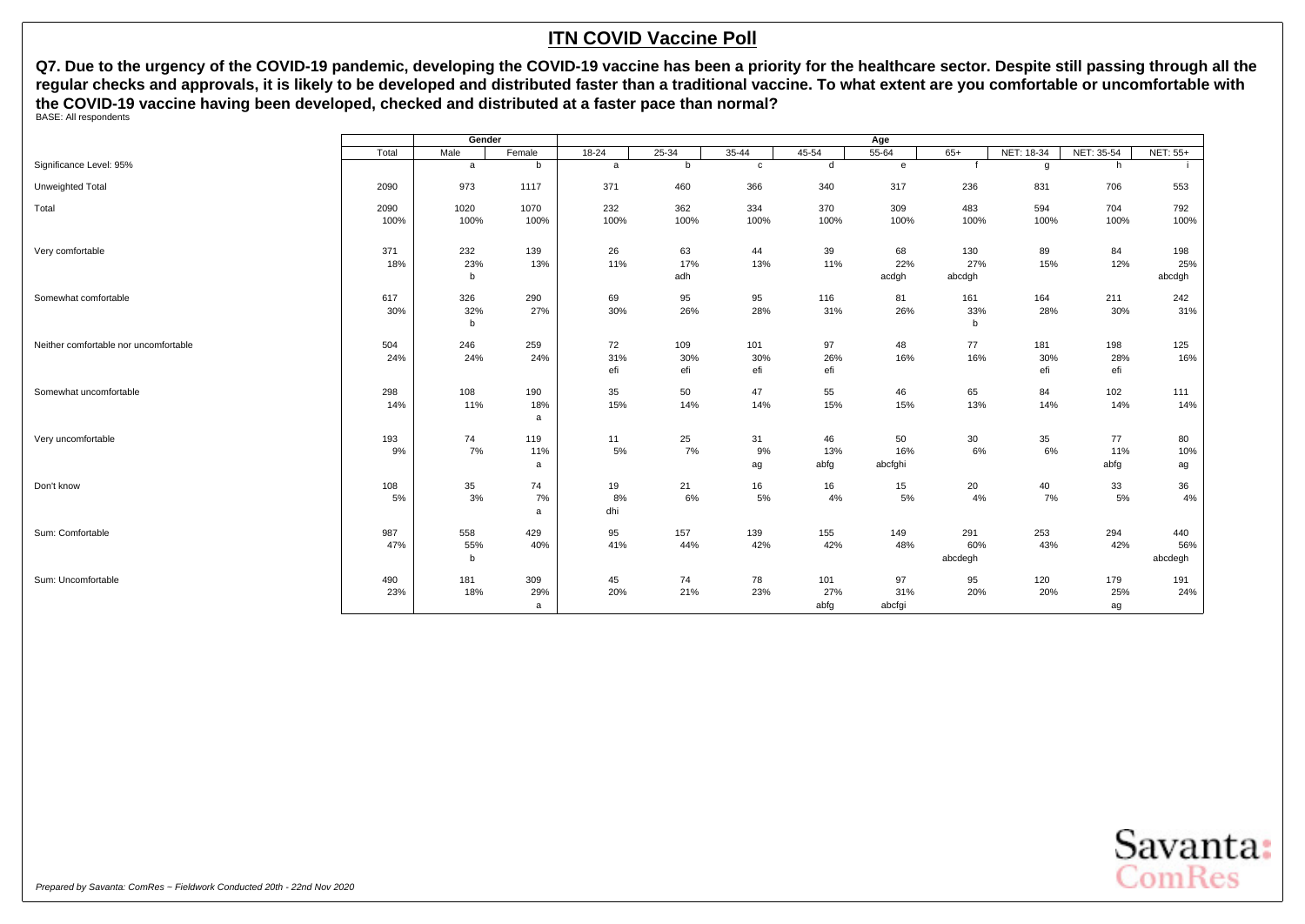**Q7. Due to the urgency of the COVID-19 pandemic, developing the COVID-19 vaccine has been a priority for the healthcare sector. Despite still passing through all the regular checks and approvals, it is likely to be developed and distributed faster than a traditional vaccine. To what extent are you comfortable or uncomfortable with the COVID-19 vaccine having been developed, checked and distributed at a faster pace than normal?** BASE: All respondents

|                                       |              |                      |                           |                    |                    |                                |                | <b>Regions</b>   |                    |                       |                    |             |                       |                  | Social grade    |                   | Ethnicity       |                |
|---------------------------------------|--------------|----------------------|---------------------------|--------------------|--------------------|--------------------------------|----------------|------------------|--------------------|-----------------------|--------------------|-------------|-----------------------|------------------|-----------------|-------------------|-----------------|----------------|
|                                       | Total        | Northern<br>Ireland  | Scotland                  | North-West         | North-East         | Yorkshire<br>and the<br>Humber | Wales          | West<br>Midlands | East<br>Midlands   | South-West            | South-East         | Eastern     | London                | NET:<br>England  | ABC1            | C <sub>2</sub> DE | White           | <b>BAME</b>    |
| Significance Level: 95%               |              | a                    | <sub>b</sub>              | $\mathbf{c}$       | d                  | e                              |                | g                | h.                 |                       |                    | k           |                       | m                | a               | b                 | a               | b.             |
| Unweighted Total                      | 2090         | 39                   | 139                       | 229                | 100                | 184                            | 109            | 237              | 157                | 185                   | 273                | 132         | 306                   | 1803             | 1138            | 952               | 1674            | 365            |
| Total                                 | 2090<br>100% | 63<br>100%           | 176<br>100%               | 233<br>100%        | 85<br>100%         | 170<br>100%                    | 101<br>100%    | 180<br>100%      | 148<br>100%        | 180<br>100%           | 284<br>100%        | 195<br>100% | 274<br>100%           | 1750<br>100%     | 1158<br>100%    | 932<br>100%       | 1750<br>100%    | 301<br>100%    |
| Very comfortable                      | 371<br>18%   | 19<br>31%<br>cegjkm  | 36<br>20%<br>ej           | 40<br>17%          | 22<br>26%<br>egjkm | 18<br>11%                      | 19<br>19%<br>e | 25<br>14%        | 36<br>24%<br>egjkm | 42<br>24%<br>egjkm    | 35<br>12%          | 23<br>12%   | 54<br>20%<br>ejk      | 296<br>17%<br>e  | 187<br>16%      | 184<br>20%<br>a   | 328<br>19%<br>h | 39<br>13%      |
| Somewhat comfortable                  | 617<br>30%   | 20<br>32%            | 58<br>33%<br>ch           | 54<br>23%          | 20<br>23%          | 55<br>33%<br>ch                | 23<br>23%      | 52<br>29%        | 32<br>22%          | 57<br>32%<br>ch       | 92<br>33%<br>ch    | 58<br>30%   | 95<br>35%<br>cdfh     | 516<br>29%<br>ch | 372<br>32%<br>b | 245<br>26%        | 516<br>30%      | 98<br>32%      |
| Neither comfortable nor uncomfortable | 504<br>24%   | 14<br>22%            | 38<br>21%                 | 61<br>26%          | 19<br>22%          | 46<br>27%                      | 32<br>31%      | 48<br>26%        | 38<br>26%          | 35<br>19%             | 64<br>22%          | 49<br>25%   | 61<br>22%             | 421<br>24%       | 265<br>23%      | 239<br>26%        | 412<br>24%      | 86<br>29%<br>a |
| Somewhat uncomfortable                | 298<br>14%   | 5<br>8%              | 19<br>11%                 | 27<br>11%          | 16<br>18%          | 26<br>15%                      | 16<br>15%      | 26<br>14%        | 22<br>15%          | 23<br>13%             | 58<br>20%<br>bcilm | 26<br>13%   | 35<br>13%             | 258<br>15%       | 176<br>15%      | 122<br>13%        | 248<br>14%      | 42<br>14%      |
| Very uncomfortable                    | 193<br>9%    | 4<br>6%              | 21<br>12%                 | 33<br>14%<br>fijlm | 6<br>7%            | 14<br>8%                       | 6<br>6%        | 22<br>12%        | 14<br>9%           | 13<br>7%              | 21<br>7%           | 26<br>14%   | 12<br>4%              | 161<br>9%        | 108<br>9%       | 84<br>9%          | 164<br>9%       | 24<br>8%       |
| Don't know                            | 108<br>5%    | $1\%$                | 5<br>3%                   | 19<br>8%<br>b      | 3<br>3%            | 11<br>6%                       | 6<br>6%        | 7<br>4%          | 6<br>4%            | 10<br>$6\%$           | 13<br>5%           | 11<br>6%    | 17<br>6%              | 97<br>6%         | 50<br>4%        | 58<br>6%<br>a     | 81<br>5%        | 13<br>4%       |
| Sum: Comfortable                      | 987<br>47%   | 39<br>62%<br>cefgjkm | 94<br>53%<br>$\mathbf{c}$ | 94<br>40%          | 42<br>49%          | 73<br>43%                      | 42<br>42%      | 77<br>43%        | 68<br>46%          | 100<br>55%<br>cefgjkm | 128<br>45%         | 82<br>42%   | 148<br>54%<br>cefgjkm | 812<br>46%       | 559<br>48%      | 428<br>46%        | 844<br>48%      | 137<br>45%     |
| Sum: Uncomfortable                    | 490<br>23%   | 9<br>14%             | 40<br>23%                 | 60<br>26%          | 22<br>26%          | 40<br>23%                      | 22<br>21%      | 48<br>27%        | 35<br>24%          | 36<br>20%             | 79<br>28%          | 52<br>27%   | 47<br>17%             | 419<br>24%       | 284<br>25%      | 206<br>22%        | 413<br>24%      | 66<br>22%      |

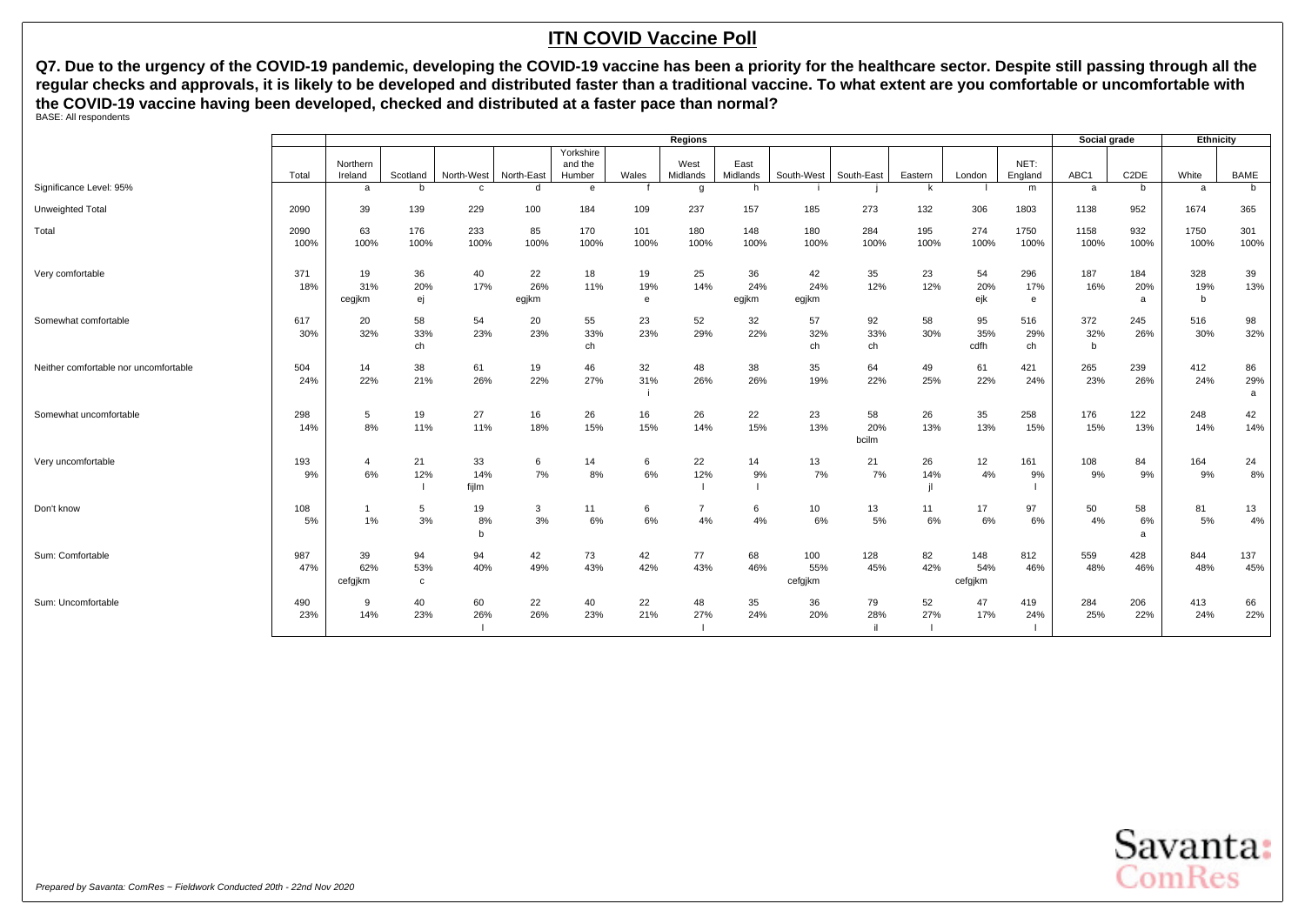**Q7. Due to the urgency of the COVID-19 pandemic, developing the COVID-19 vaccine has been a priority for the healthcare sector. Despite still passing through all the regular checks and approvals, it is likely to be developed and distributed faster than a traditional vaccine. To what extent are you comfortable or uncomfortable with the COVID-19 vaccine having been developed, checked and distributed at a faster pace than normal?** BASE: All respondents

|                                       |       | <b>COVID info sources</b> |                |                |              |                |            |          |                |  |  |
|---------------------------------------|-------|---------------------------|----------------|----------------|--------------|----------------|------------|----------|----------------|--|--|
|                                       | Total | Facebook                  | Twitter        | YouTube        | Social media | Online forums  | <b>MSM</b> | Alt news | None           |  |  |
| Significance Level: 95%               |       | a                         | b              | $\mathbf c$    | d            | e              |            | g        | h              |  |  |
| Unweighted Total                      | 2090  | 280                       | 172            | 231            | 613          | 123            | 1498       | 246      | 119            |  |  |
| Total                                 | 2090  | 234                       | 150            | 191            | 516          | 93             | 1557       | 238      | 112            |  |  |
|                                       | 100%  | 100%                      | 100%           | 100%           | 100%         | 100%           | 100%       | 100%     | 100%           |  |  |
| Very comfortable                      | 371   | 45                        | 33             | 44             | 91           | 18             | 310        | 43       | $\overline{7}$ |  |  |
|                                       | 18%   | 19%                       | 22%            | 23%            | 18%          | 19%            | 20%        | 18%      | 6%             |  |  |
|                                       |       | h                         | h              | h              | h            | h              | h          | h        |                |  |  |
| Somewhat comfortable                  | 617   | 72                        | 49             | 47             | 152          | 29             | 501        | 77       | 12             |  |  |
|                                       | 30%   | 31%                       | 33%            | 24%            | 29%          | 32%            | 32%        | 33%      | 11%            |  |  |
|                                       |       | h                         | h              | h              | h            | h              | ch         | ch       |                |  |  |
| Neither comfortable nor uncomfortable | 504   | 60                        | 30             | 52             | 147          | 26             | 338        | 50       | 38             |  |  |
|                                       | 24%   | 26%                       | 20%            | 27%            | 28%          | 28%            | 22%        | 21%      | 34%            |  |  |
|                                       |       |                           |                |                | bfg          |                |            |          | bfg            |  |  |
| Somewhat uncomfortable                | 298   | 36                        | 26             | 26             | 69           | 10             | 232        | 43       | 6              |  |  |
|                                       | 14%   | 15%                       | 17%            | 14%            | 13%          | 11%            | 15%        | 18%      | 6%             |  |  |
|                                       |       | h                         | h              | h              | h            |                | h          | h        |                |  |  |
| Very uncomfortable                    | 193   | 15                        | $\overline{7}$ | 16             | 37           | 9              | 124        | 19       | 15             |  |  |
|                                       | 9%    | 6%                        | 4%             | 8%             | 7%           | 9%             | 8%         | 8%       | 13%            |  |  |
|                                       |       |                           |                |                |              |                |            |          | abdf           |  |  |
| Don't know                            | 108   | 6                         | 5              | $\overline{7}$ | 20           | $\overline{2}$ | 54         | 6        | 34             |  |  |
|                                       | 5%    | 3%                        | 4%             | 4%             | 4%           | 2%             | 3%         | 2%       | 30%            |  |  |
|                                       |       |                           |                |                |              |                |            |          | abcdefg        |  |  |
| Sum: Comfortable                      | 987   | 117                       | 82             | 91             | 242          | 47             | 811        | 120      | 19             |  |  |
|                                       | 47%   | 50%                       | 55%            | 47%            | 47%          | 51%            | 52%        | 51%      | 17%            |  |  |
|                                       |       | h                         | h              | h              | h            | h              | dh         | h        |                |  |  |
| Sum: Uncomfortable                    | 490   | 51                        | 33             | 42             | 106          | 19             | 355        | 62       | 21             |  |  |
|                                       | 23%   | 22%                       | 22%            | 22%            | 21%          | 20%            | 23%        | 26%      | 19%            |  |  |

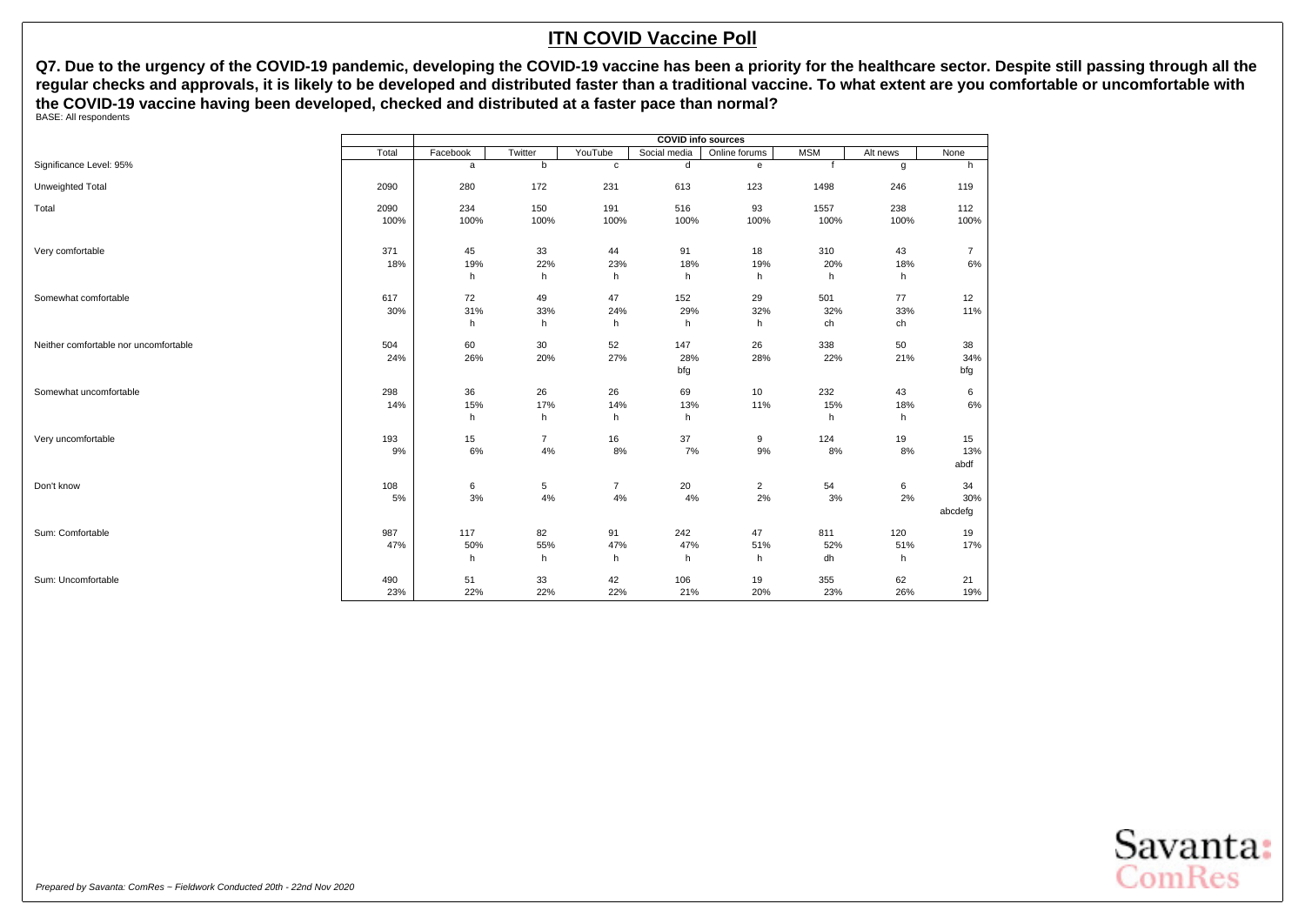# <span id="page-66-0"></span>Q8. Why are you uncomfortable with the COVID-19 vaccine having been developed, checked and distributed at a faster pace than normal?<br><sub>BASE: All respondents uncomfortable</sub>

|                                                           |       | Gender |          |                          | Age            |                |                 |                |                          |                |            |                 |  |  |
|-----------------------------------------------------------|-------|--------|----------|--------------------------|----------------|----------------|-----------------|----------------|--------------------------|----------------|------------|-----------------|--|--|
|                                                           | Total | Male   | Female   | $18 - 24$                | $25 - 34$      | $35 - 44$      | 45-54           | $55 - 64$      | $65+$                    | NET: 18-34     | NET: 35-54 | <b>NET: 55+</b> |  |  |
| Significance Level: 95%                                   |       | a      | b        | a                        | b              | $\mathbf c$    | d               | e              |                          | g              | h          |                 |  |  |
| Unweighted Total                                          | 481   | 189    | 292      | 70                       | 91             | 84             | 92              | 99             | 45                       | 161            | 176        | 144             |  |  |
| Total                                                     | 490   | 181    | 309      | 45                       | 74             | 78             | 101             | 97             | 95                       | 120            | 179        | 191             |  |  |
|                                                           | 100%  | 100%   | 100%     | 100%                     | 100%           | 100%           | 100%            | 100%           | 100%                     | 100%           | 100%       | 100%            |  |  |
| Working faster may mean mistakes were made                | 320   | 104    | 215      | 22                       | 36             | 44             | 76              | 68             | 73                       | 58             | 121        | 141             |  |  |
|                                                           | 65%   | 58%    | 70%<br>a | 49%                      | 48%            | 57%            | 76%<br>abcg     | 71%<br>abg     | 77%<br>abcg              | 48%            | 68%<br>abg | 74%<br>abcg     |  |  |
|                                                           |       |        |          |                          |                |                |                 |                |                          |                |            |                 |  |  |
| People have insufficient information prior to vaccination | 249   | 72     | 177      | 17                       | 33             | 39             | 55              | 45             | 62                       | 50             | 94         | 106             |  |  |
|                                                           | 51%   | 40%    | 57%      | 37%                      | 44%            | 50%            | 54%             | 46%            | 65%                      | 41%            | 52%        | 55%             |  |  |
|                                                           |       |        | a        |                          |                |                | a               |                | abeg                     |                | ag         | ag              |  |  |
| Unfair prioritisation over other health issues            | 89    | 40     | 48       | 17                       | 14             | 14             | 12 <sup>2</sup> | 12             | 20                       | 31             | 26         | 32              |  |  |
|                                                           | 18%   | 22%    | 16%      | 37%                      | 19%            | 18%            | 11%             | 12%            | 21%                      | 26%            | 14%        | 17%             |  |  |
|                                                           |       |        |          | bcdehi                   |                |                |                 |                |                          | deh            |            |                 |  |  |
| Other                                                     | 24    | 14     | 10       | $\overline{\phantom{a}}$ | 1              | $\overline{2}$ | $\overline{7}$  | 6              | 8                        |                | 9          | 14              |  |  |
|                                                           | 5%    | 8%     | 3%       | $\overline{\phantom{a}}$ | 2%             | 2%             | 7%              | 7%             | 8%                       | 1%             | 5%         | 7%              |  |  |
|                                                           |       | b      |          |                          |                |                | ag              | ag             | ag                       |                | q          | ag              |  |  |
| Don't know                                                | 25    | 16     | 9        | $\overline{4}$           | $\overline{4}$ | 11             | $\overline{4}$  | $\overline{1}$ | $\sim$                   | 8              | 16         |                 |  |  |
|                                                           | 5%    | 9%     | 3%       | 8%                       | 6%             | 14%            | 4%              | 1%             | $\overline{\phantom{a}}$ | 7%             | 9%         | 1%              |  |  |
|                                                           |       | b      |          | ei                       |                | bdefgi         |                 |                |                          |                | efi        |                 |  |  |
| None of these                                             | 15    | 11     | 4        | $\star$                  | $\overline{7}$ | 5              | $\star$         | $\overline{2}$ | $\overline{a}$           | $\overline{7}$ | 6          | $\overline{2}$  |  |  |
|                                                           | 3%    | 6%     | 1%       | 1%                       | 9%             | 7%             | $\star$         | 2%             | $\overline{\phantom{a}}$ | 6%             | 3%         | 1%              |  |  |
|                                                           |       | b      |          |                          | adefhi         | di             |                 |                |                          | di             |            |                 |  |  |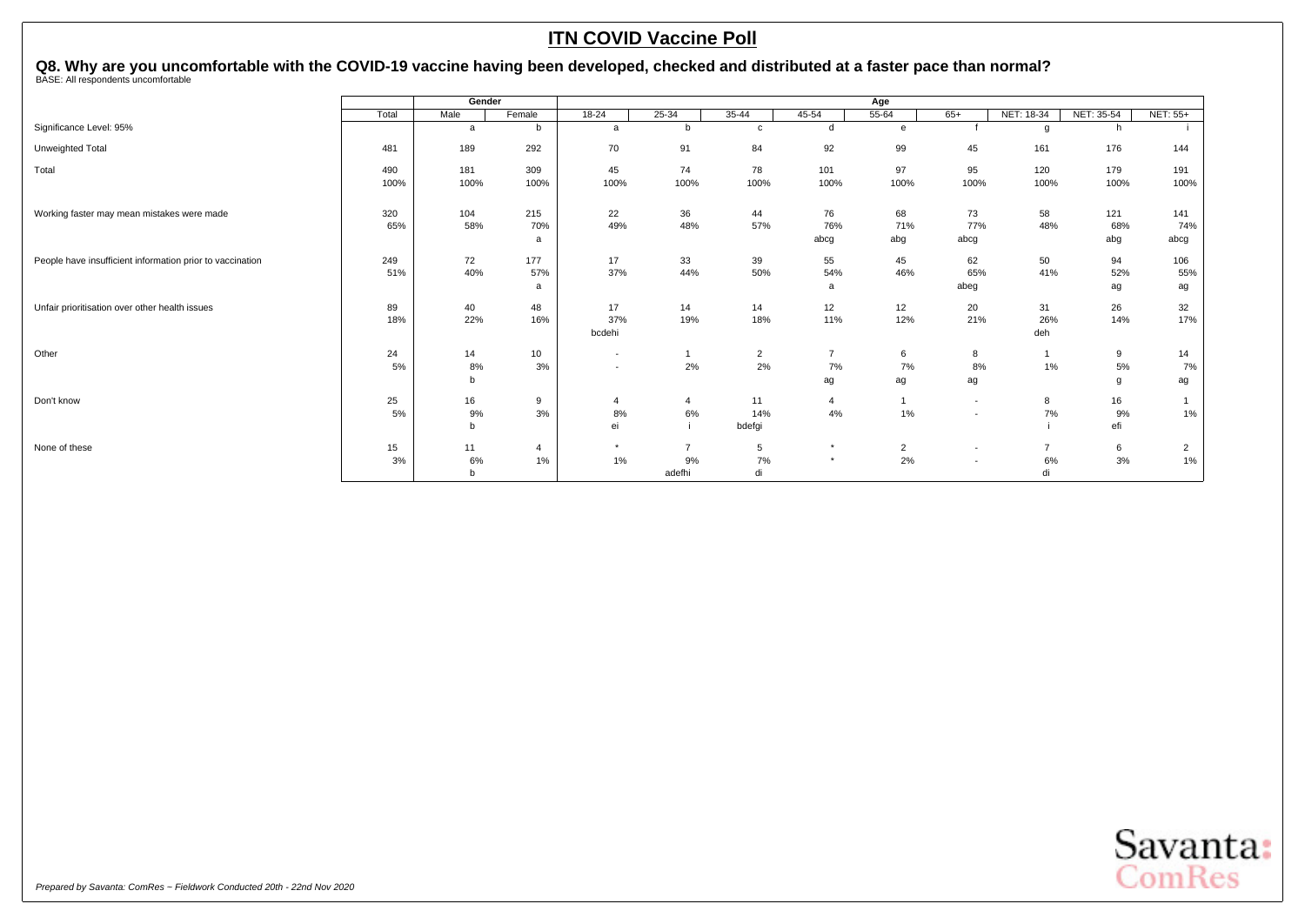# Q8. Why are you uncomfortable with the COVID-19 vaccine having been developed, checked and distributed at a faster pace than normal?<br><sub>BASE: All respondents uncomfortable</sub>

|                                                           |       |                          |                          |                |                          |                          |              | <b>Regions</b>   |                  |                          |            |         |                          |                 | Social grade |                   | Ethnicity      |                |
|-----------------------------------------------------------|-------|--------------------------|--------------------------|----------------|--------------------------|--------------------------|--------------|------------------|------------------|--------------------------|------------|---------|--------------------------|-----------------|--------------|-------------------|----------------|----------------|
|                                                           |       |                          |                          |                |                          | Yorkshire                |              |                  |                  |                          |            |         |                          |                 |              |                   |                |                |
|                                                           | Total | Northern<br>Ireland      | Scotland                 | North-West     | North-East               | and the<br>Humber        | Wales        | West<br>Midlands | East<br>Midlands | South-West               | South-East | Eastern | London                   | NET:<br>England | ABC1         | C <sub>2</sub> DE | White          | <b>BAME</b>    |
| Significance Level: 95%                                   |       | *a                       | h                        | $\mathbf{c}$   | $*_{d}$                  | e                        | $*f$         | g                | h.               |                          |            | k       |                          | m               | a            | b                 | a              | b              |
| Unweighted Total                                          | 481   | $\overline{7}$           | 30                       | 57             | 28                       | 37                       | 22           | 63               | 40               | 34                       | 68         | 36      | 59                       | 422             | 266          | 215               | 391            | 78             |
| Total                                                     | 490   | 9                        | 40                       | 60             | 22                       | 40                       | 22           | 48               | 35               | 36                       | 79         | 52      | 47                       | 419             | 284          | 206               | 413            | 66             |
|                                                           | 100%  | 100%                     | 100%                     | 100%           | 100%                     | 100%                     | 100%         | 100%             | 100%             | 100%                     | 100%       | 100%    | 100%                     | 100%            | 100%         | 100%              | 100%           | 100%           |
| Working faster may mean mistakes were made                | 320   | 5                        | 21                       | 38             | 14                       | 24                       | 17           | 30               | 22               | 29                       | 50         | 37      | 33                       | 277             | 190          | 130               | 288            | 26             |
|                                                           | 65%   | 54%                      | 52%                      | 64%            | 63%                      | 61%                      | 80%          | 61%              | 63%              | 83%                      | 63%        | 70%     | 70%                      | 66%             | 67%          | 63%               | 70%            | 40%            |
|                                                           |       |                          |                          |                |                          |                          |              |                  |                  | bgjm                     |            |         |                          |                 |              |                   |                |                |
| People have insufficient information prior to vaccination | 249   | $\overline{a}$           | 25                       | 32             | 10                       | 23                       | 10           | 21               | 17               | 20                       | 34         | 27      | 26                       | 210             | 130          | 119               | 225            | 22             |
|                                                           | 51%   | 51%                      | 62%                      | 54%            | 48%                      | 57%                      | 45%          | 45%              | 48%              | 56%                      | 43%        | 52%     | 54%                      | 50%             | 46%          | 58%               | 55%            | 34%            |
|                                                           |       |                          |                          |                |                          |                          |              |                  |                  |                          |            |         |                          |                 |              |                   | b              |                |
| Unfair prioritisation over other health issues            | 89    | 3                        | $\overline{7}$           | 11             | $\overline{4}$           | $\overline{2}$           | $\mathbf{3}$ | 13               | 6                | 10                       | 8          | 15      | 7                        | 76              | 58           | 30                | 70             | 18             |
|                                                           | 18%   | 37%                      | 18%                      | 18%            | 17%                      | 5%                       | 12%          | 27%              | 18%              | 27%                      | 10%        | 28%     | 16%                      | 18%             | 21%          | 15%               | 17%            | 27%            |
|                                                           |       |                          |                          |                |                          |                          |              | ej               |                  |                          |            | ej      |                          | е               |              |                   |                | a              |
| Other                                                     | 24    | $\overline{\phantom{a}}$ | $\overline{2}$           | 6              | $\overline{\phantom{a}}$ | $\overline{2}$           |              | 3                |                  | $\overline{2}$           | 3          | 6       | $\overline{\phantom{0}}$ | 23              | 13           | 11                | 20             | 5              |
|                                                           | 5%    | $\sim$                   | 5%                       | 9%             | $\overline{\phantom{a}}$ | 4%                       |              | 6%               | 4%               | 6%                       | 4%         | 11%     |                          | 5%              | 5%           | 6%                | 5%             | 7%             |
|                                                           |       |                          |                          |                |                          |                          |              |                  |                  |                          |            |         |                          |                 |              |                   |                |                |
| Don't know                                                | 25    |                          | 5                        | $\overline{2}$ | $\overline{2}$           | $\overline{2}$           |              | 3                |                  | $\star$                  | 5          | $\star$ | $\overline{2}$           | 17              | 13           | 12                | 16             | $\overline{7}$ |
|                                                           | 5%    | 10%                      | 13%                      | 3%             | 11%                      | 5%                       | 6%           | 6%               | 3%               | 1%                       | 6%         | $1\%$   | 3%                       | 4%              | 5%           | 6%                | 4%             | 11%            |
|                                                           |       |                          | km                       |                |                          |                          |              |                  |                  |                          |            |         |                          |                 |              |                   |                | a              |
| None of these                                             | 15    | $\overline{2}$           | $\overline{\phantom{a}}$ | $\overline{2}$ |                          | $\overline{\phantom{a}}$ |              | 3                |                  | $\overline{\phantom{a}}$ |            | 3       | $\overline{2}$           | 13              | 9            | $\overline{7}$    | $\overline{7}$ | 5              |
|                                                           | 3%    | 22%                      | $\overline{\phantom{a}}$ | 3%             | 3%                       |                          | 3%           | 6%               | 4%               |                          |            | 6%      | 5%                       | 3%              | 3%           | 3%                | 2%             | 7%             |
|                                                           |       |                          |                          |                |                          |                          |              |                  |                  |                          |            |         |                          |                 |              |                   |                | a              |